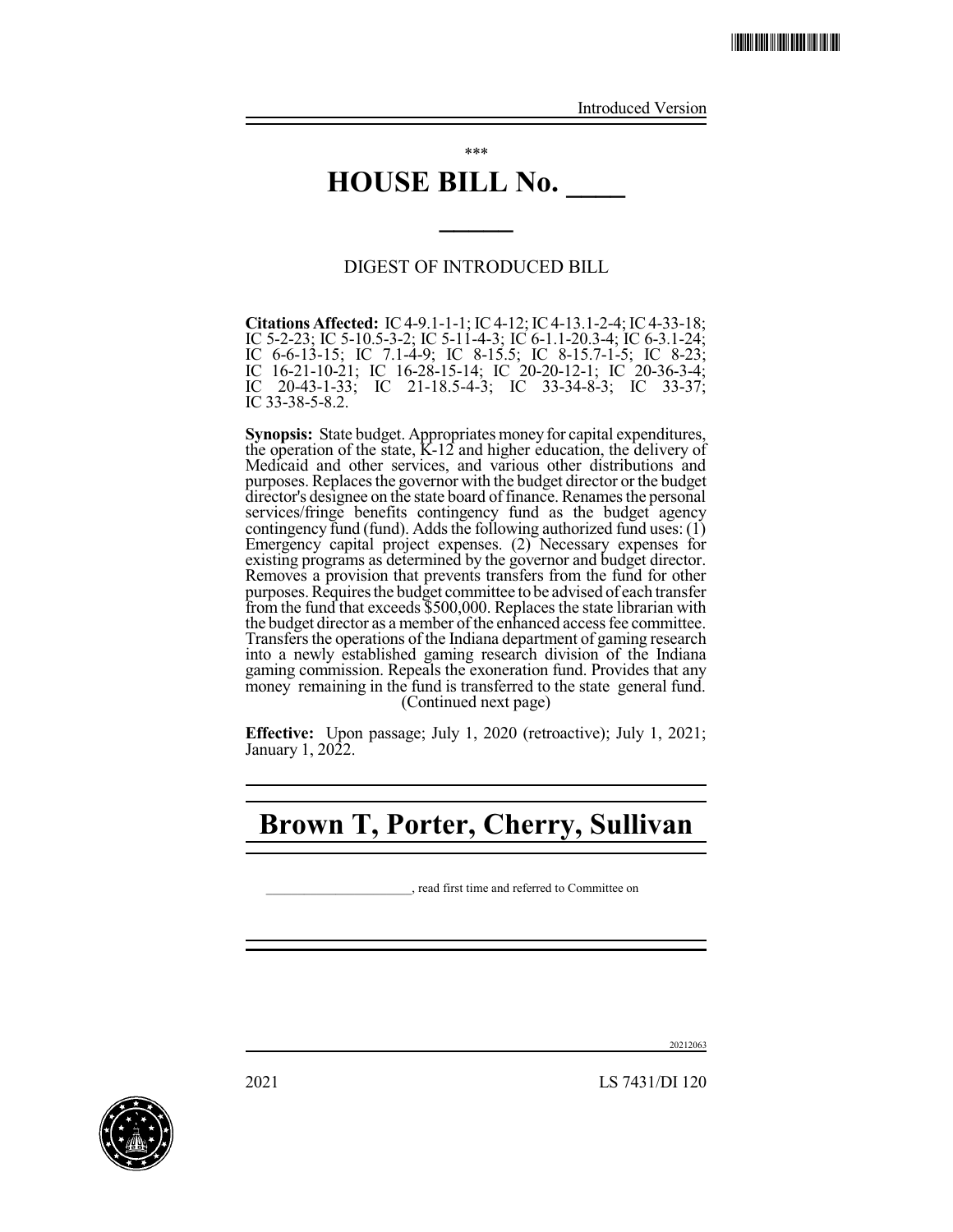#### Digest Continued

Replaces the director of the budget agency with the director of the office of management and budget as an ex officio voting member of the board of trustees of the Indiana public retirement system (INPRS). Removes the annual appropriation provision for the examinations fund of the state board of accounts. Replaces the state superintendent of public instruction with the secretary of education or the secretary's designee as a member of the distressed unit appeal board. Amends the venture capital investment tax credit to apply to taxpayers that provide qualified investment capital to certain qualified Indiana investment funds (qualified fund). Provides that the Indiana economic development corporation (IEDC) may only certifya fund as a qualified fund if the fund meets the definition of a venture capital fund under federal regulations and the fund makes investments according to specified policy requirements and priorities. Provides that a taxpayer may not claim a credit certified with regard to a qualified fund before July 1, 2023. Specifies the maximum available tax credits in a calendar year with regard to a qualified fund. Increases the maximum available tax credits in a calendar year with regard to qualified Indiana businesses under current law, including an additional increase in the maximum amount if the qualified Indiana business is a minority business enterprise or a women's business enterprise. Caps the total amount of credits that the IEDC may award in a calendar year at \$20,000,000, provided that not more than \$7,500,000 is awarded for proposed investments in a qualified fund. Provides that, beginning July 1, 2021, all aviation fuel excise tax revenue istransferred to the airport development grant fund (under current law, 50% of the aviation fuel excise tax revenue is transferred to the general fund and 50% is transferred to the airport development grant fund). Adjusts the distributions from the excise fund to increase the amount transferred to the enforcement and administration fund and correspondingly decrease the amount transferred to the state general fund. Clarifies the equal opportunity procurement and contracting requirements for certain projects. Removes the sunset of provisions regarding public-private agreements that provide that legislative approval is not required to impose tolls on certain projects. Specifiesthat, except for those certain projects, the general assembly must enact authorizing legislation before the Indiana department of transportation (INDOT), the Indiana finance authority (IFA), or an operator may enter into public-private agreements that impose user fees on motor vehicles for use on highways and roads in existence or under construction on July 1, 2011. Provides that the IFA must be a party to any public-private agreement that requires payments to be made to an operator after the operator receives final payment for construction. Specifies the IFA's bonding authority for public-private partnership projects. Removes annual budget committee review of the distribution formula established by INDOT for the public mass transportation fund. Extends the expiration of the hospital assessment fee and the quality assessment fee from June 30, 2021, to June 30, 2023. Removes a provision that prevents unused money appropriated to the department of education for the advanced placement program from reverting to the state general fund. Establishes a definition of "virtual instruction" for purposes of determining a school corporation's basic tuition support using the average daily membership (ADM). Provides that any increase in the maximum higher education award and freedom of choice award by the commission for higher education is subject to approval by the budget agency. (Under current law, the commission's annual determination of the maximum awards is subject to approval by the budget agency with review by the budget committee.) Requires money from judicial insurance adjustment fees to be deposited in the state general fund. (Continued next page)

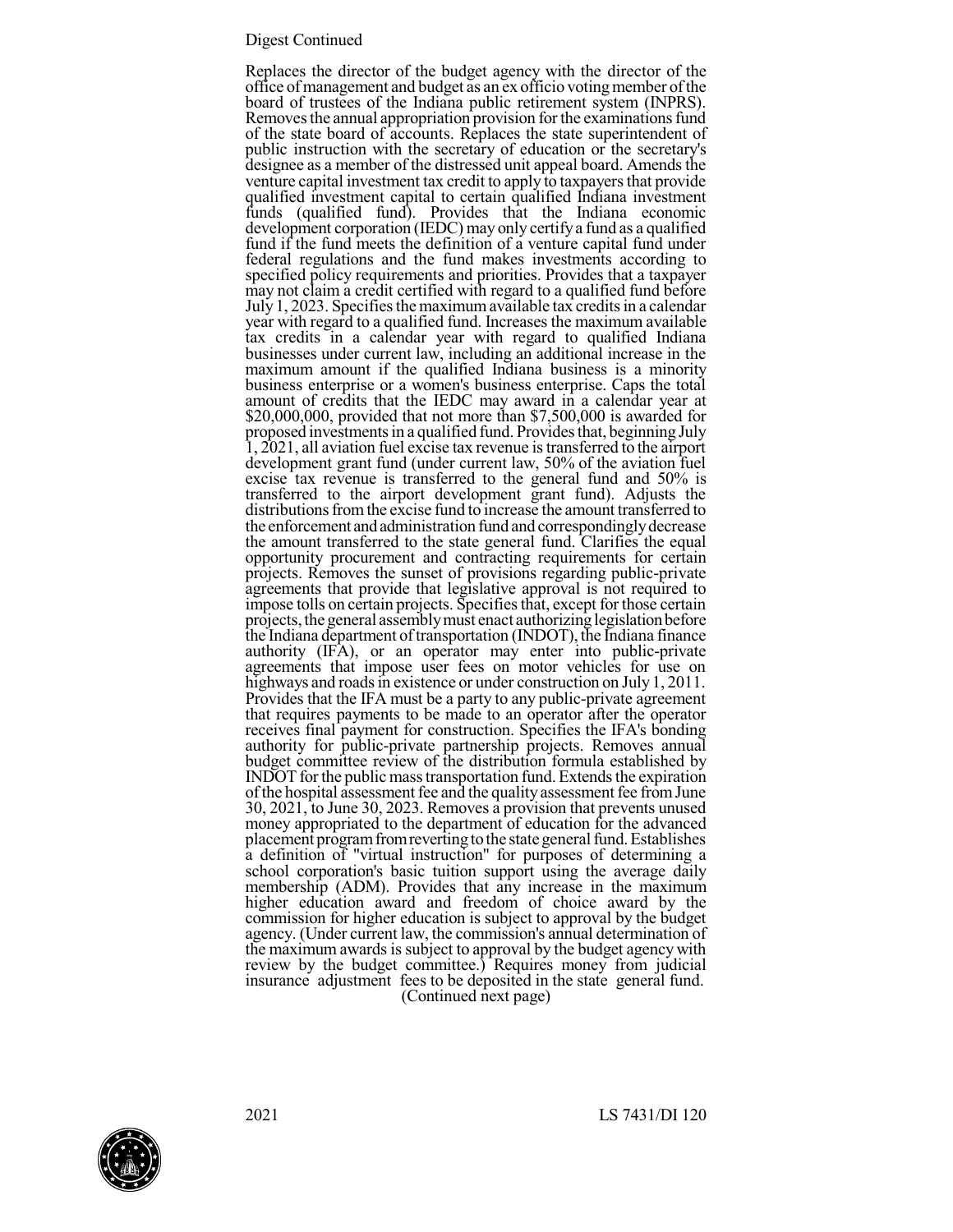### Digest Continued

Appropriates \$400,000,000 from the state general fund to the pre-1996 account of the teachers' retirement fund of the INPRS. Appropriates amounts for defeasing bonds. Allows the budget agency to augment the county jail maintenance continency fund appropriation from the state general fund for the 2020-2021 state fiscal year by an amount necessary to cover jail and parole holds. Specifies the uses for the augmented amount. Makes corresponding changes.

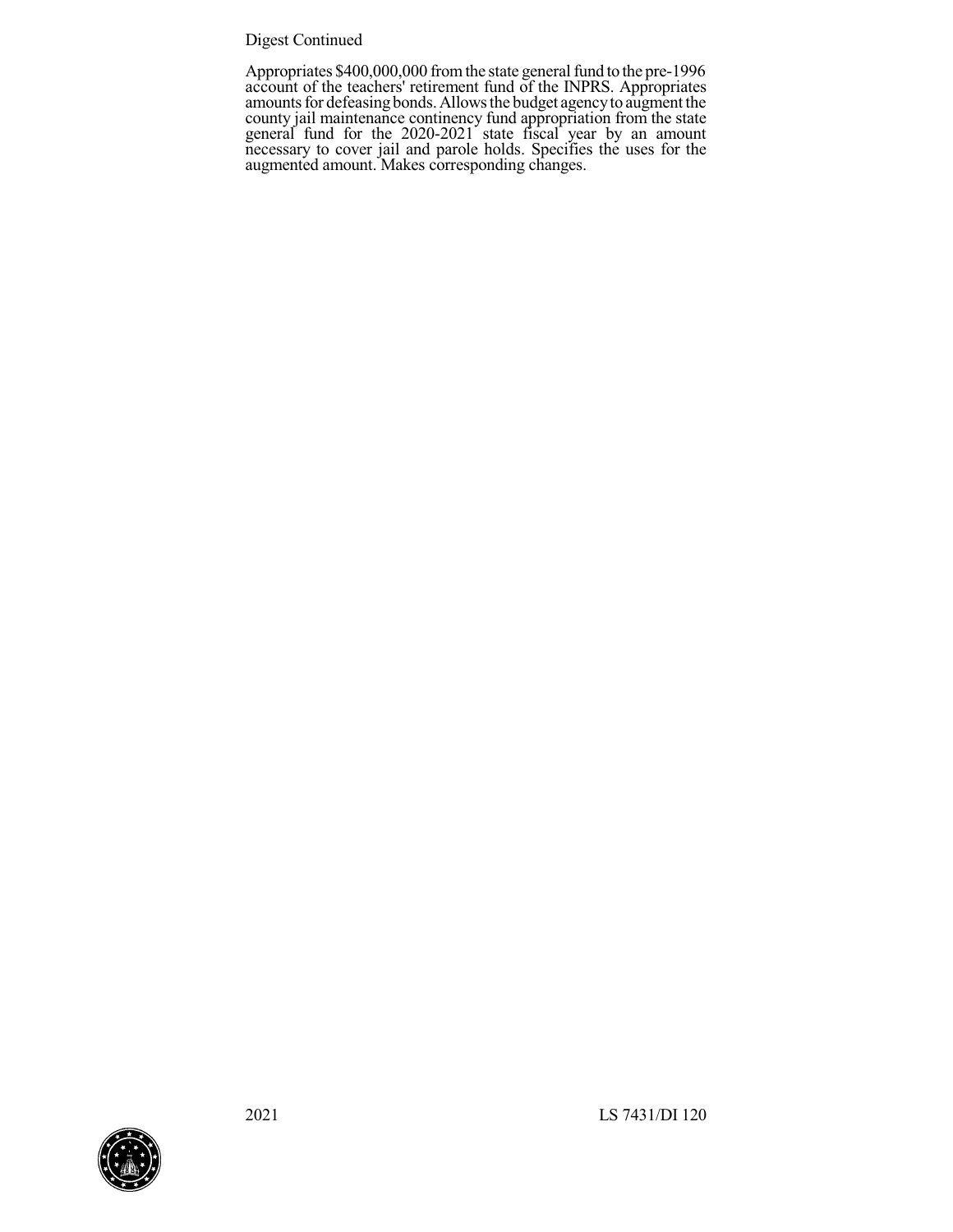First Regular Session of the 122nd General Assembly (2021)

PRINTING CODE. Amendments: Whenever an existing statute (or a section of the Indiana Constitution) is being amended, the text of the existing provision will appear in this style type, additions will appear in **this style type**, and deletions will appear in this style type.

Additions: Whenever a new statutory provision is being enacted (or a new constitutional provision adopted), the text of the new provision will appear in **this style type**. Also, the word NEW will appear in that style type in the introductory clause of each SECTION that adds a new provision to the Indiana Code or the Indiana Constitution.

Conflict reconciliation: Text in a statute in *this style type* or *this style type* reconciles conflicts between statutes enacted by the 2020 Regular Session of the General Assembly.

# **HOUSE BILL \_\_\_\_**

A BILL FOR AN ACT to amend the Indiana Code concerning state and local administration and to make an appropriation.

*Be it enacted by the General Assembly of the State of Indiana:*

 **SECTION 1. [EFFECTIVE JULY 1, 2021] 2 (a) The following definitions apply throughout this act: (1) "Augmentation allowed" means the governor and the budget agency are authorized to add to an appropriation in this act from revenues accruing to the fund from which the appropriation was made. (2) "Biennium" means the period beginning July 1, 2021, and ending June 30, 2023. Appropriations appearing in the biennial column for construction or other permanent improvements do not revert under IC 4-13-2-19 and may be allotted. (3) "Equipment" includes machinery, implements, tools, furniture, furnishings, vehicles, and other articles that have a calculable period of service that exceeds twelve (12) calendar months. (4) "Fee replacement" includes payments to universities to be used to pay indebtedness resulting from financing the cost of planning, purchasing, rehabilitation, construction, repair, leasing, lease-purchasing, or otherwise acquiring land, buildings, facilities, and equipment to be used for academic and instructional purposes. (5) "Federally qualified health center" means a community health center that is designated by the Health Resources Services Administration, Bureau of Primary Health Care, as a Federally Qualified Health Center Look Alike under the FED 330 Consolidated Health Center Program authorization, including Community Health Center (330e), Migrant Health Center (330g), Health Care for the Homeless (330h), Public Housing Primary**

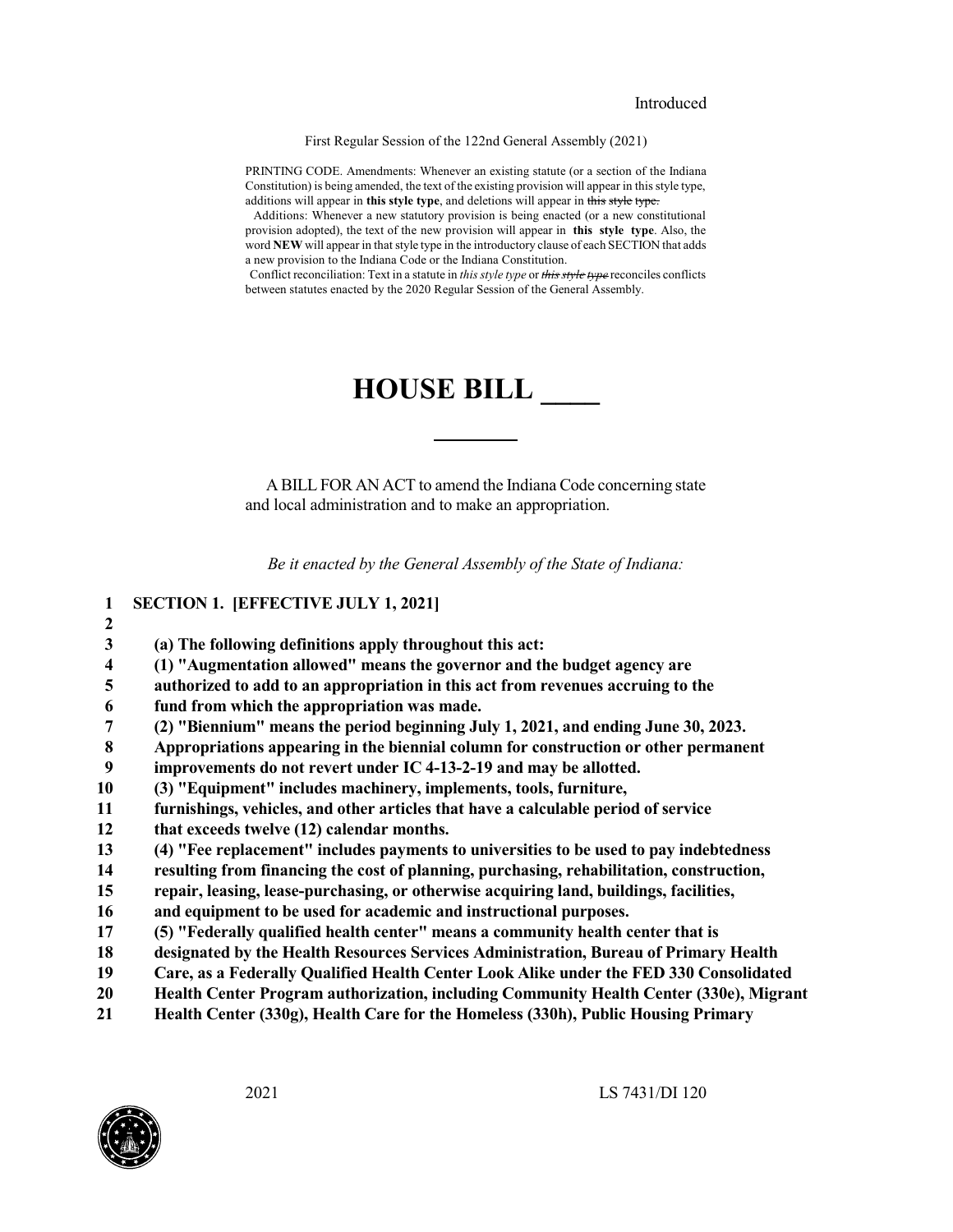*FY 2021-2022 FY 2022-2023 Biennial Appropriation Appropriation Appropriation*

 **Care (330i), and School Based Health Centers (330). (6) "Other operating expense" includes payments for "services other than personal", "services by contract", "supplies, materials, and parts", "grants, subsidies, refunds, and awards", "in-state travel", "out-of-state travel", and "equipment". (7) "Pension fund contributions" means the state of Indiana's contributions to a specific retirement fund. (8) "Personal services" includes payments for salaries and wages to officers and employees of the state (either regular or temporary), payments for compensation awards, and the employer's share of Social Security, health insurance, life insurance, dental insurance, vision insurance, deferred compensation - state match, leave conversion, disability, and retirement fund contributions. (9) "SSBG" means the Social Services Block Grant. This was formerly referred to as "Title XX". (10) "State agency" means: (A) each office, officer, board, commission, department, division, bureau, committee, fund, agency, authority, council, or other instrumentality of the state; (B) each hospital, penal institution, and other institutional enterprise of the state; (C) the judicial department of the state; and (D) the legislative department of the state. However, this term does not include cities, towns, townships, school cities, school townships, school districts, other municipal corporations or political subdivisions of the state, or universities and colleges supported in whole or in part by state funds. (11) "State funded community health center" means a public or private not for profit (501(c)(3)) organization that provides comprehensive primary health care services to all age groups. (12) "Total operating expense" includes payments for both "personal services" and "other operating expense". (b) The state board of finance may authorize advances to boards or persons having control of the funds of any institution or department of the state of a sum of money out of any appropriation available at such time for the purpose of establishing working capital to provide for payment of expenses in the case of emergency when immediate payment is necessary or expedient. Advance payments shall be made by warrant by the auditor of state, and properly itemized and receipted bills or invoices shall be filed by the board or persons receiving the advance payments. (c) All money appropriated by this act shall be considered either a direct appropriation or an appropriation from a rotary or revolving fund. (1) Direct appropriations are subject to withdrawal from the state treasury and for expenditure for such purposes, at such time, and in such manner as may be prescribed by law. Direct appropriations are not subject to return and rewithdrawal from the state treasury, except for the correction of an error which may have occurred in any transaction or for reimbursement of expenditures which have occurred in the same fiscal year. (2) A rotary or revolving fund is any designated part of a fund that is set apart as working capital in a manner prescribed by law and devoted to a specific purpose or purposes. The fund consists of earnings and income only from certain sources or combination of sources. The money in the fund shall be used for the purpose designated**

**by law as working capital. The fund at any time consists of the original appropriation**

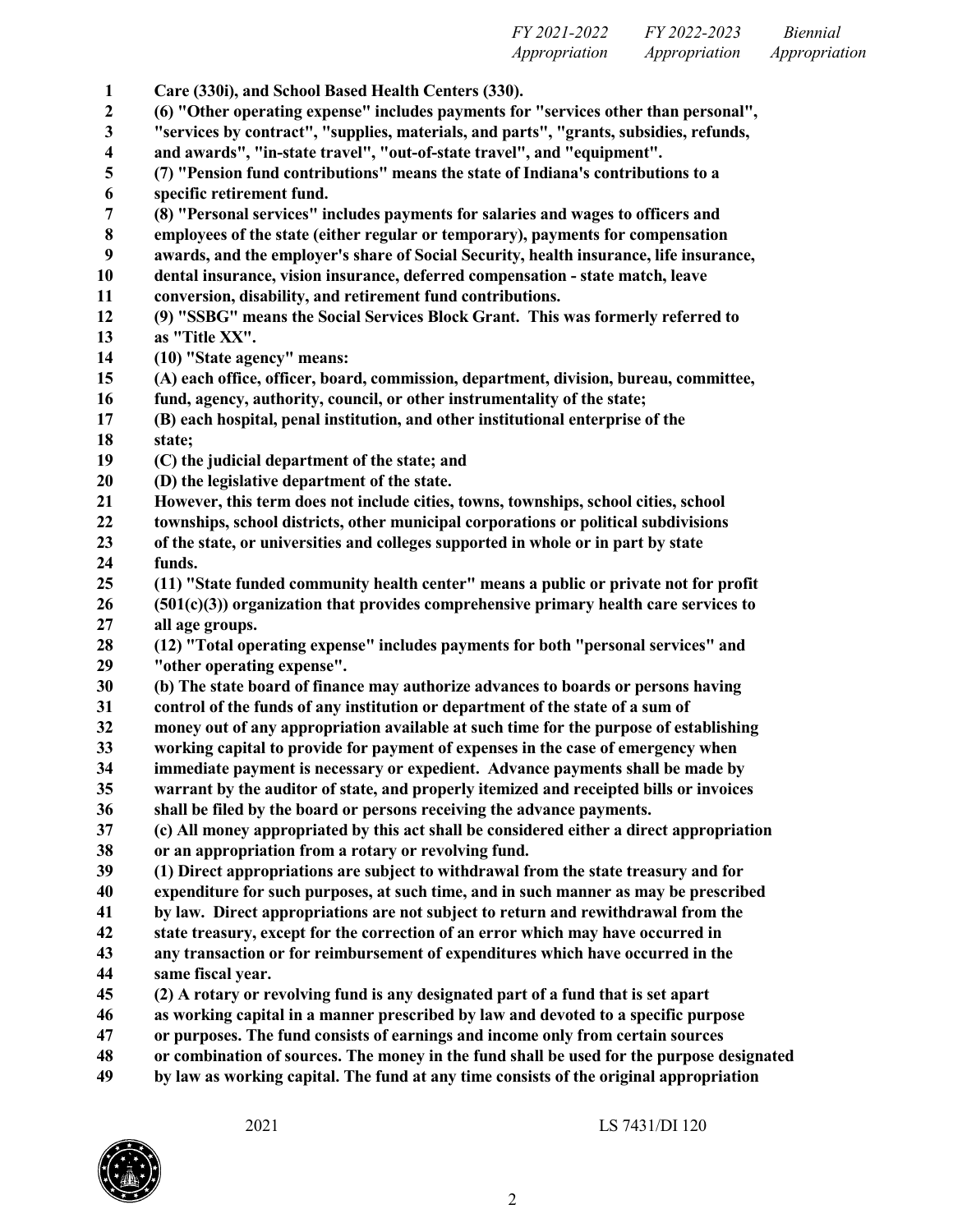| FY 2021-2022                                    | FY 2022-2023  | <i>Biennial</i> |
|-------------------------------------------------|---------------|-----------------|
| Appropriation                                   | Appropriation | Appropriation   |
| a fan de stede allen om om middeling men fan de |               |                 |

 **to the fund, if any, all receipts accrued to the fund, and all money withdrawn from the fund and invested or to be invested. The fund shall be kept intact by separate entries in the auditor of state's office, and no part of the fund shall be used for any purpose other than the lawful purpose of the fund or revert to any other fund at any time. However, any unencumbered excess above any prescribed amount may be transferred to the state general fund at the close of each fiscal year unless otherwise specified in the Indiana Code. SECTION 2. [EFFECTIVE JULY 1, 2021] For the conduct of state government, its offices, funds, boards, commissions, departments, societies, associations, services, agencies, and undertakings, and for other appropriations not otherwise provided by statute, the following sums in SECTIONS 3 through 10 are appropriated for the periods of time designated from the general fund of the state of Indiana or other specifically designated funds. In this act, whenever there is no specific fund or account designated, the appropriation is from the general fund. SECTION 3. [EFFECTIVE JULY 1, 2021] GENERAL GOVERNMENT A. LEGISLATIVE FOR THE GENERAL ASSEMBLY LEGISLATORS' SALARIES - HOUSE Total Operating Expense 8,373,634 8,373,634 HOUSE EXPENSES Total Operating Expense 11,393,610 11,393,610 LEGISLATORS' SALARIES - SENATE Total Operating Expense 2,449,000 2,545,000 SENATE EXPENSES Total Operating Expense 10,259,000 11,463,000 Included in the above appropriations for house and senate expense are funds for a legislative business per diem allowance, meals, and other usual and customary expenses associated with legislative affairs. Each member of the house is entitled, when authorized by the speaker of the house, to the legislative business per diem allowance for every day the member is engaged in official business. The speaker shall authorize the legislative business per diem allowance to be consistent with law and house rules.**

 **Each member of the senate is entitled, when authorized by the president pro tempore of the senate, to the legislative business per diem allowance for every day the member**

**is engaged in official business.The president pro tempore of the senate shall authorize**

**the legislative business per diem allowance to be consistent with law and senate rules.**

 **Each member of the general assembly is entitled, when authorized by the speaker of the house or the president pro tempore of the senate, to the legislative business per diem**

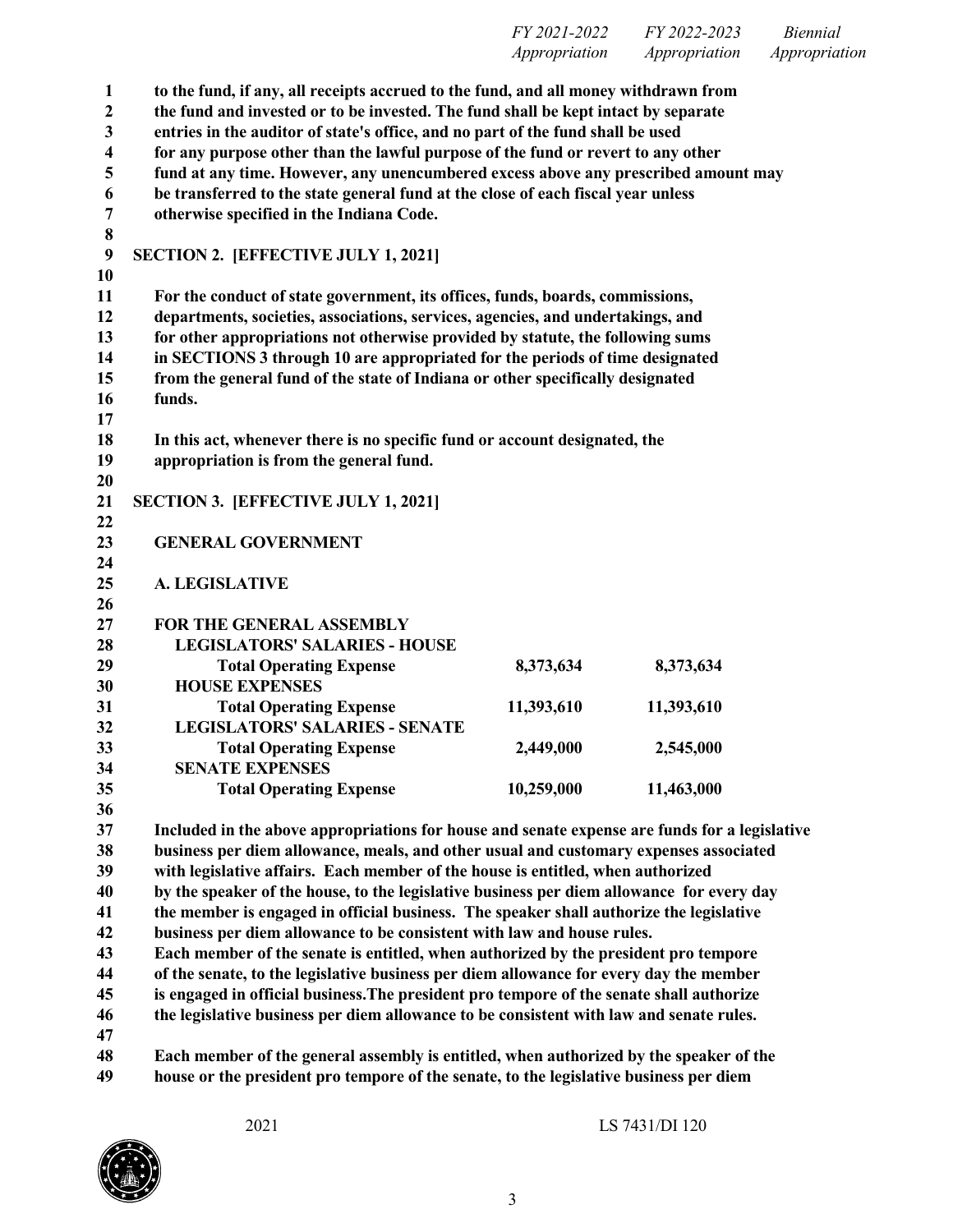**allowance for every day the member is engaged in official business.**

 **The legislative business per diem allowance that each member of the general assembly is entitled to receive equals the maximum daily amount allowable to employees of the executive branch of the federal government for subsistence expenses while away from home in travel status in the Indianapolis area. The legislative business per diem changes each time there is a change in that maximum daily amount.**

 **In addition to the legislative business per diem allowance, each member of the general assembly shall receive the mileage allowance in an amount equal to the standard mileage rates for personally owned transportation equipment established by the federal Internal Revenue Service for each mile necessarily traveled from the member's usual place of residence to the state capitol. However, if the member traveled by a means other than by motor vehicle, and the member's usual place of residence is more than one hundred (100) miles from the state capitol, the member is entitled to reimbursement in an amount equal to the lowest air travel cost incurred in traveling from the usual place of residence to the state capitol. During the period the general assembly is convened in regular or special session, the mileage allowance shall be limited to one (1) round trip each week per member.**

 **Any member of the general assembly who is appointed by the governor, speaker of the house, president or president pro tempore of the senate, house or senate minority floor leader, or Indiana legislative council to serve on any research, study, or survey committee or commission, or who attends any meetings authorized or convened under the auspices of the Indiana legislative council, including pre-session conferences and federal-state relations conferences, is entitled, when authorized by the legislative council, to receive the legislative business per diem allowance for each day the member is in actual attendance and is also entitled to a mileage allowance, at the rate specified above, for each mile necessarily traveled from the member's usual place of residence to the state capitol, or other in-state site of the committee, commission, or conference. The per diem allowance and the mileage allowance permitted under this paragraph shall be paid from the legislative council appropriation for**

- **legislator and lay member travel unless the member is attending an out-of-state**
- **meeting, as authorized by the speaker of the house of representatives or the president**
- **pro tempore of the senate, in which case the member is entitled to receive:**
- **(1) the legislative business per diem allowance for each day the member is engaged in approved out-of-state travel; and**

 **(2) reimbursement for traveling expenses actually incurred in connection with the member's duties, as provided in the state travel policies and procedures established by the legislative council.**

 **Notwithstanding the provisions of this or any other statute, the legislative council may adopt, by resolution, travel policies and procedures that apply only to members of the general assembly or to the staffs of the house of representatives, senate, and legislative services agency, or both members and staffs. The legislative council may apply these travel policies and procedures to lay members serving on research, study, or survey committees or commissions that are under the jurisdiction of the legislative council. Notwithstanding any other law, rule, or policy, the state travel policies and procedures established by the Indiana department of administration and approved**

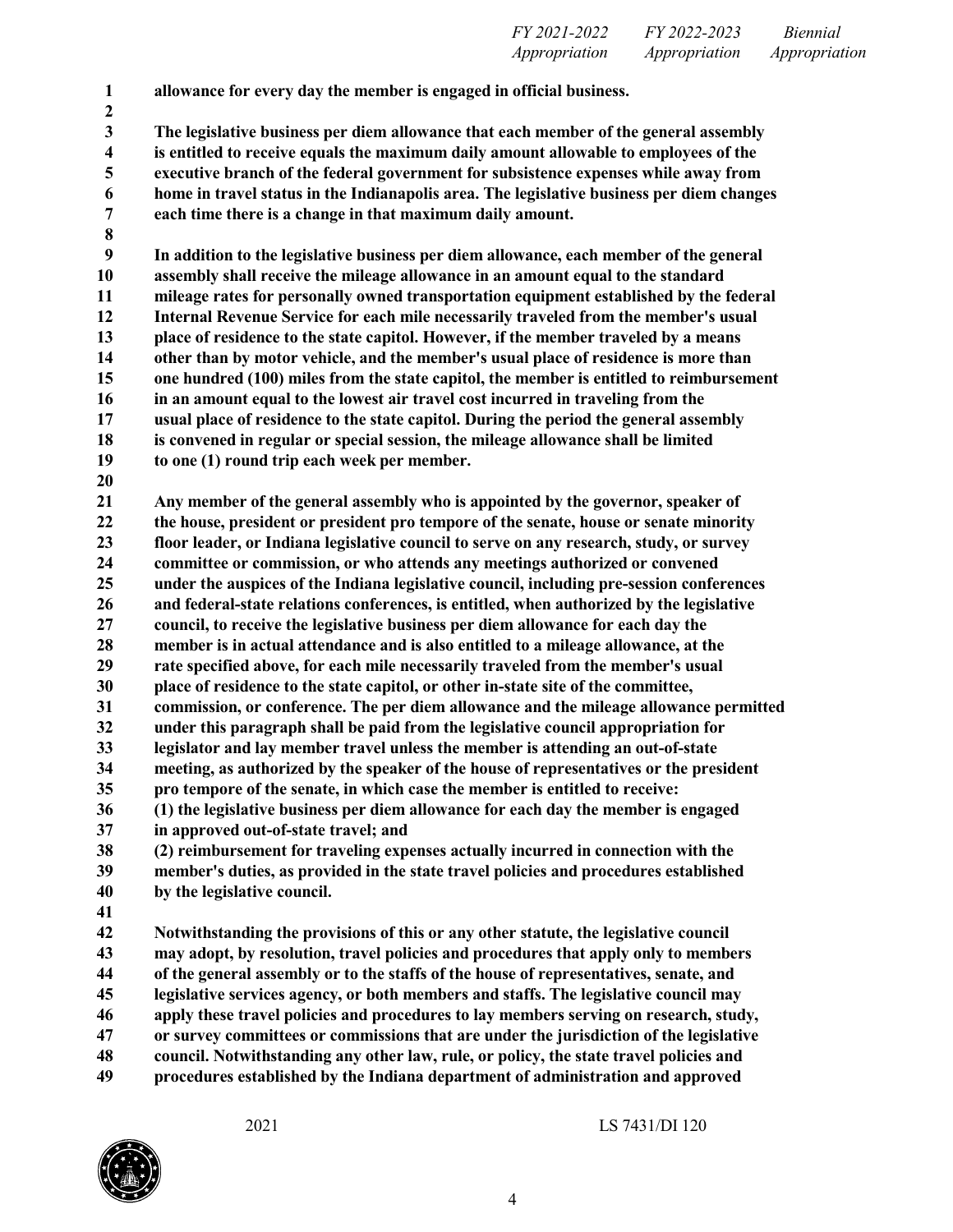**by the budget agency do not apply to members of the general assembly, to the staffs of the house of representatives, senate, or legislative services agency, or to lay members serving on research, study, or survey committees or commissions under the jurisdiction of the legislative council (if the legislative council applies its travel policies and procedures to lay members under the authority of this SECTION), except that, until the legislative council adopts travel policies and procedures, the state travel policies and procedures established by the Indiana department of administration and approved by the budget agency apply to members of the general assembly, to the staffs of the house of representatives, senate, and legislative services agency, and to lay members serving on research, study, or survey committees or commissions under the jurisdiction of the legislative council. The executive director of the legislative services agency is responsible for the administration of travel policies and procedures adopted by the legislative council. The auditor of state shall approve and process claims for reimbursement of travel related expenses under this paragraph based upon the written affirmation of the speaker of the house of representatives, the president pro tempore of the senate, or the executive director of the legislative services agency that those claims comply with the travel policies and procedures adopted by the legislative council. If the funds appropriated for the house and senate expenses and legislative salaries are insufficient to pay all the necessary expenses incurred, including the cost of printing the journals of the house and senate, there is appropriated such further sums as may be necessary to pay such expenses. LEGISLATORS' SUBSISTENCE LEGISLATORS' EXPENSES - HOUSE Total Operating Expense 3,071,402 3,071,402 LEGISLATORS' EXPENSES - SENATE Total Operating Expense 1,482,000 1,470,000 Each member of the general assembly is entitled to a subsistence allowance of forty percent (40%) of the maximum daily amount allowable to employees of the executive branch of the federal government for subsistence expenses while away from home in travel status in the Indianapolis area for: (1) each day that the general assembly is not convened in regular or special session; and (2) each day after the first session day held in November and before the first session day held in January. However, the subsistence allowance under subdivision (2) may not be paid with respect to any day after the first session day held in November and before the first session day held in January with respect to which all members of the general assembly are entitled to a legislative business per diem. The subsistence allowance is payable from the appropriations for legislators' subsistence. The officers of the senate are entitled to the following amounts annually in addition to the subsistence allowance: president pro tempore, \$7,000; assistant president pro tempore, \$3,000; majority floor leader, \$5,500; assistant majority floor leader(s), \$3,500; majority floor leader emeritus, \$2,500; majority caucus chair, \$5,500; assistant majority caucus chair(s), \$1,500; appropriations committee chair, \$5,500;**

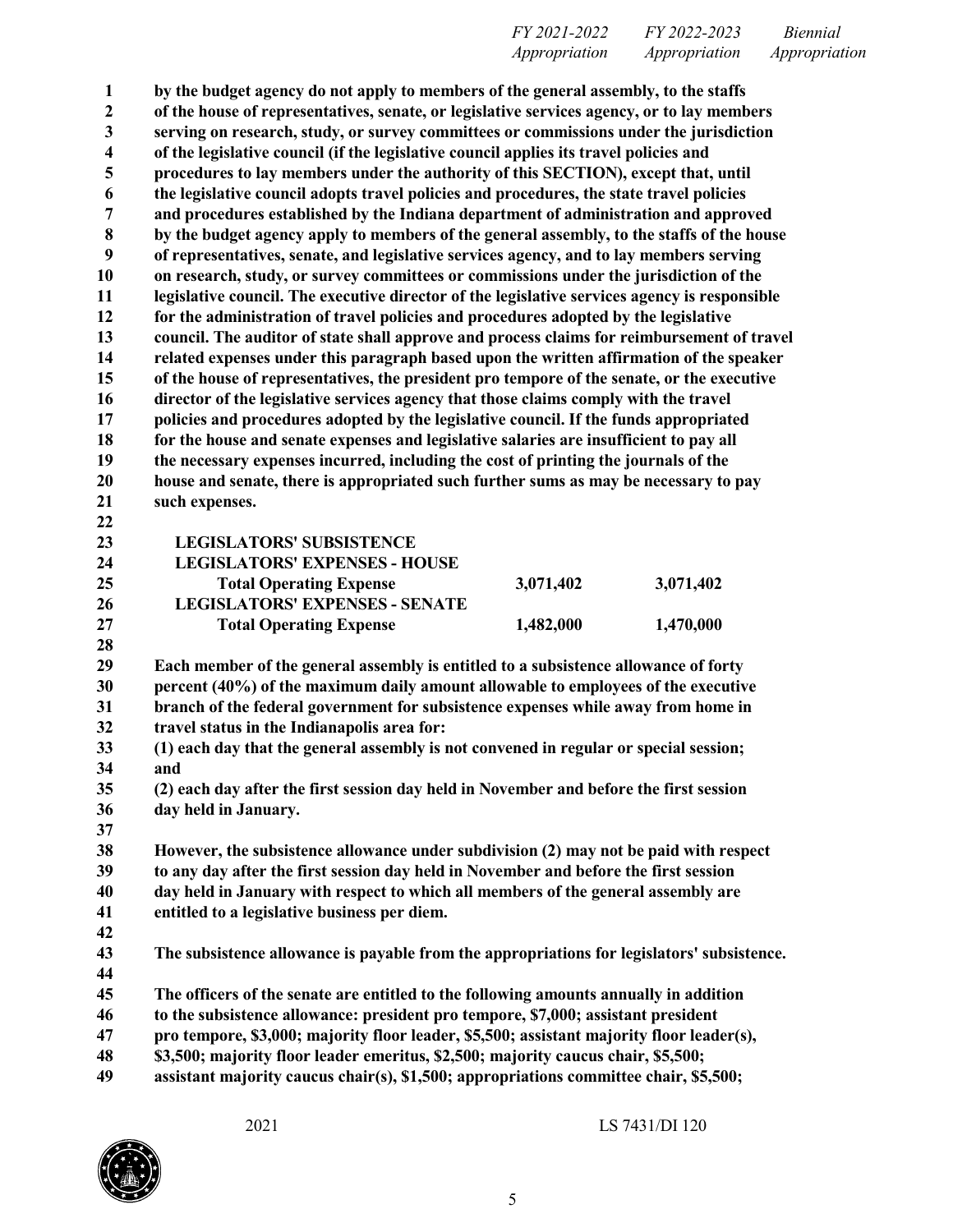**tax and fiscal policy committee chair, \$5,500; appropriations committee ranking majority member, \$2,000; tax and fiscal policy committee ranking majority member, \$2,000; majority whip, \$4,000; assistant majority whip, \$2,000; minority floor leader, \$6,000; minority leader emeritus, \$1,500; minority caucus chair, \$5,000; assistant minority floor leader, \$5,000; appropriations committee ranking minority member, \$2,000; tax and fiscal policy committee ranking minority member, \$2,000; minority whip(s), \$2,000; assistant minority whip, \$1,000; assistant minority caucus chair(s), \$1,000; agriculture committee chair, \$1,000; natural resources committee chair, \$1,000; public policy committee chair, \$1,000; corrections and criminal law committee chair, \$1,000; civil law committee chair, \$1,000; education and career development chair, \$1,000; elections committee chair, \$1,000; environmental affairs committee chair, \$1,000; family and children services committee chair, \$1,000; pensions and labor committee chair, \$1,000; health and provider services committee chair, \$1,000; homeland security and transportation committee chair, \$1,000; veterans affairs and the military committee chair, \$1,000; insurance and financial institutions committee chair, \$1,000; judiciary committee chair, \$1,000; local government committee chair, \$1,000; utilities committee chair, \$1,000; commerce and technology committee chair, \$1,000; appointments and claims committee chair, \$1,000; rules and legislative procedure committee chair, \$1,000; and ethics committee chair, \$1,000. If an officer fills more than one (1) leadership position, the officer shall be paid for the higher paid position.**

 **Officers of the house of representatives are entitled to the following amounts annually in addition to the subsistence allowance: speaker of the house, \$7,000; speaker pro tempore, \$5,000; deputy speaker pro tempore, \$2,000; majority floor leader, \$5,500; majority caucus chair, \$5,500; majority whip, \$4,000; assistant majority floor leader(s), \$3,500; assistant majority caucus chair(s), \$2,000; assistant majority whip(s), \$2,000; ways and means committee chair, \$5,500; ways and means committee vice chair, \$4,000; ways and means k-12 subcommittee chair, \$1,500; ways and means higher education subcommittee chair, \$1,500; ways and means budget subcommittee chair, \$3,000; ways and means health and human services subcommittee chair, \$1,500; ways and means local government subcommittee chair, \$1,500; minority leader, \$5,500; minority floor leader, \$4,500; minority caucus chair, \$4,500; minority whip, \$3,000; assistant minority leader, \$1,500; assistant minority floor leader, \$1,500; assistant minority caucus chair, \$1,500; assistant minority whip, \$1,500; ways and means committee ranking minority member, \$3,500; agriculture and rural development committee chair, \$1,000; commerce, small business, and economic development committee chair, \$1,000; courts and criminal code committee chair, \$1,000; education committee chair, \$1,000; elections and apportionment committee chair, \$1,000; employment, labor, and pensions committee chair, \$1,000; environmental affairs committee chair, \$1,000; statutory committee on legislative ethics committee chair, \$1,000; family, children, and human affairs committee chair, \$1,000; financial institutions and insurance committee chair, \$1,000; government and regulatory reform committee chair, \$1,000; judiciary committee chair, \$1,000; local government committee chair, \$1,000; natural resources committee chair, \$1,000; public health committee chair, \$1,000; public policy committee chair, \$1,000; roads and transportation committee chair, \$1,000; rules and legislative procedures committee chair, \$1,000; utilities, energy and telecommunications committee chair, \$1,000; and veterans affairs and public safety committee chair, \$1,000. If an officer fills more than one (1) leadership position, the officer may be paid**

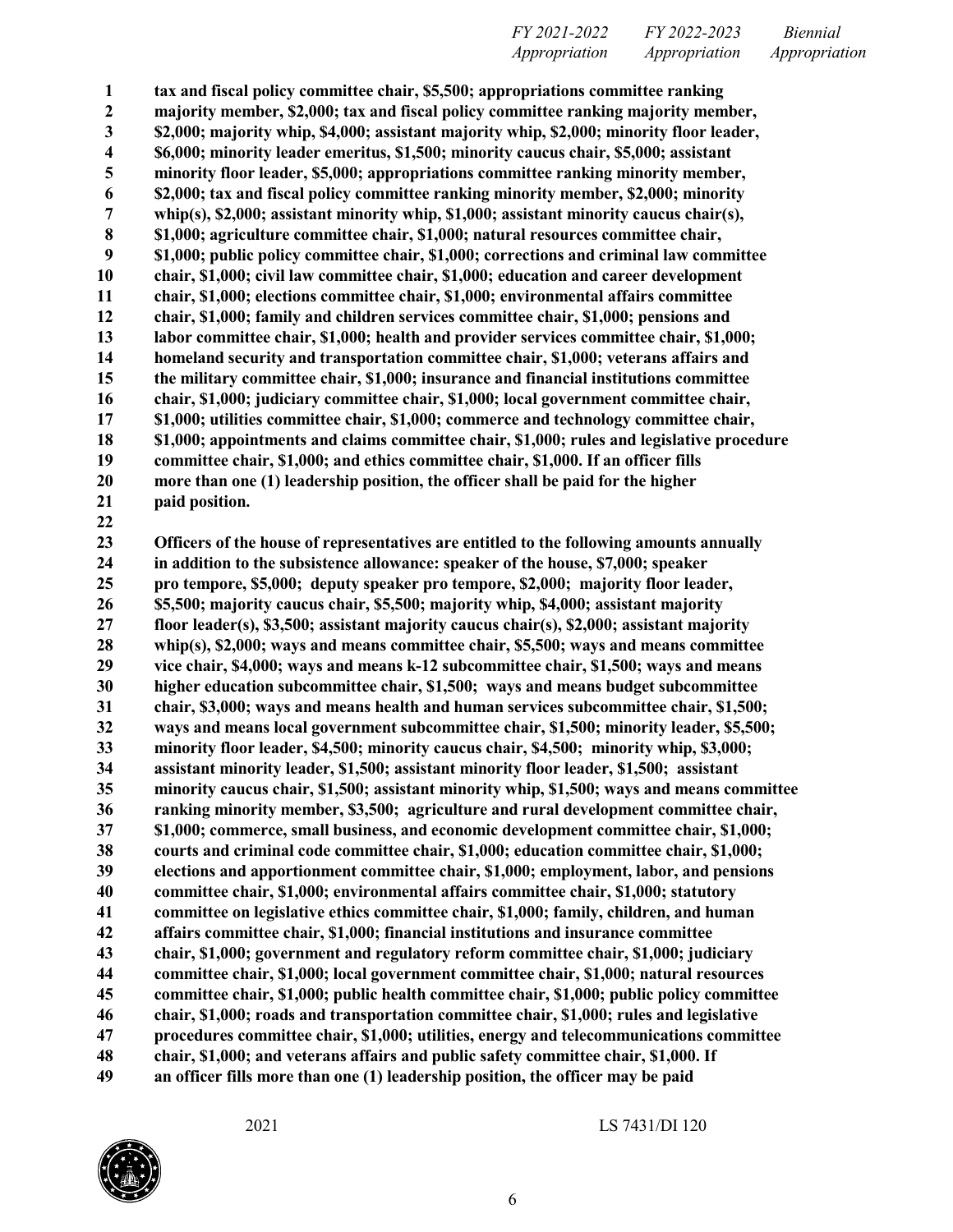| $\mathbf{1}$<br>$\boldsymbol{2}$ | for each of the paid positions.                                                                                                                                     |  |  |  |
|----------------------------------|---------------------------------------------------------------------------------------------------------------------------------------------------------------------|--|--|--|
| $\mathbf{3}$                     | If the senate or house of representatives eliminates a committee or officer referenced                                                                              |  |  |  |
| $\overline{\mathbf{4}}$          | in this SECTION and replaces the committee or officer with a new committee or position,                                                                             |  |  |  |
| 5                                | the above appropriations for subsistence shall be used to pay for the new committee                                                                                 |  |  |  |
| 6                                | or officer. However, this does not permit any additional amounts to be paid under                                                                                   |  |  |  |
| 7                                | this SECTION for a replacement committee or officer than would have been spent for                                                                                  |  |  |  |
| $\bf 8$                          | the eliminated committee or officer. If the senate or house of representatives creates                                                                              |  |  |  |
| $\boldsymbol{9}$                 | a new, additional committee or officer, or assigns additional duties to an existing                                                                                 |  |  |  |
| 10                               | officer, the above appropriations for subsistence shall be used to pay for the new                                                                                  |  |  |  |
| 11                               | committee or officer, or to adjust the annual payments made to the existing officer,                                                                                |  |  |  |
| 12                               | in amounts determined by the legislative council.                                                                                                                   |  |  |  |
| 13                               |                                                                                                                                                                     |  |  |  |
| 14                               | If the funds appropriated for legislators' subsistence are insufficient to pay all the                                                                              |  |  |  |
| 15                               | subsistence incurred, there are hereby appropriated such further sums as may be                                                                                     |  |  |  |
| 16                               | necessary to pay such subsistence.                                                                                                                                  |  |  |  |
| 17                               |                                                                                                                                                                     |  |  |  |
| 18                               | FOR THE LEGISLATIVE COUNCIL AND THE LEGISLATIVE SERVICES AGENCY                                                                                                     |  |  |  |
| 19                               | <b>Total Operating Expense</b><br>17,391,754<br>17,539,785                                                                                                          |  |  |  |
| 20                               | <b>LEGISLATOR AND LAY MEMBER TRAVEL</b>                                                                                                                             |  |  |  |
| 21                               | 600,000<br>700,000<br><b>Total Operating Expense</b>                                                                                                                |  |  |  |
| 22                               |                                                                                                                                                                     |  |  |  |
| 23                               | Included in the above appropriations for the legislative council and legislative                                                                                    |  |  |  |
| 24                               | services agency expenses are funds for usual and customary expenses associated with                                                                                 |  |  |  |
| 25                               | legislative services.                                                                                                                                               |  |  |  |
| 26                               |                                                                                                                                                                     |  |  |  |
| 27                               | If the funds above appropriated for the legislative council and the legislative                                                                                     |  |  |  |
| 28<br>29                         | services agency and for legislator and lay member travel are insufficient to pay<br>all the necessary expenses incurred, there are hereby appropriated such further |  |  |  |
| 30                               | sums as may be necessary to pay those expenses.                                                                                                                     |  |  |  |
| 31                               |                                                                                                                                                                     |  |  |  |
| 32                               | Any person other than a member of the general assembly who is appointed by                                                                                          |  |  |  |
| 33                               | the governor, speaker of the house, president or president pro tempore of the                                                                                       |  |  |  |
| 34                               | senate, house or senate minority floor leader, or legislative council to serve                                                                                      |  |  |  |
| 35                               | on any research, study, or survey committee or commission is entitled, when                                                                                         |  |  |  |
| 36                               | authorized by the legislative council, to a per diem instead of subsistence                                                                                         |  |  |  |
| 37                               | of \$75 per day during the biennium. In addition to the per diem,                                                                                                   |  |  |  |
| 38                               | such a person is entitled to mileage reimbursement, at the rate specified for                                                                                       |  |  |  |
| 39                               | members of the general assembly, for each mile necessarily traveled from the                                                                                        |  |  |  |
| 40                               | person's usual place of residence to the state capitol or other in-state site                                                                                       |  |  |  |
| 41                               | of the committee, commission, or conference. However, reimbursement for any                                                                                         |  |  |  |
| 42                               | out-of-state travel expenses claimed by lay members serving on research, study,                                                                                     |  |  |  |
| 43                               | or survey committees or commissions under the jurisdiction of the legislative                                                                                       |  |  |  |
| 44                               | council shall be based on SECTION 14 of this act, until the legislative council                                                                                     |  |  |  |
| 45                               | applies those travel policies and procedures that govern legislators and their staffs                                                                               |  |  |  |
| 46                               | to such lay members as authorized elsewhere in this SECTION. The allowance                                                                                          |  |  |  |
| 47                               | and reimbursement permitted in this paragraph shall be paid from the legislative                                                                                    |  |  |  |
| 48                               | council appropriations for legislative and lay member travel unless otherwise                                                                                       |  |  |  |
| 49                               | provided for by a specific appropriation.                                                                                                                           |  |  |  |

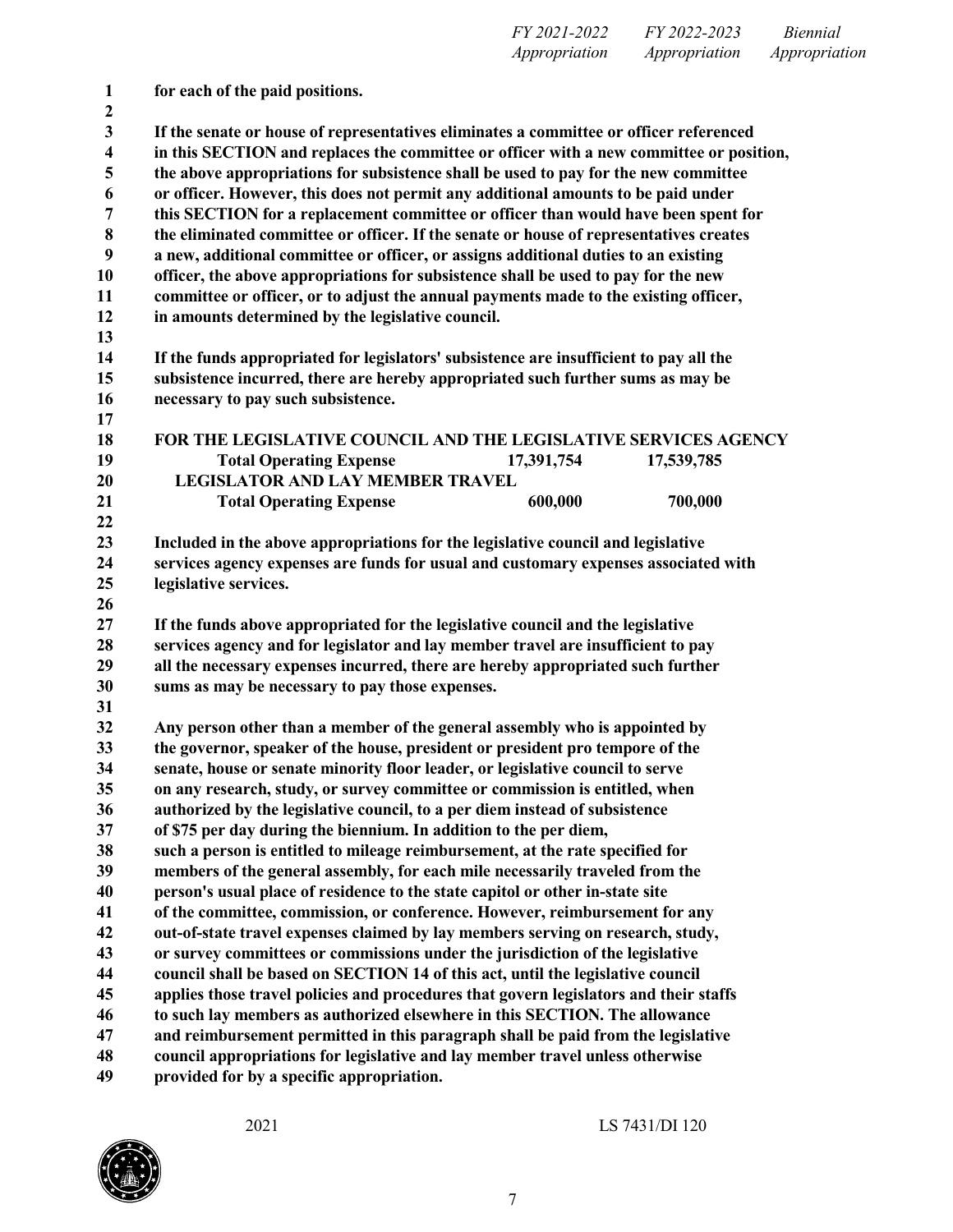| FY 2021-2022         | FY 2022-2023  | <i>Biennial</i> |
|----------------------|---------------|-----------------|
| <i>Appropriation</i> | Appropriation | Appropriation   |

| Included in the above appropriations for the legislative council and legislative<br>services agency are funds for the printing and distribution of documents<br>published by the legislative council, state video streaming services, and legislative<br>closed caption services. include journals, bills, resolutions, enrolled documents,<br>the acts of the first and second regular sessions of the 122nd general assembly,<br>the supplements to the Indiana Code for the biennium and the publication of the |  |  |
|--------------------------------------------------------------------------------------------------------------------------------------------------------------------------------------------------------------------------------------------------------------------------------------------------------------------------------------------------------------------------------------------------------------------------------------------------------------------------------------------------------------------|--|--|
|                                                                                                                                                                                                                                                                                                                                                                                                                                                                                                                    |  |  |
|                                                                                                                                                                                                                                                                                                                                                                                                                                                                                                                    |  |  |
|                                                                                                                                                                                                                                                                                                                                                                                                                                                                                                                    |  |  |
|                                                                                                                                                                                                                                                                                                                                                                                                                                                                                                                    |  |  |
|                                                                                                                                                                                                                                                                                                                                                                                                                                                                                                                    |  |  |
|                                                                                                                                                                                                                                                                                                                                                                                                                                                                                                                    |  |  |
| Indiana Administrative Code and the Indiana Register. Upon completion of the distribution                                                                                                                                                                                                                                                                                                                                                                                                                          |  |  |
| of the Acts and the supplements to the Indiana Code, as provided in IC 2-6-1.5, remaining                                                                                                                                                                                                                                                                                                                                                                                                                          |  |  |
| copies may be sold at a price or prices periodically determined by the legislative council.                                                                                                                                                                                                                                                                                                                                                                                                                        |  |  |
| If the above appropriations for the printing and distribution of documents published                                                                                                                                                                                                                                                                                                                                                                                                                               |  |  |
| by the legislative council are insufficient to pay all of the necessary expenses                                                                                                                                                                                                                                                                                                                                                                                                                                   |  |  |
| incurred, there are hereby appropriated such sums as may be necessary to pay such                                                                                                                                                                                                                                                                                                                                                                                                                                  |  |  |
|                                                                                                                                                                                                                                                                                                                                                                                                                                                                                                                    |  |  |
|                                                                                                                                                                                                                                                                                                                                                                                                                                                                                                                    |  |  |
| TECHNOLOGY INFRASTRUCTURE, SOFTWARE AND SERVICES                                                                                                                                                                                                                                                                                                                                                                                                                                                                   |  |  |
| 3,883,458                                                                                                                                                                                                                                                                                                                                                                                                                                                                                                          |  |  |
|                                                                                                                                                                                                                                                                                                                                                                                                                                                                                                                    |  |  |
| If the above appropriations for technology infrastructure, software, and services are                                                                                                                                                                                                                                                                                                                                                                                                                              |  |  |
| insufficient to pay all of the necessary expenses incurred, there are hereby appropriated                                                                                                                                                                                                                                                                                                                                                                                                                          |  |  |
| such sums as may be necessary to pay such expenses. Except as otherwise authorized by                                                                                                                                                                                                                                                                                                                                                                                                                              |  |  |
| the personnel subcommittee of the legislative council, the above appropriations or any                                                                                                                                                                                                                                                                                                                                                                                                                             |  |  |
| part thereof remaining unexpended and unencumbered at the close of any fiscal year do                                                                                                                                                                                                                                                                                                                                                                                                                              |  |  |
| not lapse and are not returned to the state general revenue fund but remain available                                                                                                                                                                                                                                                                                                                                                                                                                              |  |  |
| for expenditure for the purposes of the appropriation in any subsequent fiscal year,                                                                                                                                                                                                                                                                                                                                                                                                                               |  |  |
|                                                                                                                                                                                                                                                                                                                                                                                                                                                                                                                    |  |  |
|                                                                                                                                                                                                                                                                                                                                                                                                                                                                                                                    |  |  |
| The legislative services agency shall charge the following fees, unless the                                                                                                                                                                                                                                                                                                                                                                                                                                        |  |  |
|                                                                                                                                                                                                                                                                                                                                                                                                                                                                                                                    |  |  |
|                                                                                                                                                                                                                                                                                                                                                                                                                                                                                                                    |  |  |
| Annual subscription to the session document service for sessions ending in                                                                                                                                                                                                                                                                                                                                                                                                                                         |  |  |
| odd-numbered years: \$900                                                                                                                                                                                                                                                                                                                                                                                                                                                                                          |  |  |
|                                                                                                                                                                                                                                                                                                                                                                                                                                                                                                                    |  |  |
| Annual subscription to the session document service for sessions ending in                                                                                                                                                                                                                                                                                                                                                                                                                                         |  |  |
|                                                                                                                                                                                                                                                                                                                                                                                                                                                                                                                    |  |  |
|                                                                                                                                                                                                                                                                                                                                                                                                                                                                                                                    |  |  |
|                                                                                                                                                                                                                                                                                                                                                                                                                                                                                                                    |  |  |
|                                                                                                                                                                                                                                                                                                                                                                                                                                                                                                                    |  |  |
| 609,975                                                                                                                                                                                                                                                                                                                                                                                                                                                                                                            |  |  |
|                                                                                                                                                                                                                                                                                                                                                                                                                                                                                                                    |  |  |
|                                                                                                                                                                                                                                                                                                                                                                                                                                                                                                                    |  |  |
| 87,428                                                                                                                                                                                                                                                                                                                                                                                                                                                                                                             |  |  |
|                                                                                                                                                                                                                                                                                                                                                                                                                                                                                                                    |  |  |
| FOR THE INDIANA LOBBY REGISTRATION COMMISSION                                                                                                                                                                                                                                                                                                                                                                                                                                                                      |  |  |
| 399,238                                                                                                                                                                                                                                                                                                                                                                                                                                                                                                            |  |  |
|                                                                                                                                                                                                                                                                                                                                                                                                                                                                                                                    |  |  |
|                                                                                                                                                                                                                                                                                                                                                                                                                                                                                                                    |  |  |
|                                                                                                                                                                                                                                                                                                                                                                                                                                                                                                                    |  |  |
|                                                                                                                                                                                                                                                                                                                                                                                                                                                                                                                    |  |  |

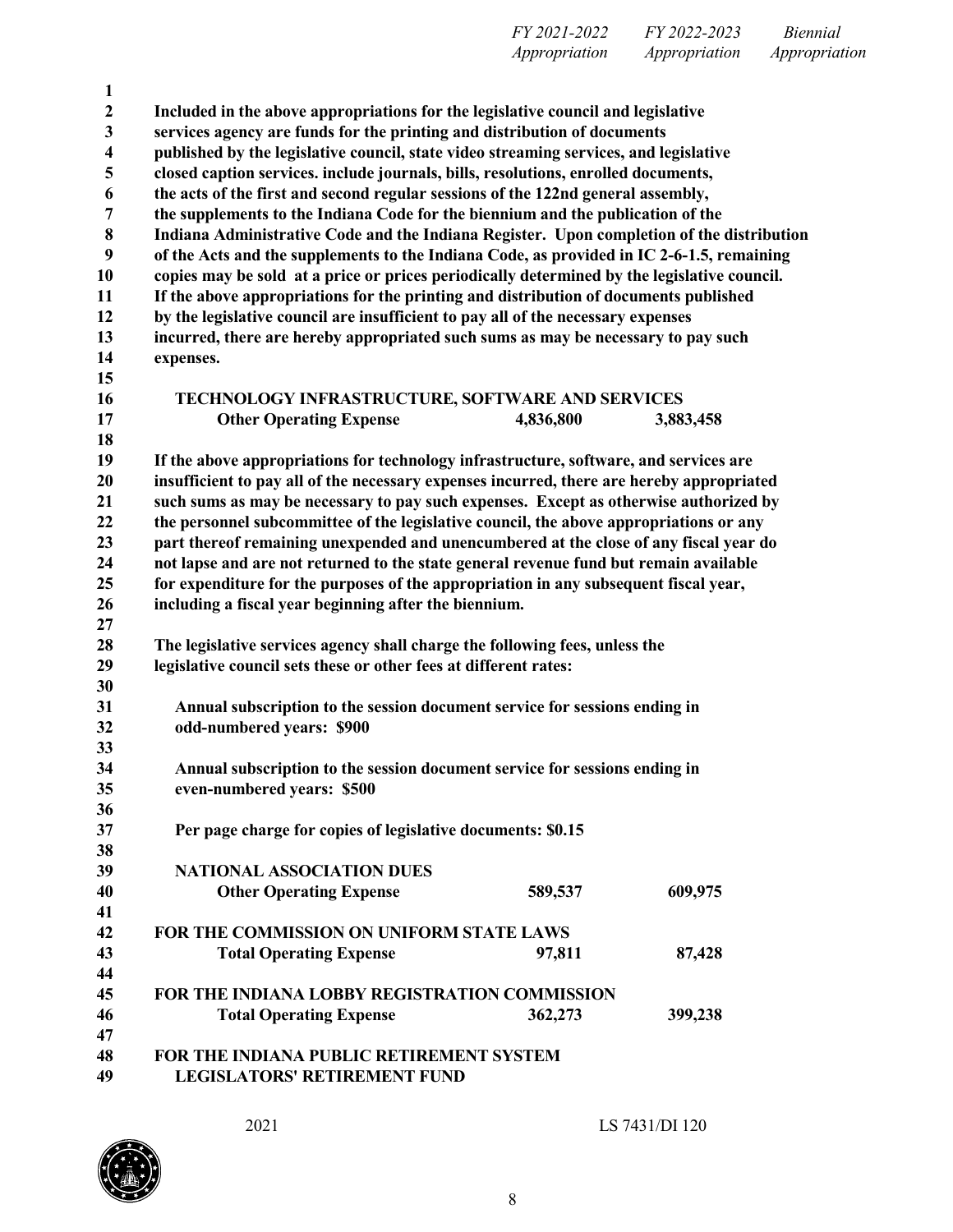|                                                                                                                                    | FY 2021-2022<br>Appropriation | FY 2022-2023<br>Appropriation | <b>Biennial</b><br>Appropriation |
|------------------------------------------------------------------------------------------------------------------------------------|-------------------------------|-------------------------------|----------------------------------|
| <b>Total Operating Expense</b>                                                                                                     | 182,512                       | 182,512                       |                                  |
| <b>B. JUDICIAL</b>                                                                                                                 |                               |                               |                                  |
| <b>FOR THE SUPREME COURT</b>                                                                                                       |                               |                               |                                  |
| <b>Personal Services</b>                                                                                                           | 14,443,945                    | 14,443,945                    |                                  |
| <b>Other Operating Expense</b>                                                                                                     | 4,956,660                     | 4,956,660                     |                                  |
| The above appropriation for the supreme court personal services includes the subsistence<br>allowance as provided by IC 33-38-5-8. |                               |                               |                                  |
| <b>LOCAL JUDGES' SALARIES</b>                                                                                                      |                               |                               |                                  |
| <b>Total Operating Expense</b><br><b>COUNTY PROSECUTORS' SALARIES</b>                                                              | 74,660,248                    | 74,660,248                    |                                  |
| <b>Total Operating Expense</b>                                                                                                     | 30,017,552                    | 30,017,552                    |                                  |
| The above appropriations for county prosecutors' salaries represent the amounts<br>authorized by IC 33-39-6-5.                     |                               |                               |                                  |
| <b>SUPREME COURT TITLE IV-D</b>                                                                                                    |                               |                               |                                  |
| <b>Total Operating Expense</b><br><b>TRIAL COURT OPERATIONS</b>                                                                    | 1,950,000                     | 1,950,000                     |                                  |
| <b>Total Operating Expense</b>                                                                                                     | 1,246,075                     | 1,246,075                     |                                  |
| Of the above appropriations, \$500,000 each fiscal year is for court interpreters.                                                 |                               |                               |                                  |
| <b>INDIANA COURT TECHNOLOGY</b>                                                                                                    |                               |                               |                                  |
| <b>Total Operating Expense</b>                                                                                                     | 3,000,000                     | 3,000,000                     |                                  |
| Court Technology Fund (IC 33-24-6-12)                                                                                              |                               |                               |                                  |
| <b>Total Operating Expense</b><br><b>Augmentation allowed.</b>                                                                     | 14,588,380                    | 14,588,380                    |                                  |
| <b>INDIANA CONFERENCE FOR LEGAL EDUCATION OPPORTUNITY</b>                                                                          |                               |                               |                                  |
| <b>Total Operating Expense</b>                                                                                                     | 778,750                       | 778,750                       |                                  |
|                                                                                                                                    |                               |                               |                                  |
| The above funds are appropriated to the Office of Judicial Administration in                                                       |                               |                               |                                  |
| lieu of the appropriation made by IC 33-24-13-7.                                                                                   |                               |                               |                                  |
|                                                                                                                                    |                               |                               |                                  |
| <b>GUARDIAN AD LITEM</b>                                                                                                           | 6,337,810                     | 6,337,810                     |                                  |
| <b>Total Operating Expense</b>                                                                                                     |                               |                               |                                  |
| The Office of Judicial Administration shall use the above appropriations to                                                        |                               |                               |                                  |
| administer an office of guardian ad litem and court appointed special advocate                                                     |                               |                               |                                  |
| services and to provide matching funds to counties that are required to implement,                                                 |                               |                               |                                  |
| in courts with juvenile jurisdiction, a guardian ad litem and court appointed special                                              |                               |                               |                                  |
| advocate program for children who are alleged to be victims of child abuse or neglect                                              |                               |                               |                                  |
| under IC 31-33 and to administer the program. A county may use these matching funds                                                |                               |                               |                                  |
| to supplement amounts collected as fees under IC 31-40-3 to be used for the operation                                              |                               |                               |                                  |
| of guardian ad litem and court appointed special advocate programs. The county fiscal                                              |                               |                               |                                  |
| body shall appropriate adequate funds for the county to be eligible for these matching                                             |                               |                               |                                  |

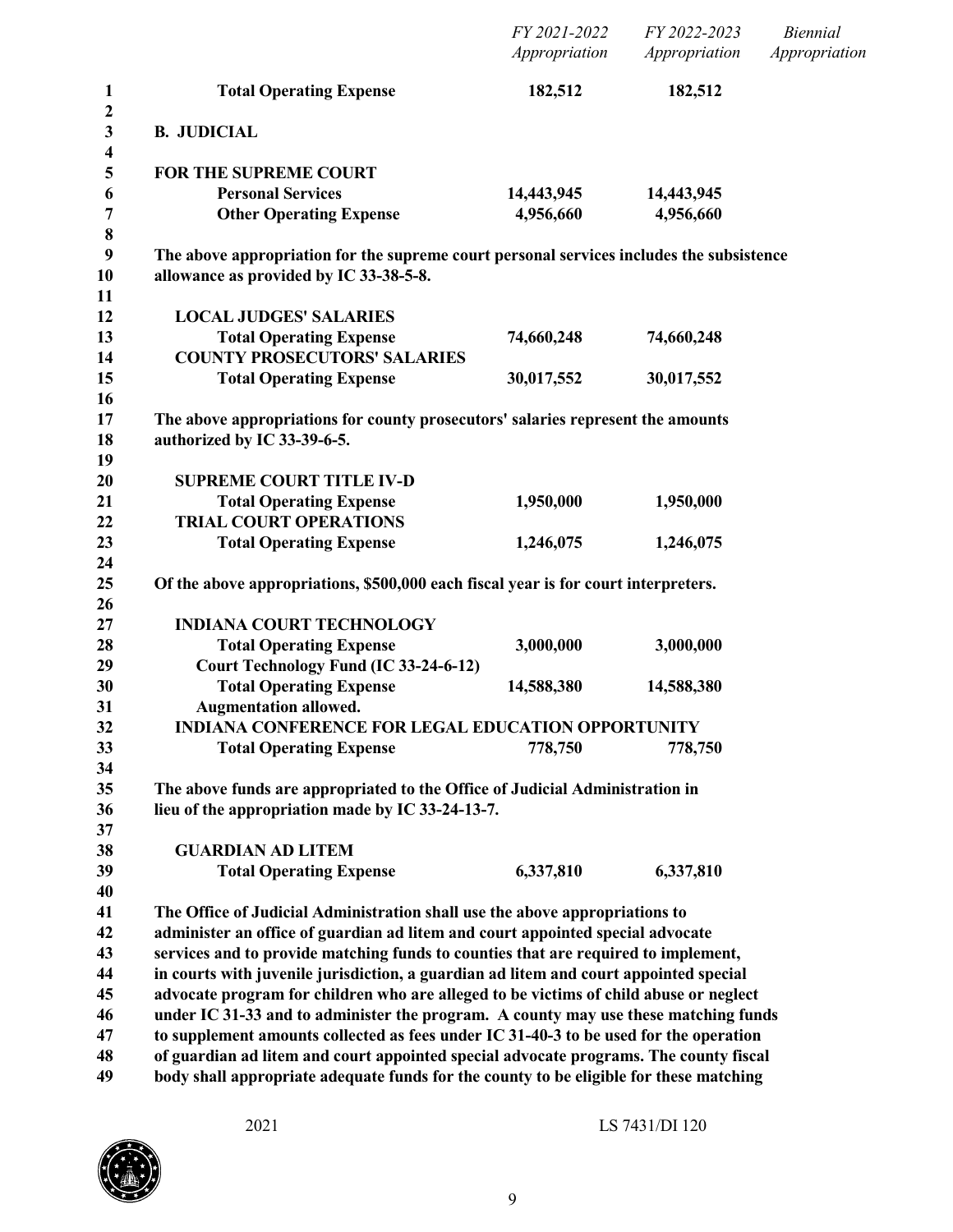*FY 2021-2022 FY 2022-2023 Biennial Appropriation Appropriation Appropriation*

| 1                     | funds.                                                                                      |            |            |
|-----------------------|---------------------------------------------------------------------------------------------|------------|------------|
| $\boldsymbol{2}$<br>3 | <b>ADULT GUARDIANSHIP</b>                                                                   |            |            |
| 4                     | <b>Total Operating Expense</b>                                                              | 1,500,000  | 1,500,000  |
| 5                     |                                                                                             |            |            |
| 6                     | The above appropriations are for the administration of the office of adult guardianship     |            |            |
| 7                     | and to provide matching funds to county courts with probate jurisdiction that implement     |            |            |
| 8                     | and administer programs for volunteer advocates for seniors and incapacitated adults        |            |            |
| 9                     | who are appointed a guardian under IC 29. Volunteer advocates for seniors and incapacitated |            |            |
| 10                    | adults programs shall provide a match of 50% of the funds appropriated by the division      |            |            |
| 11                    | of state court administration of which up to half may be an in-kind match and the           |            |            |
| 12                    | remainder must be county funds or other local county resources. Only programs certified     |            |            |
| 13                    | by the supreme court are eligible for matching funds. The above appropriations include      |            |            |
| 14                    | funds to maintain an adult guardianship registry to serve as a data repository for          |            |            |
| 15                    | adult guardianship cases and guardians appointed by the courts.                             |            |            |
| 16                    |                                                                                             |            |            |
| 17                    | <b>CIVIL LEGAL AID</b>                                                                      |            |            |
| 18                    | <b>Total Operating Expense</b>                                                              | 1,500,000  | 1,500,000  |
| 19                    |                                                                                             |            |            |
| 20                    | The above appropriations include the appropriation provided in IC 33-24-12-7.               |            |            |
| 21                    |                                                                                             |            |            |
| 22                    | <b>SPECIAL JUDGES - COUNTY COURTS</b>                                                       |            |            |
| 23                    | <b>Total Operating Expense</b>                                                              | 149,000    | 149,000    |
| 24<br>25              | If the funds appropriated above for special judges of county courts are insufficient        |            |            |
| 26                    | to pay all of the necessary expenses that the state is required to pay under IC             |            |            |
| 27                    | 34-35-1-4, there are hereby appropriated such further sums as may be necessary to           |            |            |
| 28                    | pay these expenses.                                                                         |            |            |
| 29                    |                                                                                             |            |            |
| 30                    | <b>COMMISSION ON RACE AND GENDER FAIRNESS</b>                                               |            |            |
| 31                    | <b>Total Operating Expense</b>                                                              | 380,996    | 380,996    |
| 32                    | <b>INTERSTATE COMPACT FOR ADULT OFFENDERS</b>                                               |            |            |
| 33                    | <b>Total Operating Expense</b>                                                              | 236,180    | 236,180    |
| 34                    | PROBATION OFFICERS TRAINING                                                                 |            |            |
| 35                    | <b>Total Operating Expense</b>                                                              | 750,000    | 750,000    |
| 36                    | <b>VETERANS PROBLEM-SOLVING COURT</b>                                                       |            |            |
| 37                    | <b>Total Operating Expense</b>                                                              | 1,000,000  | 1,000,000  |
| 38                    | DRUG AND ALCOHOL PROGRAMS FUND                                                              |            |            |
| 39                    | <b>Total Operating Expense</b>                                                              | 100,000    | 100,000    |
| 40                    |                                                                                             |            |            |
| 41                    | FOR THE PUBLIC DEFENDER COMMISSION                                                          |            |            |
| 42                    | <b>Total Operating Expense</b>                                                              | 25,720,000 | 25,720,000 |
| 43                    | Public Defense Fund (IC 33-40-6)                                                            |            |            |
| 44                    | <b>Total Operating Expense</b>                                                              | 7,400,000  | 7,400,000  |
| 45                    |                                                                                             |            |            |
| 46                    | The above appropriation is made in addition to the distribution authorized by IC            |            |            |
| 47                    | 33-37-7-9(c) for the purpose of reimbursing counties for indigent defense services          |            |            |
| 48                    | provided to a defendant. Administrative costs may be paid from the public defense           |            |            |

**fund. Any balance in the public defense fund is appropriated to the public defender**

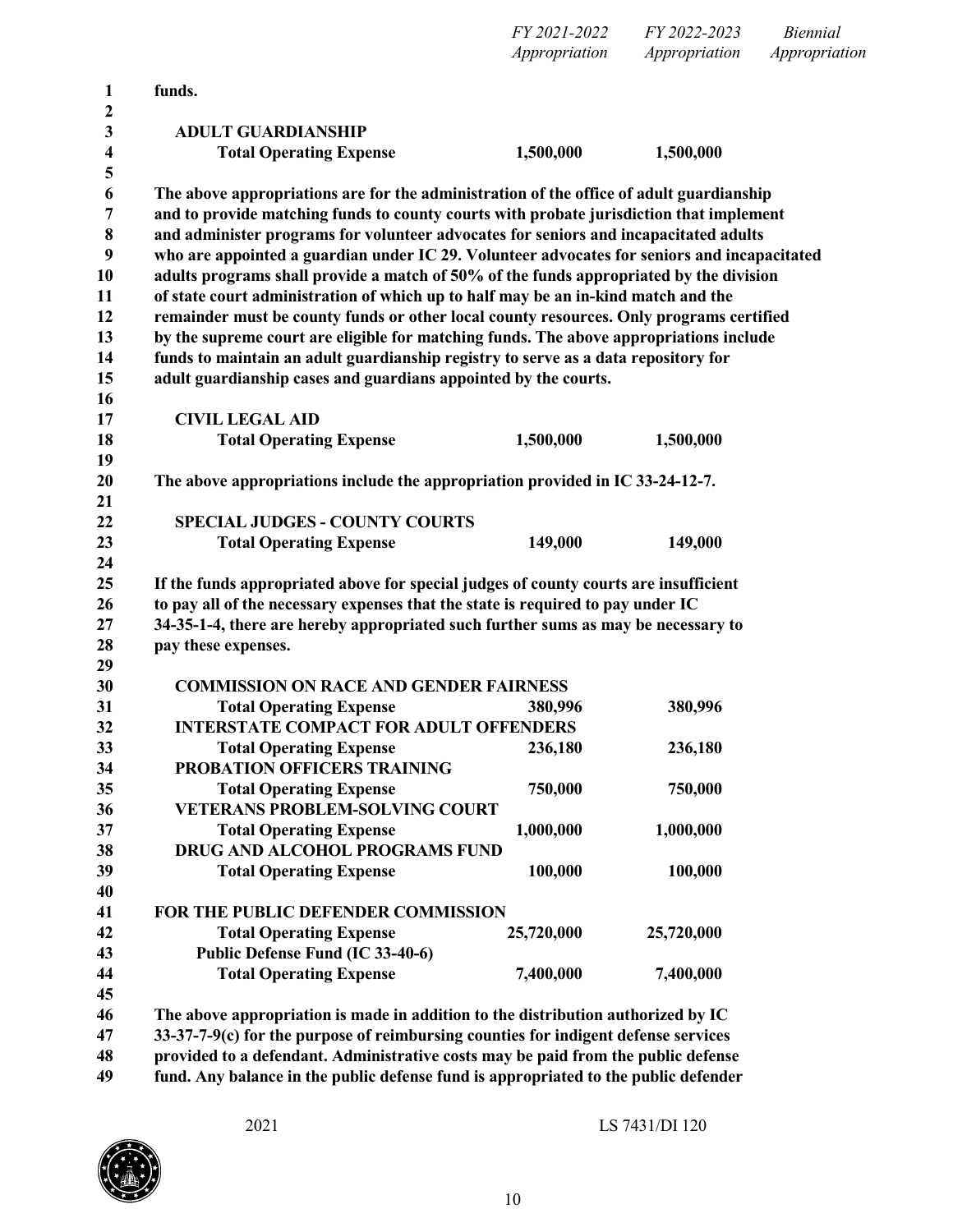| <i>FY 2021-2022</i> | FY 2022-2023  | Biennial      |
|---------------------|---------------|---------------|
| Appropriation       | Appropriation | Appropriation |
|                     |               |               |

| commission. Of the above appropriations, \$1,000,000 each year is for the public |            |            |
|----------------------------------------------------------------------------------|------------|------------|
| defense of the parents of children in need of services.                          |            |            |
|                                                                                  |            |            |
| <b>FOR THE COURT OF APPEALS</b>                                                  |            |            |
| <b>Personal Services</b>                                                         | 11,140,624 | 11,140,624 |
| <b>Other Operating Expense</b>                                                   | 1,593,452  | 1,593,452  |
| The above appropriations for the court of appeals personal services include the  |            |            |
| subsistence allowance provided by IC 33-38-5-8.                                  |            |            |
| <b>FOR THE TAX COURT</b>                                                         |            |            |
| <b>Personal Services</b>                                                         | 760,834    | 760,834    |
| <b>Other Operating Expense</b>                                                   | 154,249    | 154,249    |
| FOR THE PUBLIC DEFENDER                                                          |            |            |
| <b>Personal Services</b>                                                         | 6,736,625  | 6,736,625  |
|                                                                                  |            | 762,318    |
| <b>Other Operating Expense</b>                                                   | 762,318    |            |
| FOR THE PUBLIC DEFENDER COUNCIL                                                  |            |            |
| <b>Personal Services</b>                                                         | 1,405,856  | 1,405,856  |
| <b>Other Operating Expense</b>                                                   | 300,589    | 300,589    |
| FOR THE PROSECUTING ATTORNEYS' COUNCIL                                           |            |            |
| <b>Personal Services</b>                                                         | 1,117,170  | 1,117,170  |
| <b>Other Operating Expense</b>                                                   | 136,660    | 136,660    |
| <b>DRUG PROSECUTION</b>                                                          |            |            |
| Drug Prosecution Fund (IC 33-39-8-6)                                             |            |            |
| <b>Total Operating Expense</b>                                                   | 221,709    | 221,709    |
| <b>Augmentation allowed.</b>                                                     |            |            |
| <b>TITLE IV-D REIMBURSEMENT FUND</b>                                             |            |            |
| <b>Total Operating Expense</b>                                                   | 1,950,000  | 1,950,000  |
| FOR THE INDIANA PUBLIC RETIREMENT SYSTEM                                         |            |            |
| <b>JUDGES' RETIREMENT FUND</b>                                                   |            |            |
| <b>Total Operating Expense</b>                                                   | 10,410,696 | 10,893,703 |
| PROSECUTORS' RETIREMENT FUND                                                     |            |            |
| <b>Total Operating Expense</b>                                                   | 4,044,194  | 4,155,409  |
|                                                                                  |            |            |
| <b>C. EXECUTIVE</b>                                                              |            |            |
|                                                                                  |            |            |
| <b>FOR THE GOVERNOR'S OFFICE</b>                                                 |            |            |
| <b>Personal Services</b>                                                         | 1,752,359  | 1,752,359  |
| <b>Other Operating Expense</b>                                                   | 81,000     | 81,000     |
| <b>GOVERNOR'S RESIDENCE</b>                                                      |            |            |
| <b>Total Operating Expense</b>                                                   | 100,413    | 100,413    |
| <b>GOVERNOR'S CONTINGENCY FUND</b>                                               |            |            |
| <b>Total Operating Expense</b>                                                   | 5,104      | 5,104      |
| SUBSTANCE ABUSE PREVENTION, TREATMENT, AND ENFORCEMENT                           |            |            |
| Tobacco Master Settlement Agreement Fund (IC 4-12-1-14.3)                        |            |            |

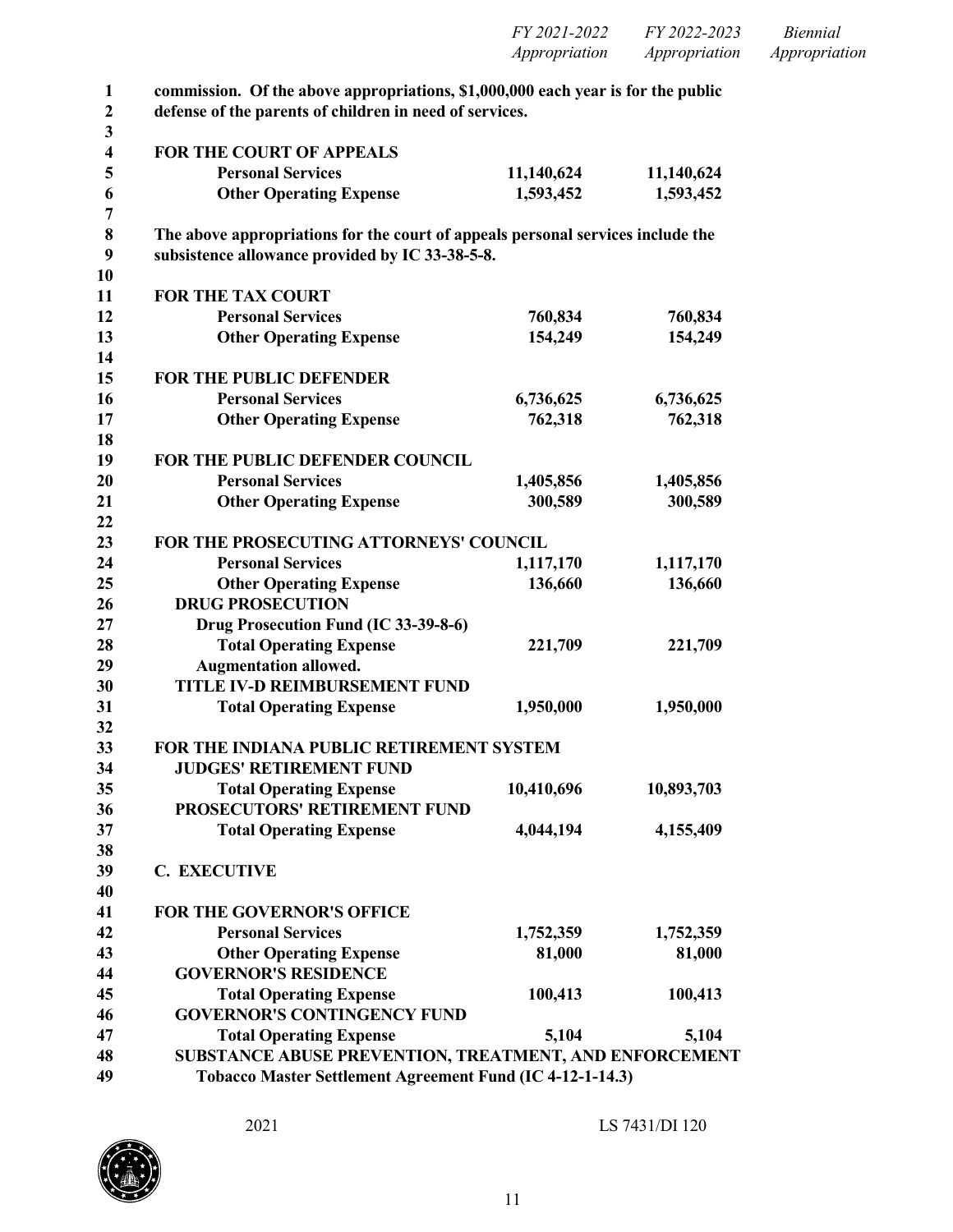|                              |                                                                                         | FY 2021-2022<br>Appropriation | FY 2022-2023<br>Appropriation | <b>Biennial</b><br>Appropriation |
|------------------------------|-----------------------------------------------------------------------------------------|-------------------------------|-------------------------------|----------------------------------|
| 1<br>$\mathbf 2$             | <b>Total Operating Expense</b><br><b>WASHINGTON LIAISON OFFICE</b>                      | 5,000,000                     | 5,000,000                     |                                  |
| $\mathbf{3}$                 | <b>Total Operating Expense</b>                                                          | 51,936                        | 51,936                        |                                  |
| $\overline{\mathbf{4}}$<br>5 | FOR THE LIEUTENANT GOVERNOR                                                             |                               |                               |                                  |
| 6                            | <b>Personal Services</b>                                                                | 2,081,380                     | 2,081,380                     |                                  |
| 7                            | <b>Other Operating Expense</b>                                                          | 1,542,133                     | 1,542,133                     |                                  |
| 8                            | LIEUTENANT GOVERNOR'S CONTINGENCY FUND                                                  |                               |                               |                                  |
| 9                            | <b>Total Operating Expense</b>                                                          | 4,341                         | 4,341                         |                                  |
| 10                           |                                                                                         |                               |                               |                                  |
| 11                           | Direct disbursements from the lieutenant governor's contingency fund are not subject    |                               |                               |                                  |
| 12                           | to the provisions of IC 5-22.                                                           |                               |                               |                                  |
| 13<br>14                     | FOR THE SECRETARY OF STATE                                                              |                               |                               |                                  |
| 15                           | <b>ADMINISTRATION</b>                                                                   |                               |                               |                                  |
| 16                           | <b>Personal Services</b>                                                                | 4,486,932                     | 4,486,932                     |                                  |
| 17                           | <b>Other Operating Expense</b>                                                          | 845,612                       | 845,612                       |                                  |
| 18                           | <b>VOTER EDUCATION OUTREACH</b>                                                         |                               |                               |                                  |
| 19                           | <b>Total Operating Expense</b>                                                          | $\bf{0}$                      | 400,000                       |                                  |
| 20                           |                                                                                         |                               |                               |                                  |
| 21                           | FOR THE ATTORNEY GENERAL                                                                |                               |                               |                                  |
| 22                           | 20,132,051                                                                              | 20,132,051                    |                               |                                  |
| 23                           | <b>Agency Settlement Fund (IC 4-12-16-2)</b>                                            |                               |                               |                                  |
| 24                           | 3,554,032                                                                               | 3,554,032                     |                               |                                  |
| 25                           | <b>Augmentation allowed.</b>                                                            |                               |                               |                                  |
| 26                           | Real Estate Appraiser Licensing (IC 25-34.1-8-7.5)                                      |                               |                               |                                  |
| 27                           | 50,000                                                                                  | 50,000                        |                               |                                  |
| 28                           | <b>Augmentation allowed.</b>                                                            |                               |                               |                                  |
| 29                           | Tobacco Master Settlement Agreement Fund (IC 4-12-1-14.3)                               |                               |                               |                                  |
| 30                           | 818,916                                                                                 | 818,916                       |                               |                                  |
| 31                           | <b>Augmentation allowed.</b>                                                            |                               |                               |                                  |
| 32                           | <b>Abandoned Property Fund (IC 32-34-1-33)</b>                                          |                               |                               |                                  |
| 33                           | 2,054,730                                                                               | 2,054,730                     |                               |                                  |
| 34                           | <b>Augmentation allowed.</b>                                                            |                               |                               |                                  |
| 35                           |                                                                                         |                               |                               |                                  |
| 36                           | The amounts specified from the general fund, homeowner protection unit account,         |                               |                               |                                  |
| 37                           | agency settlements fund, real estate appraiser investigative fund,                      |                               |                               |                                  |
| 38                           | tobacco master settlement agreement fund, and abandoned property                        |                               |                               |                                  |
| 39                           | fund are for the following purposes:                                                    |                               |                               |                                  |
| 40                           |                                                                                         |                               |                               |                                  |
| 41                           | <b>Personal Services</b>                                                                | 23,466,183                    | 23,466,183                    |                                  |
| 42                           | <b>Other Operating Expense</b>                                                          | 3,143,546                     | 3,143,546                     |                                  |
| 43                           |                                                                                         |                               |                               |                                  |
| 44                           | <b>MEDICAID FRAUD CONTROL UNIT</b>                                                      |                               |                               |                                  |
| 45                           | <b>Total Operating Expense</b>                                                          | 1,400,000                     | 1,400,000                     |                                  |
| 46                           |                                                                                         |                               |                               |                                  |
| 47                           | The above appropriation is the state's matching share of funding for the state Medicaid |                               |                               |                                  |
| 48                           | fraud control unit under IC 4-6-10 as prescribed by 42 U.S.C. 1396b(q). Augmentation    |                               |                               |                                  |
| 49                           | allowed from collections.                                                               |                               |                               |                                  |

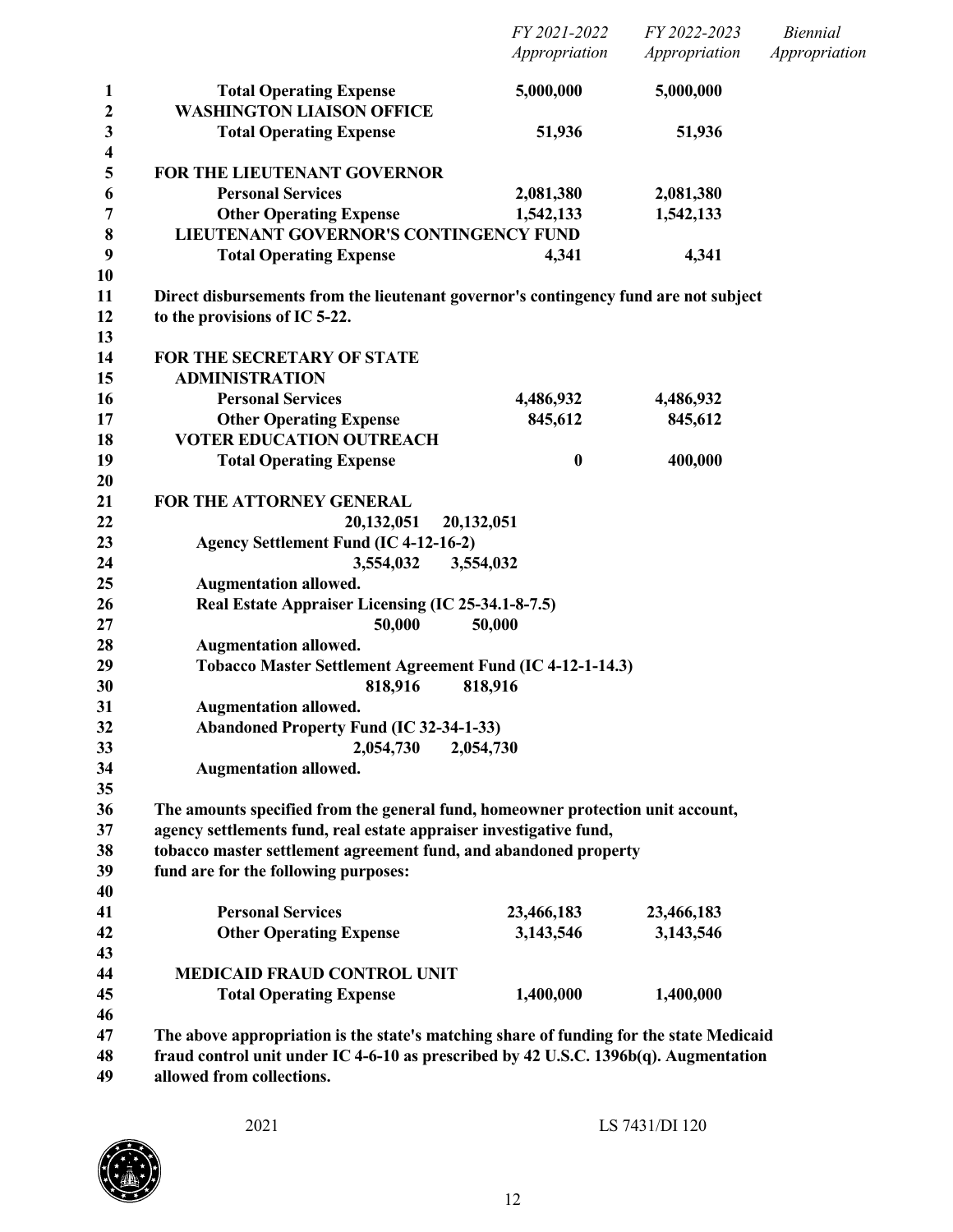| FY 2021-2022  | FY 2022-2023  | Biennial      |
|---------------|---------------|---------------|
| Appropriation | Appropriation | Appropriation |

| <b>UNCLAIMED PROPERTY</b>                                                                                                                                      |             |                |
|----------------------------------------------------------------------------------------------------------------------------------------------------------------|-------------|----------------|
| <b>Abandoned Property Fund (IC 32-34-1-33)</b>                                                                                                                 |             |                |
| <b>Total Operating Expense</b>                                                                                                                                 | 7,883,908   | 7,883,908      |
| <b>Augmentation allowed.</b>                                                                                                                                   |             |                |
| D. FINANCIAL MANAGEMENT                                                                                                                                        |             |                |
|                                                                                                                                                                |             |                |
| <b>FOR THE AUDITOR OF STATE</b>                                                                                                                                |             |                |
| <b>Personal Services</b>                                                                                                                                       | 5,503,465   | 5,503,465      |
| <b>Other Operating Expense</b>                                                                                                                                 | 1,429,870   | 1,429,870      |
| <b>FOR THE STATE BOARD OF ACCOUNTS</b>                                                                                                                         |             |                |
| <b>Personal Services</b>                                                                                                                                       | 13,720,717  | 13,720,717     |
| <b>EXAMINATIONS</b>                                                                                                                                            |             |                |
| <b>Examinations Fund (IC 5-11-4-3)</b>                                                                                                                         |             |                |
| <b>Total Operating Expense</b>                                                                                                                                 | 15,292,119  | 15,292,119     |
| <b>Augmentation allowed.</b>                                                                                                                                   |             |                |
| FOR THE OFFICE OF MANAGEMENT AND BUDGET                                                                                                                        |             |                |
| <b>Personal Services</b>                                                                                                                                       | 466,174     | 466,174        |
| <b>Other Operating Expense</b>                                                                                                                                 | 31,341      | 31,341         |
|                                                                                                                                                                |             |                |
| FOR THE DISTRESSED UNIT APPEAL BOARD                                                                                                                           |             |                |
| <b>Total Operating Expense</b>                                                                                                                                 | 4,250,000   | 4,250,000      |
| FOR THE MANAGEMENT AND PERFORMANCE HUB                                                                                                                         |             |                |
| <b>Total Operating Expense</b>                                                                                                                                 | 7,375,352   | 7,375,352      |
|                                                                                                                                                                |             |                |
| FOR THE STATE BUDGET AGENCY                                                                                                                                    |             |                |
| <b>Personal Services</b>                                                                                                                                       | 3, 135, 172 | 3,135,172      |
| <b>Other Operating Expense</b>                                                                                                                                 | 267,120     | 267,120        |
| <b>BUDGET AGENCY CONTINGENCY FUND</b>                                                                                                                          |             |                |
| <b>Total Operating Expense</b>                                                                                                                                 | 5,000,000   | 50,000,000     |
| <b>Budget Agency Contingency Fund (IC 4-12-17)</b>                                                                                                             |             |                |
| <b>Total Operating Expense</b>                                                                                                                                 | 10,000,000  | 10,000,000     |
| <b>Augmentation allowed.</b>                                                                                                                                   |             |                |
|                                                                                                                                                                |             |                |
| Any balance remaining on June 30, 2021 in the Personal Services/Fringe Benefits<br>Contingency Fund shall be transferred to the budget agency contingency fund |             |                |
| effective July 1, 2021.                                                                                                                                        |             |                |
|                                                                                                                                                                |             |                |
| <b>OUTSIDE ACTS</b>                                                                                                                                            |             |                |
| <b>Total Operating Expense</b>                                                                                                                                 | 1           | $\mathbf{1}$   |
| <b>Augmentation allowed.</b>                                                                                                                                   |             |                |
| <b>STATE BUDGET COMMITTEE</b>                                                                                                                                  |             |                |
| <b>Total Operating Expense</b>                                                                                                                                 | 86,312      | 86,312         |
| <b>Augmentation allowed.</b>                                                                                                                                   |             |                |
|                                                                                                                                                                |             |                |
| 2021                                                                                                                                                           |             | LS 7431/DI 120 |

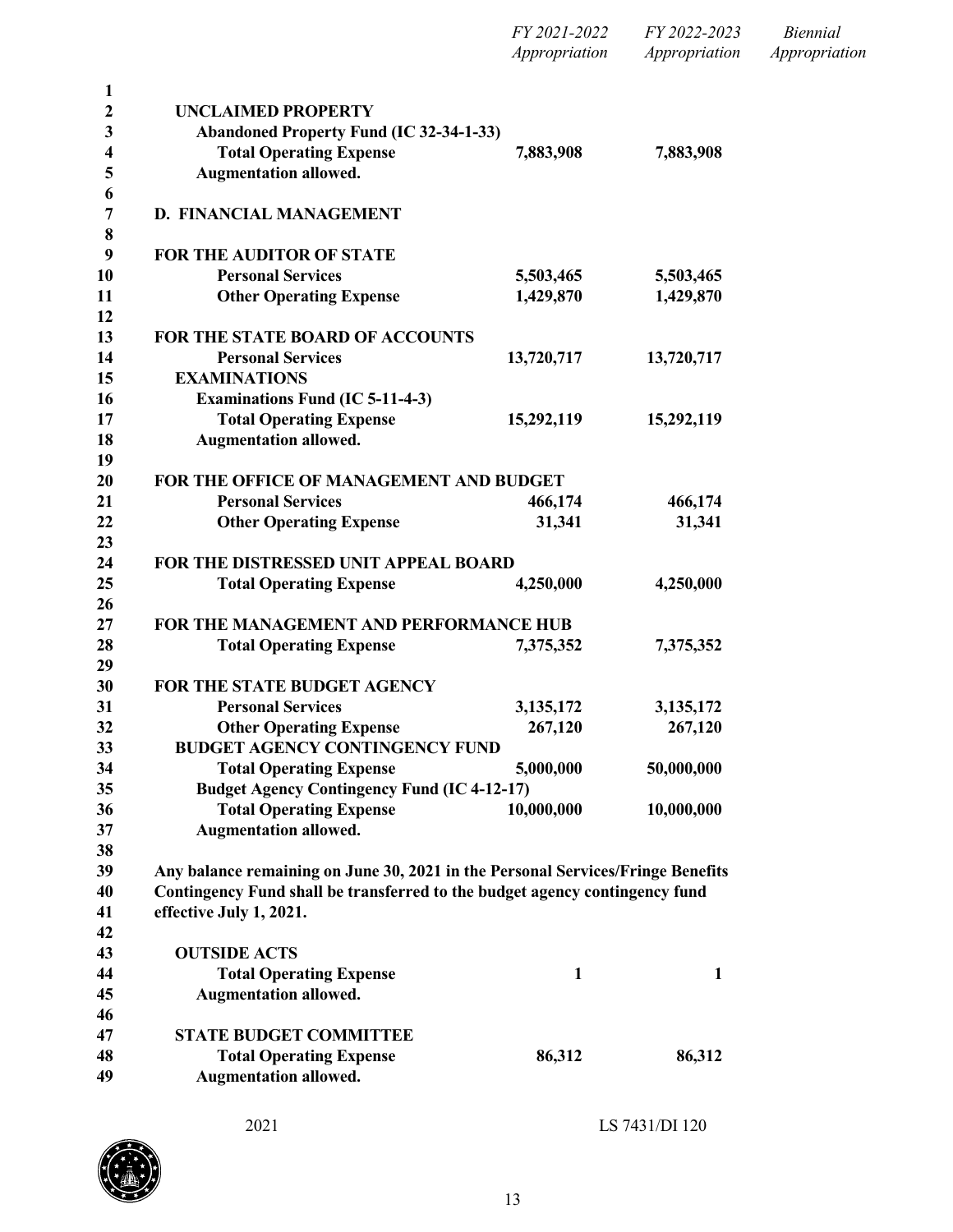|                  |                                                                                                                                                                          | Appropriation | Appropriation | Appropriation |
|------------------|--------------------------------------------------------------------------------------------------------------------------------------------------------------------------|---------------|---------------|---------------|
| $\mathbf{1}$     |                                                                                                                                                                          |               |               |               |
| $\boldsymbol{2}$ | Notwithstanding IC 4-12-1-11(b), the salary per diem of the legislative members of                                                                                       |               |               |               |
| $\mathbf{3}$     | the budget committee is equal to one hundred fifty percent (150%) of the legislative                                                                                     |               |               |               |
| 4                | business per diem allowance.                                                                                                                                             |               |               |               |
| 5<br>6           | FOR THE INDIANA PUBLIC RETIREMENT SYSTEM                                                                                                                                 |               |               |               |
| 7                | <b>PUBLIC SAFETY PENSION</b>                                                                                                                                             |               |               |               |
| $\bf 8$          | <b>Total Operating Expense</b>                                                                                                                                           | 155,000,000   | 152,500,000   |               |
| 9                | <b>Augmentation allowed.</b>                                                                                                                                             |               |               |               |
| <b>10</b>        |                                                                                                                                                                          |               |               |               |
| 11               | <b>FOR THE TREASURER OF STATE</b>                                                                                                                                        |               |               |               |
| 12               | <b>Personal Services</b>                                                                                                                                                 | 1,286,204     | 1,286,204     |               |
| 13               | <b>Other Operating Expense</b>                                                                                                                                           | 46,305        | 46,305        |               |
| 14               | <b>ABLE AUTHORITY (IC 12-11-14)</b>                                                                                                                                      |               |               |               |
| 15               | <b>Total Operating Expense</b>                                                                                                                                           | 285,500       | 294,000       |               |
| 16<br>17         | E. TAX ADMINISTRATION                                                                                                                                                    |               |               |               |
| 18               |                                                                                                                                                                          |               |               |               |
| 19               | FOR THE DEPARTMENT OF REVENUE                                                                                                                                            |               |               |               |
| 20               | <b>COLLECTION AND ADMINISTRATION</b>                                                                                                                                     |               |               |               |
| 21               | <b>Personal Services</b>                                                                                                                                                 | 41,406,274    | 41,406,274    |               |
| 22               | <b>Other Operating Expense</b>                                                                                                                                           | 17,697,908    | 22,497,908    |               |
| 23               |                                                                                                                                                                          |               |               |               |
| 24               | With the approval of the governor and the budget agency, the department shall annually                                                                                   |               |               |               |
| 25               | reimburse the state general fund for expenses incurred in support of the collection                                                                                      |               |               |               |
| 26               | of dedicated fund revenue according to the department's cost allocation plan.                                                                                            |               |               |               |
| 27<br>28         |                                                                                                                                                                          |               |               |               |
| 29               | With the approval of the governor and the budget agency, the foregoing sums for<br>the department of state revenue may be augmented to an amount not exceeding in total, |               |               |               |
| 30               | together with the above specific amounts, one and one-tenth percent (1.1%) of the                                                                                        |               |               |               |
| 31               | amount of money collected by the department of state revenue from taxes and fees.                                                                                        |               |               |               |
| 32               |                                                                                                                                                                          |               |               |               |
| 33               | <b>OUTSIDE COLLECTIONS</b>                                                                                                                                               |               |               |               |
| 34               | <b>Total Operating Expense</b>                                                                                                                                           | 4,585,887     | 4,585,887     |               |
| 35               |                                                                                                                                                                          |               |               |               |
| 36               | With the approval of the governor and the budget agency, the foregoing sums for                                                                                          |               |               |               |
| 37               | the department of state revenue's outside collections may be augmented to an amount                                                                                      |               |               |               |
| 38               | not exceeding in total, together with the above specific amounts, one and one-tenth                                                                                      |               |               |               |
| 39<br>40         | percent (1.1%) of the amount of money collected by the department from taxes and<br>fees.                                                                                |               |               |               |
| 41               |                                                                                                                                                                          |               |               |               |
| 42               | <b>MOTOR CARRIER REGULATION</b>                                                                                                                                          |               |               |               |
| 43               | <b>Motor Carrier Regulation Fund (IC 8-2.1-23)</b>                                                                                                                       |               |               |               |
| 44               | <b>Personal Services</b>                                                                                                                                                 | 5,205,090     | 5,205,090     |               |
| 45               | <b>Other Operating Expense</b>                                                                                                                                           | 3,409,489     | 3,409,489     |               |
| 46               | <b>Augmentation allowed.</b>                                                                                                                                             |               |               |               |
| 47               |                                                                                                                                                                          |               |               |               |
| 48               | FOR THE INDIANA GAMING COMMISSION                                                                                                                                        |               |               |               |
| 49               | State Gaming Fund (IC 4-33-13-2)                                                                                                                                         |               |               |               |
|                  |                                                                                                                                                                          |               |               |               |



*FY 2021-2022 FY 2022-2023 Biennial*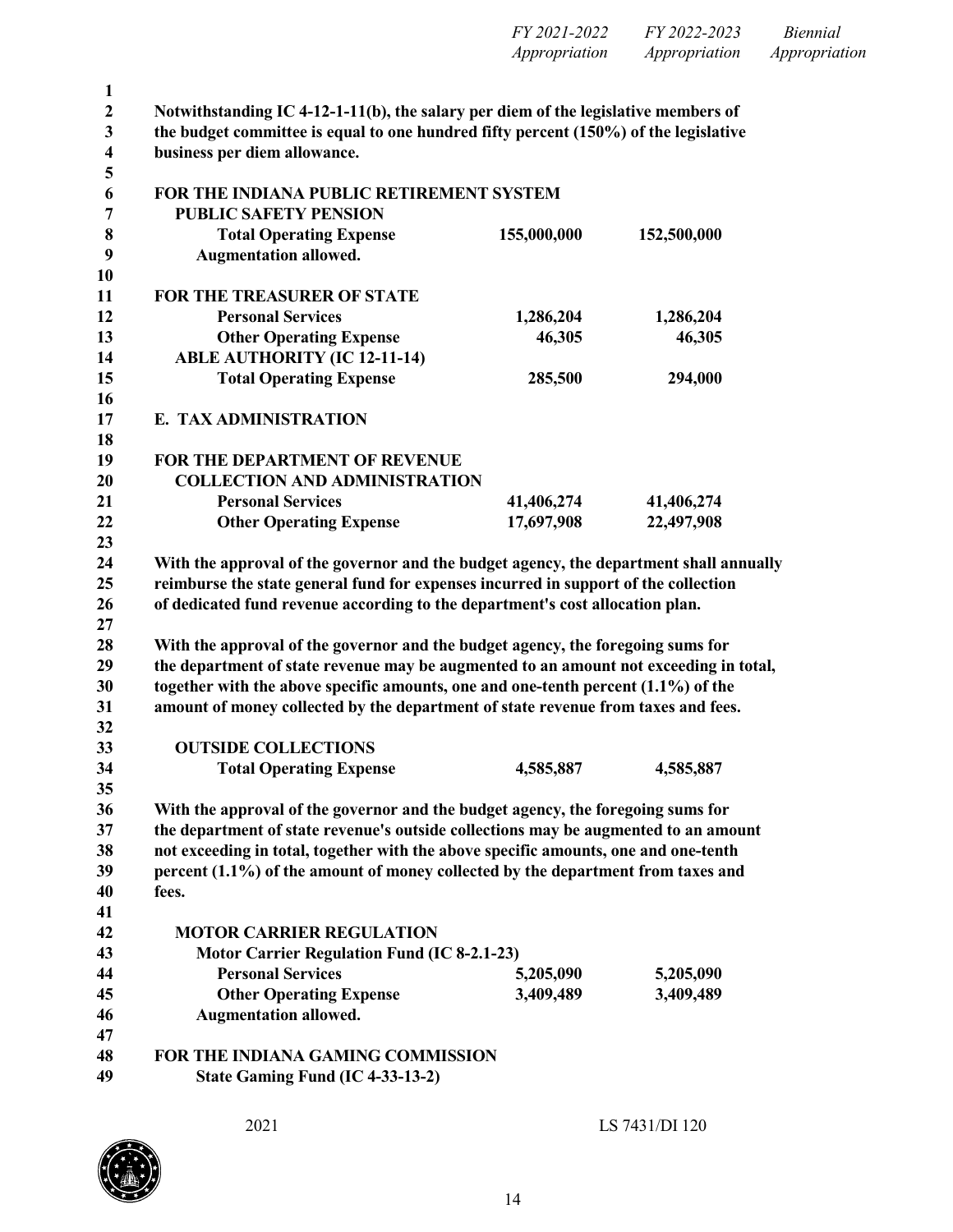*FY 2021-2022 FY 2022-2023 Biennial Appropriation Appropriation Appropriation*

| 1                       | 2,310,874                                                                              | 2,310,874 |           |  |
|-------------------------|----------------------------------------------------------------------------------------|-----------|-----------|--|
| $\boldsymbol{2}$        | Gaming Investigations Fund (IC 4-33-4-18(b))                                           |           |           |  |
| 3                       | 1,074,000                                                                              | 1,074,000 |           |  |
| $\overline{\mathbf{4}}$ |                                                                                        |           |           |  |
| 5                       | The amounts specified from the state gaming fund and gaming investigations fund        |           |           |  |
| 6                       | are for the following purposes:                                                        |           |           |  |
| 7                       |                                                                                        |           |           |  |
| 8                       | <b>Personal Services</b>                                                               | 3,047,610 | 3,047,610 |  |
| 9                       | <b>Other Operating Expense</b>                                                         | 337,264   | 337,264   |  |
| 10                      | <b>Augmentation allowed.</b>                                                           |           |           |  |
| 11                      |                                                                                        |           |           |  |
| 12                      | The above appropriations to the Indiana gaming commission are made from revenues       |           |           |  |
| 13                      | accruing to the state gaming fund under IC 4-33 before any distribution is made        |           |           |  |
| 14                      | under IC 4-33-13-5.                                                                    |           |           |  |
| 15                      |                                                                                        |           |           |  |
| 16                      | The above appropriations to the Indiana gaming commission are made instead of the      |           |           |  |
| 17                      | appropriation made in IC 4-33-13-4.                                                    |           |           |  |
| 18                      |                                                                                        |           |           |  |
| 19                      | <b>GAMING RESEARCH DIVISION</b>                                                        |           |           |  |
| 20                      | <b>Personal Services</b>                                                               | 5,000     | 5,000     |  |
| 21                      | <b>Other Operating Expense</b>                                                         | 320,000   | 320,000   |  |
| 22                      | <b>ATHLETIC COMMISSION</b>                                                             |           |           |  |
| 23                      | State Gaming Fund (IC 4-33-13-2)                                                       |           |           |  |
| 24                      | <b>Total Operating Expense</b>                                                         | 92,371    | 92,371    |  |
| 25                      | <b>Augmentation allowed.</b>                                                           |           |           |  |
| 26                      | Athletic Fund (IC 4-33-22-9)                                                           |           |           |  |
| 27                      | <b>Total Operating Expense</b>                                                         | 6,000     | 6,000     |  |
| 28                      | <b>Augmentation allowed.</b>                                                           |           |           |  |
| 29                      | <b>FANTASY SPORTS REGULATION AND ADMINISTRATION</b>                                    |           |           |  |
| 30                      | <b>Fantasy Sports Regulation and Administration Fund (IC 4-33-24-28)</b>               |           |           |  |
| 31                      | <b>Total Operating Expense</b>                                                         | 25,500    | 25,500    |  |
| 32                      | <b>Augmentation allowed.</b>                                                           |           |           |  |
| 33                      |                                                                                        |           |           |  |
| 34                      | FOR THE INDIANA HORSE RACING COMMISSION                                                |           |           |  |
| 35                      | <b>Indiana Horse Racing Commission Operating Fund (IC 4-31-10-2)</b>                   |           |           |  |
| 36                      | <b>Personal Services</b>                                                               | 1,873,711 | 1,873,711 |  |
| 37                      | <b>Other Operating Expense</b>                                                         | 409,870   | 409,870   |  |
| 38                      |                                                                                        |           |           |  |
| 39                      | The above appropriations to the Indiana horse racing commission are made from revenues |           |           |  |
| 40                      | accruing to the Indiana horse racing commission before any distribution is made        |           |           |  |
| 41                      | under IC 4-31-9.                                                                       |           |           |  |
| 42                      |                                                                                        |           |           |  |
| 43                      | <b>STANDARDBRED ADVISORY BOARD</b>                                                     |           |           |  |
| 44                      | <b>Indiana Horse Racing Commission Operating Fund (IC 4-31-10-2)</b>                   |           |           |  |
| 45                      | <b>Total Operating Expense</b>                                                         | 193,500   | 193,500   |  |
| 46                      | <b>Augmentation allowed.</b>                                                           |           |           |  |
| 47                      |                                                                                        |           |           |  |
| 48                      | FOR THE DEPARTMENT OF LOCAL GOVERNMENT FINANCE                                         |           |           |  |
| 49                      | <b>Personal Services</b>                                                               | 3,201,090 | 3,201,090 |  |
|                         |                                                                                        |           |           |  |
|                         |                                                                                        |           |           |  |

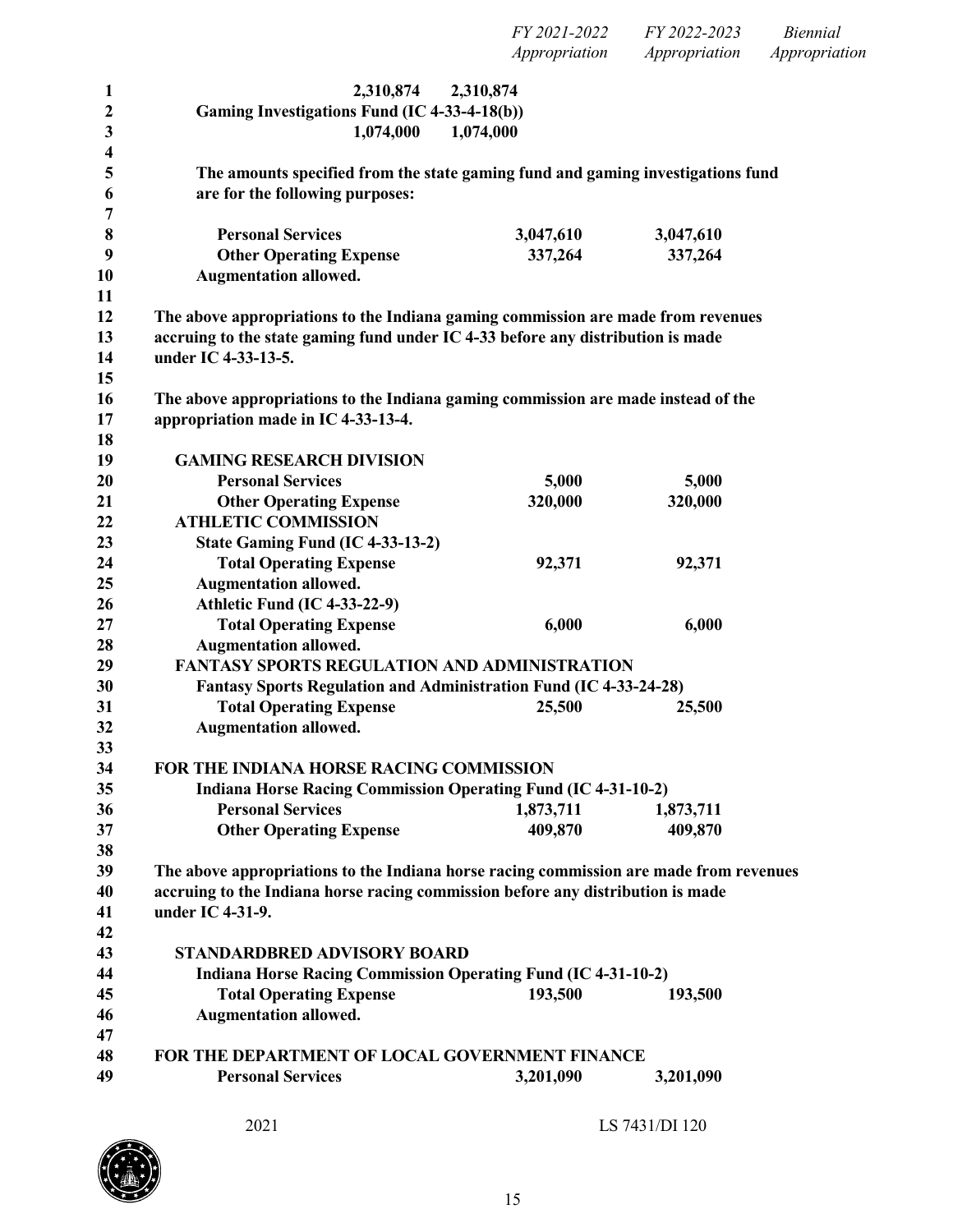|                              |                                                                                          | FY 2021-2022<br>Appropriation | FY 2022-2023<br>Appropriation | <b>Biennial</b><br>Appropriation |
|------------------------------|------------------------------------------------------------------------------------------|-------------------------------|-------------------------------|----------------------------------|
| 1<br>2                       | <b>Other Operating Expense</b><br>Assessment Training Fund (IC 6-1.1-5.5-4.7)            | 495,111                       | 495,111                       |                                  |
| 3<br>$\overline{\mathbf{4}}$ | <b>Total Operating Expense</b><br><b>Augmentation allowed.</b>                           | 540,280                       | 540,280                       |                                  |
| 5<br>6                       | FOR THE INDIANA BOARD OF TAX REVIEW                                                      |                               |                               |                                  |
| 7                            | <b>Personal Services</b>                                                                 | 1,292,876                     | 1,292,876                     |                                  |
| $\boldsymbol{8}$             | <b>Other Operating Expense</b>                                                           | 74,092                        | 74,092                        |                                  |
| 9                            | Assessment Training Fund (IC 6-1.1-5.5-4.7)                                              |                               |                               |                                  |
| 10<br>11                     | <b>Total Operating Expense</b><br><b>Augmentation allowed.</b>                           | 320,628                       | 320,628                       |                                  |
| 12<br>13                     | <b>F. ADMINISTRATION</b>                                                                 |                               |                               |                                  |
| 14<br>15                     | FOR THE DEPARTMENT OF ADMINISTRATION                                                     |                               |                               |                                  |
| 16                           | <b>Personal Services</b>                                                                 | 10,153,021                    | 10,153,021                    |                                  |
| 17                           | <b>Other Operating Expense</b>                                                           | 11,671,441                    | 11,671,441                    |                                  |
| 18                           | <b>MOTOR POOL ROTARY FUND</b>                                                            |                               |                               |                                  |
| 19                           | <b>Total Operating Expense</b>                                                           | 4,882,500                     | 7,875,000                     |                                  |
| 20                           | <b>Indiana Horse Racing Commission Operating Fund (IC 4-31-10-2)</b>                     |                               |                               |                                  |
| 21                           | <b>Total Operating Expense</b>                                                           | 28,000                        | $\boldsymbol{0}$              |                                  |
| 22                           | <b>Gaming Enforcement Agents (IC 4-35-4-5)</b>                                           |                               |                               |                                  |
| 23                           | <b>Total Operating Expense</b>                                                           | 18,980                        | 18,980                        |                                  |
| 24                           | <b>Charity Gaming Enforcement Fund (IC 4-32.3-7-1)</b>                                   |                               |                               |                                  |
| 25                           | <b>Total Operating Expense</b>                                                           | 21,942                        | 21,942                        |                                  |
| 26                           | Fire and Building Services Fund (IC 22-12-6-1)                                           |                               |                               |                                  |
| 27                           | <b>Total Operating Expense</b>                                                           | 345,847                       | 320,053                       |                                  |
| 28                           | State Highway Fund (IC 8-23-9-54)                                                        |                               |                               |                                  |
| 29<br>30                     | <b>Total Operating Expense</b>                                                           | 3,089,000                     | 3,089,000                     |                                  |
| 31                           | The budget agency may transfer portions of the above dedicated fund appropriations       |                               |                               |                                  |
| 32                           | from the department of administration back to the agency that provided the appropriation |                               |                               |                                  |
| 33                           | if necessary.                                                                            |                               |                               |                                  |
| 34                           |                                                                                          |                               |                               |                                  |
| 35                           | In addition to the appropriations above, the budget agency with the approval of          |                               |                               |                                  |
| 36                           | the governor may transfer appropriations to the motor pool rotary fund for the purchase  |                               |                               |                                  |
| 37                           | of vehicles and related equipment.                                                       |                               |                               |                                  |
| 38                           |                                                                                          |                               |                               |                                  |
| 39                           | FOR THE STATE PERSONNEL DEPARTMENT                                                       |                               |                               |                                  |
| 40                           | <b>Personal Services</b>                                                                 | 2,863,157                     | 2,863,157                     |                                  |
| 41                           | <b>Other Operating Expense</b>                                                           | 152,830                       | 152,830                       |                                  |
| 42                           | <b>CAREER CONNECTIONS AND TALENT</b>                                                     |                               |                               |                                  |
| 43                           | <b>Personal Services</b>                                                                 | 595,197                       | 595,197                       |                                  |
| 44                           | <b>Other Operating Expense</b>                                                           | 79,235                        | 79,235                        |                                  |
| 45                           | <b>GOVERNOR'S FELLOWSHIP PROGRAM</b>                                                     |                               |                               |                                  |
| 46                           | <b>Total Operating Expense</b>                                                           | 280,779                       | 280,779                       |                                  |
| 47                           | OFFICE OF ADMINISTRATIVE LAW PROCEEDINGS                                                 |                               |                               |                                  |
| 48                           | <b>Total Operating Expense</b>                                                           | 1,500,000                     | 1,500,000                     |                                  |
| 49                           |                                                                                          |                               |                               |                                  |

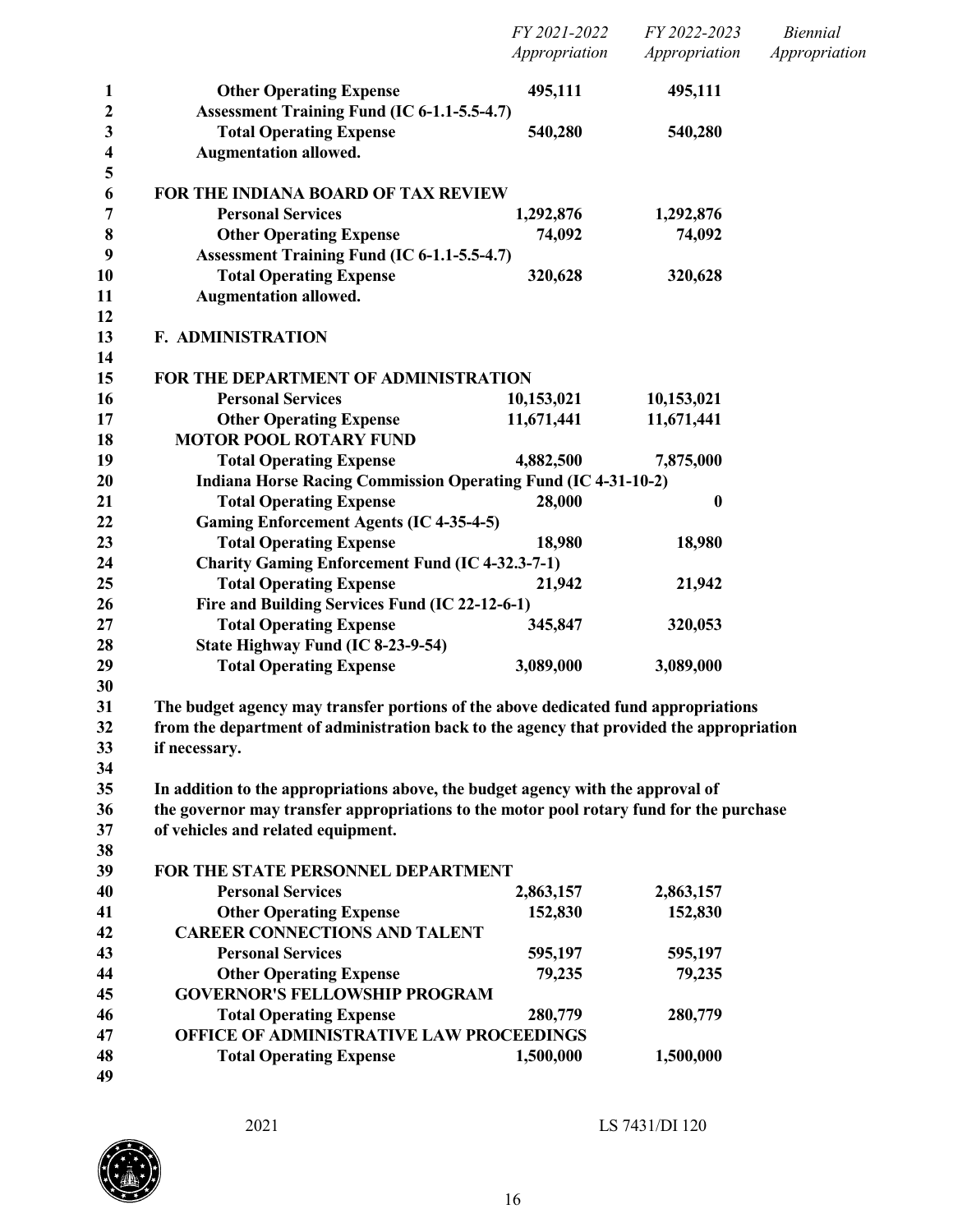|                   |                                                                                        | FY 2021-2022<br>Appropriation | FY 2022-2023<br>Appropriation | <b>Biennial</b><br>Appropriation |
|-------------------|----------------------------------------------------------------------------------------|-------------------------------|-------------------------------|----------------------------------|
|                   |                                                                                        |                               |                               |                                  |
| $\mathbf{1}$      | <b>FOR THE STATE EMPLOYEES' APPEALS COMMISSION</b>                                     |                               |                               |                                  |
| $\boldsymbol{2}$  | <b>Total Operating Expense</b>                                                         | 127,197                       | 127,197                       |                                  |
| $\mathbf{3}$<br>4 | FOR THE OFFICE OF TECHNOLOGY                                                           |                               |                               |                                  |
| 5                 | <b>PAY PHONE FUND</b>                                                                  |                               |                               |                                  |
| 6                 | Correctional Facilities Calling System Fund (IC 5-22-23-7)                             |                               |                               |                                  |
| 7                 | <b>Total Operating Expense</b>                                                         | 1,175,918                     | 1,175,918                     |                                  |
| 8                 | <b>Augmentation allowed.</b>                                                           |                               |                               |                                  |
| 9                 |                                                                                        |                               |                               |                                  |
| 10                | The pay phone fund is established for the procurement of hardware, software, and       |                               |                               |                                  |
| 11                | related equipment and services needed to expand and enhance the state campus           |                               |                               |                                  |
| 12                | backbone and other central information technology initiatives. Such procurements       |                               |                               |                                  |
| 13                | may include, but are not limited to, wiring and rewiring of state offices, Internet    |                               |                               |                                  |
| 14                | services, video conferencing, telecommunications, application software, and related    |                               |                               |                                  |
| 15                | services. Notwithstanding IC 5-22-23-5, the fund consists of the net proceeds received |                               |                               |                                  |
| 16                | from contracts with companies providing phone services at state institutions and       |                               |                               |                                  |
| 17                | other state properties. The fund shall be administered by the office of technology.    |                               |                               |                                  |
| 18                | Money in the fund may be spent by the office in compliance with a plan approved        |                               |                               |                                  |
| 19                | by the budget agency. Any money remaining in the fund at the end of any fiscal year    |                               |                               |                                  |
| 20                | does not revert to the general fund or any other fund but remains in the pay phone     |                               |                               |                                  |
| 21                | fund.                                                                                  |                               |                               |                                  |
| 22                |                                                                                        |                               |                               |                                  |
| 23                | FOR THE INDIANA ARCHIVES AND RECORDS ADMINISTRATION                                    |                               |                               |                                  |
| 24                | <b>Personal Services</b>                                                               | 1,504,877                     | 1,504,877                     |                                  |
| 25                | <b>Other Operating Expense</b>                                                         | 381,021                       | 381,021                       |                                  |
| 26                |                                                                                        |                               |                               |                                  |
| 27                | FOR THE OFFICE OF THE PUBLIC ACCESS COUNSELOR                                          |                               |                               |                                  |
| 28                | <b>Personal Services</b>                                                               | 246,841                       | 246,841                       |                                  |
| 29                | <b>Other Operating Expense</b>                                                         | 35,867                        | 35,867                        |                                  |
| 30                |                                                                                        |                               |                               |                                  |
| 31                | G. OTHER                                                                               |                               |                               |                                  |
| 32                |                                                                                        |                               |                               |                                  |
| 33                | FOR THE OFFICE OF INSPECTOR GENERAL                                                    |                               |                               |                                  |
| 34                | <b>Personal Services</b>                                                               | 1,111,157                     | 1,111,157                     |                                  |
| 35                | <b>Other Operating Expense</b>                                                         | 74,000                        | 74,000                        |                                  |
| 36                | <b>STATE ETHICS COMMISSION</b>                                                         |                               |                               |                                  |
| 37                | <b>Total Operating Expense</b>                                                         | 4,011                         | 4,011                         |                                  |
| 38                |                                                                                        |                               |                               |                                  |
| 39                | FOR THE SECRETARY OF STATE                                                             |                               |                               |                                  |
| 40                | <b>ELECTION DIVISION</b>                                                               |                               |                               |                                  |
| 41                | <b>Personal Services</b>                                                               | 1,020,095                     | 1,020,095                     |                                  |
| 42                | <b>Other Operating Expense</b>                                                         | 224,506                       | 224,506                       |                                  |
| 43                | <b>VOTER LIST MAINTENANCE</b>                                                          |                               |                               |                                  |
| 44                | <b>Total Operating Expense</b><br><b>VOTER REGISTRATION SYSTEM</b>                     | 516,174                       | 516,174                       |                                  |
| 45                |                                                                                        |                               |                               |                                  |
| 46<br>47          | <b>Total Operating Expense</b><br>VOTING SYSTEM TECHNICAL OVERSIGHT PROGRAM            | 3,211,759                     | 3,211,759                     |                                  |
| 48                | <b>Total Operating Expense</b>                                                         | 595,000                       | 595,000                       |                                  |
| 49                |                                                                                        |                               |                               |                                  |
|                   |                                                                                        |                               |                               |                                  |

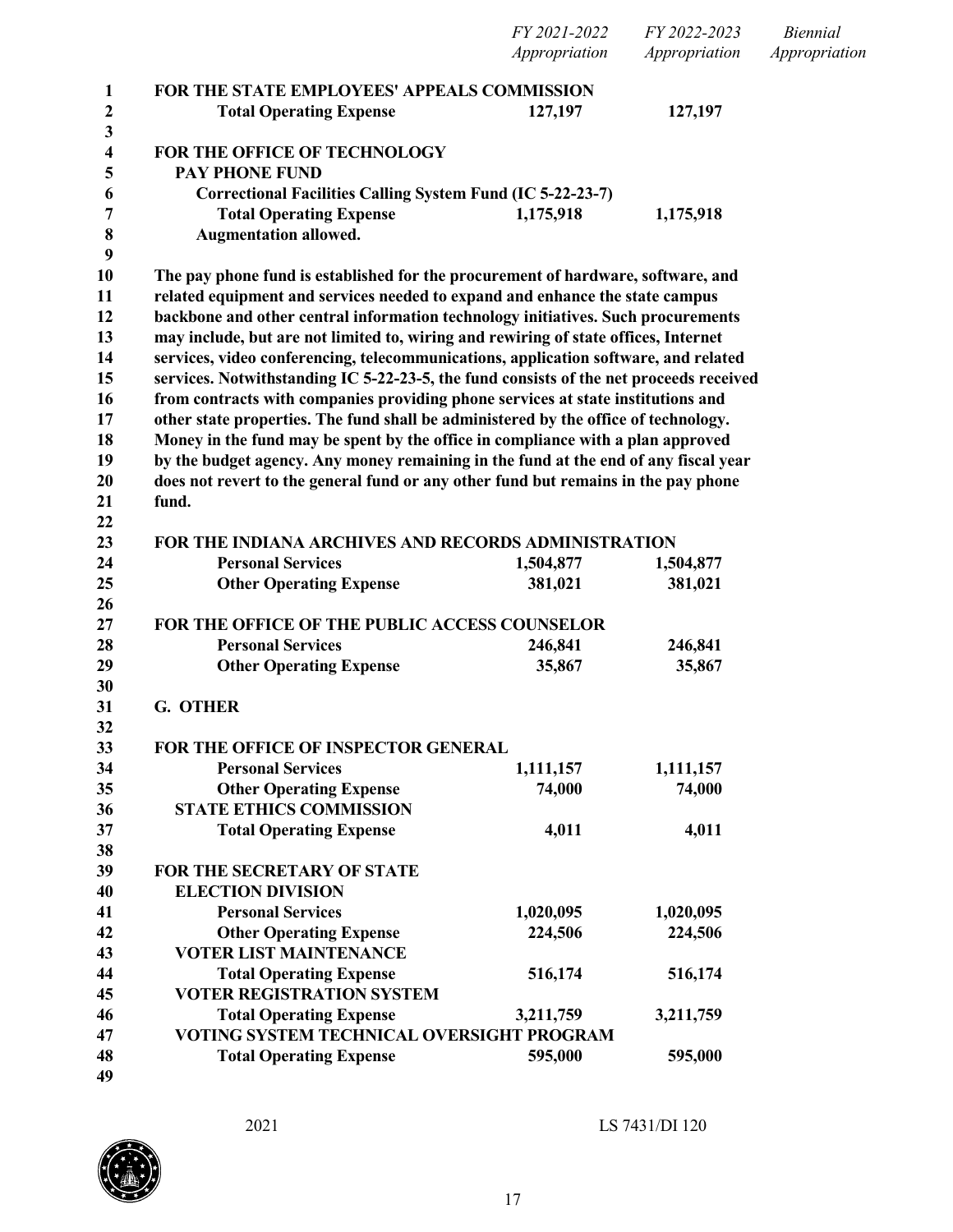| FY 2021-2022  | FY 2022-2023  | Biennial      |
|---------------|---------------|---------------|
| Appropriation | Appropriation | Appropriation |

| 1                            | <b>SECTION 4. [EFFECTIVE JULY 1, 2021]</b>                                              |            |            |
|------------------------------|-----------------------------------------------------------------------------------------|------------|------------|
| $\mathbf{2}$<br>$\mathbf{3}$ | <b>PUBLIC SAFETY</b>                                                                    |            |            |
| 4<br>5                       | <b>A. CORRECTION</b>                                                                    |            |            |
| 6<br>7                       | FOR THE DEPARTMENT OF CORRECTION                                                        |            |            |
| 8                            | <b>CENTRAL OFFICE</b>                                                                   |            |            |
| 9                            | <b>Personal Services</b>                                                                | 15,786,135 | 15,786,135 |
| 10                           | <b>Other Operating Expense</b>                                                          | 10,585,988 | 10,585,988 |
| 11                           | <b>ESCAPEE COUNSEL AND TRIAL EXPENSE</b>                                                |            |            |
| 12                           | <b>Total Operating Expense</b>                                                          | 199,736    | 199,736    |
| 13                           | <b>COUNTY JAIL MISDEMEANANT HOUSING</b>                                                 |            |            |
| 14                           | <b>Total Operating Expense</b>                                                          | 4,152,639  | 4,152,639  |
| 15                           | <b>ADULT CONTRACT BEDS</b>                                                              |            |            |
| 16                           | <b>Total Operating Expense</b>                                                          | 1,048,200  | 1,048,200  |
| 17                           | STAFF DEVELOPMENT AND TRAINING                                                          |            |            |
| 18                           | <b>Personal Services</b>                                                                | 2,395,274  | 2,395,274  |
| 19                           | <b>Other Operating Expense</b>                                                          | 205,438    | 205,438    |
| 20                           | <b>PAROLE BOARD</b>                                                                     |            |            |
| 21                           | <b>Total Operating Expense</b>                                                          | 887,990    | 887,990    |
| 22                           | <b>INFORMATION MANAGEMENT SERVICES</b>                                                  |            |            |
| 23                           | <b>Total Operating Expense</b>                                                          | 1,374,209  | 1,374,209  |
| 24                           | <b>JUVENILE TRANSITION</b>                                                              |            |            |
| 25                           | <b>Total Operating Expense</b>                                                          | 1,436,884  | 1,436,884  |
| 26                           | <b>COMMUNITY CORRECTIONS PROGRAMS</b>                                                   |            |            |
| 27                           | <b>Total Operating Expense</b>                                                          | 72,449,242 | 72,449,242 |
| 28                           |                                                                                         |            |            |
| 29                           | The above appropriations for community corrections programs are not subject to transfer |            |            |
| 30                           | to any other fund or to transfer, assignment, or reassignment for any other use         |            |            |
| 31                           | or purpose by the state board of finance notwithstanding IC 4-9.1-1-7 and IC 4-13-2-23  |            |            |
| 32                           | or by the budget agency notwithstanding IC 4-12-1-12 or any other law.                  |            |            |
| 33                           |                                                                                         |            |            |
| 34                           | Notwithstanding IC 4-13-2-19 and any other law, the above appropriations for community  |            |            |
| 35                           | corrections programs do not revert to the general fund or another fund at the close     |            |            |
| 36                           | of a state fiscal year but remain available in subsequent state fiscal years for        |            |            |
| 37                           | the purposes of the program.                                                            |            |            |
| 38                           |                                                                                         |            |            |
| 39                           | The appropriations are not subject to having allotment withheld by the state budget     |            |            |
| 40                           | agency.                                                                                 |            |            |
| 41                           |                                                                                         |            |            |
| 42                           | <b>HOOSIER INITIATIVE FOR RE-ENTRY (HIRE)</b>                                           |            |            |
| 43                           | <b>Total Operating Expense</b>                                                          | 648,742    | 648,742    |
| 44                           | <b>INDIANAPOLIS RE-ENTRY EDUCATION FACILITY</b>                                         |            |            |
| 45                           | <b>Total Operating Expense</b>                                                          | 700,000    | 700,000    |
| 46                           | <b>CENTRAL EMERGENCY RESPONSE</b>                                                       |            |            |
| 47                           | <b>Personal Services</b>                                                                | 1,226,045  | 1,226,045  |
| 48<br>49                     | <b>Other Operating Expense</b><br><b>HEPATITIS C TREATMENT</b>                          | 142,812    | 142,812    |

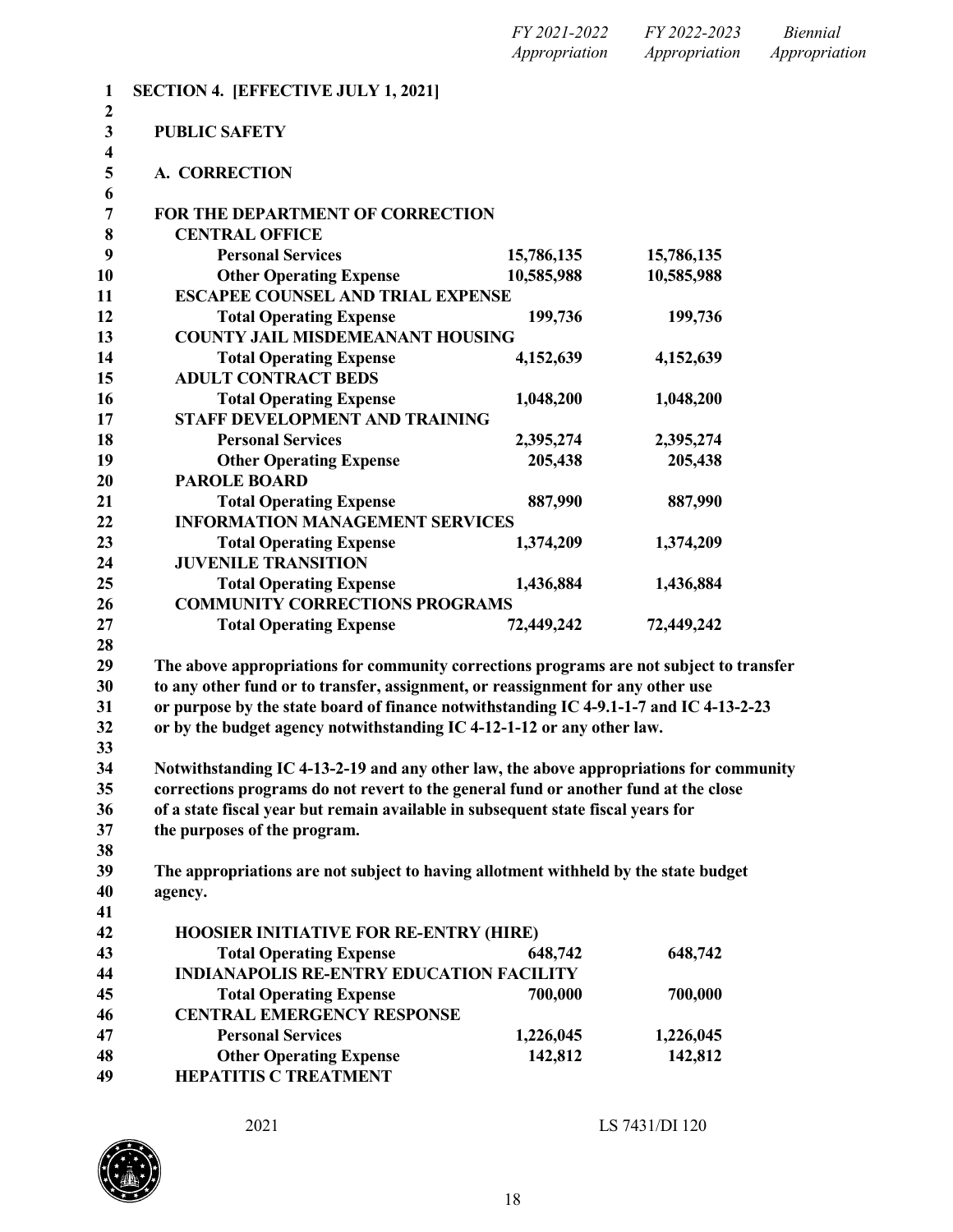| <b>Total Operating Expense</b><br>19,682,000<br>24,037,000<br>1<br><b>DRUG ABUSE PREVENTION</b><br>$\boldsymbol{2}$<br>$\mathbf{3}$<br>Drug Abuse Fund (IC 11-8-2-11)<br>4<br><b>Total Operating Expense</b><br>127,500<br>127,500<br>5<br><b>Augmentation allowed.</b><br>6<br><b>EXONERATION FUND</b><br>7<br><b>Total Operating Expense</b><br>$\mathbf{1}$<br>1<br>$\bf 8$<br><b>Augmentation allowed.</b><br>9<br>10<br>The above appropriation shall be used for expenses relating to the restitution<br>of wrongfully incarcerated persons in IC 5-2-23. The department shall collaborate<br>11<br>12<br>with the Indiana Criminal Justice Institute to administer this program.<br>13<br>14<br><b>COUNTY JAIL MAINTENANCE CONTINGENCY FUND</b><br>15<br><b>Total Operating Expense</b><br>31,000,000<br>31,000,000<br>16<br>17<br>The above appropriations for the county jail maintenance contingency fund<br>18<br>are for reimbursing sheriffs for the costs of 1) persons convicted of level<br>19<br>6 felonies and 2) jail and parole holds.<br>20<br>21<br>Of the above appropriation, the department of correction may distribute up to<br>22<br>\$25,300,000 to sheriffs for the cost of persons convicted of level 6 felonies<br>23<br>that are incarcerated in county jails pursuant to IC 35-38-3-3(d). The department<br>24<br>shall adopt a formula, subject to approval by the state budget agency, that<br>allocates this funding to sheriffs in a manner that considers previous<br>25<br>26<br>reimbursements for persons convicted of level 6 felonies and the current number<br>27<br>of level 6 abstracts in a county jail in proportion to all county jails.<br>28<br>29<br>Of the above appropriation, the department of correction may distribute up to<br>\$5,700,000 to sheriffs for the costs of jail and parole holds. The department<br>30<br>shall reimburse sheriffs up to \$37.50 per day for the costs of persons incarcerated<br>31<br>32<br>in county jails that are convicted of felonies. Reimbursement shall be based on<br>33<br>the later of 1) the dates of incarceration when persons are incarcerated for more<br>34<br>than five (5) days after the day of sentencing or 2) the date upon which the<br>department receives the abstract of judgment and sentencing order. All requests<br>35<br>for reimbursement shall be in conformity with department of correction policy.<br>36<br>37<br>In addition to the per diem of up to \$37.50, the state shall reimburse the sheriffs<br>38<br>for expenses determined by the sheriff to be medically necessary medical care to<br>39<br>the convicted persons. If the sheriff or county receives money with respect to a<br>40<br>convicted person (from a source other than the county), the per diem or medical<br>expense reimbursement with respect to the convicted person shall be reduced by the<br>41<br>42<br>amount received. A sheriff shall not be required to comply with IC 35-38-3-4(a)<br>43<br>or transport convicted persons within five (5) days after the day of sentencing if<br>44<br>the department of correction does not have the capacity to receive the convicted person.<br>45<br>46<br>The state budget agency may only augment this appropriation if the \$5,700,000<br>47<br>allocated for the costs of jail and parole holds is insufficient. Any augmentation<br>48<br>may only be used to pay for additional jail and parole holds and may not be used to<br>provide additional funding to sheriffs for persons convicted of level 6 felonies or to |    | FY 2021-2022<br>Appropriation | FY 2022-2023<br>Appropriation | <b>Biennial</b><br>Appropriation |
|-----------------------------------------------------------------------------------------------------------------------------------------------------------------------------------------------------------------------------------------------------------------------------------------------------------------------------------------------------------------------------------------------------------------------------------------------------------------------------------------------------------------------------------------------------------------------------------------------------------------------------------------------------------------------------------------------------------------------------------------------------------------------------------------------------------------------------------------------------------------------------------------------------------------------------------------------------------------------------------------------------------------------------------------------------------------------------------------------------------------------------------------------------------------------------------------------------------------------------------------------------------------------------------------------------------------------------------------------------------------------------------------------------------------------------------------------------------------------------------------------------------------------------------------------------------------------------------------------------------------------------------------------------------------------------------------------------------------------------------------------------------------------------------------------------------------------------------------------------------------------------------------------------------------------------------------------------------------------------------------------------------------------------------------------------------------------------------------------------------------------------------------------------------------------------------------------------------------------------------------------------------------------------------------------------------------------------------------------------------------------------------------------------------------------------------------------------------------------------------------------------------------------------------------------------------------------------------------------------------------------------------------------------------------------------------------------------------------------------------------------------------------------------------------------------------------------------------------------------------------------------------------------------------------------------------------------------------------------------------------------------------------------------------------------------------------------------------------------------------------------------------------------------------------------------------------------------------------------------------------------------------------------------------------------------------------------------------------------------------------------------------------------------------------------------------------------------------------------------------------------------------------------------------------------------------------------------------------|----|-------------------------------|-------------------------------|----------------------------------|
|                                                                                                                                                                                                                                                                                                                                                                                                                                                                                                                                                                                                                                                                                                                                                                                                                                                                                                                                                                                                                                                                                                                                                                                                                                                                                                                                                                                                                                                                                                                                                                                                                                                                                                                                                                                                                                                                                                                                                                                                                                                                                                                                                                                                                                                                                                                                                                                                                                                                                                                                                                                                                                                                                                                                                                                                                                                                                                                                                                                                                                                                                                                                                                                                                                                                                                                                                                                                                                                                                                                                                                                         |    |                               |                               |                                  |
|                                                                                                                                                                                                                                                                                                                                                                                                                                                                                                                                                                                                                                                                                                                                                                                                                                                                                                                                                                                                                                                                                                                                                                                                                                                                                                                                                                                                                                                                                                                                                                                                                                                                                                                                                                                                                                                                                                                                                                                                                                                                                                                                                                                                                                                                                                                                                                                                                                                                                                                                                                                                                                                                                                                                                                                                                                                                                                                                                                                                                                                                                                                                                                                                                                                                                                                                                                                                                                                                                                                                                                                         |    |                               |                               |                                  |
|                                                                                                                                                                                                                                                                                                                                                                                                                                                                                                                                                                                                                                                                                                                                                                                                                                                                                                                                                                                                                                                                                                                                                                                                                                                                                                                                                                                                                                                                                                                                                                                                                                                                                                                                                                                                                                                                                                                                                                                                                                                                                                                                                                                                                                                                                                                                                                                                                                                                                                                                                                                                                                                                                                                                                                                                                                                                                                                                                                                                                                                                                                                                                                                                                                                                                                                                                                                                                                                                                                                                                                                         |    |                               |                               |                                  |
|                                                                                                                                                                                                                                                                                                                                                                                                                                                                                                                                                                                                                                                                                                                                                                                                                                                                                                                                                                                                                                                                                                                                                                                                                                                                                                                                                                                                                                                                                                                                                                                                                                                                                                                                                                                                                                                                                                                                                                                                                                                                                                                                                                                                                                                                                                                                                                                                                                                                                                                                                                                                                                                                                                                                                                                                                                                                                                                                                                                                                                                                                                                                                                                                                                                                                                                                                                                                                                                                                                                                                                                         |    |                               |                               |                                  |
|                                                                                                                                                                                                                                                                                                                                                                                                                                                                                                                                                                                                                                                                                                                                                                                                                                                                                                                                                                                                                                                                                                                                                                                                                                                                                                                                                                                                                                                                                                                                                                                                                                                                                                                                                                                                                                                                                                                                                                                                                                                                                                                                                                                                                                                                                                                                                                                                                                                                                                                                                                                                                                                                                                                                                                                                                                                                                                                                                                                                                                                                                                                                                                                                                                                                                                                                                                                                                                                                                                                                                                                         |    |                               |                               |                                  |
|                                                                                                                                                                                                                                                                                                                                                                                                                                                                                                                                                                                                                                                                                                                                                                                                                                                                                                                                                                                                                                                                                                                                                                                                                                                                                                                                                                                                                                                                                                                                                                                                                                                                                                                                                                                                                                                                                                                                                                                                                                                                                                                                                                                                                                                                                                                                                                                                                                                                                                                                                                                                                                                                                                                                                                                                                                                                                                                                                                                                                                                                                                                                                                                                                                                                                                                                                                                                                                                                                                                                                                                         |    |                               |                               |                                  |
|                                                                                                                                                                                                                                                                                                                                                                                                                                                                                                                                                                                                                                                                                                                                                                                                                                                                                                                                                                                                                                                                                                                                                                                                                                                                                                                                                                                                                                                                                                                                                                                                                                                                                                                                                                                                                                                                                                                                                                                                                                                                                                                                                                                                                                                                                                                                                                                                                                                                                                                                                                                                                                                                                                                                                                                                                                                                                                                                                                                                                                                                                                                                                                                                                                                                                                                                                                                                                                                                                                                                                                                         |    |                               |                               |                                  |
|                                                                                                                                                                                                                                                                                                                                                                                                                                                                                                                                                                                                                                                                                                                                                                                                                                                                                                                                                                                                                                                                                                                                                                                                                                                                                                                                                                                                                                                                                                                                                                                                                                                                                                                                                                                                                                                                                                                                                                                                                                                                                                                                                                                                                                                                                                                                                                                                                                                                                                                                                                                                                                                                                                                                                                                                                                                                                                                                                                                                                                                                                                                                                                                                                                                                                                                                                                                                                                                                                                                                                                                         |    |                               |                               |                                  |
|                                                                                                                                                                                                                                                                                                                                                                                                                                                                                                                                                                                                                                                                                                                                                                                                                                                                                                                                                                                                                                                                                                                                                                                                                                                                                                                                                                                                                                                                                                                                                                                                                                                                                                                                                                                                                                                                                                                                                                                                                                                                                                                                                                                                                                                                                                                                                                                                                                                                                                                                                                                                                                                                                                                                                                                                                                                                                                                                                                                                                                                                                                                                                                                                                                                                                                                                                                                                                                                                                                                                                                                         |    |                               |                               |                                  |
|                                                                                                                                                                                                                                                                                                                                                                                                                                                                                                                                                                                                                                                                                                                                                                                                                                                                                                                                                                                                                                                                                                                                                                                                                                                                                                                                                                                                                                                                                                                                                                                                                                                                                                                                                                                                                                                                                                                                                                                                                                                                                                                                                                                                                                                                                                                                                                                                                                                                                                                                                                                                                                                                                                                                                                                                                                                                                                                                                                                                                                                                                                                                                                                                                                                                                                                                                                                                                                                                                                                                                                                         |    |                               |                               |                                  |
|                                                                                                                                                                                                                                                                                                                                                                                                                                                                                                                                                                                                                                                                                                                                                                                                                                                                                                                                                                                                                                                                                                                                                                                                                                                                                                                                                                                                                                                                                                                                                                                                                                                                                                                                                                                                                                                                                                                                                                                                                                                                                                                                                                                                                                                                                                                                                                                                                                                                                                                                                                                                                                                                                                                                                                                                                                                                                                                                                                                                                                                                                                                                                                                                                                                                                                                                                                                                                                                                                                                                                                                         |    |                               |                               |                                  |
|                                                                                                                                                                                                                                                                                                                                                                                                                                                                                                                                                                                                                                                                                                                                                                                                                                                                                                                                                                                                                                                                                                                                                                                                                                                                                                                                                                                                                                                                                                                                                                                                                                                                                                                                                                                                                                                                                                                                                                                                                                                                                                                                                                                                                                                                                                                                                                                                                                                                                                                                                                                                                                                                                                                                                                                                                                                                                                                                                                                                                                                                                                                                                                                                                                                                                                                                                                                                                                                                                                                                                                                         |    |                               |                               |                                  |
|                                                                                                                                                                                                                                                                                                                                                                                                                                                                                                                                                                                                                                                                                                                                                                                                                                                                                                                                                                                                                                                                                                                                                                                                                                                                                                                                                                                                                                                                                                                                                                                                                                                                                                                                                                                                                                                                                                                                                                                                                                                                                                                                                                                                                                                                                                                                                                                                                                                                                                                                                                                                                                                                                                                                                                                                                                                                                                                                                                                                                                                                                                                                                                                                                                                                                                                                                                                                                                                                                                                                                                                         |    |                               |                               |                                  |
|                                                                                                                                                                                                                                                                                                                                                                                                                                                                                                                                                                                                                                                                                                                                                                                                                                                                                                                                                                                                                                                                                                                                                                                                                                                                                                                                                                                                                                                                                                                                                                                                                                                                                                                                                                                                                                                                                                                                                                                                                                                                                                                                                                                                                                                                                                                                                                                                                                                                                                                                                                                                                                                                                                                                                                                                                                                                                                                                                                                                                                                                                                                                                                                                                                                                                                                                                                                                                                                                                                                                                                                         |    |                               |                               |                                  |
|                                                                                                                                                                                                                                                                                                                                                                                                                                                                                                                                                                                                                                                                                                                                                                                                                                                                                                                                                                                                                                                                                                                                                                                                                                                                                                                                                                                                                                                                                                                                                                                                                                                                                                                                                                                                                                                                                                                                                                                                                                                                                                                                                                                                                                                                                                                                                                                                                                                                                                                                                                                                                                                                                                                                                                                                                                                                                                                                                                                                                                                                                                                                                                                                                                                                                                                                                                                                                                                                                                                                                                                         |    |                               |                               |                                  |
|                                                                                                                                                                                                                                                                                                                                                                                                                                                                                                                                                                                                                                                                                                                                                                                                                                                                                                                                                                                                                                                                                                                                                                                                                                                                                                                                                                                                                                                                                                                                                                                                                                                                                                                                                                                                                                                                                                                                                                                                                                                                                                                                                                                                                                                                                                                                                                                                                                                                                                                                                                                                                                                                                                                                                                                                                                                                                                                                                                                                                                                                                                                                                                                                                                                                                                                                                                                                                                                                                                                                                                                         |    |                               |                               |                                  |
|                                                                                                                                                                                                                                                                                                                                                                                                                                                                                                                                                                                                                                                                                                                                                                                                                                                                                                                                                                                                                                                                                                                                                                                                                                                                                                                                                                                                                                                                                                                                                                                                                                                                                                                                                                                                                                                                                                                                                                                                                                                                                                                                                                                                                                                                                                                                                                                                                                                                                                                                                                                                                                                                                                                                                                                                                                                                                                                                                                                                                                                                                                                                                                                                                                                                                                                                                                                                                                                                                                                                                                                         |    |                               |                               |                                  |
|                                                                                                                                                                                                                                                                                                                                                                                                                                                                                                                                                                                                                                                                                                                                                                                                                                                                                                                                                                                                                                                                                                                                                                                                                                                                                                                                                                                                                                                                                                                                                                                                                                                                                                                                                                                                                                                                                                                                                                                                                                                                                                                                                                                                                                                                                                                                                                                                                                                                                                                                                                                                                                                                                                                                                                                                                                                                                                                                                                                                                                                                                                                                                                                                                                                                                                                                                                                                                                                                                                                                                                                         |    |                               |                               |                                  |
|                                                                                                                                                                                                                                                                                                                                                                                                                                                                                                                                                                                                                                                                                                                                                                                                                                                                                                                                                                                                                                                                                                                                                                                                                                                                                                                                                                                                                                                                                                                                                                                                                                                                                                                                                                                                                                                                                                                                                                                                                                                                                                                                                                                                                                                                                                                                                                                                                                                                                                                                                                                                                                                                                                                                                                                                                                                                                                                                                                                                                                                                                                                                                                                                                                                                                                                                                                                                                                                                                                                                                                                         |    |                               |                               |                                  |
|                                                                                                                                                                                                                                                                                                                                                                                                                                                                                                                                                                                                                                                                                                                                                                                                                                                                                                                                                                                                                                                                                                                                                                                                                                                                                                                                                                                                                                                                                                                                                                                                                                                                                                                                                                                                                                                                                                                                                                                                                                                                                                                                                                                                                                                                                                                                                                                                                                                                                                                                                                                                                                                                                                                                                                                                                                                                                                                                                                                                                                                                                                                                                                                                                                                                                                                                                                                                                                                                                                                                                                                         |    |                               |                               |                                  |
|                                                                                                                                                                                                                                                                                                                                                                                                                                                                                                                                                                                                                                                                                                                                                                                                                                                                                                                                                                                                                                                                                                                                                                                                                                                                                                                                                                                                                                                                                                                                                                                                                                                                                                                                                                                                                                                                                                                                                                                                                                                                                                                                                                                                                                                                                                                                                                                                                                                                                                                                                                                                                                                                                                                                                                                                                                                                                                                                                                                                                                                                                                                                                                                                                                                                                                                                                                                                                                                                                                                                                                                         |    |                               |                               |                                  |
|                                                                                                                                                                                                                                                                                                                                                                                                                                                                                                                                                                                                                                                                                                                                                                                                                                                                                                                                                                                                                                                                                                                                                                                                                                                                                                                                                                                                                                                                                                                                                                                                                                                                                                                                                                                                                                                                                                                                                                                                                                                                                                                                                                                                                                                                                                                                                                                                                                                                                                                                                                                                                                                                                                                                                                                                                                                                                                                                                                                                                                                                                                                                                                                                                                                                                                                                                                                                                                                                                                                                                                                         |    |                               |                               |                                  |
|                                                                                                                                                                                                                                                                                                                                                                                                                                                                                                                                                                                                                                                                                                                                                                                                                                                                                                                                                                                                                                                                                                                                                                                                                                                                                                                                                                                                                                                                                                                                                                                                                                                                                                                                                                                                                                                                                                                                                                                                                                                                                                                                                                                                                                                                                                                                                                                                                                                                                                                                                                                                                                                                                                                                                                                                                                                                                                                                                                                                                                                                                                                                                                                                                                                                                                                                                                                                                                                                                                                                                                                         |    |                               |                               |                                  |
|                                                                                                                                                                                                                                                                                                                                                                                                                                                                                                                                                                                                                                                                                                                                                                                                                                                                                                                                                                                                                                                                                                                                                                                                                                                                                                                                                                                                                                                                                                                                                                                                                                                                                                                                                                                                                                                                                                                                                                                                                                                                                                                                                                                                                                                                                                                                                                                                                                                                                                                                                                                                                                                                                                                                                                                                                                                                                                                                                                                                                                                                                                                                                                                                                                                                                                                                                                                                                                                                                                                                                                                         |    |                               |                               |                                  |
|                                                                                                                                                                                                                                                                                                                                                                                                                                                                                                                                                                                                                                                                                                                                                                                                                                                                                                                                                                                                                                                                                                                                                                                                                                                                                                                                                                                                                                                                                                                                                                                                                                                                                                                                                                                                                                                                                                                                                                                                                                                                                                                                                                                                                                                                                                                                                                                                                                                                                                                                                                                                                                                                                                                                                                                                                                                                                                                                                                                                                                                                                                                                                                                                                                                                                                                                                                                                                                                                                                                                                                                         |    |                               |                               |                                  |
|                                                                                                                                                                                                                                                                                                                                                                                                                                                                                                                                                                                                                                                                                                                                                                                                                                                                                                                                                                                                                                                                                                                                                                                                                                                                                                                                                                                                                                                                                                                                                                                                                                                                                                                                                                                                                                                                                                                                                                                                                                                                                                                                                                                                                                                                                                                                                                                                                                                                                                                                                                                                                                                                                                                                                                                                                                                                                                                                                                                                                                                                                                                                                                                                                                                                                                                                                                                                                                                                                                                                                                                         |    |                               |                               |                                  |
|                                                                                                                                                                                                                                                                                                                                                                                                                                                                                                                                                                                                                                                                                                                                                                                                                                                                                                                                                                                                                                                                                                                                                                                                                                                                                                                                                                                                                                                                                                                                                                                                                                                                                                                                                                                                                                                                                                                                                                                                                                                                                                                                                                                                                                                                                                                                                                                                                                                                                                                                                                                                                                                                                                                                                                                                                                                                                                                                                                                                                                                                                                                                                                                                                                                                                                                                                                                                                                                                                                                                                                                         |    |                               |                               |                                  |
|                                                                                                                                                                                                                                                                                                                                                                                                                                                                                                                                                                                                                                                                                                                                                                                                                                                                                                                                                                                                                                                                                                                                                                                                                                                                                                                                                                                                                                                                                                                                                                                                                                                                                                                                                                                                                                                                                                                                                                                                                                                                                                                                                                                                                                                                                                                                                                                                                                                                                                                                                                                                                                                                                                                                                                                                                                                                                                                                                                                                                                                                                                                                                                                                                                                                                                                                                                                                                                                                                                                                                                                         |    |                               |                               |                                  |
|                                                                                                                                                                                                                                                                                                                                                                                                                                                                                                                                                                                                                                                                                                                                                                                                                                                                                                                                                                                                                                                                                                                                                                                                                                                                                                                                                                                                                                                                                                                                                                                                                                                                                                                                                                                                                                                                                                                                                                                                                                                                                                                                                                                                                                                                                                                                                                                                                                                                                                                                                                                                                                                                                                                                                                                                                                                                                                                                                                                                                                                                                                                                                                                                                                                                                                                                                                                                                                                                                                                                                                                         |    |                               |                               |                                  |
|                                                                                                                                                                                                                                                                                                                                                                                                                                                                                                                                                                                                                                                                                                                                                                                                                                                                                                                                                                                                                                                                                                                                                                                                                                                                                                                                                                                                                                                                                                                                                                                                                                                                                                                                                                                                                                                                                                                                                                                                                                                                                                                                                                                                                                                                                                                                                                                                                                                                                                                                                                                                                                                                                                                                                                                                                                                                                                                                                                                                                                                                                                                                                                                                                                                                                                                                                                                                                                                                                                                                                                                         |    |                               |                               |                                  |
|                                                                                                                                                                                                                                                                                                                                                                                                                                                                                                                                                                                                                                                                                                                                                                                                                                                                                                                                                                                                                                                                                                                                                                                                                                                                                                                                                                                                                                                                                                                                                                                                                                                                                                                                                                                                                                                                                                                                                                                                                                                                                                                                                                                                                                                                                                                                                                                                                                                                                                                                                                                                                                                                                                                                                                                                                                                                                                                                                                                                                                                                                                                                                                                                                                                                                                                                                                                                                                                                                                                                                                                         |    |                               |                               |                                  |
|                                                                                                                                                                                                                                                                                                                                                                                                                                                                                                                                                                                                                                                                                                                                                                                                                                                                                                                                                                                                                                                                                                                                                                                                                                                                                                                                                                                                                                                                                                                                                                                                                                                                                                                                                                                                                                                                                                                                                                                                                                                                                                                                                                                                                                                                                                                                                                                                                                                                                                                                                                                                                                                                                                                                                                                                                                                                                                                                                                                                                                                                                                                                                                                                                                                                                                                                                                                                                                                                                                                                                                                         |    |                               |                               |                                  |
|                                                                                                                                                                                                                                                                                                                                                                                                                                                                                                                                                                                                                                                                                                                                                                                                                                                                                                                                                                                                                                                                                                                                                                                                                                                                                                                                                                                                                                                                                                                                                                                                                                                                                                                                                                                                                                                                                                                                                                                                                                                                                                                                                                                                                                                                                                                                                                                                                                                                                                                                                                                                                                                                                                                                                                                                                                                                                                                                                                                                                                                                                                                                                                                                                                                                                                                                                                                                                                                                                                                                                                                         |    |                               |                               |                                  |
|                                                                                                                                                                                                                                                                                                                                                                                                                                                                                                                                                                                                                                                                                                                                                                                                                                                                                                                                                                                                                                                                                                                                                                                                                                                                                                                                                                                                                                                                                                                                                                                                                                                                                                                                                                                                                                                                                                                                                                                                                                                                                                                                                                                                                                                                                                                                                                                                                                                                                                                                                                                                                                                                                                                                                                                                                                                                                                                                                                                                                                                                                                                                                                                                                                                                                                                                                                                                                                                                                                                                                                                         |    |                               |                               |                                  |
|                                                                                                                                                                                                                                                                                                                                                                                                                                                                                                                                                                                                                                                                                                                                                                                                                                                                                                                                                                                                                                                                                                                                                                                                                                                                                                                                                                                                                                                                                                                                                                                                                                                                                                                                                                                                                                                                                                                                                                                                                                                                                                                                                                                                                                                                                                                                                                                                                                                                                                                                                                                                                                                                                                                                                                                                                                                                                                                                                                                                                                                                                                                                                                                                                                                                                                                                                                                                                                                                                                                                                                                         |    |                               |                               |                                  |
|                                                                                                                                                                                                                                                                                                                                                                                                                                                                                                                                                                                                                                                                                                                                                                                                                                                                                                                                                                                                                                                                                                                                                                                                                                                                                                                                                                                                                                                                                                                                                                                                                                                                                                                                                                                                                                                                                                                                                                                                                                                                                                                                                                                                                                                                                                                                                                                                                                                                                                                                                                                                                                                                                                                                                                                                                                                                                                                                                                                                                                                                                                                                                                                                                                                                                                                                                                                                                                                                                                                                                                                         |    |                               |                               |                                  |
|                                                                                                                                                                                                                                                                                                                                                                                                                                                                                                                                                                                                                                                                                                                                                                                                                                                                                                                                                                                                                                                                                                                                                                                                                                                                                                                                                                                                                                                                                                                                                                                                                                                                                                                                                                                                                                                                                                                                                                                                                                                                                                                                                                                                                                                                                                                                                                                                                                                                                                                                                                                                                                                                                                                                                                                                                                                                                                                                                                                                                                                                                                                                                                                                                                                                                                                                                                                                                                                                                                                                                                                         |    |                               |                               |                                  |
|                                                                                                                                                                                                                                                                                                                                                                                                                                                                                                                                                                                                                                                                                                                                                                                                                                                                                                                                                                                                                                                                                                                                                                                                                                                                                                                                                                                                                                                                                                                                                                                                                                                                                                                                                                                                                                                                                                                                                                                                                                                                                                                                                                                                                                                                                                                                                                                                                                                                                                                                                                                                                                                                                                                                                                                                                                                                                                                                                                                                                                                                                                                                                                                                                                                                                                                                                                                                                                                                                                                                                                                         |    |                               |                               |                                  |
|                                                                                                                                                                                                                                                                                                                                                                                                                                                                                                                                                                                                                                                                                                                                                                                                                                                                                                                                                                                                                                                                                                                                                                                                                                                                                                                                                                                                                                                                                                                                                                                                                                                                                                                                                                                                                                                                                                                                                                                                                                                                                                                                                                                                                                                                                                                                                                                                                                                                                                                                                                                                                                                                                                                                                                                                                                                                                                                                                                                                                                                                                                                                                                                                                                                                                                                                                                                                                                                                                                                                                                                         |    |                               |                               |                                  |
|                                                                                                                                                                                                                                                                                                                                                                                                                                                                                                                                                                                                                                                                                                                                                                                                                                                                                                                                                                                                                                                                                                                                                                                                                                                                                                                                                                                                                                                                                                                                                                                                                                                                                                                                                                                                                                                                                                                                                                                                                                                                                                                                                                                                                                                                                                                                                                                                                                                                                                                                                                                                                                                                                                                                                                                                                                                                                                                                                                                                                                                                                                                                                                                                                                                                                                                                                                                                                                                                                                                                                                                         |    |                               |                               |                                  |
|                                                                                                                                                                                                                                                                                                                                                                                                                                                                                                                                                                                                                                                                                                                                                                                                                                                                                                                                                                                                                                                                                                                                                                                                                                                                                                                                                                                                                                                                                                                                                                                                                                                                                                                                                                                                                                                                                                                                                                                                                                                                                                                                                                                                                                                                                                                                                                                                                                                                                                                                                                                                                                                                                                                                                                                                                                                                                                                                                                                                                                                                                                                                                                                                                                                                                                                                                                                                                                                                                                                                                                                         |    |                               |                               |                                  |
|                                                                                                                                                                                                                                                                                                                                                                                                                                                                                                                                                                                                                                                                                                                                                                                                                                                                                                                                                                                                                                                                                                                                                                                                                                                                                                                                                                                                                                                                                                                                                                                                                                                                                                                                                                                                                                                                                                                                                                                                                                                                                                                                                                                                                                                                                                                                                                                                                                                                                                                                                                                                                                                                                                                                                                                                                                                                                                                                                                                                                                                                                                                                                                                                                                                                                                                                                                                                                                                                                                                                                                                         |    |                               |                               |                                  |
|                                                                                                                                                                                                                                                                                                                                                                                                                                                                                                                                                                                                                                                                                                                                                                                                                                                                                                                                                                                                                                                                                                                                                                                                                                                                                                                                                                                                                                                                                                                                                                                                                                                                                                                                                                                                                                                                                                                                                                                                                                                                                                                                                                                                                                                                                                                                                                                                                                                                                                                                                                                                                                                                                                                                                                                                                                                                                                                                                                                                                                                                                                                                                                                                                                                                                                                                                                                                                                                                                                                                                                                         |    |                               |                               |                                  |
|                                                                                                                                                                                                                                                                                                                                                                                                                                                                                                                                                                                                                                                                                                                                                                                                                                                                                                                                                                                                                                                                                                                                                                                                                                                                                                                                                                                                                                                                                                                                                                                                                                                                                                                                                                                                                                                                                                                                                                                                                                                                                                                                                                                                                                                                                                                                                                                                                                                                                                                                                                                                                                                                                                                                                                                                                                                                                                                                                                                                                                                                                                                                                                                                                                                                                                                                                                                                                                                                                                                                                                                         |    |                               |                               |                                  |
|                                                                                                                                                                                                                                                                                                                                                                                                                                                                                                                                                                                                                                                                                                                                                                                                                                                                                                                                                                                                                                                                                                                                                                                                                                                                                                                                                                                                                                                                                                                                                                                                                                                                                                                                                                                                                                                                                                                                                                                                                                                                                                                                                                                                                                                                                                                                                                                                                                                                                                                                                                                                                                                                                                                                                                                                                                                                                                                                                                                                                                                                                                                                                                                                                                                                                                                                                                                                                                                                                                                                                                                         |    |                               |                               |                                  |
|                                                                                                                                                                                                                                                                                                                                                                                                                                                                                                                                                                                                                                                                                                                                                                                                                                                                                                                                                                                                                                                                                                                                                                                                                                                                                                                                                                                                                                                                                                                                                                                                                                                                                                                                                                                                                                                                                                                                                                                                                                                                                                                                                                                                                                                                                                                                                                                                                                                                                                                                                                                                                                                                                                                                                                                                                                                                                                                                                                                                                                                                                                                                                                                                                                                                                                                                                                                                                                                                                                                                                                                         | 49 |                               |                               |                                  |

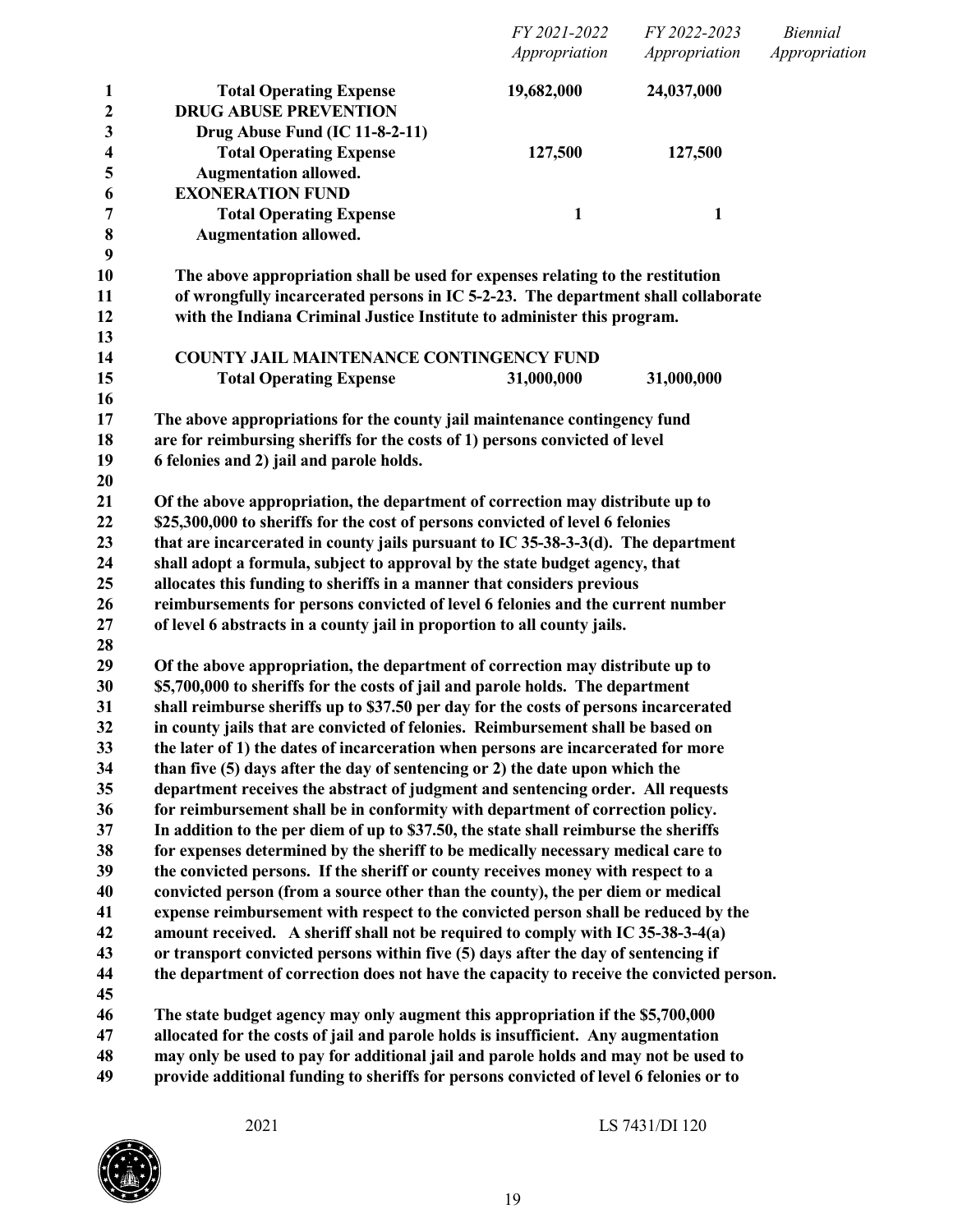|                  |                                                                     | FY 2021-2022<br>Appropriation | FY 2022-2023<br>Appropriation | <b>Biennial</b><br>Appropriation |
|------------------|---------------------------------------------------------------------|-------------------------------|-------------------------------|----------------------------------|
| $\mathbf{1}$     | increase the jail and parole hold per diem of up to \$37.50.        |                               |                               |                                  |
| $\boldsymbol{2}$ |                                                                     |                               |                               |                                  |
| 3                | <b>CORRECTIONAL SERVICES</b>                                        |                               |                               |                                  |
| 4                | <b>Total Operating Expense</b>                                      | 145, 159, 148                 | 145, 159, 148                 |                                  |
| 5<br>6           | The above appropriations include amounts for food, educational,     |                               |                               |                                  |
| 7                | and medical services.                                               |                               |                               |                                  |
| 8                |                                                                     |                               |                               |                                  |
| 9                | <b>JUVENILE DETENTION ALTERNATIVES INITIATIVE (JDAI)</b>            |                               |                               |                                  |
| 10               | <b>Total Operating Expense</b>                                      | 3,017,447                     | 3,017,447                     |                                  |
| 11               |                                                                     |                               |                               |                                  |
| 12               | <b>PAROLE DIVISION</b>                                              |                               |                               |                                  |
| 13               | <b>Total Operating Expense</b>                                      | 13,810,281                    | 13,810,281                    |                                  |
| 14               | HERITAGE TRAIL CORRECTIONAL FACILITY                                |                               |                               |                                  |
| 15               | <b>Total Operating Expense</b>                                      | 8,738,507                     | 8,738,507                     |                                  |
| 16               |                                                                     |                               |                               |                                  |
| 17               | <b>SOUTH BEND COMMUNITY RE-ENTRY CENTER</b>                         |                               |                               |                                  |
| 18               | <b>Total Operating Expense</b>                                      | 2,171,865                     | 2,171,865                     |                                  |
| 19               | <b>Work Release Fund (IC 11-10-8-6.5)</b>                           |                               |                               |                                  |
| 20               | <b>Total Operating Expense</b>                                      | 655,820                       | 655,820                       |                                  |
| 21               | <b>Augmentation allowed</b>                                         |                               |                               |                                  |
| 22               | <b>INDIANA STATE PRISON</b>                                         |                               |                               |                                  |
| 23               | <b>Personal Services</b>                                            | 36,670,286                    | 36,670,286                    |                                  |
| 24               | <b>Other Operating Expense</b>                                      | 5,528,973                     | 5,528,973                     |                                  |
| 25               | PENDLETON CORRECTIONAL FACILITY                                     |                               |                               |                                  |
| 26               | <b>Personal Services</b>                                            | 33,896,695                    | 33,896,695                    |                                  |
| 27               | <b>Other Operating Expense</b>                                      | 4,394,466                     | 4,394,466                     |                                  |
| 28               | <b>CORRECTIONAL INDUSTRIAL FACILITY</b>                             |                               |                               |                                  |
| 29               | <b>Personal Services</b>                                            | 22,446,621                    | 22,446,621                    |                                  |
| 30               | <b>Other Operating Expense</b>                                      | 1,364,124                     | 1,364,124                     |                                  |
| 31               | <b>INDIANA WOMEN'S PRISON</b>                                       |                               |                               |                                  |
| 32<br>33         | <b>Personal Services</b>                                            | 12,993,480                    | 12,993,480<br>1,304,985       |                                  |
| 34               | <b>Other Operating Expense</b><br>PUTNAMVILLE CORRECTIONAL FACILITY | 1,304,985                     |                               |                                  |
| 35               | <b>Personal Services</b>                                            | 33,377,336                    | 33, 377, 336                  |                                  |
| 36               | <b>Other Operating Expense</b>                                      | 2,814,807                     | 2,814,807                     |                                  |
| 37               | <b>WABASH VALLEY CORRECTIONAL FACILITY</b>                          |                               |                               |                                  |
| 38               | <b>Personal Services</b>                                            | 43,044,710                    | 43,044,710                    |                                  |
| 39               | <b>Other Operating Expense</b>                                      | 3,953,977                     | 3,953,977                     |                                  |
| 40               | <b>BRANCHVILLE CORRECTIONAL FACILITY</b>                            |                               |                               |                                  |
| 41               | <b>Personal Services</b>                                            | 17,681,071                    | 17,681,071                    |                                  |
| 42               | <b>Other Operating Expense</b>                                      | 2,023,166                     | 2,023,166                     |                                  |
| 43               | <b>WESTVILLE CORRECTIONAL FACILITY</b>                              |                               |                               |                                  |
| 44               | <b>Personal Services</b>                                            | 47,091,628                    | 47,091,628                    |                                  |
| 45               | <b>Other Operating Expense</b>                                      | 4,183,941                     | 4,183,941                     |                                  |
| 46               | ROCKVILLE CORRECTIONAL FACILITY FOR WOMEN                           |                               |                               |                                  |
| 47               | <b>Personal Services</b>                                            | 16,823,679                    | 16,823,679                    |                                  |
| 48               | <b>Other Operating Expense</b>                                      | 1,773,034                     | 1,773,034                     |                                  |
| 49               | PLAINFIELD CORRECTIONAL FACILITY                                    |                               |                               |                                  |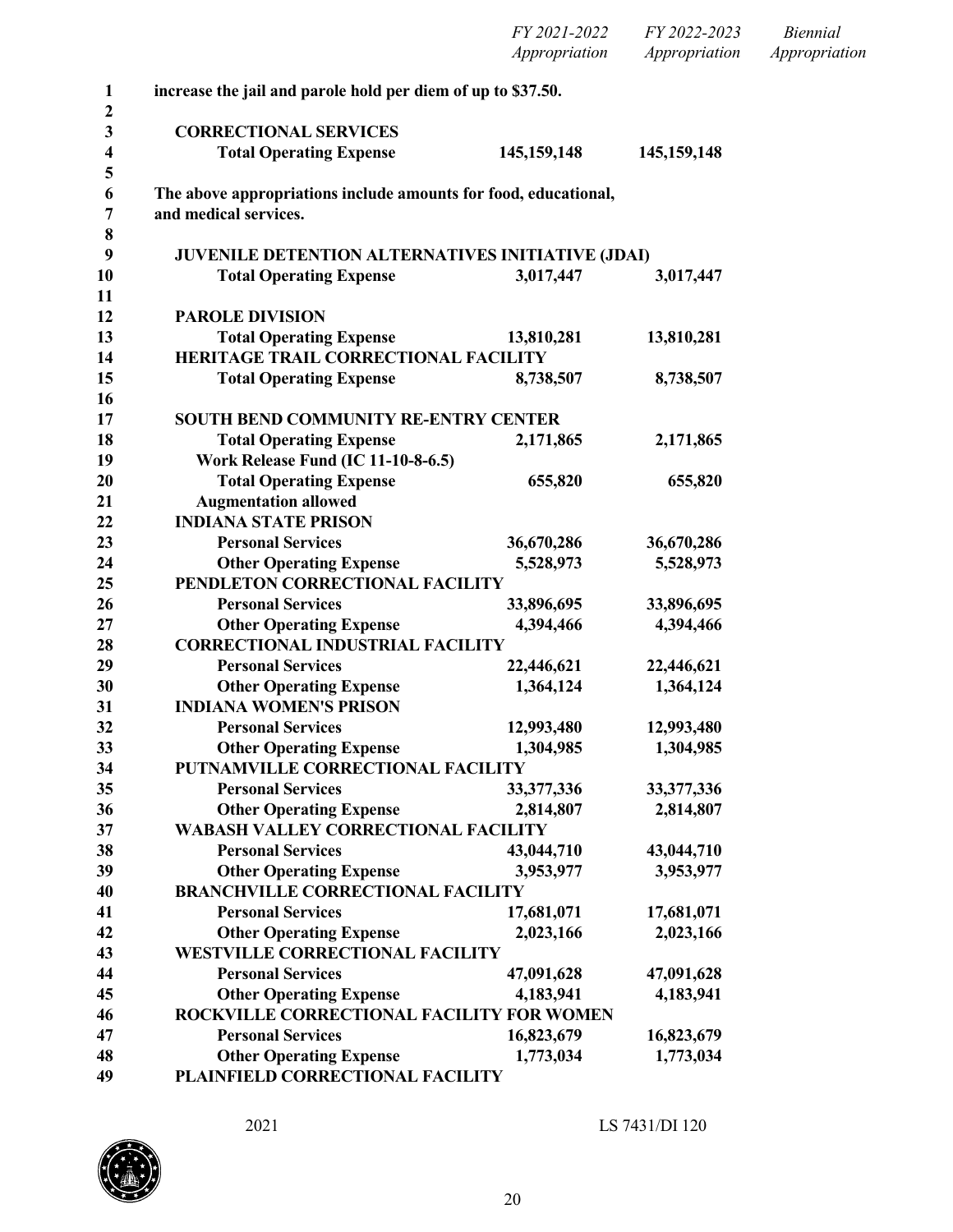|              |                                                                                   | FY 2021-2022  | FY 2022-2023  | <i>Biennial</i> |
|--------------|-----------------------------------------------------------------------------------|---------------|---------------|-----------------|
|              |                                                                                   | Appropriation | Appropriation | Appropriation   |
| $\mathbf{1}$ | <b>Personal Services</b>                                                          | 24,846,722    | 24,846,722    |                 |
| 2            | <b>Other Operating Expense</b>                                                    | 3,063,226     | 3,063,226     |                 |
| 3            | RECEPTION AND DIAGNOSTIC CENTER                                                   |               |               |                 |
| 4            | <b>Personal Services</b>                                                          | 16,197,190    | 16,197,190    |                 |
| 5            | <b>Other Operating Expense</b>                                                    | 1,272,105     | 1,272,105     |                 |
| 6            | <b>MIAMI CORRECTIONAL FACILITY</b>                                                |               |               |                 |
| 7            | <b>Personal Services</b>                                                          | 31,243,293    | 31,243,293    |                 |
| 8            | <b>Other Operating Expense</b>                                                    | 4,485,552     | 4,485,552     |                 |
| 9            | <b>NEW CASTLE CORRECTIONAL FACILITY</b>                                           |               |               |                 |
| 10           | <b>Other Operating Expense</b>                                                    | 42,034,650    | 42,034,650    |                 |
| 11           | <b>CHAIN O' LAKES CORRECTIONAL FACILITY</b>                                       |               |               |                 |
| 12           | <b>Personal Services</b>                                                          | 1,659,389     | 1,659,389     |                 |
| 13           | <b>Other Operating Expense</b>                                                    | 205,475       | 205,475       |                 |
| 14           | <b>MADISON CORRECTIONAL FACILITY</b>                                              |               |               |                 |
| 15           | <b>Personal Services</b>                                                          | 12,089,906    | 12,089,906    |                 |
| 16           | <b>Other Operating Expense</b>                                                    | 1,280,043     | 1,280,043     |                 |
| 17           | <b>EDINBURGH CORRECTIONAL FACILITY</b>                                            |               |               |                 |
| 18           | <b>Personal Services</b>                                                          | 4,357,056     | 4,357,056     |                 |
| 19           | <b>Other Operating Expense</b>                                                    | 365,579       | 365,579       |                 |
| 20           | NORTH CENTRAL JUVENILE CORRECTIONAL FACILITY                                      |               |               |                 |
| 21           | <b>Personal Services</b>                                                          | 12,867,579    | 12,867,579    |                 |
| 22           | <b>Other Operating Expense</b>                                                    | 752,485       | 752,485       |                 |
| 23           | <b>LAPORTE JUVENILE CORRECTIONAL FACILITY</b>                                     |               |               |                 |
| 24           | <b>Personal Services</b>                                                          | 4,221,165     | 4,221,165     |                 |
| 25           | <b>Other Operating Expense</b>                                                    | 284,745       | 284,745       |                 |
| 26           | PENDLETON JUVENILE CORRECTIONAL FACILITY                                          |               |               |                 |
| 27           | <b>Personal Services</b>                                                          | 18,282,033    | 18,282,033    |                 |
| 28           | <b>Other Operating Expense</b>                                                    | 939,152       | 939,152       |                 |
| 29           |                                                                                   |               |               |                 |
| 30           | <b>FOR THE DEPARTMENT OF ADMINISTRATION</b>                                       |               |               |                 |
| 31           | DEPARTMENT OF CORRECTION OMBUDSMAN BUREAU                                         |               |               |                 |
| 32           | <b>Personal Services</b>                                                          | 133,115       | 133,115       |                 |
| 33           | <b>Other Operating Expense</b>                                                    | 69,323        | 69,323        |                 |
| 34           |                                                                                   |               |               |                 |
| 35           | <b>B. LAW ENFORCEMENT</b>                                                         |               |               |                 |
| 36           |                                                                                   |               |               |                 |
| 37           | <b>FOR THE INDIANA STATE POLICE AND MOTOR CARRIER INSPECTION</b>                  |               |               |                 |
| 38           | 154,406,570 154,406,570                                                           |               |               |                 |
| 39           | <b>Motor Carrier Regulation Fund (IC 8-2.1-23)</b>                                |               |               |                 |
| 40           | 5,041,673                                                                         | 5,041,673     |               |                 |
| 41           | Augmentation allowed from the motor carrier regulation fund.                      |               |               |                 |
| 42           |                                                                                   |               |               |                 |
| 43           | The amounts specified from the General Fund and the Motor Carrier Regulation Fund |               |               |                 |
| 44           | are for the following purposes:                                                   |               |               |                 |
| 45           |                                                                                   |               |               |                 |
| 46           | <b>Personal Services</b>                                                          | 140,740,927   | 140,740,927   |                 |
| 47           | <b>Other Operating Expense</b>                                                    | 18,707,316    | 18,707,316    |                 |
| 48           |                                                                                   |               |               |                 |
| 49           | The above appropriations include funds for the state police minority recruiting   |               |               |                 |

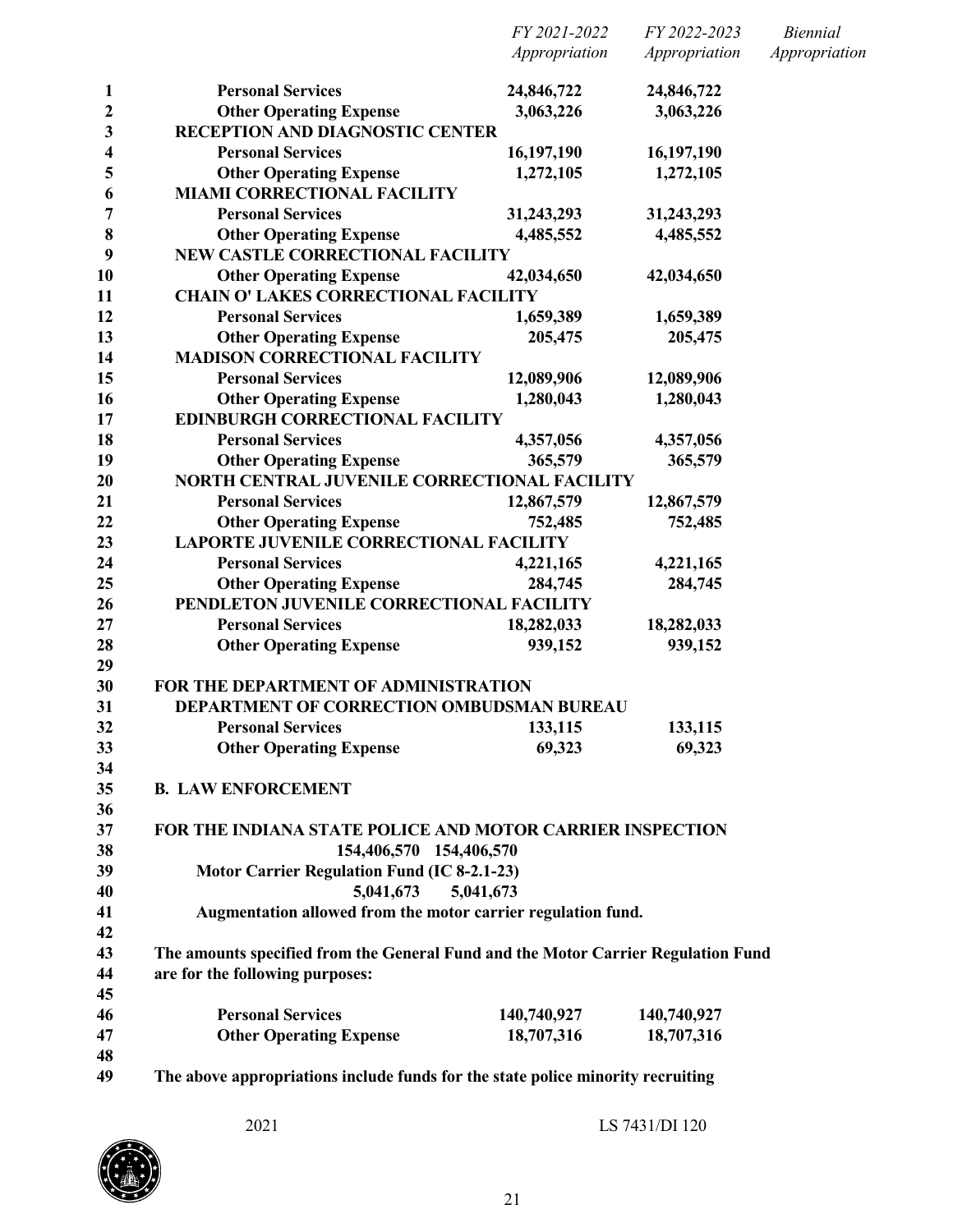|                  |                                                                                                                      | FY 2021-2022  | FY 2022-2023  | <b>Biennial</b> |
|------------------|----------------------------------------------------------------------------------------------------------------------|---------------|---------------|-----------------|
|                  |                                                                                                                      | Appropriation | Appropriation | Appropriation   |
| $\mathbf{1}$     | program.                                                                                                             |               |               |                 |
| $\mathbf 2$<br>3 | The above appropriations for the Indiana state police and motor carrier inspection                                   |               |               |                 |
| 4                | include funds for the police security detail to be provided to the Indiana state                                     |               |               |                 |
| 5                | fair board. However, amounts actually expended to provide security for the Indiana                                   |               |               |                 |
| 6                | state fair board as determined by the budget agency shall be reimbursed by the Indiana                               |               |               |                 |
| 7                | state fair board to the state general fund.                                                                          |               |               |                 |
| 8                |                                                                                                                      |               |               |                 |
| 9                | <b>ISP OPEB CONTRIBUTION</b>                                                                                         |               |               |                 |
| 10               | <b>Total Operating Expense</b>                                                                                       | 5,964,305     | 6,006,409     |                 |
| 11               | <b>INDIANA INTELLIGENCE FUSION CENTER</b>                                                                            |               |               |                 |
| 12               | <b>Total Operating Expense</b>                                                                                       | 1,246,649     | 1,246,649     |                 |
| 13               | <b>FORENSIC AND HEALTH SCIENCES LABORATORIES</b>                                                                     |               |               |                 |
| 14               | 12,522,368                                                                                                           | 12,522,368    |               |                 |
| 15               | <b>Motor Carrier Regulation Fund (IC 8-2.1-23)</b>                                                                   |               |               |                 |
| 16               | 464,960                                                                                                              | 464,960       |               |                 |
| 17               | Augmentation allowed from the motor carrier regulation fund.                                                         |               |               |                 |
| 18               |                                                                                                                      |               |               |                 |
| 19               | The amounts specified from the Motor Carrier Regulation Fund and the General Fund                                    |               |               |                 |
| 20               | are for the following purposes:                                                                                      |               |               |                 |
| 21               |                                                                                                                      |               |               |                 |
| 22               | <b>Personal Services</b>                                                                                             | 12,707,328    | 12,707,328    |                 |
| 23               | <b>Other Operating Expense</b>                                                                                       | 280,000       | 280,000       |                 |
| 24               |                                                                                                                      |               |               |                 |
| 25               | <b>ENFORCEMENT AID</b>                                                                                               |               |               |                 |
| 26               | <b>Total Operating Expense</b>                                                                                       | 59,791        | 59,791        |                 |
| 27               |                                                                                                                      |               |               |                 |
| 28               | The above appropriations for enforcement aid are to meet unforeseen emergencies                                      |               |               |                 |
| 29               | of a confidential nature. They are to be expended under the direction of the superintendent                          |               |               |                 |
| 30               | and to be accounted for solely on the superintendent's authority.                                                    |               |               |                 |
| 31               |                                                                                                                      |               |               |                 |
| 32               | <b>RETIREMENT PENSION FUND</b>                                                                                       |               |               |                 |
| 33               | <b>Total Operating Expense</b>                                                                                       | 25,255,100    | 25,255,100    |                 |
| 34               |                                                                                                                      |               |               |                 |
| 35               | The above appropriations shall be paid into the state police pension fund provided                                   |               |               |                 |
| 36               | for in IC 10-12-2 in twelve (12) equal installments on or before July 30 and on                                      |               |               |                 |
| 37               | or before the 30th of each succeeding month thereafter.                                                              |               |               |                 |
| 38               |                                                                                                                      |               |               |                 |
| 39               | If the amount actually required under IC 10-12-2 is greater than the above appropriations,                           |               |               |                 |
| 40<br>41         | then, with the approval of the governor and the budget agency, those sums may be<br>augmented from the general fund. |               |               |                 |
| 42               |                                                                                                                      |               |               |                 |
| 43               | <b>BENEFIT TRUST FUND</b>                                                                                            |               |               |                 |
| 44               | <b>Total Operating Expense</b>                                                                                       | 6,000,000     | 6,000,000     |                 |
| 45               |                                                                                                                      |               |               |                 |
| 46               | All benefits to members shall be paid by warrant drawn on the treasurer of state                                     |               |               |                 |
| 47               | by the auditor of state on the basis of claims filed and approved by the trustees                                    |               |               |                 |
| 48               | of the state police pension and benefit funds created by IC 10-12-2.                                                 |               |               |                 |
| 49               |                                                                                                                      |               |               |                 |
|                  |                                                                                                                      |               |               |                 |

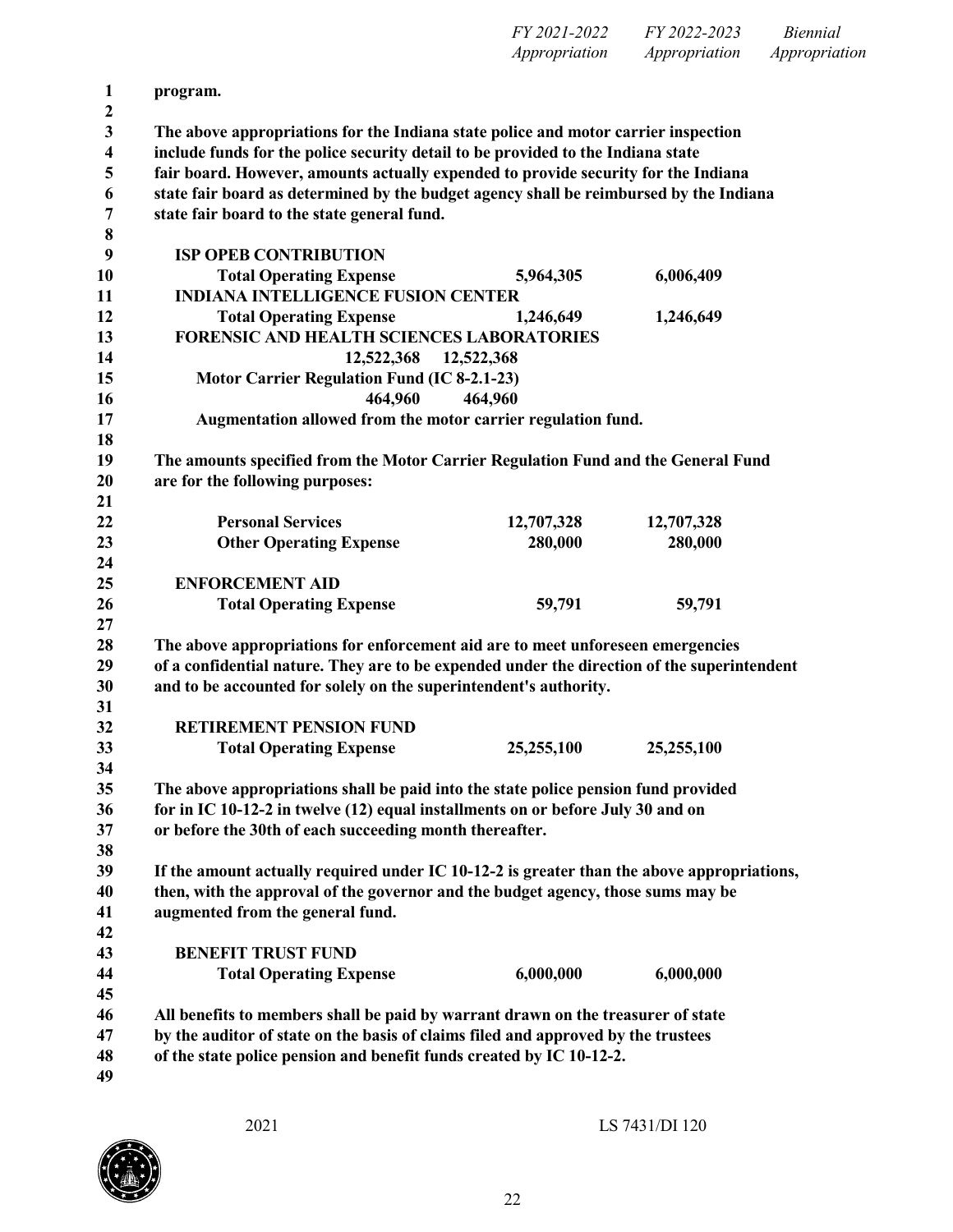| <i>FY 2021-2022</i> | FY 2022-2023  | <i>Biennial</i> |
|---------------------|---------------|-----------------|
| Appropriation       | Appropriation | Appropriation   |

| $\mathbf{1}$<br>$\mathbf{2}$ | If the amount actually required under IC $10-12-2$ is greater than the above appropriations,<br>then, with the approval of the governor and the budget agency, those sums may be |              |              |  |
|------------------------------|----------------------------------------------------------------------------------------------------------------------------------------------------------------------------------|--------------|--------------|--|
| $\mathbf{3}$                 | augmented from the general fund.                                                                                                                                                 |              |              |  |
| 4                            |                                                                                                                                                                                  |              |              |  |
| 5                            | PRE-1987 RETIREMENT                                                                                                                                                              |              |              |  |
| 6                            | <b>Total Operating Expense</b>                                                                                                                                                   | 5,450,000    | 5,450,000    |  |
| 7                            |                                                                                                                                                                                  |              |              |  |
| 8                            | If the amount actually required under IC $10-12-5$ is greater than the above                                                                                                     |              |              |  |
| 9                            | appropriations, then, with the approval of the governor and the budget agency,                                                                                                   |              |              |  |
| 10                           | those sums may be augmented from the general fund.                                                                                                                               |              |              |  |
| 11                           |                                                                                                                                                                                  |              |              |  |
| 12                           | <b>BODY CAMERAS</b>                                                                                                                                                              |              |              |  |
| 13                           | <b>Total Operating Expense</b>                                                                                                                                                   | $\mathbf{1}$ | $\mathbf{1}$ |  |
| 14                           | <b>Augmentation allowed.</b>                                                                                                                                                     |              |              |  |
| 15                           | <b>ACCIDENT REPORTING</b>                                                                                                                                                        |              |              |  |
| 16                           | <b>Accident Report Account (IC 9-26-9-3)</b>                                                                                                                                     |              |              |  |
| 17                           | <b>Total Operating Expense</b>                                                                                                                                                   | 4,122        | 4,122        |  |
| 18                           | <b>Augmentation allowed.</b>                                                                                                                                                     |              |              |  |
| 19                           | <b>DRUG INTERDICTION</b>                                                                                                                                                         |              |              |  |
| 20                           | Drug Interdiction Fund (IC 10-11-7)                                                                                                                                              |              |              |  |
| 21                           | <b>Total Operating Expense</b>                                                                                                                                                   | 202,249      | 202,249      |  |
| 22                           | <b>Augmentation allowed.</b>                                                                                                                                                     |              |              |  |
| 23                           | <b>DNA SAMPLE PROCESSING</b>                                                                                                                                                     |              |              |  |
| 24                           | DNA Sample Processing (IC 10-13-6-9.5)                                                                                                                                           |              |              |  |
| 25                           | <b>Total Operating Expense</b>                                                                                                                                                   | 1,776,907    | 1,776,907    |  |
| 26                           | <b>Augmentation allowed.</b>                                                                                                                                                     |              |              |  |
| 27                           |                                                                                                                                                                                  |              |              |  |
| 28                           | <b>FOR THE INTEGRATED PUBLIC SAFETY COMMISSION</b>                                                                                                                               |              |              |  |
| 29                           | <b>Integrated Public Safety Communications Fund (IC 5-26-4-1)</b>                                                                                                                |              |              |  |
| 30                           | <b>Total Operating Expense</b>                                                                                                                                                   | 14,698,322   | 14,698,322   |  |
| 31                           | <b>Augmentation allowed.</b>                                                                                                                                                     |              |              |  |
| 32                           |                                                                                                                                                                                  |              |              |  |
| 33                           | FOR THE ADJUTANT GENERAL                                                                                                                                                         |              |              |  |
| 34                           | <b>Personal Services</b>                                                                                                                                                         | 4,202,888    | 4,202,888    |  |
| 35                           | <b>Other Operating Expense</b>                                                                                                                                                   | 5,152,993    | 5,152,993    |  |
| 36                           | <b>CAMP ATTERBURY MUSCATATUCK CENTER FOR COMPLEX OPERATIONS</b>                                                                                                                  |              |              |  |
| 37                           | <b>Total Operating Expense</b>                                                                                                                                                   | 503,273      | 503,273      |  |
| 38                           | <b>MUTC - MUSCATATUCK URBAN TRAINING CENTER</b>                                                                                                                                  |              |              |  |
| 39                           | <b>Total Operating Expense</b>                                                                                                                                                   | 852,442      | 852,442      |  |
| 40                           | <b>HOOSIER YOUTH CHALLENGE ACADEMY</b>                                                                                                                                           |              |              |  |
| 41                           | <b>Total Operating Expense</b>                                                                                                                                                   | 2,027,276    | 2,027,276    |  |
| 42                           | <b>GOVERNOR'S CIVIL AND MILITARY CONTINGENCY FUND</b>                                                                                                                            |              |              |  |
| 43                           | <b>Total Operating Expense</b>                                                                                                                                                   | 65,031       | 65,031       |  |
| 44                           | <b>Augmentation allowed.</b>                                                                                                                                                     |              |              |  |
| 45                           |                                                                                                                                                                                  |              |              |  |
| 46                           | The above appropriations for the governor's civil and military contingency fund are                                                                                              |              |              |  |
| 47                           | made under IC 10-16-11-1.                                                                                                                                                        |              |              |  |
| 48                           |                                                                                                                                                                                  |              |              |  |
| 40.                          | EOD TIIE CDIMINAL HIGTICE INGTITUTE                                                                                                                                              |              |              |  |

**FOR THE CRIMINAL JUSTICE INSTITUTE**

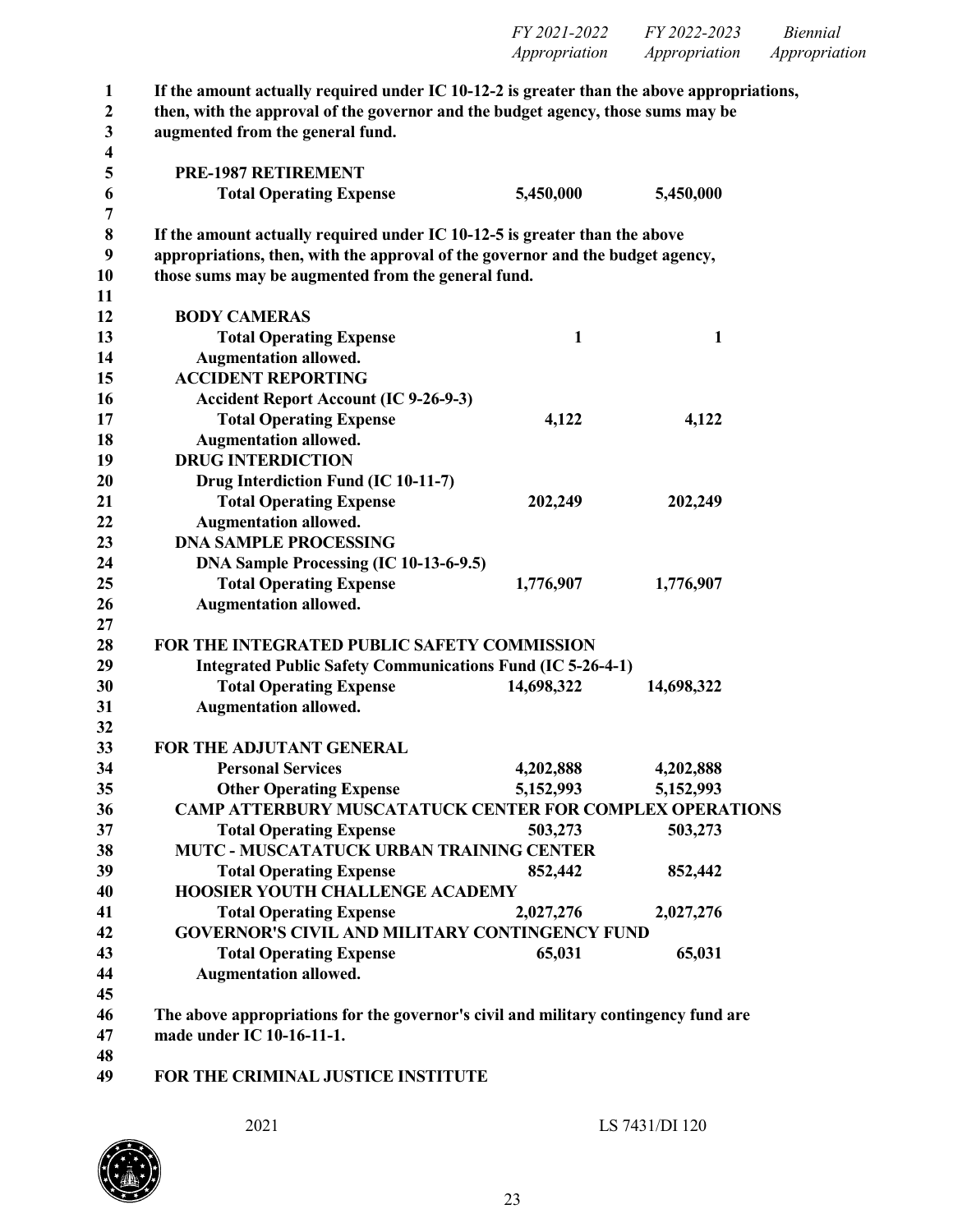|                  |                                                                                        | FY 2021-2022<br>Appropriation | FY 2022-2023<br>Appropriation | <b>Biennial</b><br>Appropriation |
|------------------|----------------------------------------------------------------------------------------|-------------------------------|-------------------------------|----------------------------------|
| $\mathbf{1}$     | <b>Total Operating Expense</b>                                                         | 1,577,171                     | 1,577,171                     |                                  |
| $\boldsymbol{2}$ | Indiana Safe Schools Fund (IC 5-2-10.1-2)                                              |                               |                               |                                  |
| 3                | <b>Total Operating Expense</b>                                                         | 25,000                        | 25,000                        |                                  |
| 4                | <b>Augmentation allowed.</b>                                                           |                               |                               |                                  |
| 5                | <b>Violent Crime Victims Compensation Fund (IC 5-2-6.1-40)</b>                         |                               |                               |                                  |
| 6                | <b>Total Operating Expense</b>                                                         | 10,000                        | 10,000                        |                                  |
| 7                | <b>Augmentation allowed.</b>                                                           |                               |                               |                                  |
| 8                | Victim and Witness Assistance Fund (IC 5-2-6-14)                                       |                               |                               |                                  |
| 9                | <b>Total Operating Expense</b>                                                         | 50,000                        | 50,000                        |                                  |
| 10               | <b>Augmentation allowed.</b>                                                           |                               |                               |                                  |
| 11               | <b>State Drug Free Communities Fund (IC 5-2-10-2)</b>                                  |                               |                               |                                  |
| 12               | <b>Total Operating Expense</b>                                                         | 50,000                        | 50,000                        |                                  |
| 13               | <b>Augmentation allowed.</b>                                                           |                               |                               |                                  |
| 14               |                                                                                        |                               |                               |                                  |
| 15               | <b>DRUG ENFORCEMENT MATCH</b>                                                          |                               |                               |                                  |
| 16               | <b>Total Operating Expense</b>                                                         | 250,000                       | 250,000                       |                                  |
| 17               |                                                                                        |                               |                               |                                  |
| 18               | To facilitate the duties of the Indiana criminal justice institute as outlined in      |                               |                               |                                  |
| 19               | IC 5-2-6-3, the above appropriation is not subject to the provisions of IC 4-9.1-1-7   |                               |                               |                                  |
| 20               | when used to support other state agencies through the awarding of state match dollars. |                               |                               |                                  |
| 21               |                                                                                        |                               |                               |                                  |
| 22               | VICTIM AND WITNESS ASSISTANCE                                                          |                               |                               |                                  |
| 23               | Victim and Witness Assistance Fund (IC 5-2-6-14)                                       |                               |                               |                                  |
| 24               | <b>Total Operating Expense</b>                                                         | 381,833                       | 381,833                       |                                  |
| 25               | <b>Augmentation allowed.</b>                                                           |                               |                               |                                  |
| 26               | <b>ALCOHOL AND DRUG COUNTERMEASURES</b>                                                |                               |                               |                                  |
| 27               | Alcohol and Drug Countermeasures Fund (IC 9-27-2-11)                                   |                               |                               |                                  |
| 28               | <b>Total Operating Expense</b>                                                         | 335,000                       | 335,000                       |                                  |
| 29               | <b>Augmentation allowed.</b>                                                           |                               |                               |                                  |
| 30               | <b>STATE DRUG FREE COMMUNITIES</b>                                                     |                               |                               |                                  |
| 31               | <b>State Drug Free Communities Fund (IC 5-2-10-2)</b>                                  |                               |                               |                                  |
| 32               | <b>Total Operating Expense</b>                                                         | 323,125                       | 323,125                       |                                  |
| 33               | <b>Augmentation allowed.</b>                                                           |                               |                               |                                  |
| 34               | <b>INDIANA SAFE SCHOOLS</b>                                                            |                               |                               |                                  |
| 35               | <b>Total Operating Expense</b>                                                         | 1,313,059                     | 1,313,059                     |                                  |
| 36               | Indiana Safe Schools Fund (IC 5-2-10.1-2)                                              |                               |                               |                                  |
| 37               | <b>Total Operating Expense</b>                                                         | 300,000                       | 300,000                       |                                  |
| 38               | Augmentation allowed from Indiana Safe Schools Fund.                                   |                               |                               |                                  |
| 39               |                                                                                        |                               |                               |                                  |
| 40               | The above appropriations for the Indiana safe schools program are for the purpose      |                               |                               |                                  |
| 41               | of providing grants to school corporations and charter schools for school safe haven   |                               |                               |                                  |
| 42               | programs, emergency preparedness programs, and school safety programs. The criminal    |                               |                               |                                  |
| 43               | justice institute shall transfer \$750,000 each fiscal year to the department of       |                               |                               |                                  |
| 44               | education to provide training to school safety specialists.                            |                               |                               |                                  |
| 45               |                                                                                        |                               |                               |                                  |
| 46               | <b>OFFICE OF TRAFFIC SAFETY</b>                                                        |                               |                               |                                  |
| 47               | <b>Total Operating Expense</b>                                                         | 507,633                       | 507,633                       |                                  |
| 48               |                                                                                        |                               |                               |                                  |
| 49               | The above appropriation for the office of traffic safety may be used to cover the      |                               |                               |                                  |

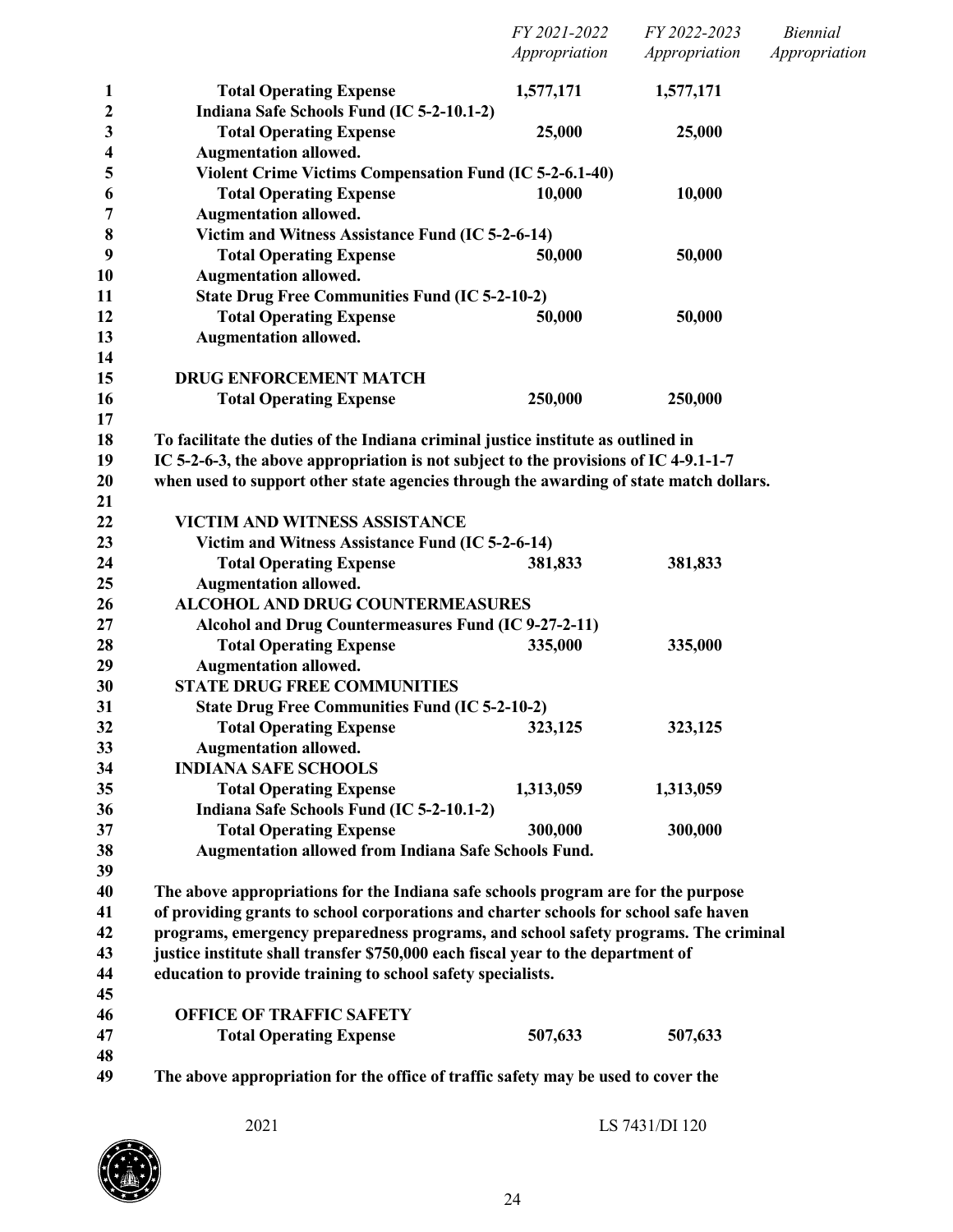| FY 2021-2022         | FY 2022-2023  | <i>Biennial</i> |
|----------------------|---------------|-----------------|
| <i>Appropriation</i> | Appropriation | Appropriation   |

 **state match requirement for this program according to the current highway safety plan approved by the governor and the budget agency. SEXUAL ASSAULT VICTIMS' ASSISTANCE Total Operating Expense 1,501,708 1,501,708 VICTIMS OF VIOLENT CRIME ADMINISTRATION Total Operating Expense 3,636,841 3,636,841 Violent Crime Victims Compensation Fund (IC 5-2-6.1-40) Total Operating Expense 2,550,844 2,550,844 Augmentation allowed from the violent crime victims compensation fund. If appropriations are insufficient to pay eligible claims, the budget agency may augment from the general fund. DOMESTIC VIOLENCE PREVENTION AND TREATMENT Total Operating Expense 5,000,000 5,000,000 Domestic Violence Prevention and Treatment Fund (IC 5-2-6.7-4) Total Operating Expense 1,226,800 1,226,800 Augmentation allowed from domestic violence prevention and treatment fund. The above appropriations are for programs for the prevention of domestic violence. The appropriations may not be used to construct a shelter. FOR THE DEPARTMENT OF TOXICOLOGY Total Operating Expense 2,249,632 2,249,632 BREATH TEST TRAINING AND CERTIFICATION Breath Test Training and Certification Fund (IC 10-20-2-9) Total Operating Expense 355,000 355,000 Augmentation allowed from the Breath Test Training and Certification Fund. FOR THE CORONERS TRAINING BOARD Coroners Training and Continuing Education Fund (IC 4-23-6.5-8) Total Operating Expense 400,000 400,000 Augmentation allowed. The state department of health shall administer the coroners training board fund. FOR THE LAW ENFORCEMENT TRAINING ACADEMY 1,944,181 1,944,181 Law Enforcement Academy Fund (IC 5-2-1-13) 2,584,810 2,622,760 Augmentation allowed from the Law Enforcement Academy Fund. The amounts specified from the General Fund and the Law Enforcement Academy Fund are for the following purposes: Personal Services 3,654,885 3,647,122 Other Operating Expense 874,106 919,819**

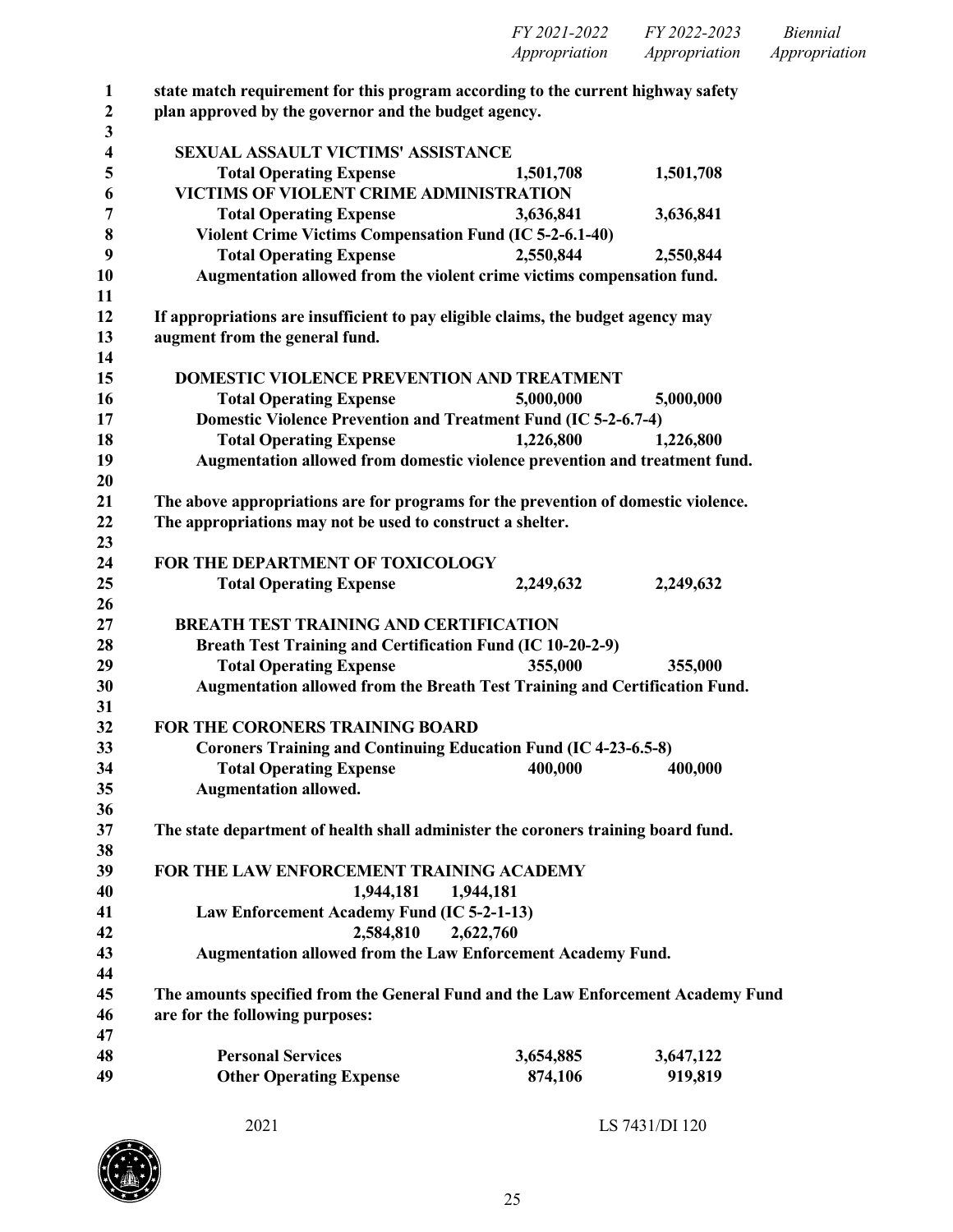|                         |                                                                                     | Appropriation | Appropriation |
|-------------------------|-------------------------------------------------------------------------------------|---------------|---------------|
| $\mathbf{1}$            |                                                                                     |               |               |
| $\overline{2}$<br>3     | C. REGULATORY AND LICENSING                                                         |               |               |
| $\overline{\mathbf{4}}$ | FOR THE BUREAU OF MOTOR VEHICLES                                                    |               |               |
| 5                       | <b>Personal Services</b>                                                            | 15,780,460    | 15,780,460    |
| 6                       | <b>Other Operating Expense</b>                                                      | 10,529,389    | 10,529,389    |
| $\overline{7}$          | <b>FINANCIAL RESPONSIBILITY COMPLIANCE VERIFICATION</b>                             |               |               |
| 8                       | Financial Responsibility Compliance Verification Fund (IC 9-25-9-7)                 |               |               |
| 9                       | <b>Total Operating Expense</b>                                                      | 6,436,521     | 6,608,981     |
| 10                      | <b>Augmentation allowed.</b>                                                        |               |               |
| 11                      | <b>MOTORCYCLE OPERATOR SAFETY</b>                                                   |               |               |
| 12                      | <b>Motorcycle Operator Safety Education Fund (IC 9-27-7-7)</b>                      |               |               |
| 13                      | <b>Total Operating Expense</b>                                                      | 1,430,622     | 1,411,122     |
| 14                      | <b>Augmentation allowed.</b>                                                        |               |               |
| 15                      | <b>LICENSE BRANCHES</b>                                                             |               |               |
| 16                      | <b>Bureau of Motor Vehicles Commission Fund (IC 9-14-14-1)</b>                      |               |               |
| 17                      | <b>Total Operating Expense</b>                                                      | 106,681,667   | 106,681,667   |
| 18                      | <b>Augmentation allowed.</b>                                                        |               |               |
| 19                      |                                                                                     |               |               |
| 20                      | <b>FOR THE DEPARTMENT OF LABOR</b>                                                  |               |               |
| 21                      | <b>Personal Services</b>                                                            | 651,148       | 651,148       |
| 22                      | <b>Other Operating Expense</b>                                                      | 52,037        | 52,037        |
| 23                      | <b>BUREAU OF MINES AND SAFETY</b>                                                   |               |               |
| 24                      | <b>Total Operating Expense</b>                                                      | 156,517       | 156,517       |
| 25                      | QUALITY, METRICS, AND STATISTICS (M.I.S.)                                           |               |               |
| 26<br>27                | <b>Total Operating Expense</b><br>OCCUPATIONAL SAFETY AND HEALTH                    | 151,682       | 151,682       |
| 28                      | <b>Total Operating Expense</b>                                                      | 2,269,118     | 2,269,118     |
| 29                      |                                                                                     |               |               |
| 30                      | The above appropriations for occupational safety and health and M.I.S. research     |               |               |
| 31                      | and statistics reflect only the general fund portion of the total program costs of  |               |               |
| 32                      | the Indiana occupational safety and health plan as approved by the U.S. Department  |               |               |
| 33                      | of Labor. It is the intent of the general assembly that the Indiana department      |               |               |
| 34                      | of labor apply to the federal government for the federal share of the total program |               |               |
| 35                      | costs.                                                                              |               |               |
| 36                      |                                                                                     |               |               |
| 37                      | <b>EMPLOYMENT OF YOUTH</b>                                                          |               |               |
| 38                      | Labor Education and Youth Employment Fund (IC 22-2-18.1-32)                         |               |               |
| 39                      | <b>Total Operating Expense</b>                                                      | 532,110       | 532,110       |
| 40                      | <b>Augmentation allowed.</b>                                                        |               |               |
| 41                      | <b>INSAFE</b>                                                                       |               |               |
| 42                      | Special Fund for Safety and Health Consultation Services (IC 22-8-1.1-48)           |               |               |
| 43                      | <b>Total Operating Expense</b>                                                      | 380,873       | 380,873       |
| 44                      | <b>Augmentation allowed.</b>                                                        |               |               |
| 45                      |                                                                                     |               |               |
| 46                      | FOR THE DEPARTMENT OF INSURANCE                                                     |               |               |
| 47                      | Department of Insurance Fund (IC 27-1-3-28)                                         |               |               |
| 48                      | <b>Personal Services</b>                                                            | 6, 191, 755   | 6,191,755     |
| 49                      | <b>Other Operating Expense</b>                                                      | 1,199,878     | 1,199,878     |
|                         |                                                                                     |               |               |



*FY 2021-2022 FY 2022-2023 Biennial*

*Appropriation Appropriation Appropriation*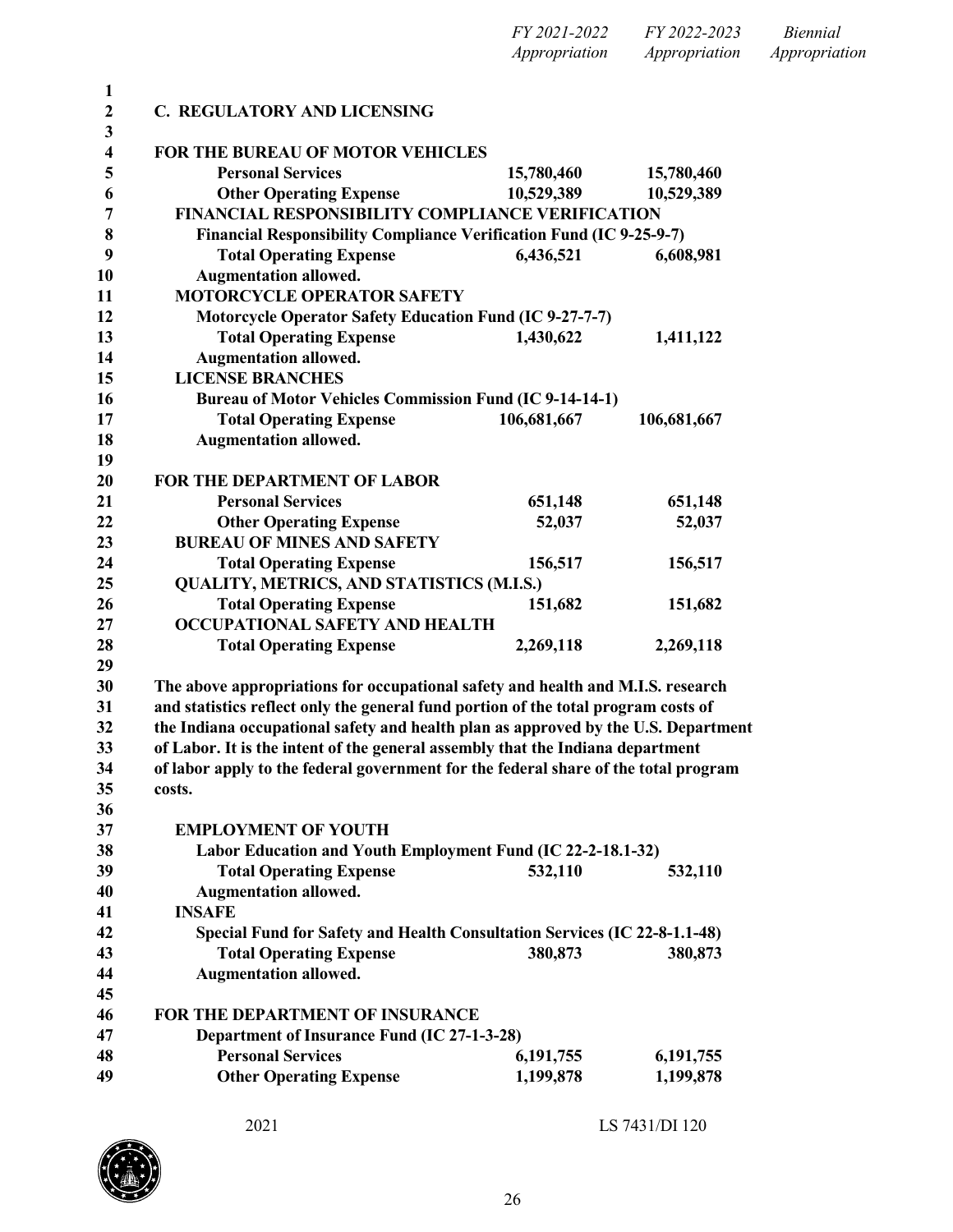| 1                | <b>Augmentation allowed.</b>                                                 |            |            |  |
|------------------|------------------------------------------------------------------------------|------------|------------|--|
| $\boldsymbol{2}$ | <b>BAIL BOND DIVISION</b>                                                    |            |            |  |
| 3                | Bail Bond Enforcement and Administration Fund (IC 27-10-5-1)                 |            |            |  |
| 4                | <b>Total Operating Expense</b>                                               | 66,465     | 66,465     |  |
| 5                | <b>Augmentation allowed.</b>                                                 |            |            |  |
| 6                | PATIENT'S COMPENSATION AUTHORITY                                             |            |            |  |
| 7                | <b>Patient's Compensation Fund (IC 34-18-6-1)</b>                            |            |            |  |
| 8                | <b>Total Operating Expense</b>                                               | 4,149,289  | 4,149,289  |  |
| 9                | <b>Augmentation allowed.</b>                                                 |            |            |  |
| 10               | POLITICAL SUBDIVISION RISK MANAGEMENT                                        |            |            |  |
| 11               | <b>Political Subdivision Risk Management Fund (IC 27-1-29-10)</b>            |            |            |  |
| 12               | <b>Other Operating Expense</b>                                               | 133,108    | 133,108    |  |
| 13               | <b>Augmentation allowed.</b>                                                 |            |            |  |
| 14               | <b>MINE SUBSIDENCE INSURANCE</b>                                             |            |            |  |
| 15               | Mine Subsidence Insurance Fund (IC 27-7-9-7)                                 |            |            |  |
| 16               | <b>Total Operating Expense</b>                                               | 2,400,000  | 2,400,000  |  |
| 17               | <b>Augmentation allowed.</b>                                                 |            |            |  |
| 18               | TITLE INSURANCE ENFORCEMENT OPERATING                                        |            |            |  |
| 19               | Title Insurance Enforcement Fund (IC 27-7-3.6-1)                             |            |            |  |
| 20               | <b>Total Operating Expense</b>                                               | 902,940    | 902,940    |  |
| 21               | <b>Augmentation allowed.</b>                                                 |            |            |  |
| 22               |                                                                              |            |            |  |
| 23               | FOR THE ALCOHOL AND TOBACCO COMMISSION                                       |            |            |  |
| 24               | <b>Enforcement and Administration Fund (IC 7.1-4-10-1)</b>                   |            |            |  |
| 25               | <b>Personal Services</b>                                                     | 10,854,298 | 10,854,298 |  |
| 26               | <b>Other Operating Expense</b>                                               | 1,645,458  | 1,645,458  |  |
| 27               | <b>Augmentation allowed.</b>                                                 |            |            |  |
| 28               | YOUTH TOBACCO EDUCATION AND ENFORCEMENT                                      |            |            |  |
| 29               | Richard D. Doyle Youth Tobacco Education and Enforcement Fund (IC 7.1-6-2-6) |            |            |  |
| 30               | <b>Total Operating Expense</b>                                               | 72,849     | 72,849     |  |
| 31               | <b>Augmentation allowed.</b>                                                 |            |            |  |
| 32               | <b>ATC OPEB CONTRIBUTION</b>                                                 |            |            |  |
| 33               | <b>Enforcement and Administration Fund (IC 7.1-4-10-1)</b>                   |            |            |  |
| 34               | <b>Total Operating Expense</b><br>638,532                                    |            | 658,617    |  |
| 35               | <b>Augmentation allowed.</b>                                                 |            |            |  |
| 36               |                                                                              |            |            |  |
| 37               | FOR THE DEPARTMENT OF FINANCIAL INSTITUTIONS                                 |            |            |  |
| 38               | Financial Institutions Fund (IC 28-11-2-9)                                   |            |            |  |
| 39               | <b>Personal Services</b>                                                     | 7,384,743  | 7,384,743  |  |
| 40               | <b>Other Operating Expense</b>                                               | 1,943,928  | 1,943,928  |  |
| 41               | <b>Augmentation allowed.</b>                                                 |            |            |  |
| 42               |                                                                              |            |            |  |
| 43               | FOR THE PROFESSIONAL LICENSING AGENCY                                        |            |            |  |
| 44               | <b>Personal Services</b>                                                     | 4,216,420  | 4,216,420  |  |
| 45               | <b>Other Operating Expense</b>                                               | 306,062    | 306,062    |  |
| 46               | <b>CONTROLLED SUBSTANCES DATA FUND (INSPECT)</b>                             |            |            |  |
| 47               | Controlled Substances Data Fund (IC 25-26-24-23)                             |            |            |  |
| 48               | <b>Total Operating Expense</b>                                               | 1,459,572  | 1,459,572  |  |
| 49               | <b>Augmentation allowed.</b>                                                 |            |            |  |
|                  |                                                                              |            |            |  |

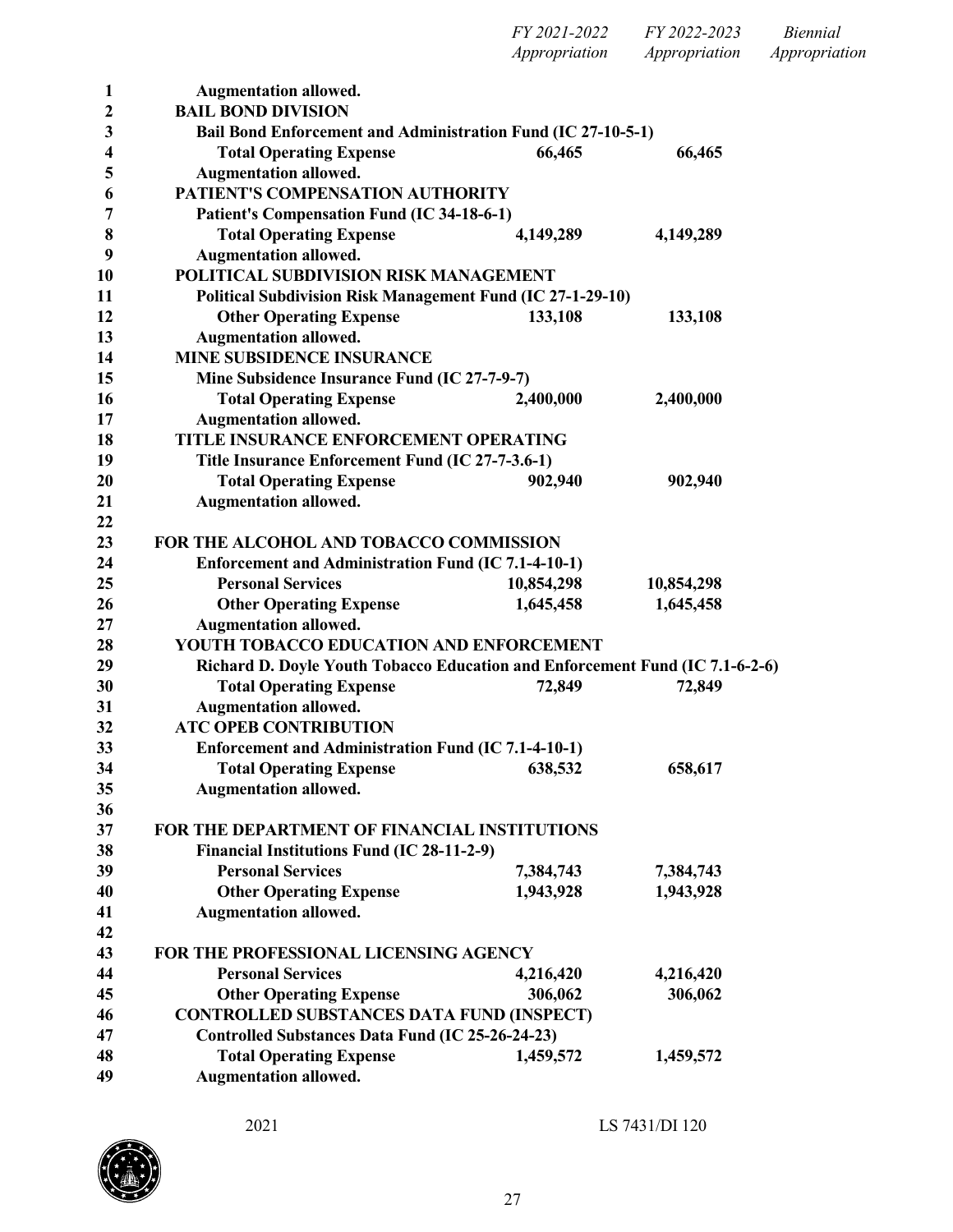|          |                                                                                   | FY 2021-2022  | FY 2022-2023  | <b>Biennial</b> |
|----------|-----------------------------------------------------------------------------------|---------------|---------------|-----------------|
|          |                                                                                   | Appropriation | Appropriation | Appropriation   |
| 1        | PRENEED CONSUMER PROTECTION                                                       |               |               |                 |
| 2        | <b>Preneed Consumer Protection Fund (IC 30-2-13-28)</b>                           |               |               |                 |
| 3        | <b>Total Operating Expense</b>                                                    | 67,000        | 67,000        |                 |
| 4        | <b>Augmentation allowed.</b>                                                      |               |               |                 |
| 5        | <b>BOARD OF FUNERAL AND CEMETERY SERVICE</b>                                      |               |               |                 |
| 6        | <b>Funeral Service Education Fund (IC 25-15-9-13)</b>                             |               |               |                 |
| 7        | <b>Total Operating Expense</b>                                                    | 250           | 250           |                 |
| 8        | <b>Augmentation allowed.</b>                                                      |               |               |                 |
| 9        | <b>DENTAL PROFESSION INVESTIGATION</b>                                            |               |               |                 |
| 10       | Dental Compliance Fund (IC 25-14-1-3.7)                                           |               |               |                 |
| 11       | <b>Total Operating Expense</b>                                                    | 100,605       | 100,605       |                 |
| 12       | <b>Augmentation allowed.</b>                                                      |               |               |                 |
| 13       | PHYSICIAN INVESTIGATION                                                           |               |               |                 |
| 14       | Physician Compliance Fund (IC 25-22.5-2-8)                                        |               |               |                 |
| 15       | <b>Total Operating Expense</b>                                                    | 7,586         | 7,586         |                 |
| 16       | <b>Augmentation allowed.</b>                                                      |               |               |                 |
| 17       |                                                                                   |               |               |                 |
| 18       | FOR THE CIVIL RIGHTS COMMISSION                                                   |               |               |                 |
| 19       | <b>Personal Services</b>                                                          | 1,539,033     | 1,539,033     |                 |
| 20       | <b>Other Operating Expense</b>                                                    | 276,044       | 276,044       |                 |
| 21<br>22 | The above appropriation for the Indiana civil rights commission reflects only the |               |               |                 |
| 23       | general fund portion of the total program costs for the processing of employment  |               |               |                 |
| 24       | and housing discrimination complaints. It is the intent of the general assembly   |               |               |                 |
| 25       | that the commission shall apply to the federal government for funding based       |               |               |                 |
| 26       | upon the processing of employment and housing discrimination complaints.          |               |               |                 |
| 27       |                                                                                   |               |               |                 |
| 28       | <b>COMMISSION FOR WOMEN</b>                                                       |               |               |                 |
| 29       | <b>Total Operating Expense</b>                                                    | 98,115        | 98,115        |                 |
| 30       | <b>COMMISSION ON THE SOCIAL STATUS OF BLACK MALES</b>                             |               |               |                 |
| 31       | <b>Total Operating Expense</b>                                                    | 135,431       | 135,431       |                 |
| 32       | NATIVE AMERICAN INDIAN AFFAIRS COMMISSION                                         |               |               |                 |
| 33       | <b>Total Operating Expense</b>                                                    | 74,379        | 74,379        |                 |
| 34       | <b>COMMISSION ON HISPANIC/LATINO AFFAIRS</b>                                      |               |               |                 |
| 35       | <b>Total Operating Expense</b>                                                    | 102,432       | 102,432       |                 |
| 36       | DR. MARTIN LUTHER KING JR. HOLIDAY COMMISSION                                     |               |               |                 |
| 37       | <b>Total Operating Expense</b>                                                    | 19,400        | 19,400        |                 |
| 38       |                                                                                   |               |               |                 |
| 39       | FOR THE UTILITY CONSUMER COUNSELOR                                                |               |               |                 |
| 40       | Public Utility Fund (IC 8-1-6-1)                                                  |               |               |                 |
| 41       | <b>Personal Services</b>                                                          | 6,135,835     | 6,135,835     |                 |
| 42       | <b>Other Operating Expense</b>                                                    | 771,825       | 771,825       |                 |
| 43       | <b>Augmentation allowed.</b>                                                      |               |               |                 |
| 44       | <b>EXPERT WITNESS FEES AND AUDIT</b>                                              |               |               |                 |
| 45       | Public Utility Fund (IC 8-1-6-1)                                                  |               |               |                 |
| 46       | <b>Total Operating Expense</b>                                                    | 787,998       | 787,998       |                 |
| 47       | <b>Augmentation allowed.</b>                                                      |               |               |                 |
| 48       |                                                                                   |               |               |                 |
|          |                                                                                   |               |               |                 |

**FOR THE UTILITY REGULATORY COMMISSION**

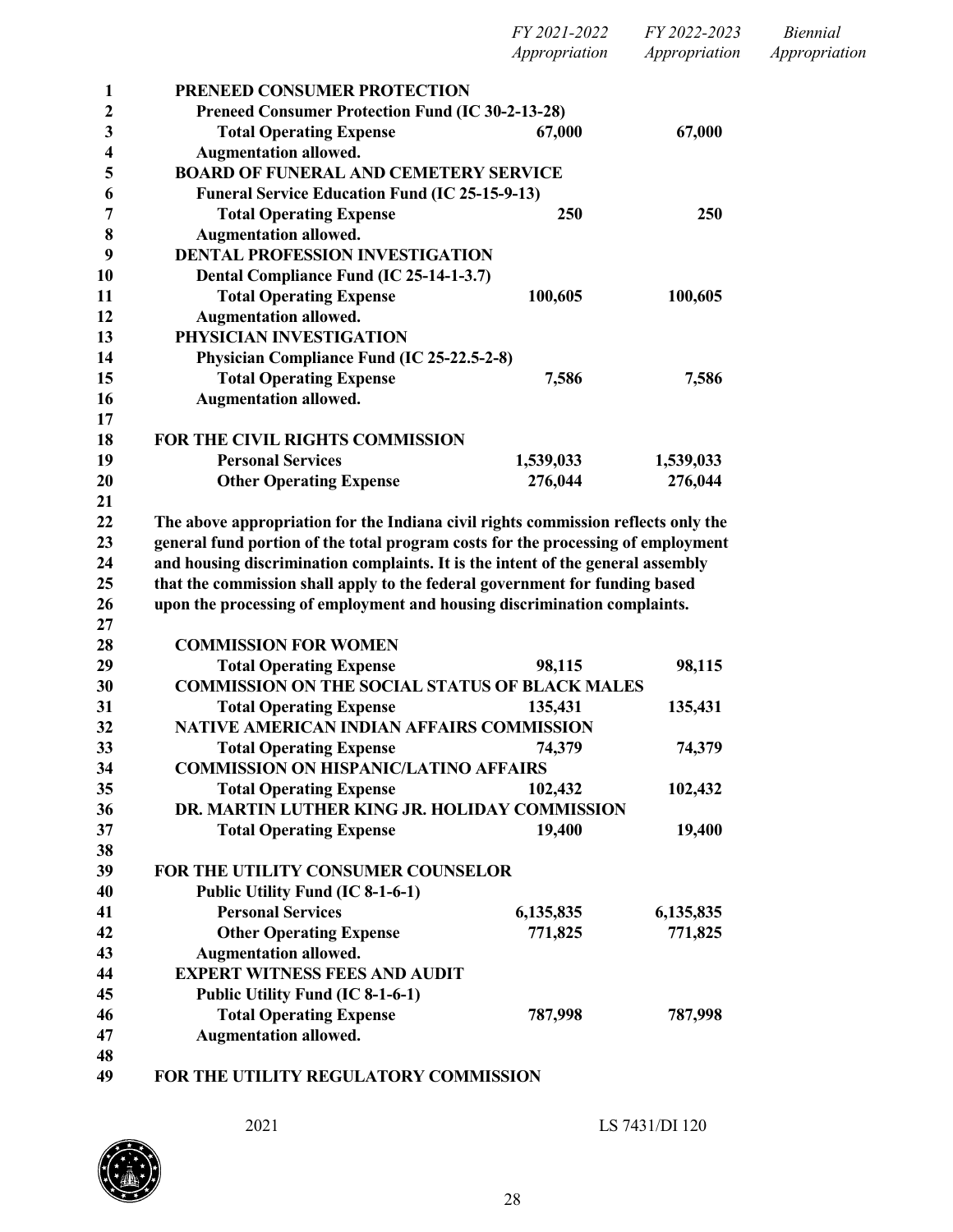|              |                                                                                            | FY 2021-2022<br>Appropriation | FY 2022-2023<br>Appropriation | <b>Biennial</b><br>Appropriation |
|--------------|--------------------------------------------------------------------------------------------|-------------------------------|-------------------------------|----------------------------------|
|              |                                                                                            |                               |                               |                                  |
| $\mathbf{1}$ | Public Utility Fund (IC 8-1-6-1)                                                           |                               |                               |                                  |
| 2            | <b>Personal Services</b>                                                                   | 6,739,751                     | 6,739,751                     |                                  |
| 3            | <b>Other Operating Expense</b>                                                             | 2,172,236                     | 2,172,236                     |                                  |
| 4            | <b>Augmentation allowed.</b>                                                               |                               |                               |                                  |
| 5<br>6       | <b>FOR THE WORKER'S COMPENSATION BOARD</b>                                                 |                               |                               |                                  |
| 7            | <b>Total Operating Expense</b>                                                             | 1,835,964                     | 1,835,964                     |                                  |
| 8            | Workers' Compensation Supplemental Administration Fund (IC 22-3-5-6)                       |                               |                               |                                  |
| 9            | <b>Total Operating Expense</b>                                                             | 409,155                       | 409,155                       |                                  |
| 10           | Augmentation allowed from the worker's compensation supplemental administrative            |                               |                               |                                  |
| 11           | fund.                                                                                      |                               |                               |                                  |
| 12<br>13     | FOR THE STATE BOARD OF ANIMAL HEALTH                                                       |                               |                               |                                  |
| 14           | <b>Personal Services</b>                                                                   | 4,626,244                     | 4,626,244                     |                                  |
| 15           | <b>Other Operating Expense</b>                                                             | 518,500                       | 518,500                       |                                  |
| 16           | <b>INDEMNITY FUND</b>                                                                      |                               |                               |                                  |
| 17           | <b>Total Operating Expense</b>                                                             | 42,500                        | 42,500                        |                                  |
| 18           | <b>Augmentation allowed.</b>                                                               |                               |                               |                                  |
| 19           | <b>MEAT &amp; POULTRY</b>                                                                  |                               |                               |                                  |
| 20           | <b>Total Operating Expense</b>                                                             | 1,602,306                     | 1,602,306                     |                                  |
| 21           | <b>CAPTIVE CERVIDAE PROGRAMS</b>                                                           |                               |                               |                                  |
| 22           | Captive Cervidae Programs Fund (IC 15-17-14.7-16)                                          |                               |                               |                                  |
| 23           | <b>Total Operating Expense</b>                                                             | 40,000                        | 40,000                        |                                  |
| 24           | <b>Augmentation allowed.</b>                                                               |                               |                               |                                  |
| 25           |                                                                                            |                               |                               |                                  |
| 26           | FOR THE DEPARTMENT OF HOMELAND SECURITY                                                    |                               |                               |                                  |
| 27           | Fire and Building Services Fund (IC 22-12-6-1)                                             |                               |                               |                                  |
| 28           | <b>Personal Services</b>                                                                   | 11,411,500                    | 11,691,962                    |                                  |
| 29           | <b>Other Operating Expense</b>                                                             | 2,587,891                     | 2,708,591                     |                                  |
| 30           | <b>Augmentation allowed.</b>                                                               |                               |                               |                                  |
| 31           | REGIONAL PUBLIC SAFETY TRAINING                                                            |                               |                               |                                  |
| 32           | Regional Public Safety Training Fund (IC 10-15-3-12)                                       |                               |                               |                                  |
| 33           | <b>Total Operating Expense</b>                                                             | 1,936,185                     | 1,936,185                     |                                  |
| 34           | <b>Augmentation allowed.</b><br><b>RADIOLOGICAL HEALTH</b>                                 |                               |                               |                                  |
| 35           | <b>Total Operating Expense</b>                                                             |                               |                               |                                  |
| 36<br>37     | <b>INDIANA SECURED SCHOOL SAFETY</b>                                                       | 63,023                        | 63,023                        |                                  |
| 38           | <b>Total Operating Expense</b>                                                             | 19,010,000                    | 19,010,000                    |                                  |
| 39           |                                                                                            |                               |                               |                                  |
| 40           | The above appropriations include funds to provide grants for the provision of school based |                               |                               |                                  |
| 41           | mental health services and social emotional wellness services to students in K-12          |                               |                               |                                  |
| 42           | schools. From the above appropriations, the department shall make \$500,000 available      |                               |                               |                                  |
| 43           | each fiscal year to accredited nonpublic schools that apply for grants for the purchase    |                               |                               |                                  |
| 44           | of security equipment or other security upgrades. The department shall prioritize          |                               |                               |                                  |
| 45           | grants to nonpublic schools that demonstrate a heightened risk of security threats.        |                               |                               |                                  |
| 46           |                                                                                            |                               |                               |                                  |
| 47           | <b>EMERGENCY MANAGEMENT CONTINGENCY FUND</b>                                               |                               |                               |                                  |
|              |                                                                                            |                               |                               |                                  |
| 48           | <b>Total Operating Expense</b>                                                             | 97,288                        | 97,288                        |                                  |

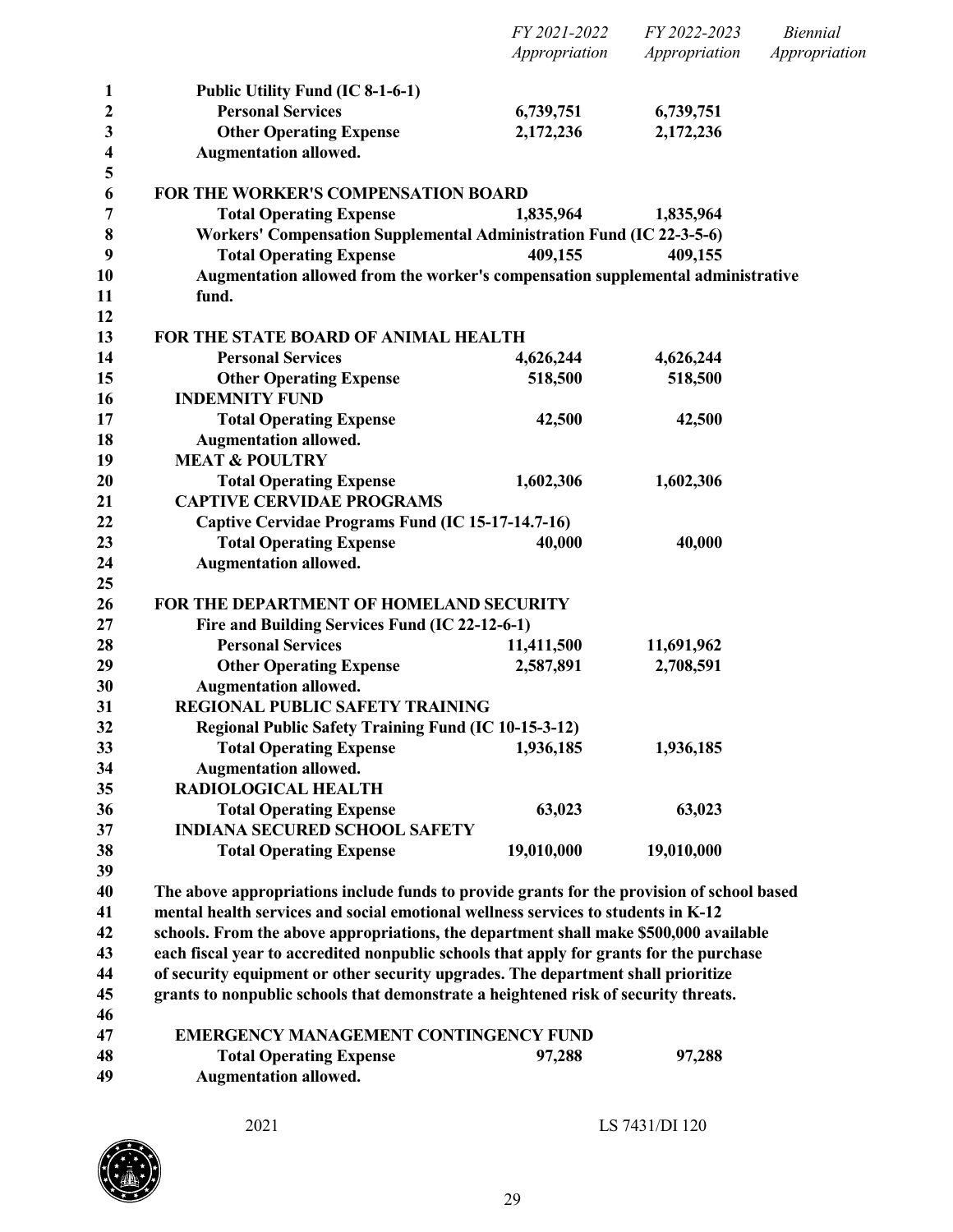| $\mathbf{1}$     |                                                                                        |              |              |
|------------------|----------------------------------------------------------------------------------------|--------------|--------------|
| $\boldsymbol{2}$ | The above appropriations for the emergency management contingency fund are made        |              |              |
| 3                | under IC 10-14-3-28.                                                                   |              |              |
| 4                |                                                                                        |              |              |
| 5                | <b>PUBLIC ASSISTANCE</b>                                                               |              |              |
| 6                | <b>Total Operating Expense</b>                                                         | $\mathbf{1}$ | $\mathbf{1}$ |
| 7                | <b>Augmentation allowed.</b>                                                           |              |              |
| 8                | <b>INDIANA EMERGENCY RESPONSE COMMISSION</b>                                           |              |              |
| 9                | <b>Total Operating Expense</b>                                                         | 48,579       | 48,579       |
| 10               | Local Emergency Planning and Right to Know Fund (IC 13-25-2-10.5)                      |              |              |
| 11               | <b>Total Operating Expense</b>                                                         | 63,251       | 63,251       |
| 12               | <b>Augmentation allowed.</b>                                                           |              |              |
| 13               | <b>STATE DISASTER RELIEF</b>                                                           |              |              |
| 14               | State Disaster Relief Fund (IC 10-14-4-5)                                              |              |              |
| 15               | <b>Total Operating Expense</b>                                                         | 149,784      | 149,784      |
| 16               | <b>Augmentation allowed.</b>                                                           |              |              |
| 17               | <b>FIRE PREVENTION AND PUBLIC SAFETY</b>                                               |              |              |
| 18               | Fire Prevention and Public Safety Fund (IC 22-14-7-27)                                 |              |              |
| 19               | <b>Total Operating Expense</b>                                                         | 32,000       | 32,000       |
| 20               | <b>Augmentation allowed.</b>                                                           |              |              |
| 21               |                                                                                        |              |              |
| 22               | Any remaining balance in the reduced ignition propensity standards for cigarettes fund |              |              |
| 23               | before its repeal shall be transferred to the fire prevention and public safety fund.  |              |              |
| 24               |                                                                                        |              |              |
| 25               | STATEWIDE FIRE AND BUILDING SAFETY EDUCATION FUND                                      |              |              |
| 26               | Statewide Fire and Building Safety Education Fund (IC 22-12-6-3)                       |              |              |
| 27               | <b>Total Operating Expense</b>                                                         | 102,815      | 102,815      |
| 28               | <b>Augmentation allowed.</b>                                                           |              |              |
| 29               |                                                                                        |              |              |
| 30               | <b>SECTION 5. [EFFECTIVE JULY 1, 2021]</b>                                             |              |              |
| 31               |                                                                                        |              |              |
| 32               | <b>CONSERVATION AND ENVIRONMENT</b>                                                    |              |              |
| 33               |                                                                                        |              |              |
| 34               | <b>A. NATURAL RESOURCES</b>                                                            |              |              |
| 35               |                                                                                        |              |              |
| 36               | <b>FOR THE DEPARTMENT OF NATURAL RESOURCES - ADMINISTRATION</b>                        |              |              |
| 37               | <b>Personal Services</b>                                                               | 9,090,851    | 9,090,851    |
| 38               | <b>Other Operating Expense</b>                                                         | 1,926,025    | 1,926,025    |
| 39               | <b>DNR OPEB CONTRIBUTION</b>                                                           |              |              |
| 40               | <b>Total Operating Expense</b>                                                         | 2,399,766    | 2,454,372    |
| 41               | ENTOMOLOGY AND PLANT PATHOLOGY DIVISION                                                |              |              |
| 42               | <b>Total Operating Expense</b>                                                         | 794,022      | 794,022      |
| 43               | <b>Entomology and Plant Pathology Fund (IC 14-24-10-3)</b>                             |              |              |
| 44               | <b>Total Operating Expense</b>                                                         | 302,415      | 302,415      |
| 45               | <b>DNR ENGINEERING DIVISION</b>                                                        |              |              |
| 46               | <b>Personal Services</b>                                                               | 1,749,853    | 1,749,853    |
| 47               | <b>Other Operating Expense</b>                                                         | 348,650      | 348,650      |
| 48               |                                                                                        |              |              |
|                  | DIVISION OF HISTORIC PRESERVATION AND ARCHAEOLOGY                                      |              |              |

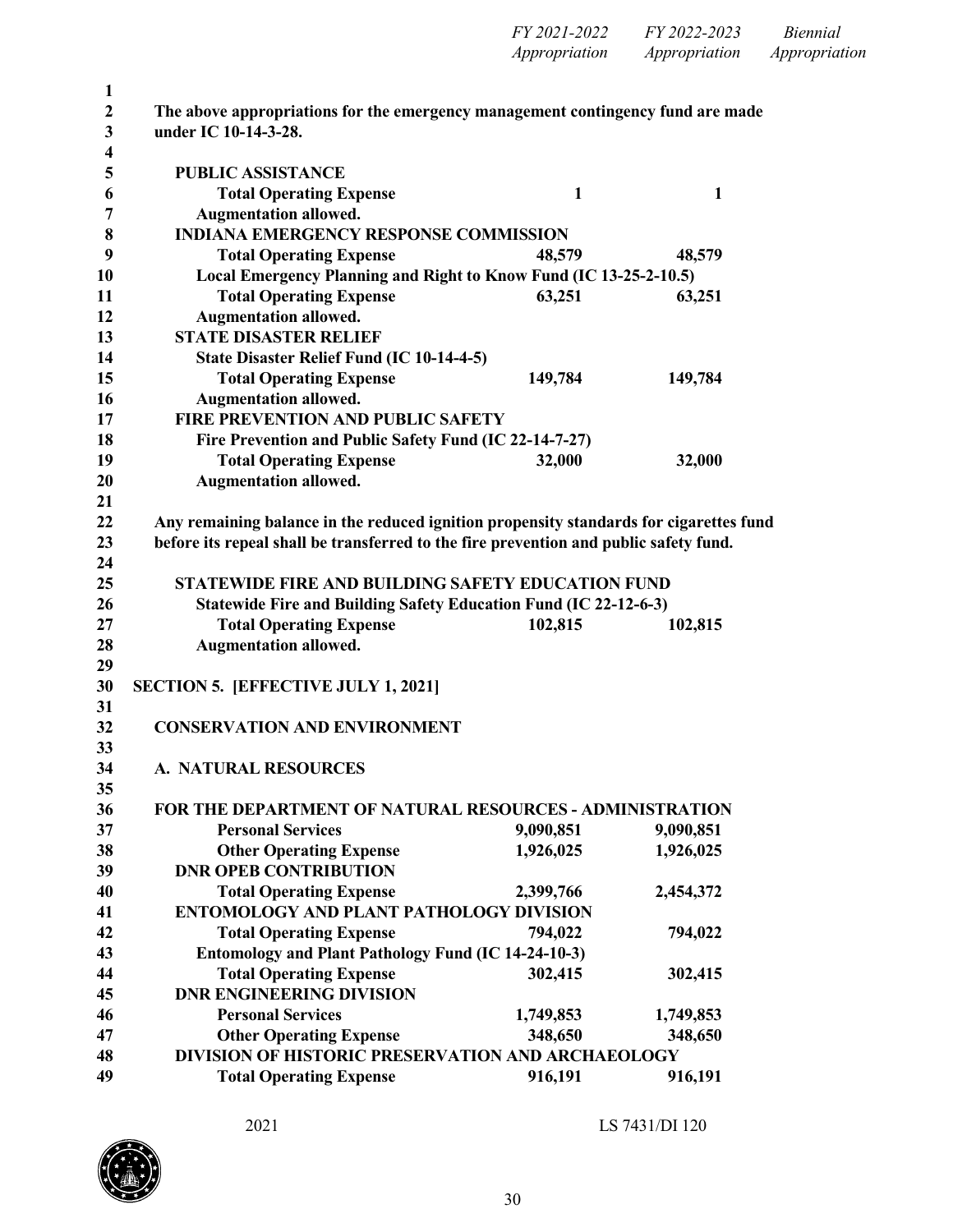| FY 2021-2022  | FY 2022-2023  | <i>Biennial</i> |
|---------------|---------------|-----------------|
| Appropriation | Appropriation | Appropriation   |

| 1                       | <b>WABASH RIVER HERITAGE CORRIDOR</b>                                              |              |            |  |
|-------------------------|------------------------------------------------------------------------------------|--------------|------------|--|
| $\boldsymbol{2}$        | Wabash River Heritage Corridor Fund (IC 14-13-6-23)                                |              |            |  |
| 3                       | <b>Total Operating Expense</b>                                                     | 159,128      | 159,128    |  |
| $\overline{\mathbf{4}}$ | <b>NATURE PRESERVES DIVISION</b>                                                   |              |            |  |
| 5                       | <b>Other Operating Expense</b>                                                     | 351,488      | 351,488    |  |
| 6                       | <b>WATER DIVISION</b>                                                              |              |            |  |
| 7                       | <b>Personal Services</b>                                                           | 4,152,675    | 4,152,675  |  |
| 8                       | <b>Other Operating Expense</b>                                                     | 500,001      | 500,001    |  |
| 9                       |                                                                                    |              |            |  |
| 10                      | All revenues accruing from state and local units of government and from private    |              |            |  |
| 11                      | utilities and industrial concerns as a result of water resources study projects,   |              |            |  |
| 12                      | and as a result of topographic and other mapping projects, shall be deposited into |              |            |  |
| 13                      | the state general fund, in addition to the above appropriations, for water         |              |            |  |
| 14                      | resources studies. The above appropriations include \$200,000 each fiscal year     |              |            |  |
| 15                      | for the monitoring of water resources.                                             |              |            |  |
| 16                      |                                                                                    |              |            |  |
| 17                      | <b>DEER RESEARCH AND MANAGEMENT</b>                                                |              |            |  |
| 18                      | Deer Research and Management Fund (IC 14-22-5-2)                                   |              |            |  |
| 19                      | <b>Total Operating Expense</b>                                                     | 90,180       | 90,180     |  |
| 20                      | <b>Augmentation allowed.</b>                                                       |              |            |  |
| 21                      | <b>OIL AND GAS DIVISION</b>                                                        |              |            |  |
| 22                      | Oil and Gas Fund (IC 6-8-1-27)                                                     |              |            |  |
| 23                      | <b>Personal Services</b>                                                           | 1,054,473    | 1,054,473  |  |
| 24                      | <b>Other Operating Expense</b>                                                     | 302,192      | 302,192    |  |
| 25                      | <b>Augmentation allowed.</b>                                                       |              |            |  |
| 26                      | <b>STATE PARKS AND RESERVOIRS</b>                                                  |              |            |  |
| 27                      | 3,590,713                                                                          | 3,590,713    |            |  |
| 28                      | State Parks and Reservoirs Special Revenue Fund (IC 14-19-8-2)                     |              |            |  |
| 29                      | 35,210,802                                                                         | 35,210,802   |            |  |
| 30                      | Augmentation allowed from the State Parks and Reservoirs Special Revenue Fund.     |              |            |  |
| 31                      |                                                                                    |              |            |  |
| 32                      | The amounts specified from the General Fund and the State Parks and Reservoirs     |              |            |  |
| 33                      | Special Revenue Fund are for the following purposes:                               |              |            |  |
| 34                      |                                                                                    |              |            |  |
| 35                      | <b>Personal Services</b>                                                           | 25,623,759   | 25,623,759 |  |
| 36                      | <b>Other Operating Expense</b>                                                     | 13, 177, 756 | 13,177,756 |  |
| 37                      |                                                                                    |              |            |  |
| 38                      | <b>SNOWMOBILE FUND</b>                                                             |              |            |  |
| 39                      | Off-Road Vehicle and Snowmobile Fund (IC 14-16-1-30)                               |              |            |  |
| 40                      | <b>Total Operating Expense</b>                                                     | 78,209       | 78,209     |  |
| 41                      | <b>Augmentation allowed.</b>                                                       |              |            |  |
| 42                      | <b>DNR LAW ENFORCEMENT DIVISION</b>                                                |              |            |  |
| 43                      | 13,108,321                                                                         | 13,108,321   |            |  |
| 44                      | Fish and Wildlife Fund (IC 14-22-3-2)                                              |              |            |  |
| 45                      | 10,831,730                                                                         | 10,831,730   |            |  |
| 46                      | Augmentation allowed from the Fish and Wildlife Fund.                              |              |            |  |
| 47                      |                                                                                    |              |            |  |
| 48                      | The amounts specified from the General Fund and the Fish and Wildlife Fund are for |              |            |  |
| 49                      | the following purposes:                                                            |              |            |  |
|                         |                                                                                    |              |            |  |

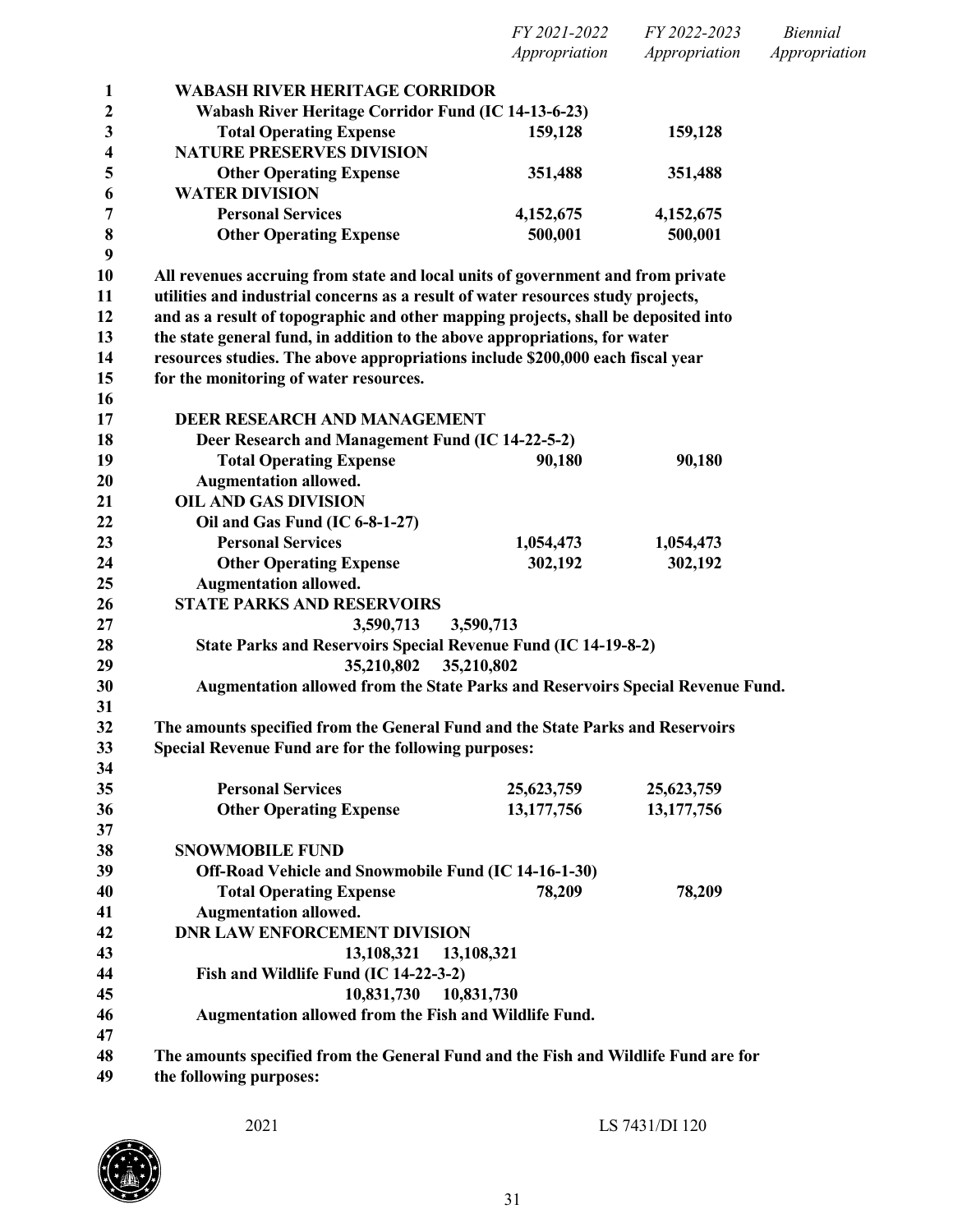|                       |                                                                                                                                                                          | Appropriation           | Appropriation           | Appropriation |
|-----------------------|--------------------------------------------------------------------------------------------------------------------------------------------------------------------------|-------------------------|-------------------------|---------------|
| $\mathbf{1}$          | <b>Personal Services</b>                                                                                                                                                 |                         |                         |               |
| $\boldsymbol{2}$<br>3 | <b>Other Operating Expense</b>                                                                                                                                           | 20,671,551<br>3,268,500 | 20,671,551<br>3,268,500 |               |
| 4<br>5                | <b>SPORTSMEN'S BENEVOLENCE</b>                                                                                                                                           |                         |                         |               |
| 6                     | <b>Total Operating Expense</b>                                                                                                                                           | 145,500                 | 145,500                 |               |
| 7                     | <b>FISH AND WILDLIFE DIVISION</b>                                                                                                                                        |                         |                         |               |
| 8                     | Fish and Wildlife Fund (IC 14-22-3-2)                                                                                                                                    |                         |                         |               |
| 9                     | <b>Personal Services</b>                                                                                                                                                 | 5,239,323               | 5,239,323               |               |
| 10                    | <b>Other Operating Expense</b>                                                                                                                                           | 4,302,011               | 4,302,011               |               |
| 11                    | <b>Augmentation allowed.</b>                                                                                                                                             |                         |                         |               |
| 12                    | <b>FORESTRY DIVISION</b>                                                                                                                                                 |                         |                         |               |
| 13                    | 5,831,218<br>5,831,218                                                                                                                                                   |                         |                         |               |
| 14                    | State Forestry Fund (IC 14-23-3-2)                                                                                                                                       |                         |                         |               |
| 15                    | 3,643,741<br>3,643,741                                                                                                                                                   |                         |                         |               |
| 16                    | Augmentation allowed from the State Forestry Fund.                                                                                                                       |                         |                         |               |
| 17                    |                                                                                                                                                                          |                         |                         |               |
| 18                    | The amounts specified from the General Fund and the State Forestry Fund are for                                                                                          |                         |                         |               |
| 19                    | the following purposes:                                                                                                                                                  |                         |                         |               |
| 20                    |                                                                                                                                                                          |                         |                         |               |
| 21                    | <b>Personal Services</b>                                                                                                                                                 | 7,184,827               | 7,184,827               |               |
| 22                    | <b>Other Operating Expense</b>                                                                                                                                           | 2,290,132               | 2,290,132               |               |
| 23                    |                                                                                                                                                                          |                         |                         |               |
| 24                    | In addition to any of the above appropriations for the department of natural resources,                                                                                  |                         |                         |               |
| 25<br>26              | any federal funds received by the state of Indiana for support of approved outdoor                                                                                       |                         |                         |               |
| 27                    | recreation projects for planning, acquisition, and development under the provisions<br>of the federal Land and Water Conservation Fund Act, P.L.88-578, are appropriated |                         |                         |               |
| 28                    | for the uses and purposes for which the funds were paid to the state, and shall                                                                                          |                         |                         |               |
| 29                    | be distributed by the department of natural resources to state agencies and other                                                                                        |                         |                         |               |
| 30                    | governmental units in accordance with the provisions under which the funds were                                                                                          |                         |                         |               |
| 31                    | received.                                                                                                                                                                |                         |                         |               |
| 32                    |                                                                                                                                                                          |                         |                         |               |
| 33                    | LAKE MICHIGAN COASTAL PROGRAM MATCH                                                                                                                                      |                         |                         |               |
| 34                    | Cigarette Tax Fund (IC 6-7-1-28.1)                                                                                                                                       |                         |                         |               |
| 35                    | <b>Total Operating Expense</b>                                                                                                                                           | 117,313                 | 117,313                 |               |
| 36                    | <b>Augmentation allowed.</b>                                                                                                                                             |                         |                         |               |
| 37                    | <b>LAKE AND RIVER ENHANCEMENT</b>                                                                                                                                        |                         |                         |               |
| 38                    | Lake and River Enhancement Fund (IC 14-22-3.5-1)                                                                                                                         |                         |                         |               |
| 39                    | <b>Total Operating Expense</b>                                                                                                                                           | 2,046,309               | 2,046,309               |               |
| 40                    | <b>Augmentation allowed.</b>                                                                                                                                             |                         |                         |               |
| 41                    | <b>HERITAGE TRUST</b>                                                                                                                                                    |                         |                         |               |
| 42                    | <b>Total Operating Expense</b>                                                                                                                                           | 94,090                  | 94,090                  |               |
| 43                    | Benjamin Harrison Conservation Trust Fund (IC 14-12-2-25)                                                                                                                |                         |                         |               |
| 44                    | <b>Total Operating Expense</b>                                                                                                                                           | 811,750                 | 811,750                 |               |
| 45                    | <b>Augmentation allowed.</b>                                                                                                                                             |                         |                         |               |
| 46                    | <b>INSTITUTIONAL ROAD CONSTRUCTION</b>                                                                                                                                   |                         |                         |               |
| 47                    | State Highway Fund (IC 8-23-9-54)                                                                                                                                        |                         |                         |               |
| 48                    | <b>Total Operating Expense</b>                                                                                                                                           | 2,425,000               | 2,425,000               |               |
| 49                    |                                                                                                                                                                          |                         |                         |               |

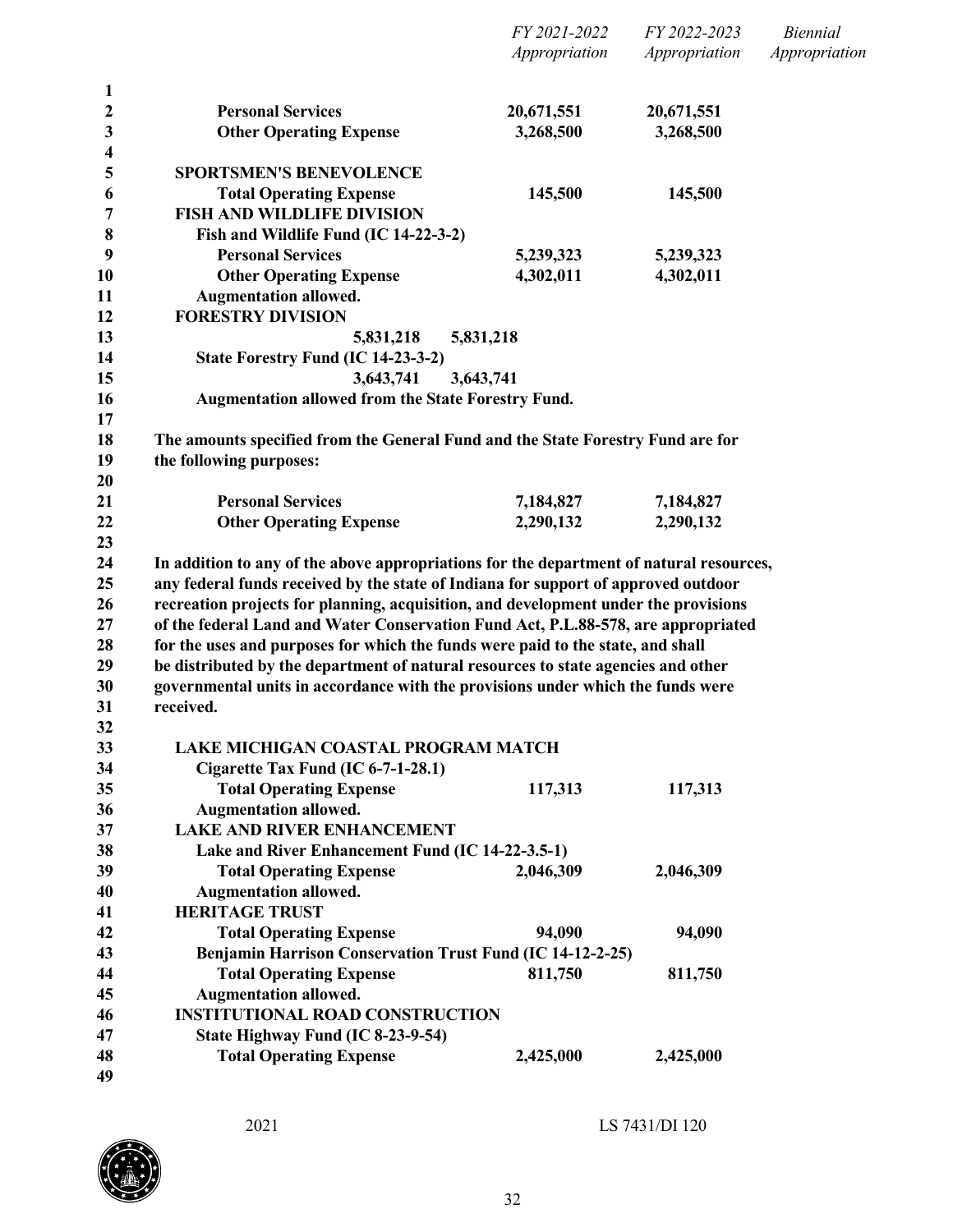| $\mathbf{1}$ | The above appropriations for institutional road construction may be used for           |           |           |  |
|--------------|----------------------------------------------------------------------------------------|-----------|-----------|--|
| $\mathbf{2}$ | road and bridge construction, relocation, and other related improvement projects       |           |           |  |
| 3            | at state owned properties managed by the department of natural resources.              |           |           |  |
| 4            |                                                                                        |           |           |  |
| 5<br>6       | <b>B. OTHER NATURAL RESOURCES</b>                                                      |           |           |  |
| 7            | FOR THE INDIANA STATE MUSEUM AND HISTORIC SITES CORPORATION                            |           |           |  |
| 8            | <b>Total Operating Expense</b>                                                         | 7,928,155 | 7,928,155 |  |
| 9            |                                                                                        |           |           |  |
| 10           | In lieu of billing the University of Southern Indiana, the above appropriations        |           |           |  |
| 11           | include \$25,000 each fiscal year for the purpose of maintaining historic properties   |           |           |  |
| 12           | in New Harmony.                                                                        |           |           |  |
| 13           |                                                                                        |           |           |  |
| 14           | FOR THE WAR MEMORIALS COMMISSION                                                       |           |           |  |
| 15           | <b>Personal Services</b>                                                               | 935,203   | 935,203   |  |
| 16           | <b>Other Operating Expense</b>                                                         | 453,615   | 453,615   |  |
| 17           |                                                                                        |           |           |  |
| 18           | All revenues received as rent for space in the buildings located at 777 North Meridian |           |           |  |
| 19           | Street and 700 North Pennsylvania Street, in the city of Indianapolis, that exceed the |           |           |  |
| 20           | costs of operation and maintenance of the space rented, shall be deposited into        |           |           |  |
| 21           | the general fund.                                                                      |           |           |  |
| 22           |                                                                                        |           |           |  |
| 23           | FOR THE WHITE RIVER STATE PARK DEVELOPMENT COMMISSION                                  |           |           |  |
| 24           | <b>Total Operating Expense</b>                                                         | 848,506   | 848,506   |  |
| 25           |                                                                                        |           |           |  |
| 26           | <b>FOR THE MAUMEE RIVER BASIN COMMISSION</b>                                           |           |           |  |
| 27           | <b>Total Operating Expense</b>                                                         | 101,850   | 101,850   |  |
| 28           |                                                                                        |           |           |  |
| 29           | <b>FOR THE ST. JOSEPH RIVER BASIN COMMISSION</b>                                       |           |           |  |
| 30           | <b>Total Operating Expense</b>                                                         | 104,974   | 104,974   |  |
| 31           |                                                                                        |           |           |  |
| 32           | <b>FOR THE KANKAKEE RIVER BASIN COMMISSION</b>                                         |           |           |  |
| 33           | <b>Total Operating Expense</b>                                                         | 71,614    | 71,614    |  |
| 34           |                                                                                        |           |           |  |
| 35           | C. ENVIRONMENTAL MANAGEMENT                                                            |           |           |  |
| 36           |                                                                                        |           |           |  |
| 37           | <b>FOR THE DEPARTMENT OF ENVIRONMENTAL MANAGEMENT</b>                                  |           |           |  |
| 38           | <b>OPERATING</b>                                                                       |           |           |  |
| 39           | <b>Personal Services</b>                                                               | 8,379,269 | 8,379,269 |  |
| 40           | <b>Other Operating Expense</b>                                                         | 4,851,426 | 4,851,426 |  |
| 41           | OFFICE OF ENVIRONMENTAL RESPONSE                                                       |           |           |  |
| 42           | <b>Personal Services</b>                                                               | 2,109,416 | 2,109,416 |  |
| 43           | <b>Other Operating Expense</b>                                                         | 280,000   | 280,000   |  |
| 44           | POLLUTION PREVENTION AND TECHNICAL ASSISTANCE                                          |           |           |  |
| 45           | <b>Personal Services</b>                                                               | 599,439   | 599,439   |  |
| 46           | <b>Other Operating Expense</b>                                                         | 70,000    | 70,000    |  |
| 47           | <b>RIVERSIDE CLEAN-UP</b>                                                              |           |           |  |
| 48           | <b>Total Operating Expense</b>                                                         | 1,950,000 | 1,950,000 |  |
| 49           | STATE SOLID WASTE GRANTS MANAGEMENT                                                    |           |           |  |
|              |                                                                                        |           |           |  |

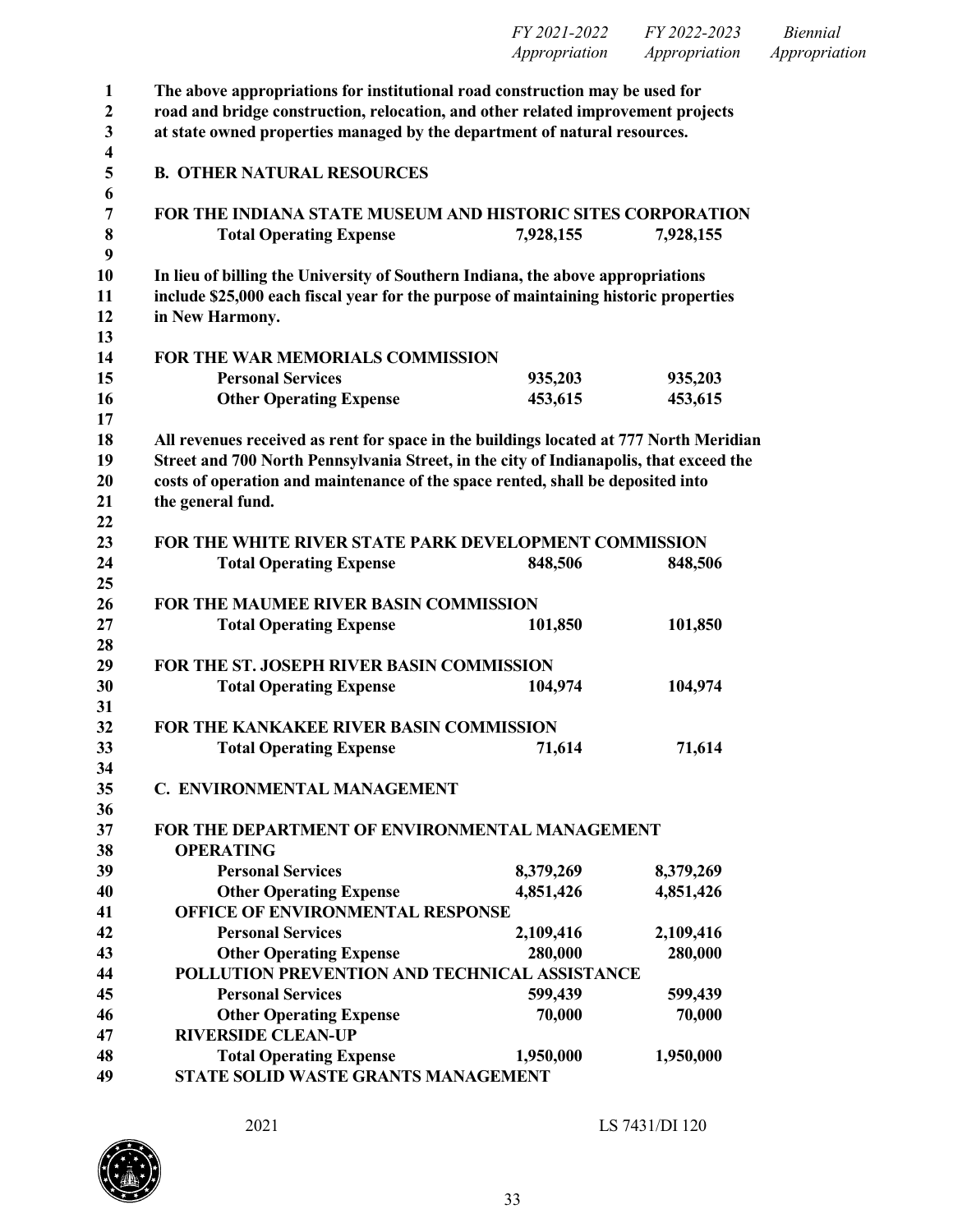|        |                                                                                           | FY 2021-2022<br>Appropriation | FY 2022-2023<br>Appropriation | <i>Biennial</i><br>Appropriation |
|--------|-------------------------------------------------------------------------------------------|-------------------------------|-------------------------------|----------------------------------|
|        |                                                                                           |                               |                               |                                  |
| 1      | State Solid Waste Management Fund (IC 13-20-22-2)                                         |                               |                               |                                  |
| 2      | <b>Total Operating Expense</b>                                                            | 3,649,940                     | 3,649,940                     |                                  |
| 3      | <b>Augmentation allowed.</b>                                                              |                               |                               |                                  |
| 4      | RECYCLING PROMOTION AND ASSISTANCE PROGRAM                                                |                               |                               |                                  |
| 5      | Indiana Recycling Promotion and Assistance Fund (IC 4-23-5.5-14)                          |                               |                               |                                  |
| 6      | <b>Total Operating Expense</b>                                                            | 2,225,116                     | 2,225,116                     |                                  |
| 7      | <b>Augmentation allowed.</b><br><b>VOLUNTARY CLEAN-UP PROGRAM</b>                         |                               |                               |                                  |
| 8<br>9 | <b>Voluntary Remediation Fund (IC 13-25-5-21)</b>                                         |                               |                               |                                  |
| 10     | <b>Personal Services</b>                                                                  | 1,076,668                     | 1,076,668                     |                                  |
| 11     | <b>Other Operating Expense</b>                                                            | 90,000                        | 90,000                        |                                  |
| 12     | <b>Augmentation allowed.</b>                                                              |                               |                               |                                  |
| 13     | TITLE V AIR PERMIT PROGRAM                                                                |                               |                               |                                  |
| 14     | Title V Operating Permit Program Trust Fund (IC 13-17-8-1)                                |                               |                               |                                  |
| 15     | <b>Personal Services</b>                                                                  | 10,842,859                    | 10,842,859                    |                                  |
| 16     | <b>Other Operating Expense</b>                                                            | 725,000                       | 725,000                       |                                  |
| 17     | <b>Augmentation allowed.</b>                                                              |                               |                               |                                  |
| 18     | <b>WATER MANAGEMENT PERMITTING</b>                                                        |                               |                               |                                  |
| 19     | <b>Environmental Management Permit Operation Fund (IC 13-15-11-1)</b>                     |                               |                               |                                  |
| 20     | <b>Personal Services</b>                                                                  | 6,030,674                     | 6,030,674                     |                                  |
| 21     | <b>Other Operating Expense</b>                                                            | 1,769,000                     | 1,769,000                     |                                  |
| 22     | <b>Augmentation allowed.</b>                                                              |                               |                               |                                  |
| 23     | <b>SOLID WASTE MANAGEMENT PERMITTING</b>                                                  |                               |                               |                                  |
| 24     | <b>Environmental Management Permit Operation Fund (IC 13-15-11-1)</b>                     |                               |                               |                                  |
| 25     | <b>Personal Services</b>                                                                  | 3,315,656                     | 3,315,656                     |                                  |
| 26     | <b>Other Operating Expense</b>                                                            | 963,000                       | 963,000                       |                                  |
| 27     | <b>Augmentation allowed.</b>                                                              |                               |                               |                                  |
| 28     | <b>CFO/CAFO INSPECTIONS</b>                                                               |                               |                               |                                  |
| 29     | <b>Total Operating Expense</b>                                                            | 812,248                       | 812,248                       |                                  |
| 30     | <b>HAZARDOUS WASTE MANAGEMENT PERMITTING</b>                                              |                               |                               |                                  |
| 31     | <b>Environmental Management Permit Operation Fund (IC 13-15-11-1)</b>                     |                               |                               |                                  |
| 32     | <b>Personal Services</b>                                                                  | 2,382,577                     | 2,382,577                     |                                  |
| 33     | <b>Other Operating Expense</b>                                                            | 339,000                       | 339,000                       |                                  |
| 34     | <b>Augmentation allowed.</b>                                                              |                               |                               |                                  |
| 35     | Underground Petroleum Storage Tank Excess Liability Trust Fund (IC 13-23-7-1)             |                               |                               |                                  |
| 36     | <b>Total Operating Expense</b>                                                            | 1,500,000                     | 1,500,000                     |                                  |
| 37     | <b>ELECTRONIC WASTE</b>                                                                   |                               |                               |                                  |
| 38     | Electronic Waste Fund (IC 13-20.5-2-3)                                                    |                               |                               |                                  |
| 39     | <b>Total Operating Expense</b>                                                            | 213,685                       | 213,685                       |                                  |
| 40     | <b>Augmentation allowed.</b>                                                              |                               |                               |                                  |
| 41     | <b>AUTO EMISSIONS TESTING PROGRAM</b>                                                     |                               |                               |                                  |
| 42     | <b>Total Operating Expense</b>                                                            | 5,087,133                     | 5,087,133                     |                                  |
| 43     |                                                                                           |                               |                               |                                  |
| 44     | The above appropriations for auto emissions testing are the maximum amounts available     |                               |                               |                                  |
| 45     | for this purpose. If it becomes necessary to conduct additional tests in other locations, |                               |                               |                                  |
| 46     | the above appropriations shall be prorated among all locations.                           |                               |                               |                                  |
| 47     |                                                                                           |                               |                               |                                  |
| 48     | <b>HAZARDOUS WASTE SITES - STATE CLEAN-UP</b>                                             |                               |                               |                                  |

**Hazardous Substances Response Trust Fund (IC 13-25-4-1)**

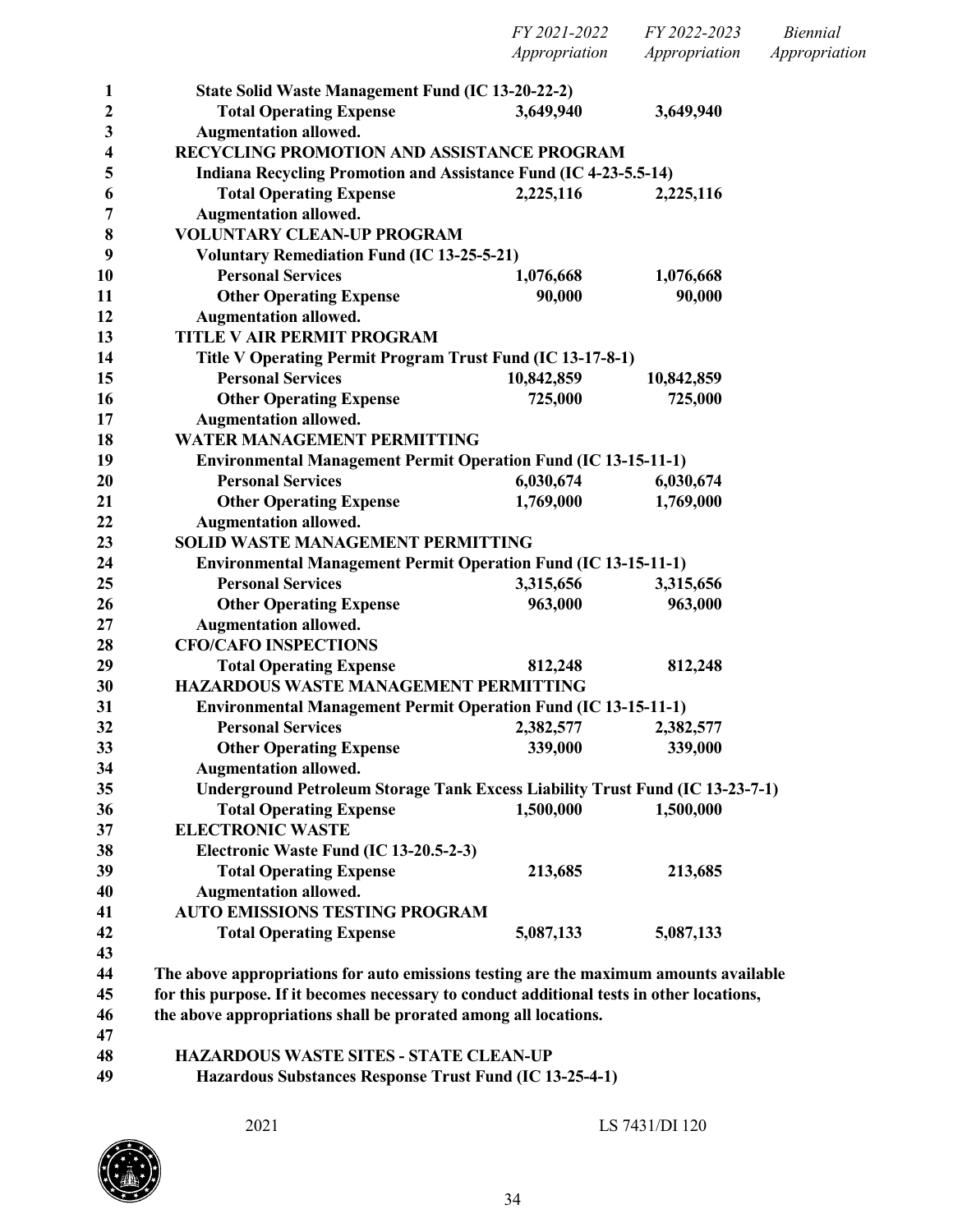| 3,486,973<br>3,486,973<br><b>Total Operating Expense</b><br>1<br><b>Augmentation allowed.</b><br>2<br>HAZARDOUS WASTE - NATURAL RESOURCE DAMAGES<br>3<br>Hazardous Substances Response Trust Fund (IC 13-25-4-1)<br>4<br><b>Total Operating Expense</b><br>237,215<br>237,215<br>5<br><b>Augmentation allowed.</b><br>6<br><b>SUPERFUND MATCH</b><br>7<br>8<br>Hazardous Substances Response Trust Fund (IC 13-25-4-1)<br>9<br><b>Total Operating Expense</b><br>1,500,000<br>1,500,000<br><b>Augmentation allowed.</b><br>10<br><b>ASBESTOS TRUST - OPERATING</b><br>11<br>Asbestos Trust Fund (IC 13-17-6-3)<br>12<br>13<br><b>Total Operating Expense</b><br>567,086<br>567,086<br>14<br><b>Augmentation allowed.</b><br>UNDERGROUND PETROLEUM STORAGE TANK - OPERATING<br>15<br>Underground Petroleum Storage Tank Excess Liability Trust Fund (IC 13-23-7-1)<br>16<br><b>Personal Services</b><br>3,399,496<br>3,399,496<br>17<br>33,861,114<br><b>Other Operating Expense</b><br>33,861,114<br>18<br><b>Augmentation allowed.</b><br>19<br><b>WASTE TIRE MANAGEMENT</b><br>20<br>21<br>Waste Tire Management Fund (IC 13-20-13-8)<br><b>Total Operating Expense</b><br>22<br>1,508,758<br>1,508,758<br><b>Augmentation allowed.</b><br>23<br>24<br><b>VOLUNTARY COMPLIANCE</b><br>25<br><b>Environmental Management Special Fund (IC 13-14-12-1)</b><br><b>Total Operating Expense</b><br>529,126<br>26<br>529,126<br><b>Augmentation allowed.</b><br>27<br>PETROLEUM TRUST - OPERATING<br>28<br>29<br><b>Underground Petroleum Storage Tank Trust Fund (IC 13-23-6-1)</b><br>30<br><b>Total Operating Expense</b><br>1,110,000<br>1,110,000<br>31<br><b>Augmentation allowed.</b><br>32<br>33<br>Notwithstanding any other law, with the approval of the governor and the budget<br>agency, the above appropriations for hazardous waste management permitting,<br>34<br>wetlands protection, groundwater program, underground storage tank program,<br>35<br>air management operating, asbestos trust operating, water management nonpermitting,<br>36<br>37<br>safe drinking water program, and any other appropriation eligible to be included in a<br>38<br>performance partnership grant may be used to fund activities incorporated into a<br>39<br>performance partnership grant between the United States Environmental Protection<br>Agency and the department of environmental management.<br>40<br>41<br>42<br>FOR THE OFFICE OF ENVIRONMENTAL ADJUDICATION<br><b>Personal Services</b><br>43<br>319,652<br>319,652<br><b>Other Operating Expense</b><br>20,007<br>20,007<br>44<br>45<br><b>SECTION 6. [EFFECTIVE JULY 1, 2021]</b><br>46<br>47<br><b>ECONOMIC DEVELOPMENT</b><br>48<br>49 |  | FY 2021-2022<br>Appropriation | FY 2022-2023<br>Appropriation | <i>Biennial</i><br>Appropriation |
|--------------------------------------------------------------------------------------------------------------------------------------------------------------------------------------------------------------------------------------------------------------------------------------------------------------------------------------------------------------------------------------------------------------------------------------------------------------------------------------------------------------------------------------------------------------------------------------------------------------------------------------------------------------------------------------------------------------------------------------------------------------------------------------------------------------------------------------------------------------------------------------------------------------------------------------------------------------------------------------------------------------------------------------------------------------------------------------------------------------------------------------------------------------------------------------------------------------------------------------------------------------------------------------------------------------------------------------------------------------------------------------------------------------------------------------------------------------------------------------------------------------------------------------------------------------------------------------------------------------------------------------------------------------------------------------------------------------------------------------------------------------------------------------------------------------------------------------------------------------------------------------------------------------------------------------------------------------------------------------------------------------------------------------------------------------------------------------------------------------------------------------------------------------------------------------------------------------------------------------------------------------------------------------------------------------------------------------------------------------------------------------------------------------------------------------------------------------------------------------------------------------------------------------------------------------------------------------------------------------------------------------------------------------------------------------------------------------|--|-------------------------------|-------------------------------|----------------------------------|
|                                                                                                                                                                                                                                                                                                                                                                                                                                                                                                                                                                                                                                                                                                                                                                                                                                                                                                                                                                                                                                                                                                                                                                                                                                                                                                                                                                                                                                                                                                                                                                                                                                                                                                                                                                                                                                                                                                                                                                                                                                                                                                                                                                                                                                                                                                                                                                                                                                                                                                                                                                                                                                                                                                              |  |                               |                               |                                  |
|                                                                                                                                                                                                                                                                                                                                                                                                                                                                                                                                                                                                                                                                                                                                                                                                                                                                                                                                                                                                                                                                                                                                                                                                                                                                                                                                                                                                                                                                                                                                                                                                                                                                                                                                                                                                                                                                                                                                                                                                                                                                                                                                                                                                                                                                                                                                                                                                                                                                                                                                                                                                                                                                                                              |  |                               |                               |                                  |
|                                                                                                                                                                                                                                                                                                                                                                                                                                                                                                                                                                                                                                                                                                                                                                                                                                                                                                                                                                                                                                                                                                                                                                                                                                                                                                                                                                                                                                                                                                                                                                                                                                                                                                                                                                                                                                                                                                                                                                                                                                                                                                                                                                                                                                                                                                                                                                                                                                                                                                                                                                                                                                                                                                              |  |                               |                               |                                  |
|                                                                                                                                                                                                                                                                                                                                                                                                                                                                                                                                                                                                                                                                                                                                                                                                                                                                                                                                                                                                                                                                                                                                                                                                                                                                                                                                                                                                                                                                                                                                                                                                                                                                                                                                                                                                                                                                                                                                                                                                                                                                                                                                                                                                                                                                                                                                                                                                                                                                                                                                                                                                                                                                                                              |  |                               |                               |                                  |
|                                                                                                                                                                                                                                                                                                                                                                                                                                                                                                                                                                                                                                                                                                                                                                                                                                                                                                                                                                                                                                                                                                                                                                                                                                                                                                                                                                                                                                                                                                                                                                                                                                                                                                                                                                                                                                                                                                                                                                                                                                                                                                                                                                                                                                                                                                                                                                                                                                                                                                                                                                                                                                                                                                              |  |                               |                               |                                  |
|                                                                                                                                                                                                                                                                                                                                                                                                                                                                                                                                                                                                                                                                                                                                                                                                                                                                                                                                                                                                                                                                                                                                                                                                                                                                                                                                                                                                                                                                                                                                                                                                                                                                                                                                                                                                                                                                                                                                                                                                                                                                                                                                                                                                                                                                                                                                                                                                                                                                                                                                                                                                                                                                                                              |  |                               |                               |                                  |
|                                                                                                                                                                                                                                                                                                                                                                                                                                                                                                                                                                                                                                                                                                                                                                                                                                                                                                                                                                                                                                                                                                                                                                                                                                                                                                                                                                                                                                                                                                                                                                                                                                                                                                                                                                                                                                                                                                                                                                                                                                                                                                                                                                                                                                                                                                                                                                                                                                                                                                                                                                                                                                                                                                              |  |                               |                               |                                  |
|                                                                                                                                                                                                                                                                                                                                                                                                                                                                                                                                                                                                                                                                                                                                                                                                                                                                                                                                                                                                                                                                                                                                                                                                                                                                                                                                                                                                                                                                                                                                                                                                                                                                                                                                                                                                                                                                                                                                                                                                                                                                                                                                                                                                                                                                                                                                                                                                                                                                                                                                                                                                                                                                                                              |  |                               |                               |                                  |
|                                                                                                                                                                                                                                                                                                                                                                                                                                                                                                                                                                                                                                                                                                                                                                                                                                                                                                                                                                                                                                                                                                                                                                                                                                                                                                                                                                                                                                                                                                                                                                                                                                                                                                                                                                                                                                                                                                                                                                                                                                                                                                                                                                                                                                                                                                                                                                                                                                                                                                                                                                                                                                                                                                              |  |                               |                               |                                  |
|                                                                                                                                                                                                                                                                                                                                                                                                                                                                                                                                                                                                                                                                                                                                                                                                                                                                                                                                                                                                                                                                                                                                                                                                                                                                                                                                                                                                                                                                                                                                                                                                                                                                                                                                                                                                                                                                                                                                                                                                                                                                                                                                                                                                                                                                                                                                                                                                                                                                                                                                                                                                                                                                                                              |  |                               |                               |                                  |
|                                                                                                                                                                                                                                                                                                                                                                                                                                                                                                                                                                                                                                                                                                                                                                                                                                                                                                                                                                                                                                                                                                                                                                                                                                                                                                                                                                                                                                                                                                                                                                                                                                                                                                                                                                                                                                                                                                                                                                                                                                                                                                                                                                                                                                                                                                                                                                                                                                                                                                                                                                                                                                                                                                              |  |                               |                               |                                  |
|                                                                                                                                                                                                                                                                                                                                                                                                                                                                                                                                                                                                                                                                                                                                                                                                                                                                                                                                                                                                                                                                                                                                                                                                                                                                                                                                                                                                                                                                                                                                                                                                                                                                                                                                                                                                                                                                                                                                                                                                                                                                                                                                                                                                                                                                                                                                                                                                                                                                                                                                                                                                                                                                                                              |  |                               |                               |                                  |
|                                                                                                                                                                                                                                                                                                                                                                                                                                                                                                                                                                                                                                                                                                                                                                                                                                                                                                                                                                                                                                                                                                                                                                                                                                                                                                                                                                                                                                                                                                                                                                                                                                                                                                                                                                                                                                                                                                                                                                                                                                                                                                                                                                                                                                                                                                                                                                                                                                                                                                                                                                                                                                                                                                              |  |                               |                               |                                  |
|                                                                                                                                                                                                                                                                                                                                                                                                                                                                                                                                                                                                                                                                                                                                                                                                                                                                                                                                                                                                                                                                                                                                                                                                                                                                                                                                                                                                                                                                                                                                                                                                                                                                                                                                                                                                                                                                                                                                                                                                                                                                                                                                                                                                                                                                                                                                                                                                                                                                                                                                                                                                                                                                                                              |  |                               |                               |                                  |
|                                                                                                                                                                                                                                                                                                                                                                                                                                                                                                                                                                                                                                                                                                                                                                                                                                                                                                                                                                                                                                                                                                                                                                                                                                                                                                                                                                                                                                                                                                                                                                                                                                                                                                                                                                                                                                                                                                                                                                                                                                                                                                                                                                                                                                                                                                                                                                                                                                                                                                                                                                                                                                                                                                              |  |                               |                               |                                  |
|                                                                                                                                                                                                                                                                                                                                                                                                                                                                                                                                                                                                                                                                                                                                                                                                                                                                                                                                                                                                                                                                                                                                                                                                                                                                                                                                                                                                                                                                                                                                                                                                                                                                                                                                                                                                                                                                                                                                                                                                                                                                                                                                                                                                                                                                                                                                                                                                                                                                                                                                                                                                                                                                                                              |  |                               |                               |                                  |
|                                                                                                                                                                                                                                                                                                                                                                                                                                                                                                                                                                                                                                                                                                                                                                                                                                                                                                                                                                                                                                                                                                                                                                                                                                                                                                                                                                                                                                                                                                                                                                                                                                                                                                                                                                                                                                                                                                                                                                                                                                                                                                                                                                                                                                                                                                                                                                                                                                                                                                                                                                                                                                                                                                              |  |                               |                               |                                  |
|                                                                                                                                                                                                                                                                                                                                                                                                                                                                                                                                                                                                                                                                                                                                                                                                                                                                                                                                                                                                                                                                                                                                                                                                                                                                                                                                                                                                                                                                                                                                                                                                                                                                                                                                                                                                                                                                                                                                                                                                                                                                                                                                                                                                                                                                                                                                                                                                                                                                                                                                                                                                                                                                                                              |  |                               |                               |                                  |
|                                                                                                                                                                                                                                                                                                                                                                                                                                                                                                                                                                                                                                                                                                                                                                                                                                                                                                                                                                                                                                                                                                                                                                                                                                                                                                                                                                                                                                                                                                                                                                                                                                                                                                                                                                                                                                                                                                                                                                                                                                                                                                                                                                                                                                                                                                                                                                                                                                                                                                                                                                                                                                                                                                              |  |                               |                               |                                  |
|                                                                                                                                                                                                                                                                                                                                                                                                                                                                                                                                                                                                                                                                                                                                                                                                                                                                                                                                                                                                                                                                                                                                                                                                                                                                                                                                                                                                                                                                                                                                                                                                                                                                                                                                                                                                                                                                                                                                                                                                                                                                                                                                                                                                                                                                                                                                                                                                                                                                                                                                                                                                                                                                                                              |  |                               |                               |                                  |
|                                                                                                                                                                                                                                                                                                                                                                                                                                                                                                                                                                                                                                                                                                                                                                                                                                                                                                                                                                                                                                                                                                                                                                                                                                                                                                                                                                                                                                                                                                                                                                                                                                                                                                                                                                                                                                                                                                                                                                                                                                                                                                                                                                                                                                                                                                                                                                                                                                                                                                                                                                                                                                                                                                              |  |                               |                               |                                  |
|                                                                                                                                                                                                                                                                                                                                                                                                                                                                                                                                                                                                                                                                                                                                                                                                                                                                                                                                                                                                                                                                                                                                                                                                                                                                                                                                                                                                                                                                                                                                                                                                                                                                                                                                                                                                                                                                                                                                                                                                                                                                                                                                                                                                                                                                                                                                                                                                                                                                                                                                                                                                                                                                                                              |  |                               |                               |                                  |
|                                                                                                                                                                                                                                                                                                                                                                                                                                                                                                                                                                                                                                                                                                                                                                                                                                                                                                                                                                                                                                                                                                                                                                                                                                                                                                                                                                                                                                                                                                                                                                                                                                                                                                                                                                                                                                                                                                                                                                                                                                                                                                                                                                                                                                                                                                                                                                                                                                                                                                                                                                                                                                                                                                              |  |                               |                               |                                  |
|                                                                                                                                                                                                                                                                                                                                                                                                                                                                                                                                                                                                                                                                                                                                                                                                                                                                                                                                                                                                                                                                                                                                                                                                                                                                                                                                                                                                                                                                                                                                                                                                                                                                                                                                                                                                                                                                                                                                                                                                                                                                                                                                                                                                                                                                                                                                                                                                                                                                                                                                                                                                                                                                                                              |  |                               |                               |                                  |
|                                                                                                                                                                                                                                                                                                                                                                                                                                                                                                                                                                                                                                                                                                                                                                                                                                                                                                                                                                                                                                                                                                                                                                                                                                                                                                                                                                                                                                                                                                                                                                                                                                                                                                                                                                                                                                                                                                                                                                                                                                                                                                                                                                                                                                                                                                                                                                                                                                                                                                                                                                                                                                                                                                              |  |                               |                               |                                  |
|                                                                                                                                                                                                                                                                                                                                                                                                                                                                                                                                                                                                                                                                                                                                                                                                                                                                                                                                                                                                                                                                                                                                                                                                                                                                                                                                                                                                                                                                                                                                                                                                                                                                                                                                                                                                                                                                                                                                                                                                                                                                                                                                                                                                                                                                                                                                                                                                                                                                                                                                                                                                                                                                                                              |  |                               |                               |                                  |
|                                                                                                                                                                                                                                                                                                                                                                                                                                                                                                                                                                                                                                                                                                                                                                                                                                                                                                                                                                                                                                                                                                                                                                                                                                                                                                                                                                                                                                                                                                                                                                                                                                                                                                                                                                                                                                                                                                                                                                                                                                                                                                                                                                                                                                                                                                                                                                                                                                                                                                                                                                                                                                                                                                              |  |                               |                               |                                  |
|                                                                                                                                                                                                                                                                                                                                                                                                                                                                                                                                                                                                                                                                                                                                                                                                                                                                                                                                                                                                                                                                                                                                                                                                                                                                                                                                                                                                                                                                                                                                                                                                                                                                                                                                                                                                                                                                                                                                                                                                                                                                                                                                                                                                                                                                                                                                                                                                                                                                                                                                                                                                                                                                                                              |  |                               |                               |                                  |
|                                                                                                                                                                                                                                                                                                                                                                                                                                                                                                                                                                                                                                                                                                                                                                                                                                                                                                                                                                                                                                                                                                                                                                                                                                                                                                                                                                                                                                                                                                                                                                                                                                                                                                                                                                                                                                                                                                                                                                                                                                                                                                                                                                                                                                                                                                                                                                                                                                                                                                                                                                                                                                                                                                              |  |                               |                               |                                  |
|                                                                                                                                                                                                                                                                                                                                                                                                                                                                                                                                                                                                                                                                                                                                                                                                                                                                                                                                                                                                                                                                                                                                                                                                                                                                                                                                                                                                                                                                                                                                                                                                                                                                                                                                                                                                                                                                                                                                                                                                                                                                                                                                                                                                                                                                                                                                                                                                                                                                                                                                                                                                                                                                                                              |  |                               |                               |                                  |
|                                                                                                                                                                                                                                                                                                                                                                                                                                                                                                                                                                                                                                                                                                                                                                                                                                                                                                                                                                                                                                                                                                                                                                                                                                                                                                                                                                                                                                                                                                                                                                                                                                                                                                                                                                                                                                                                                                                                                                                                                                                                                                                                                                                                                                                                                                                                                                                                                                                                                                                                                                                                                                                                                                              |  |                               |                               |                                  |
|                                                                                                                                                                                                                                                                                                                                                                                                                                                                                                                                                                                                                                                                                                                                                                                                                                                                                                                                                                                                                                                                                                                                                                                                                                                                                                                                                                                                                                                                                                                                                                                                                                                                                                                                                                                                                                                                                                                                                                                                                                                                                                                                                                                                                                                                                                                                                                                                                                                                                                                                                                                                                                                                                                              |  |                               |                               |                                  |
|                                                                                                                                                                                                                                                                                                                                                                                                                                                                                                                                                                                                                                                                                                                                                                                                                                                                                                                                                                                                                                                                                                                                                                                                                                                                                                                                                                                                                                                                                                                                                                                                                                                                                                                                                                                                                                                                                                                                                                                                                                                                                                                                                                                                                                                                                                                                                                                                                                                                                                                                                                                                                                                                                                              |  |                               |                               |                                  |
|                                                                                                                                                                                                                                                                                                                                                                                                                                                                                                                                                                                                                                                                                                                                                                                                                                                                                                                                                                                                                                                                                                                                                                                                                                                                                                                                                                                                                                                                                                                                                                                                                                                                                                                                                                                                                                                                                                                                                                                                                                                                                                                                                                                                                                                                                                                                                                                                                                                                                                                                                                                                                                                                                                              |  |                               |                               |                                  |
|                                                                                                                                                                                                                                                                                                                                                                                                                                                                                                                                                                                                                                                                                                                                                                                                                                                                                                                                                                                                                                                                                                                                                                                                                                                                                                                                                                                                                                                                                                                                                                                                                                                                                                                                                                                                                                                                                                                                                                                                                                                                                                                                                                                                                                                                                                                                                                                                                                                                                                                                                                                                                                                                                                              |  |                               |                               |                                  |
|                                                                                                                                                                                                                                                                                                                                                                                                                                                                                                                                                                                                                                                                                                                                                                                                                                                                                                                                                                                                                                                                                                                                                                                                                                                                                                                                                                                                                                                                                                                                                                                                                                                                                                                                                                                                                                                                                                                                                                                                                                                                                                                                                                                                                                                                                                                                                                                                                                                                                                                                                                                                                                                                                                              |  |                               |                               |                                  |
|                                                                                                                                                                                                                                                                                                                                                                                                                                                                                                                                                                                                                                                                                                                                                                                                                                                                                                                                                                                                                                                                                                                                                                                                                                                                                                                                                                                                                                                                                                                                                                                                                                                                                                                                                                                                                                                                                                                                                                                                                                                                                                                                                                                                                                                                                                                                                                                                                                                                                                                                                                                                                                                                                                              |  |                               |                               |                                  |
|                                                                                                                                                                                                                                                                                                                                                                                                                                                                                                                                                                                                                                                                                                                                                                                                                                                                                                                                                                                                                                                                                                                                                                                                                                                                                                                                                                                                                                                                                                                                                                                                                                                                                                                                                                                                                                                                                                                                                                                                                                                                                                                                                                                                                                                                                                                                                                                                                                                                                                                                                                                                                                                                                                              |  |                               |                               |                                  |
|                                                                                                                                                                                                                                                                                                                                                                                                                                                                                                                                                                                                                                                                                                                                                                                                                                                                                                                                                                                                                                                                                                                                                                                                                                                                                                                                                                                                                                                                                                                                                                                                                                                                                                                                                                                                                                                                                                                                                                                                                                                                                                                                                                                                                                                                                                                                                                                                                                                                                                                                                                                                                                                                                                              |  |                               |                               |                                  |
|                                                                                                                                                                                                                                                                                                                                                                                                                                                                                                                                                                                                                                                                                                                                                                                                                                                                                                                                                                                                                                                                                                                                                                                                                                                                                                                                                                                                                                                                                                                                                                                                                                                                                                                                                                                                                                                                                                                                                                                                                                                                                                                                                                                                                                                                                                                                                                                                                                                                                                                                                                                                                                                                                                              |  |                               |                               |                                  |
|                                                                                                                                                                                                                                                                                                                                                                                                                                                                                                                                                                                                                                                                                                                                                                                                                                                                                                                                                                                                                                                                                                                                                                                                                                                                                                                                                                                                                                                                                                                                                                                                                                                                                                                                                                                                                                                                                                                                                                                                                                                                                                                                                                                                                                                                                                                                                                                                                                                                                                                                                                                                                                                                                                              |  |                               |                               |                                  |
|                                                                                                                                                                                                                                                                                                                                                                                                                                                                                                                                                                                                                                                                                                                                                                                                                                                                                                                                                                                                                                                                                                                                                                                                                                                                                                                                                                                                                                                                                                                                                                                                                                                                                                                                                                                                                                                                                                                                                                                                                                                                                                                                                                                                                                                                                                                                                                                                                                                                                                                                                                                                                                                                                                              |  |                               |                               |                                  |
|                                                                                                                                                                                                                                                                                                                                                                                                                                                                                                                                                                                                                                                                                                                                                                                                                                                                                                                                                                                                                                                                                                                                                                                                                                                                                                                                                                                                                                                                                                                                                                                                                                                                                                                                                                                                                                                                                                                                                                                                                                                                                                                                                                                                                                                                                                                                                                                                                                                                                                                                                                                                                                                                                                              |  |                               |                               |                                  |
|                                                                                                                                                                                                                                                                                                                                                                                                                                                                                                                                                                                                                                                                                                                                                                                                                                                                                                                                                                                                                                                                                                                                                                                                                                                                                                                                                                                                                                                                                                                                                                                                                                                                                                                                                                                                                                                                                                                                                                                                                                                                                                                                                                                                                                                                                                                                                                                                                                                                                                                                                                                                                                                                                                              |  |                               |                               |                                  |
|                                                                                                                                                                                                                                                                                                                                                                                                                                                                                                                                                                                                                                                                                                                                                                                                                                                                                                                                                                                                                                                                                                                                                                                                                                                                                                                                                                                                                                                                                                                                                                                                                                                                                                                                                                                                                                                                                                                                                                                                                                                                                                                                                                                                                                                                                                                                                                                                                                                                                                                                                                                                                                                                                                              |  |                               |                               |                                  |
|                                                                                                                                                                                                                                                                                                                                                                                                                                                                                                                                                                                                                                                                                                                                                                                                                                                                                                                                                                                                                                                                                                                                                                                                                                                                                                                                                                                                                                                                                                                                                                                                                                                                                                                                                                                                                                                                                                                                                                                                                                                                                                                                                                                                                                                                                                                                                                                                                                                                                                                                                                                                                                                                                                              |  |                               |                               |                                  |
|                                                                                                                                                                                                                                                                                                                                                                                                                                                                                                                                                                                                                                                                                                                                                                                                                                                                                                                                                                                                                                                                                                                                                                                                                                                                                                                                                                                                                                                                                                                                                                                                                                                                                                                                                                                                                                                                                                                                                                                                                                                                                                                                                                                                                                                                                                                                                                                                                                                                                                                                                                                                                                                                                                              |  |                               |                               |                                  |
|                                                                                                                                                                                                                                                                                                                                                                                                                                                                                                                                                                                                                                                                                                                                                                                                                                                                                                                                                                                                                                                                                                                                                                                                                                                                                                                                                                                                                                                                                                                                                                                                                                                                                                                                                                                                                                                                                                                                                                                                                                                                                                                                                                                                                                                                                                                                                                                                                                                                                                                                                                                                                                                                                                              |  |                               |                               |                                  |

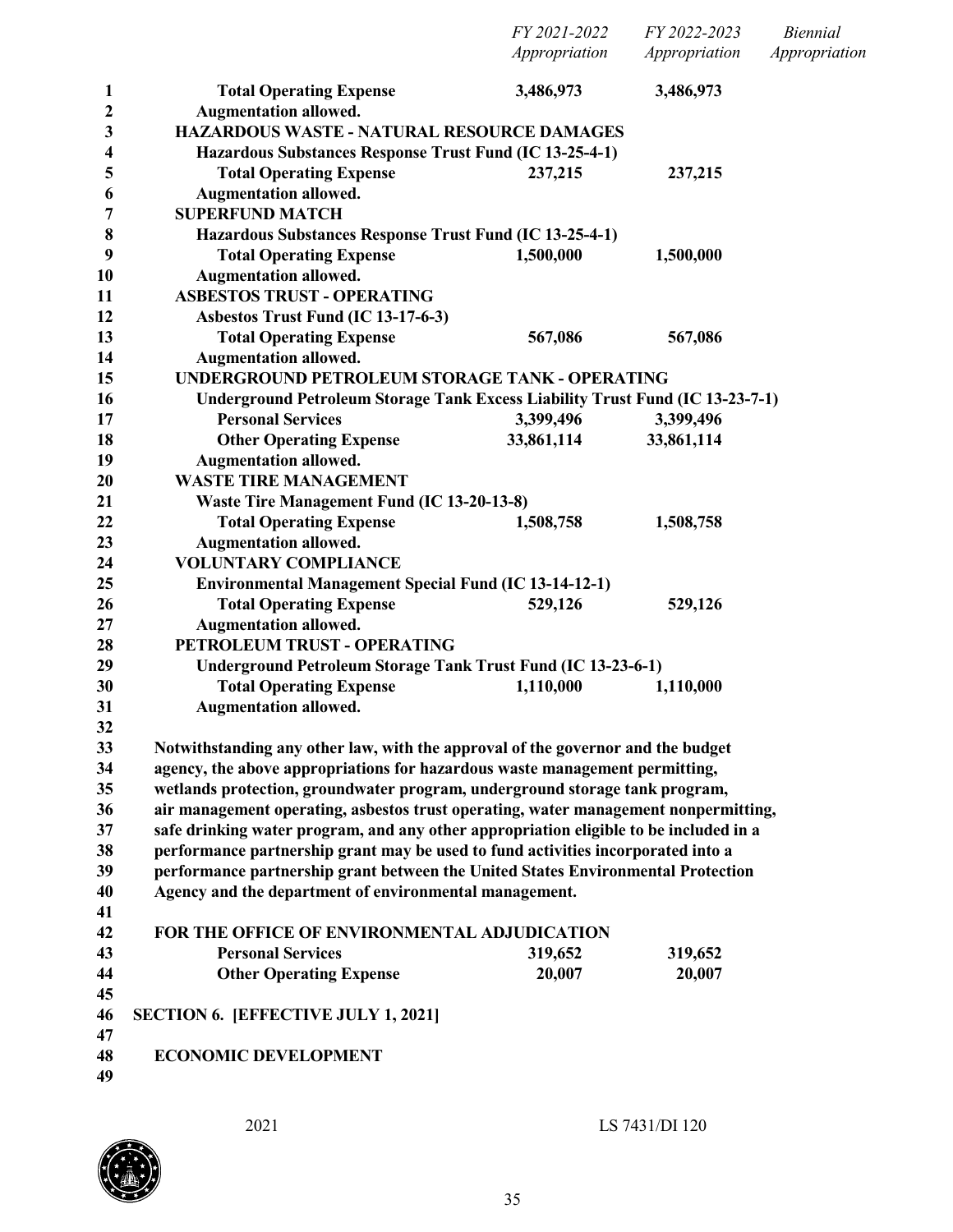|                                                                       |                                                                                                                                     | FY 2021-2022<br>Appropriation | FY 2022-2023<br>Appropriation | <b>Biennial</b><br>Appropriation |
|-----------------------------------------------------------------------|-------------------------------------------------------------------------------------------------------------------------------------|-------------------------------|-------------------------------|----------------------------------|
| $\mathbf{1}$                                                          | <b>A. AGRICULTURE</b>                                                                                                               |                               |                               |                                  |
| $\boldsymbol{2}$<br>$\mathbf{3}$<br>4<br>$\overline{\mathbf{5}}$<br>6 | FOR THE DEPARTMENT OF AGRICULTURE<br><b>Personal Services</b><br><b>Other Operating Expense</b>                                     | 1,302,532<br>575,989          | 1,302,532<br>575,989          |                                  |
| $\overline{7}$<br>$\bf 8$<br>9                                        | The above appropriations include \$5,000 each fiscal year to purchase plaques for<br>the recipients of the Hoosier Homestead award. |                               |                               |                                  |
| 10<br>11<br>12                                                        | <b>DISTRIBUTIONS TO FOOD BANKS</b><br><b>Total Operating Expense</b><br><b>CLEAN WATER INDIANA</b>                                  | 300,000                       | 300,000                       |                                  |
| 13<br>14                                                              | <b>Total Operating Expense</b><br>Cigarette Tax Fund (IC 6-7-1-28.1)                                                                | 824,500                       | 824,500                       |                                  |
| 15<br>16<br>17                                                        | <b>Total Operating Expense</b><br><b>SOIL CONSERVATION DIVISION</b><br>Cigarette Tax Fund (IC 6-7-1-28.1)                           | 2,519,014                     | 2,519,014                     |                                  |
| 18<br>19                                                              | <b>Total Operating Expense</b><br><b>Augmentation allowed.</b>                                                                      | 1,205,700                     | 1,205,700                     |                                  |
| 20                                                                    | <b>GRAIN BUYERS AND WAREHOUSE LICENSING</b>                                                                                         |                               |                               |                                  |
| 21                                                                    | Grain Buyers and Warehouse Licensing Agency License Fee Fund (IC 26-3-7-6.3)                                                        |                               |                               |                                  |
| 22<br>23<br>24                                                        | <b>Total Operating Expense</b><br><b>Augmentation allowed.</b>                                                                      | 598,090                       | 598,090                       |                                  |
| 25<br>26                                                              | <b>B. COMMERCE</b>                                                                                                                  |                               |                               |                                  |
| 27                                                                    | FOR THE LIEUTENANT GOVERNOR                                                                                                         |                               |                               |                                  |
| 28                                                                    | INDIANA DESTINATION DEVELOPMENT CORP.                                                                                               |                               |                               |                                  |
| 29                                                                    | <b>Total Operating Expense</b>                                                                                                      | 4,049,080                     | 4,049,080                     |                                  |
| 30                                                                    |                                                                                                                                     |                               |                               |                                  |
| 31                                                                    | The above appropriation includes \$500,000 annually to assist the department of                                                     |                               |                               |                                  |
| 32<br>33                                                              | natural resources with marketing efforts.                                                                                           |                               |                               |                                  |
| 34                                                                    | Of the above appropriations, the office of tourism development shall distribute up to                                               |                               |                               |                                  |
| 35                                                                    | \$550,000 each year to the Indiana sports corporation to promote the hosting of amateur                                             |                               |                               |                                  |
| 36                                                                    | sporting events in Indiana cities. Funds may be released after review by the budget                                                 |                               |                               |                                  |
| 37                                                                    | committee.                                                                                                                          |                               |                               |                                  |
| 38                                                                    |                                                                                                                                     |                               |                               |                                  |
| 39                                                                    | The office may retain any advertising revenue generated by the office. Any revenue                                                  |                               |                               |                                  |
| 40                                                                    | received is in addition to the above appropriations and is appropriated for the                                                     |                               |                               |                                  |
| 41                                                                    | purposes of the office.                                                                                                             |                               |                               |                                  |
| 42                                                                    |                                                                                                                                     |                               |                               |                                  |
| 43                                                                    | The above appropriations include up to \$75,000 each state fiscal year for the Grissom                                              |                               |                               |                                  |
| 44                                                                    | Air Museum and up to \$50,000 for the Studebaker Museum. The Studebaker Museum                                                      |                               |                               |                                  |
| 45                                                                    | distribution requires a \$50,000 match.                                                                                             |                               |                               |                                  |
| 46                                                                    |                                                                                                                                     |                               |                               |                                  |
| 47                                                                    | <b>LOCAL MARKETING TOURISM PROGRAM</b>                                                                                              |                               |                               |                                  |
| 48                                                                    | <b>Total Operating Expense</b>                                                                                                      | 824,345                       | 824,345                       |                                  |
| 49                                                                    |                                                                                                                                     |                               |                               |                                  |

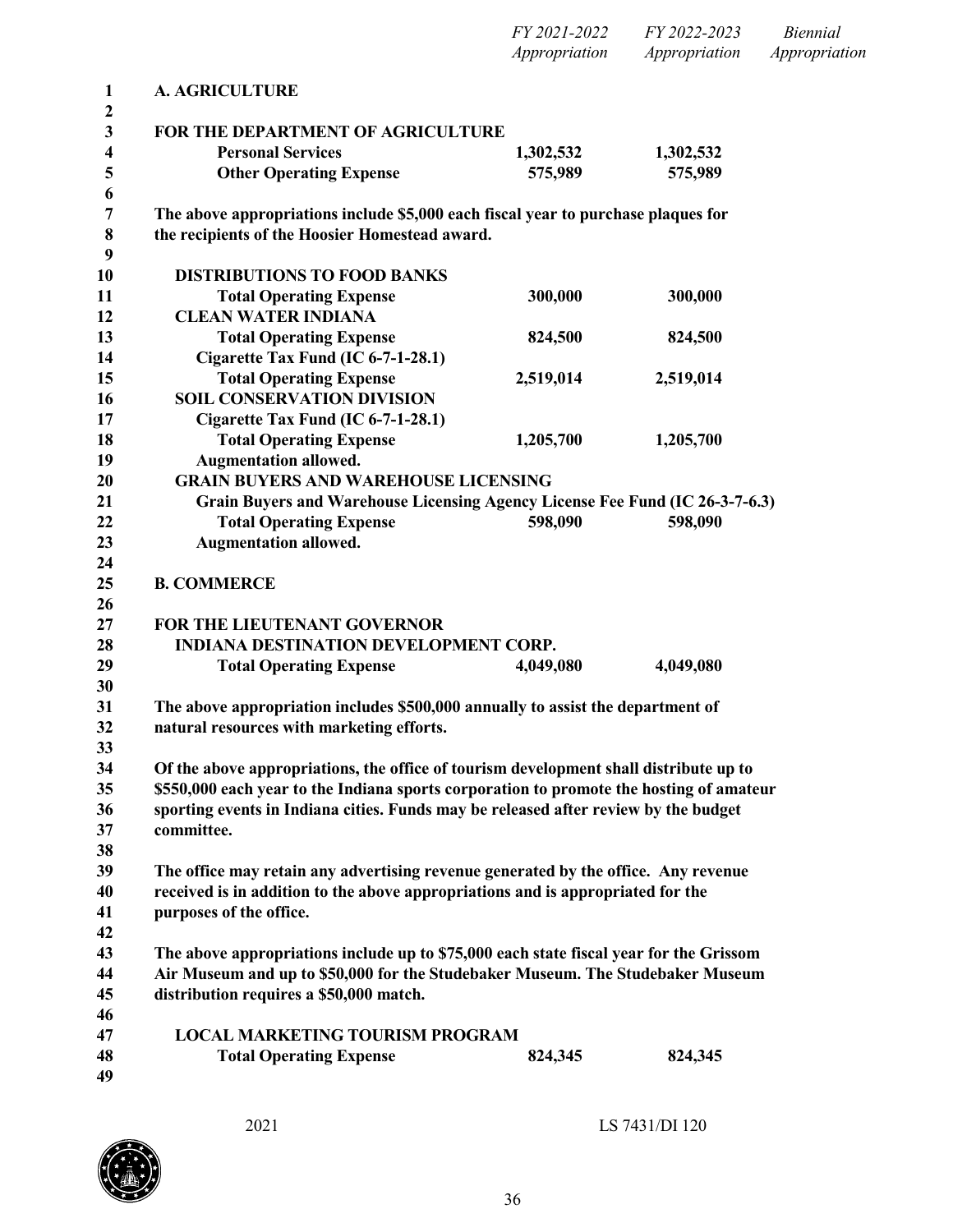| FY 2021-2022  | FY 2022-2023  | <i>Biennial</i> |
|---------------|---------------|-----------------|
| Appropriation | Appropriation | Appropriation   |

| $\mathbf{1}$            | The above appropriations shall be used for local marketing tourism efforts in conjunction |            |            |  |
|-------------------------|-------------------------------------------------------------------------------------------|------------|------------|--|
| $\mathbf{2}$            | with the office of tourism development.                                                   |            |            |  |
| 3                       |                                                                                           |            |            |  |
| $\overline{\mathbf{4}}$ | <b>MARKETING DEVELOPMENT GRANTS</b>                                                       |            |            |  |
| 5                       | <b>Total Operating Expense</b>                                                            | 824,500    | 824,500    |  |
| 6<br>7                  | Of the above appropriations, up to \$500,000 each year shall be used to match             |            |            |  |
| 8                       | funds from the Association of Indiana Convention and Visitors Bureaus or any other        |            |            |  |
| $\boldsymbol{9}$        | organizations for purposes of statewide tourism marketing, and up to \$500,000 each       |            |            |  |
| 10                      | year may be used to pay costs associated with hosting the national convention for         |            |            |  |
| 11                      | FFA.                                                                                      |            |            |  |
| 12                      |                                                                                           |            |            |  |
| 13                      | OFFICE OF COMMUNITY AND RURAL AFFAIRS                                                     |            |            |  |
| 14                      | <b>Total Operating Expense</b>                                                            | 1,245,820  | 1,245,820  |  |
| 15                      | <b>HISTORIC PRESERVATION GRANTS</b>                                                       |            |            |  |
| 16                      | <b>Total Operating Expense</b>                                                            | 661,777    | 661,777    |  |
| 17                      | <b>LINCOLN PRODUCTION</b>                                                                 |            |            |  |
| 18                      | <b>Total Operating Expense</b>                                                            | 164,493    | 164,493    |  |
| 19                      | <b>INDIANA GROWN</b>                                                                      |            |            |  |
| 20                      | <b>Total Operating Expense</b>                                                            | 206,230    | 206,230    |  |
| 21                      | <b>RURAL ECONOMIC DEVELOPMENT</b>                                                         |            |            |  |
| 22                      | <b>Total Operating Expense</b>                                                            | 496,712    | 496,712    |  |
| 23                      |                                                                                           |            |            |  |
| 24                      | FOR THE OFFICE OF ENERGY DEVELOPMENT                                                      |            |            |  |
| 25                      | <b>Total Operating Expense</b>                                                            | 199,843    | 199,843    |  |
| 26                      |                                                                                           |            |            |  |
| 27                      | FOR THE INDIANA ECONOMIC DEVELOPMENT CORPORATION                                          |            |            |  |
| 28                      | <b>ADMINISTRATIVE AND FINANCIAL SERVICES</b>                                              |            |            |  |
| 29                      | <b>Total Operating Expense</b>                                                            | 7,694,904  | 7,694,904  |  |
| 30                      | Skills Enhancement Fund (IC 5-28-7-5)                                                     |            |            |  |
| 31                      | <b>Total Operating Expense</b>                                                            | 180,061    | 180,061    |  |
| 32                      | <b>Industrial Development Grant Fund (IC 5-28-25-4)</b>                                   |            |            |  |
| 33                      | <b>Total Operating Expense</b>                                                            | 50,570     | 50,570     |  |
| 34                      | <b>INDIANA 21ST CENTURY RESEARCH AND TECHNOLOGY FUND</b>                                  |            |            |  |
| 35                      | <b>Total Operating Expense</b>                                                            | 27,750,000 | 27,750,000 |  |
| 36                      | <b>SKILLS ENHANCEMENT FUND</b>                                                            |            |            |  |
| 37                      | <b>Total Operating Expense</b>                                                            | 11,500,000 | 11,500,000 |  |
| 38                      | OFFICE OF SMALL BUSINESS AND ENTREPRENEURSHIP                                             |            |            |  |
| 39                      | <b>Total Operating Expense</b>                                                            | 1,183,000  | 1,183,000  |  |
| 40                      | <b>INDIANA OFFICE OF DEFENSE DEVELOPMENT</b>                                              |            |            |  |
| 41                      | <b>Total Operating Expense</b>                                                            | 523,627    | 523,627    |  |
| 42                      | <b>BUSINESS PROMOTION AND INNOVATION</b>                                                  |            |            |  |
| 43<br>44                | <b>Total Operating Expense</b>                                                            | 17,000,000 | 17,000,000 |  |
| 45                      |                                                                                           |            |            |  |
|                         | The above appropriations may be used by the Indiana Economic Development Corporation      |            |            |  |

**to promote business investment and encourage entrepreneurship and innovation.**

**The corporation may use the above appropriations to encourage regional development**

**initiatives, including a project to establish a new port, complete a project that**

**was part of a regional cities development plan, or incentivize direct flights from**

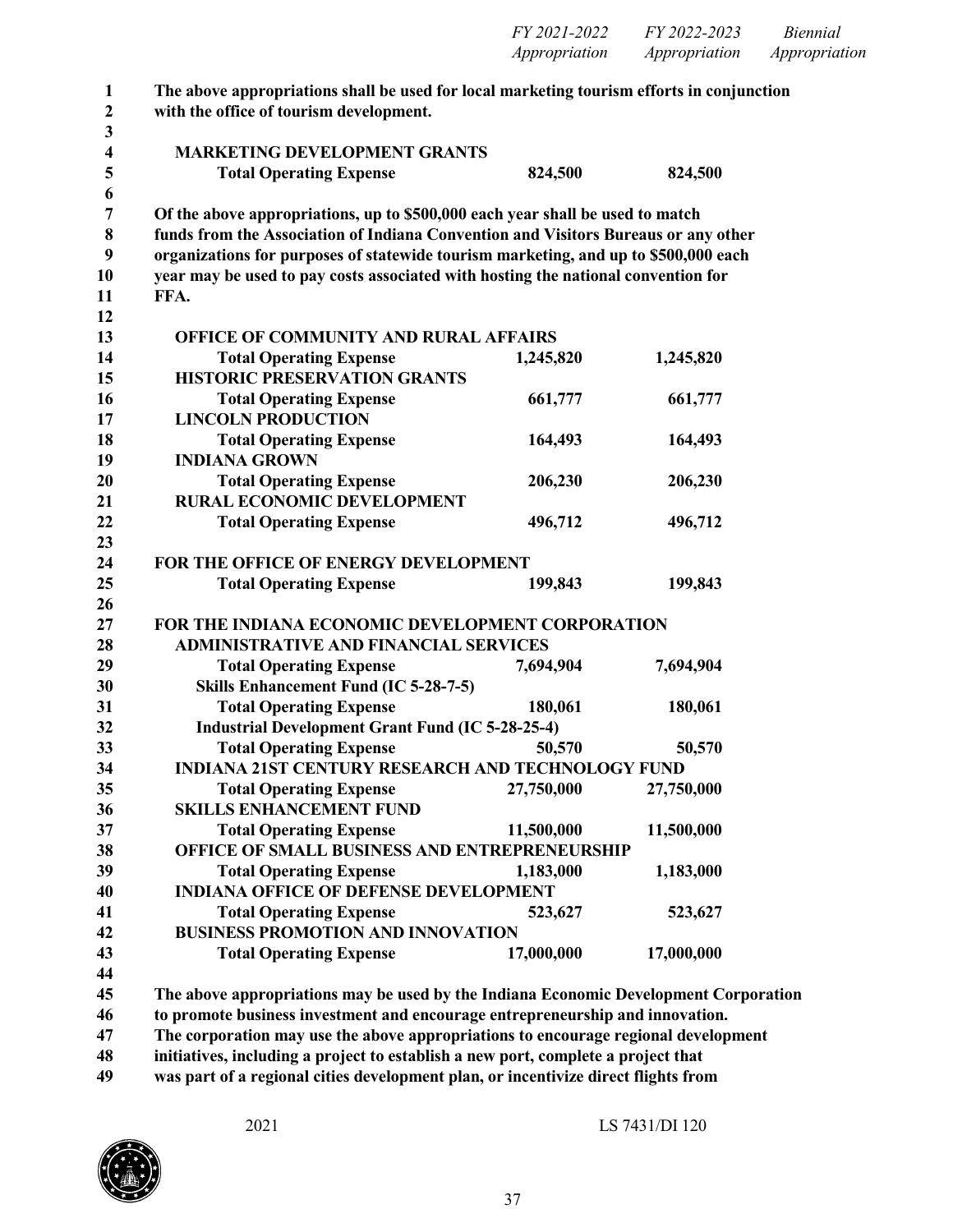| FY 2021-2022         | FY 2022-2023  | <i>Biennial</i> |
|----------------------|---------------|-----------------|
| <i>Appropriation</i> | Appropriation | Appropriation   |

 **international and regional airports in Indiana, advance innovation and entrepreneurship education through strategic partnerships with higher education institutions and communities, provide innovation vouchers to small Hoosier businesses, establish a pilot project for income sharing agreements, promote and enhance the motor sports industry in Indiana, and support activities that promote international trade. INDUSTRIAL DEVELOPMENT GRANT PROGRAM Total Operating Expense 4,850,000 4,850,000 MANUFACTURING READINESS GRANTS Total Operating Expense 5,000,000 5,000,000 NEXT LEVEL FLIGHTS Total Operating Expense 5,000,000 10,000,000 ECONOMIC DEVELOPMENT FUND Total Operating Expense 947,344 947,344 FOR THE HOUSING AND COMMUNITY DEVELOPMENT AUTHORITY HOUSING FIRST PROGRAM Total Operating Expense 890,027 890,027 INDIANA INDIVIDUAL DEVELOPMENT ACCOUNTS Total Operating Expense 609,945 609,945 The housing and community development authority shall collect and report to the family and social services administration (FSSA) all data required for FSSA to meet the data collection and reporting requirements in 45 CFR Part 265. The division of family resources shall apply all qualifying expenditures for individual development account deposits toward Indiana's maintenance of effort under the federal Temporary Assistance for Needy Families (TANF) program (45 CFR 260 et seq.). FOR THE INDIANA FINANCE AUTHORITY ENVIRONMENTAL REMEDIATION REVOLVING LOAN PROGRAM Underground Petroleum Storage Tank Excess Liability Trust Fund (IC 13-23-7-1) Total Operating Expense 2,500,000 2,500,000 C. EMPLOYMENT SERVICES FOR THE DEPARTMENT OF WORKFORCE DEVELOPMENT ADMINISTRATION Total Operating Expense 1,138,715 1,138,715 WORK INDIANA PROGRAM Total Operating Expense 150,000 150,000 PROPRIETARY EDUCATIONAL INSTITUTIONS Total Operating Expense 53,243 53,243 NEXT LEVEL JOBS EMPLOYER TRAINING GRANT PROGRAM Total Operating Expense 16,964,066 16,964,066 INDIANA CONSTRUCTION ROUNDTABLE FOUNDATION Total Operating Expense 850,000 850,000 WORKFORCE READY GRANTS Total Operating Expense 3,000,000 3,000,000**

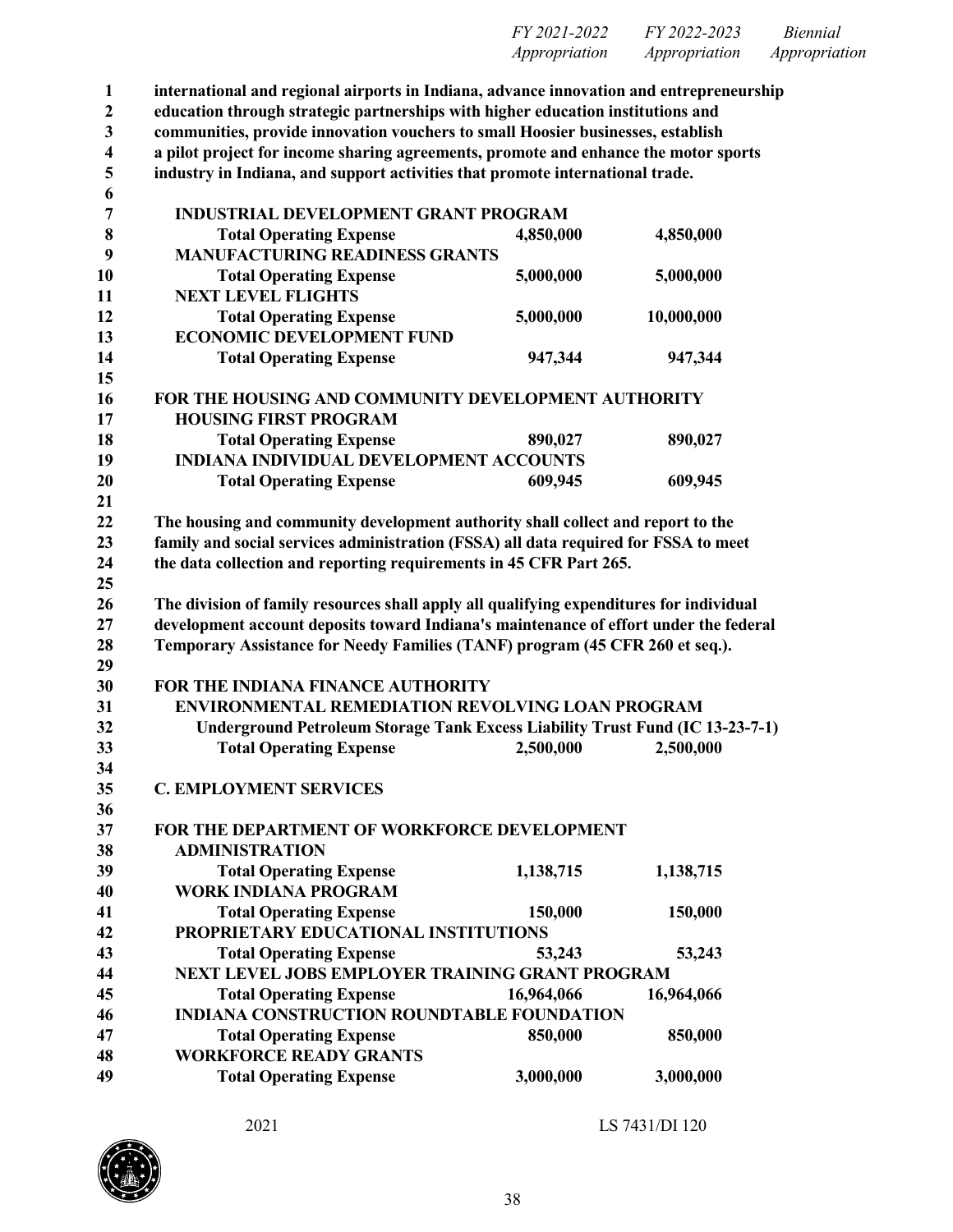|          |                                                                                       | FY 2021-2022  | FY 2022-2023  | <b>Biennial</b> |
|----------|---------------------------------------------------------------------------------------|---------------|---------------|-----------------|
|          |                                                                                       | Appropriation | Appropriation | Appropriation   |
| 1        | <b>DROPOUT PREVENTION</b>                                                             |               |               |                 |
| 2        | <b>Total Operating Expense</b>                                                        | 6,800,000     | 6,800,000     |                 |
| 3        | <b>ADULT EDUCATION DISTRIBUTION</b>                                                   |               |               |                 |
| 4        | <b>Total Operating Expense</b>                                                        | 12,985,041    | 12,985,041    |                 |
| 5        |                                                                                       |               |               |                 |
| 6        | It is the intent of the 2021 general assembly that the above appropriations for       |               |               |                 |
| 7        | adult education shall be the total allowable state expenditure for such program.      |               |               |                 |
| 8        | If disbursements are anticipated to exceed the total appropriation for a state fiscal |               |               |                 |
| 9        | year, the department of workforce development shall reduce the distributions          |               |               |                 |
| 10       | proportionately.                                                                      |               |               |                 |
| 11       |                                                                                       |               |               |                 |
| 12       | <b>SERVE INDIANA ADMINISTRATION</b>                                                   |               |               |                 |
| 13       | <b>Total Operating Expense</b>                                                        | 239,560       | 239,560       |                 |
| 14       |                                                                                       |               |               |                 |
| 15       | FOR THE WORKFORCE CABINET                                                             |               |               |                 |
| 16       | <b>Total Operating Expense</b>                                                        | 500,000       | 500,000       |                 |
| 17       | WORKFORCE DIPLOMA REIMBURSEMENT PROGRAM                                               |               |               |                 |
| 18       | <b>Total Operating Expense</b>                                                        | 1,000,000     | 1,000,000     |                 |
| 19       | PERKINS STATE MATCH                                                                   |               |               |                 |
| 20       | <b>Total Operating Expense</b>                                                        | 494,000       | 494,000       |                 |
| 21       | OFFICE OF WORK-BASED LEARNING AND APPRENTICESHIP                                      |               |               |                 |
| 22       | <b>Total Operating Expense</b>                                                        | 510,000       | 510,000       |                 |
| 23       |                                                                                       |               |               |                 |
| 24       | D. OTHER ECONOMIC DEVELOPMENT                                                         |               |               |                 |
| 25       |                                                                                       |               |               |                 |
| 26       | FOR THE INDIANA STATE FAIR BOARD                                                      |               |               |                 |
| 27       | <b>Total Operating Expense</b>                                                        | 2,128,859     | 2,128,859     |                 |
| 28       |                                                                                       |               |               |                 |
| 29       | <b>SECTION 7. [EFFECTIVE JULY 1, 2021]</b>                                            |               |               |                 |
| 30       |                                                                                       |               |               |                 |
| 31       | <b>TRANSPORTATION</b>                                                                 |               |               |                 |
| 32       |                                                                                       |               |               |                 |
| 33       | FOR THE DEPARTMENT OF TRANSPORTATION                                                  |               |               |                 |
| 34       | <b>RAILROAD GRADE CROSSING IMPROVEMENT</b>                                            |               |               |                 |
| 35       | Motor Vehicle Highway Account (IC 8-14-1)                                             |               |               |                 |
| 36       | <b>Total Operating Expense</b>                                                        | 750,000       | 750,000       |                 |
| 37       | PUBLIC MASS TRANSPORTATION                                                            |               |               |                 |
| 38<br>39 | <b>Other Operating Expense</b>                                                        | 45,000,000    | 45,000,000    |                 |
| 40       | The above appropriations for public mass transportation are to be used solely for     |               |               |                 |
| 41       | the promotion and development of public transportation.                               |               |               |                 |
| 42       |                                                                                       |               |               |                 |
| 43       | The department of transportation may distribute public mass transportation funds      |               |               |                 |
| 44       | to an eligible grantee that provides public transportation in Indiana.                |               |               |                 |
| 45       |                                                                                       |               |               |                 |
| 46       | The state funds can be used to match federal funds available under the Federal        |               |               |                 |
| 47       | Transit Act (49 U.S.C. 5301 et seq.) or local funds from a requesting grantee.        |               |               |                 |
| 48       |                                                                                       |               |               |                 |
| 49       | Before funds may be disbursed to a grantee, the grantee must submit its request       |               |               |                 |
|          |                                                                                       |               |               |                 |

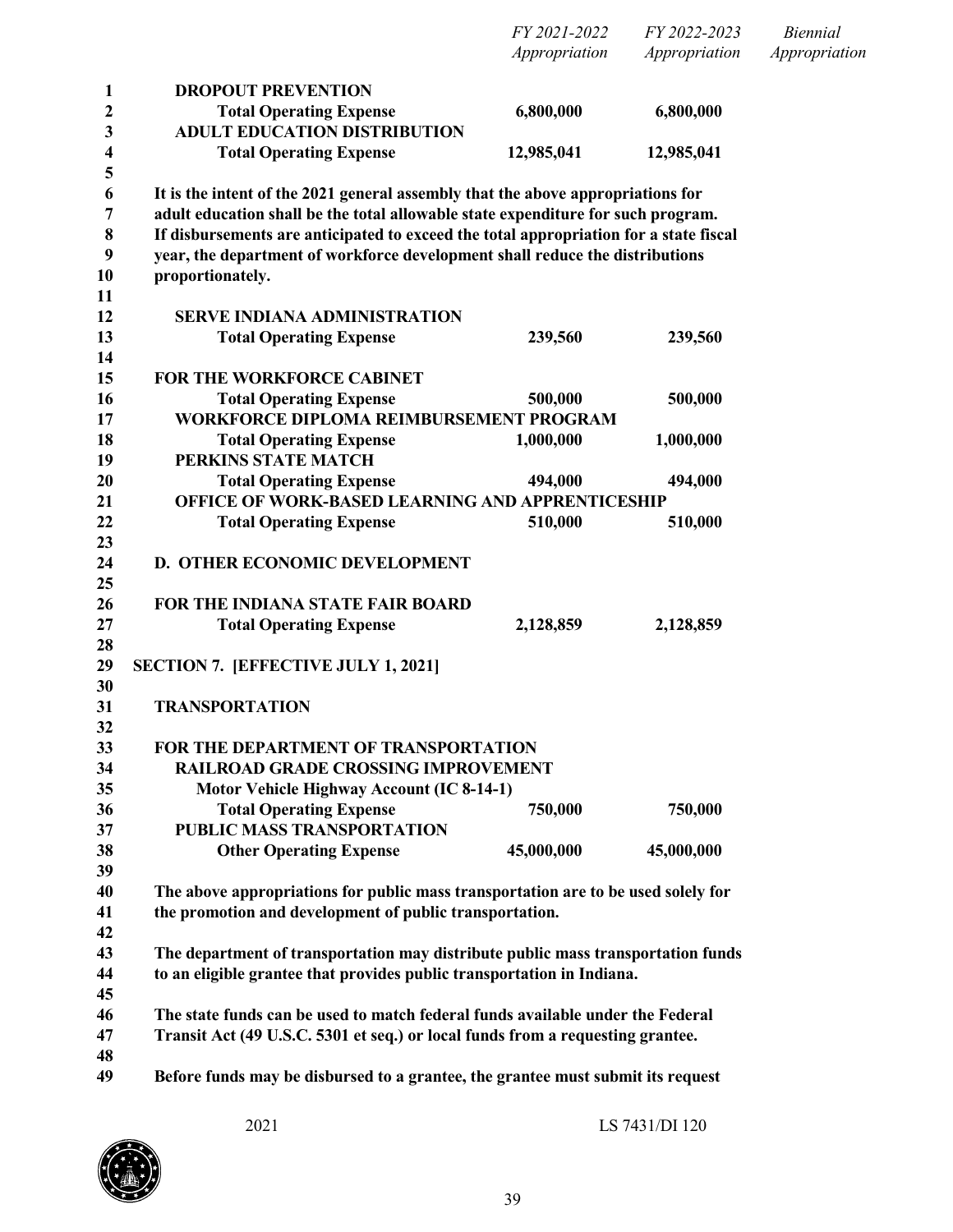| FY 2021-2022         | FY 2022-2023  | <i>Biennial</i> |
|----------------------|---------------|-----------------|
| <i>Appropriation</i> | Appropriation | Appropriation   |

| $\mathbf{1}$            | for financial assistance to the department of transportation for approval. Allocations |                          |                          |  |
|-------------------------|----------------------------------------------------------------------------------------|--------------------------|--------------------------|--|
| $\overline{2}$          | must be approved by the governor and the budget agency and shall be made on a          |                          |                          |  |
| $\mathbf{3}$            | reimbursement basis. Only applications for capital and operating assistance may        |                          |                          |  |
| $\overline{\mathbf{4}}$ | be approved. Only those grantees that have met the reporting requirements under        |                          |                          |  |
| 5                       | IC 8-23-3 are eligible for assistance under this appropriation.                        |                          |                          |  |
| 6                       |                                                                                        |                          |                          |  |
| $\overline{7}$          | <b>AIRPORT DEVELOPMENT</b>                                                             |                          |                          |  |
| 8                       | <b>Airport Development Grant Fund (IC 8-21-11)</b>                                     |                          |                          |  |
| 9                       | <b>Other Operating Expense</b>                                                         | 3,600,000                | 3,600,000                |  |
| 10                      | <b>Augmentation allowed.</b>                                                           |                          |                          |  |
| 11                      | <b>HIGHWAY OPERATING</b>                                                               |                          |                          |  |
| 12                      | State Highway Fund (IC 8-23-9-54)                                                      |                          |                          |  |
| 13                      | <b>Personal Services</b>                                                               | 281,673,026              | 281,673,026              |  |
| 14                      | <b>Other Operating Expense</b>                                                         | 74,645,808               | 76,511,954               |  |
| 15                      | <b>Augmentation allowed.</b>                                                           |                          |                          |  |
| 16                      |                                                                                        |                          |                          |  |
| 17                      | HIGHWAY VEHICLE AND ROAD MAINTENANCE EQUIPMENT                                         |                          |                          |  |
| 18                      | State Highway Fund (IC 8-23-9-54)                                                      |                          |                          |  |
| 19                      | <b>Other Operating Expense</b>                                                         | 30,307,124               | 30,783,714               |  |
| 20                      | <b>Augmentation allowed.</b>                                                           |                          |                          |  |
| 21                      |                                                                                        |                          |                          |  |
| 22                      | The above appropriations for highway operating and highway vehicle and road            |                          |                          |  |
| 23                      | maintenance equipment may be used for the cost of providing transportation             |                          |                          |  |
| 24                      | for the governor.                                                                      |                          |                          |  |
| 25                      |                                                                                        |                          |                          |  |
| 26                      | <b>HIGHWAY MAINTENANCE WORK PROGRAM</b>                                                |                          |                          |  |
| 27                      | State Highway Fund (IC 8-23-9-54)                                                      |                          |                          |  |
| 28                      | <b>Other Operating Expense</b>                                                         | 121,904,082              | 124,646,972              |  |
| 29                      | <b>Augmentation allowed.</b>                                                           |                          |                          |  |
| 30                      |                                                                                        |                          |                          |  |
| 31                      | The above appropriations for the highway maintenance work program may be used for:     |                          |                          |  |
| 32                      | (1) materials for patching roadways and shoulders;                                     |                          |                          |  |
| 33                      | (2) repairing and painting bridges;                                                    |                          |                          |  |
| 34                      | (3) installing signs and signals and painting roadways for traffic control;            |                          |                          |  |
| 35                      | (4) mowing, herbicide application, and brush control;                                  |                          |                          |  |
| 36                      | (5) drainage control;                                                                  |                          |                          |  |
| 37                      | (6) maintenance of rest areas, public roads on properties of the department            |                          |                          |  |
| 38                      | of natural resources, and driveways on the premises of all state facilities;           |                          |                          |  |
| 39                      | (7) materials for snow and ice removal;                                                |                          |                          |  |
| 40                      | (8) utility costs for roadway lighting; and                                            |                          |                          |  |
| 41                      | (9) other special maintenance and support activities consistent with the               |                          |                          |  |
| 42                      | highway maintenance work program.                                                      |                          |                          |  |
| 43                      |                                                                                        |                          |                          |  |
| 44                      | <b>HIGHWAY CAPITAL IMPROVEMENTS</b>                                                    |                          |                          |  |
| 45                      | State Highway Fund (IC 8-23-9-54)                                                      |                          |                          |  |
| 46                      | <b>Right-of-Way Expense</b>                                                            | 50,000,000               | 50,000,000               |  |
|                         | <b>Formal Contracts Expense</b>                                                        | 718,224,085              | 805,032,075              |  |
| 47                      |                                                                                        |                          |                          |  |
| 48<br>49                | <b>Consulting Services Expense</b><br><b>Institutional Road Construction</b>           | 100,000,000<br>5,000,000 | 100,000,000<br>5,000,000 |  |

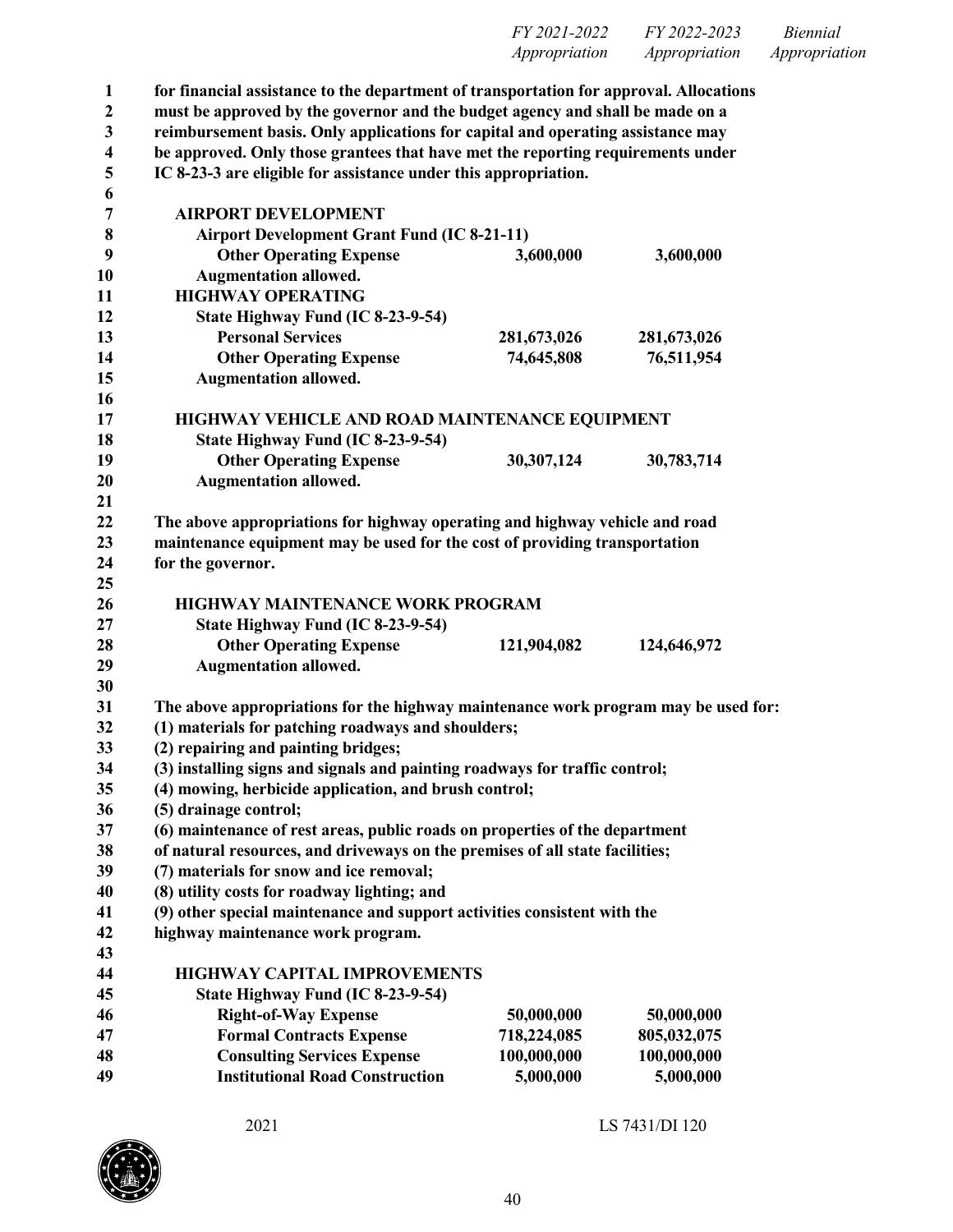| FY 2021-2022         | FY 2022-2023  | <i>Biennial</i> |
|----------------------|---------------|-----------------|
| <i>Appropriation</i> | Appropriation | Appropriation   |

| $\mathbf{1}$<br>$\mathbf{2}$ | Augmentation allowed for the highway capital improvements program.                      |  |  |  |
|------------------------------|-----------------------------------------------------------------------------------------|--|--|--|
| 3                            | The above appropriations for the capital improvements program may be used for:          |  |  |  |
| 4                            | (1) bridge rehabilitation and replacement;                                              |  |  |  |
| 5                            | (2) road construction, reconstruction, or replacement;                                  |  |  |  |
| 6                            | (3) construction, reconstruction, or replacement of travel lanes, intersections,        |  |  |  |
| 7                            | grade separations, rest parks, and weigh stations;                                      |  |  |  |
| 8                            | (4) relocation and modernization of existing roads;                                     |  |  |  |
| 9                            | (5) resurfacing;                                                                        |  |  |  |
| 10                           | (6) erosion and slide control;                                                          |  |  |  |
| 11                           | (7) construction and improvement of railroad grade crossings, including                 |  |  |  |
| 12                           | the use of the appropriations to match federal funds for projects;                      |  |  |  |
| 13                           | (8) small structure replacements;                                                       |  |  |  |
| 14                           | (9) safety and spot improvements; and                                                   |  |  |  |
| 15                           | (10) right-of-way, relocation, and engineering and consulting expenses                  |  |  |  |
| 16                           | associated with any of the above types of projects.                                     |  |  |  |
| 17                           |                                                                                         |  |  |  |
| 18                           | Subject to approval by the Budget Director, the above appropriation for institutional   |  |  |  |
| 19                           | road construction may be used for road, bridge, and parking lot construction,           |  |  |  |
| 20                           | maintenance, and improvement projects at any state-owned property.                      |  |  |  |
| 21                           |                                                                                         |  |  |  |
| 22                           | No appropriation from the state highway fund may be used to fund any toll road or       |  |  |  |
| 23                           | toll bridge project except as specifically provided for under IC 8-15-2-20.             |  |  |  |
| 24                           |                                                                                         |  |  |  |
| 25                           | <b>NEXT LEVEL CONNECTIONS</b>                                                           |  |  |  |
| 26                           | <b>Next Level Connections Fund (IC 8-14-14.3)</b><br><b>Total Operating Expense</b>     |  |  |  |
| 27<br>28                     | 205,000,000<br>214,000,000<br><b>Augmentation allowed</b>                               |  |  |  |
| 29                           | TOLL ROAD COUNTIES STATE HIGHWAY PROGRAM                                                |  |  |  |
| 30                           | Toll Road Lease Amendment Proceeds Fund (IC 8-14-14.2)                                  |  |  |  |
| 31                           | <b>Total Operating Expense</b><br>238,000,000<br>196,000,000                            |  |  |  |
| 32                           | <b>Augmentation allowed</b>                                                             |  |  |  |
| 33                           | HIGHWAY PLANNING AND RESEARCH PROGRAM                                                   |  |  |  |
| 34                           | State Highway Fund (IC 8-23-9-54)                                                       |  |  |  |
| 35                           | <b>Total Operating Expense</b><br>3,780,000<br>3,780,000                                |  |  |  |
| 36                           | <b>Augmentation allowed</b>                                                             |  |  |  |
| 37                           | STATE HIGHWAY ROAD CONSTRUCTION AND IMPROVEMENT PROGRAM                                 |  |  |  |
| 38                           | State Highway Road Construction and Improvement Fund (IC 8-14-10-5)                     |  |  |  |
| 39                           | 70,000,000<br><b>Lease Rental Payments Expense</b><br>70,000,000                        |  |  |  |
| 40                           | <b>Augmentation allowed.</b>                                                            |  |  |  |
| 41                           |                                                                                         |  |  |  |
| 42                           | The above appropriations for the state highway road construction and improvement        |  |  |  |
| 43                           | program shall be first used for payment of rentals and leases relating to projects      |  |  |  |
| 44                           | under IC 8-14.5. If any funds remain, the funds may be used for the following purposes: |  |  |  |
| 45                           | (1) road and bridge construction, reconstruction, or replacement;                       |  |  |  |
| 46                           | (2) construction, reconstruction, or replacement of travel lanes, intersections,        |  |  |  |
| 47                           | and grade separations;                                                                  |  |  |  |
| 48                           | (3) relocation and modernization of existing roads; and                                 |  |  |  |
| 49                           | (4) right-of-way, relocation, and engineering and consulting expenses associated        |  |  |  |
|                              |                                                                                         |  |  |  |

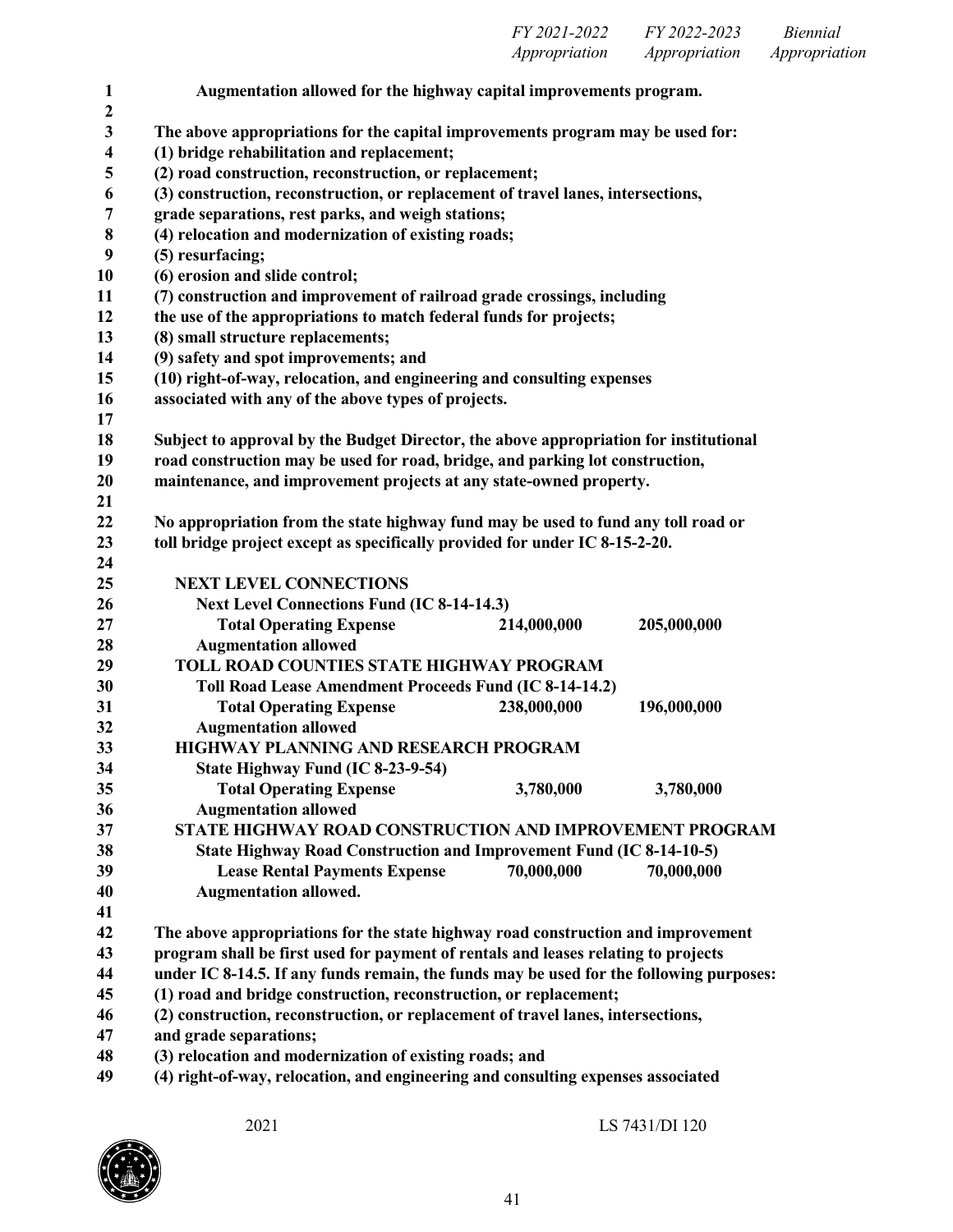|                                 |                                                                                                                                                                              | FY 2021-2022<br>Appropriation | FY 2022-2023<br>Appropriation | <b>Biennial</b><br>Appropriation |
|---------------------------------|------------------------------------------------------------------------------------------------------------------------------------------------------------------------------|-------------------------------|-------------------------------|----------------------------------|
| $\mathbf{1}$                    | with any of the above types of projects.                                                                                                                                     |                               |                               |                                  |
| $\boldsymbol{2}$<br>3<br>4<br>5 | <b>CROSSROADS 2000 PROGRAM</b><br><b>Crossroads 2000 Fund (IC 8-14-10-9)</b><br><b>Lease Rental Payment Expense</b>                                                          | 38,400,000                    | 38,400,000                    |                                  |
| 6                               | <b>Augmentation allowed.</b>                                                                                                                                                 |                               |                               |                                  |
| 7                               | State Highway Fund (IC 8-23-9-54)                                                                                                                                            |                               |                               |                                  |
| 8                               | <b>Lease Rental Payment Expense</b>                                                                                                                                          | 4,657,882                     | 5,070,335                     |                                  |
| 9                               | <b>Augmentation allowed.</b>                                                                                                                                                 |                               |                               |                                  |
| 10<br>11                        | The above appropriations for the crossroads 2000 program shall be first used for                                                                                             |                               |                               |                                  |
| 12                              | payment of rentals and leases relating to projects under IC 8-14-10-9. If any funds                                                                                          |                               |                               |                                  |
| 13                              | remain, the funds may be used for the following purposes:                                                                                                                    |                               |                               |                                  |
| 14                              | (1) road and bridge construction, reconstruction, or replacement;                                                                                                            |                               |                               |                                  |
| 15                              | (2) construction, reconstruction, or replacement of travel lanes, intersections, and                                                                                         |                               |                               |                                  |
| 16                              | grade separations;                                                                                                                                                           |                               |                               |                                  |
| 17                              | (3) relocation and modernization of existing roads; and                                                                                                                      |                               |                               |                                  |
| 18                              | (4) right-of-way, relocation, and engineering and consulting expenses associated                                                                                             |                               |                               |                                  |
| 19                              | with any of the above types of projects.                                                                                                                                     |                               |                               |                                  |
| 20                              |                                                                                                                                                                              |                               |                               |                                  |
| 21                              | <b>JOINT MAJOR MOVES CONSTRUCTION</b>                                                                                                                                        |                               |                               |                                  |
| 22                              | <b>Major Moves Construction Fund (IC 8-14-14-5)</b>                                                                                                                          |                               |                               |                                  |
| 23                              | <b>Formal Contracts Expense</b>                                                                                                                                              | 151,862,686                   | $\boldsymbol{0}$              |                                  |
| 24                              | <b>Augmentation allowed.</b>                                                                                                                                                 |                               |                               |                                  |
| 25                              | FEDERAL APPORTIONMENT                                                                                                                                                        |                               |                               |                                  |
| 26                              | <b>Formal Contracts Expense</b>                                                                                                                                              | 1,184,000,000                 | 1,091,666,667                 |                                  |
| 27                              |                                                                                                                                                                              |                               |                               |                                  |
| 28                              | The department may establish an account to be known as the "local government"                                                                                                |                               |                               |                                  |
| 29<br>30                        | revolving account". The account is to be used to administer the federal-local highway<br>construction program. All contracts issued and all funds received for federal-local |                               |                               |                                  |
| 31                              | projects under this program shall be entered into this account.                                                                                                              |                               |                               |                                  |
| 32                              |                                                                                                                                                                              |                               |                               |                                  |
| 33                              | If the federal apportionments for the fiscal years covered by this act exceed the                                                                                            |                               |                               |                                  |
| 34                              | above estimated appropriations for the department or for local governments, the                                                                                              |                               |                               |                                  |
| 35                              | excess federal apportionment is hereby appropriated for use by the department with                                                                                           |                               |                               |                                  |
| 36                              | the approval of the governor and the budget agency.                                                                                                                          |                               |                               |                                  |
| 37                              |                                                                                                                                                                              |                               |                               |                                  |
| 38                              | The department shall bill, in a timely manner, the federal government for all                                                                                                |                               |                               |                                  |
| 39                              | department payments that are eligible for total or partial reimbursement.                                                                                                    |                               |                               |                                  |
| 40                              |                                                                                                                                                                              |                               |                               |                                  |
| 41                              | The department may let contracts and enter into agreements for construction and                                                                                              |                               |                               |                                  |
| 42                              | preliminary engineering during each year of the 2021-2023 biennium that obligate                                                                                             |                               |                               |                                  |
| 43                              | not more than one-third (1/3) of the amount of state funds estimated by the department                                                                                       |                               |                               |                                  |
| 44                              | to be available for appropriation in the following year for formal contracts and                                                                                             |                               |                               |                                  |
| 45                              | consulting engineers for the capital improvements program.                                                                                                                   |                               |                               |                                  |
| 46                              |                                                                                                                                                                              |                               |                               |                                  |
| 47                              | Under IC 8-23-5-7(a), the department, with the approval of the governor, may                                                                                                 |                               |                               |                                  |
| 48<br>49                        | construct and maintain roadside parks and highways where highways will connect any<br>state highway now existing, or hereafter constructed, with any state park, state       |                               |                               |                                  |

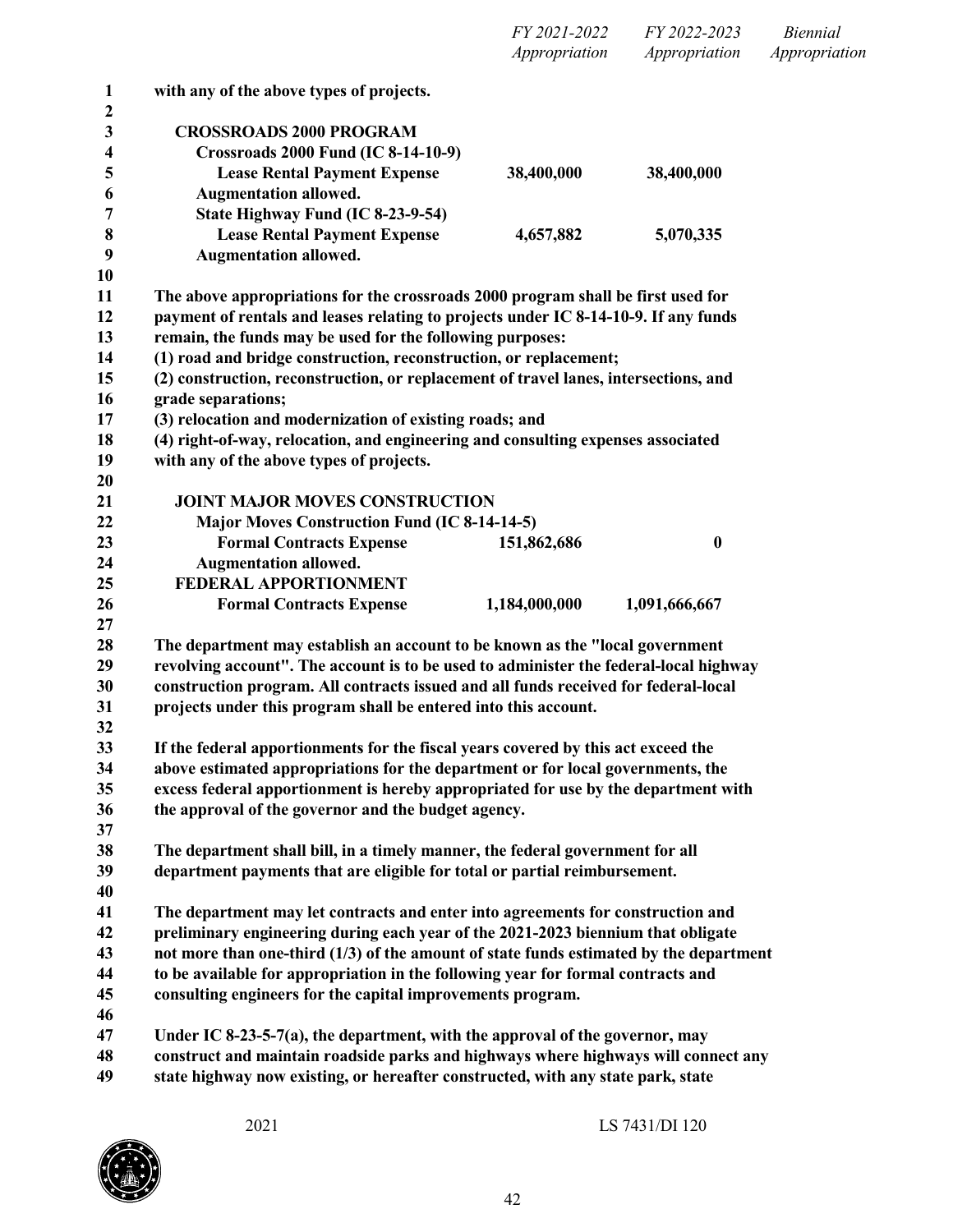| <i>FY 2021-2022</i> | FY 2022-2023  | <i>Biennial</i> |
|---------------------|---------------|-----------------|
| Appropriation       | Appropriation | Appropriation   |

| $\mathbf{1}$            | forest preserve, state game preserve, or the grounds of any state institution. There                                                                                       |                                                                                       |         |  |
|-------------------------|----------------------------------------------------------------------------------------------------------------------------------------------------------------------------|---------------------------------------------------------------------------------------|---------|--|
| $\boldsymbol{2}$        | is appropriated to the department of transportation an amount sufficient to carry                                                                                          |                                                                                       |         |  |
| 3                       | out the provisions of this paragraph. Under IC 8-23-5-7(d), such appropriations                                                                                            |                                                                                       |         |  |
| $\overline{\mathbf{4}}$ | shall be made from the motor vehicle highway account before distribution to local                                                                                          |                                                                                       |         |  |
| 5                       | units of government.                                                                                                                                                       |                                                                                       |         |  |
| 6                       |                                                                                                                                                                            |                                                                                       |         |  |
| 7                       | <b>LOCAL TECHNICAL ASSISTANCE AND RESEARCH</b>                                                                                                                             |                                                                                       |         |  |
| 8                       | Motor Vehicle Highway Account (IC 8-14-1)                                                                                                                                  |                                                                                       |         |  |
| 9                       | <b>Total Operating Expense</b>                                                                                                                                             | 250,000                                                                               | 250,000 |  |
| 10                      |                                                                                                                                                                            |                                                                                       |         |  |
| 11                      | The above appropriation is for developing and maintaining a centralized electronic                                                                                         |                                                                                       |         |  |
| 12                      | statewide asset management data base that may be used to aggregrate data on local                                                                                          |                                                                                       |         |  |
| 13                      | road conditions. The data base shall be developed in cooperation with the department                                                                                       |                                                                                       |         |  |
| 14                      | and the office of management and budget per IC 8-14-3-3.                                                                                                                   |                                                                                       |         |  |
| 15                      |                                                                                                                                                                            |                                                                                       |         |  |
| 16                      | Under IC 8-14-1-3(6), there is appropriated to the department of transportation                                                                                            |                                                                                       |         |  |
| 17                      | an amount sufficient for:                                                                                                                                                  |                                                                                       |         |  |
| 18                      | (1) the program of technical assistance under IC 8-23-2-5(a)(6); and                                                                                                       |                                                                                       |         |  |
| 19                      | (2) the research and highway extension program conducted for local government under                                                                                        |                                                                                       |         |  |
| 20                      | IC 8-17-7-4.                                                                                                                                                               |                                                                                       |         |  |
| 21                      |                                                                                                                                                                            |                                                                                       |         |  |
| 22<br>23                | The department shall develop an annual program of work for research and extension                                                                                          |                                                                                       |         |  |
| 24                      | in cooperation with those units being served, listing the types of research and                                                                                            |                                                                                       |         |  |
|                         | educational programs to be undertaken. The commissioner of the department of                                                                                               |                                                                                       |         |  |
| 25<br>26                | transportation may make a grant under this appropriation to the institution or agency<br>selected to conduct the annual work program. Under IC 8-14-1-3(6), appropriations |                                                                                       |         |  |
| 27                      |                                                                                                                                                                            | for the program of technical assistance and for the program of research and extension |         |  |
| 28                      | shall be taken from the local share of the motor vehicle highway account.                                                                                                  |                                                                                       |         |  |
| 29                      |                                                                                                                                                                            |                                                                                       |         |  |
| 30                      | Under IC 8-14-1-3(7), there is hereby appropriated such sums as are necessary to                                                                                           |                                                                                       |         |  |
| 31                      |                                                                                                                                                                            | maintain a sufficient working balance in accounts established to match federal and    |         |  |
| 32                      | local money for highway projects. These funds are appropriated from the following                                                                                          |                                                                                       |         |  |
| 33                      | sources in the proportion specified:                                                                                                                                       |                                                                                       |         |  |
| 34                      | (1) one-half $(1/2)$ from the thirty-eight percent $(38%)$ set aside of the motor vehicle                                                                                  |                                                                                       |         |  |
| 35                      | highway account under IC 8-14-1-3(7); and                                                                                                                                  |                                                                                       |         |  |
| 36                      | (2) for counties and for those cities and towns with a population greater than five                                                                                        |                                                                                       |         |  |
| 37                      | thousand $(5,000)$ , one-half $(1/2)$ from the distressed road fund under IC 8-14-8-2.                                                                                     |                                                                                       |         |  |
| 38                      |                                                                                                                                                                            |                                                                                       |         |  |
| 39                      | <b>OHIO RIVER BRIDGE</b>                                                                                                                                                   |                                                                                       |         |  |
| 40                      | State Highway Fund (IC 8-23-9-54)                                                                                                                                          |                                                                                       |         |  |
| 41                      | <b>Total Operating Expense</b>                                                                                                                                             | 500,000                                                                               | 500,000 |  |
| 42                      |                                                                                                                                                                            |                                                                                       |         |  |
| 43                      | <b>SECTION 8. [EFFECTIVE JULY 1, 2021]</b>                                                                                                                                 |                                                                                       |         |  |
| 44                      |                                                                                                                                                                            |                                                                                       |         |  |
| 45                      | FAMILY AND SOCIAL SERVICES, HEALTH, AND VETERANS' AFFAIRS                                                                                                                  |                                                                                       |         |  |
| 46                      |                                                                                                                                                                            |                                                                                       |         |  |
| 47                      | A. FAMILY AND SOCIAL SERVICES                                                                                                                                              |                                                                                       |         |  |
| 48                      |                                                                                                                                                                            |                                                                                       |         |  |
| 49                      | FOR THE FAMILY AND SOCIAL SERVICES ADMINISTRATION                                                                                                                          |                                                                                       |         |  |
|                         |                                                                                                                                                                            |                                                                                       |         |  |
|                         |                                                                                                                                                                            |                                                                                       |         |  |

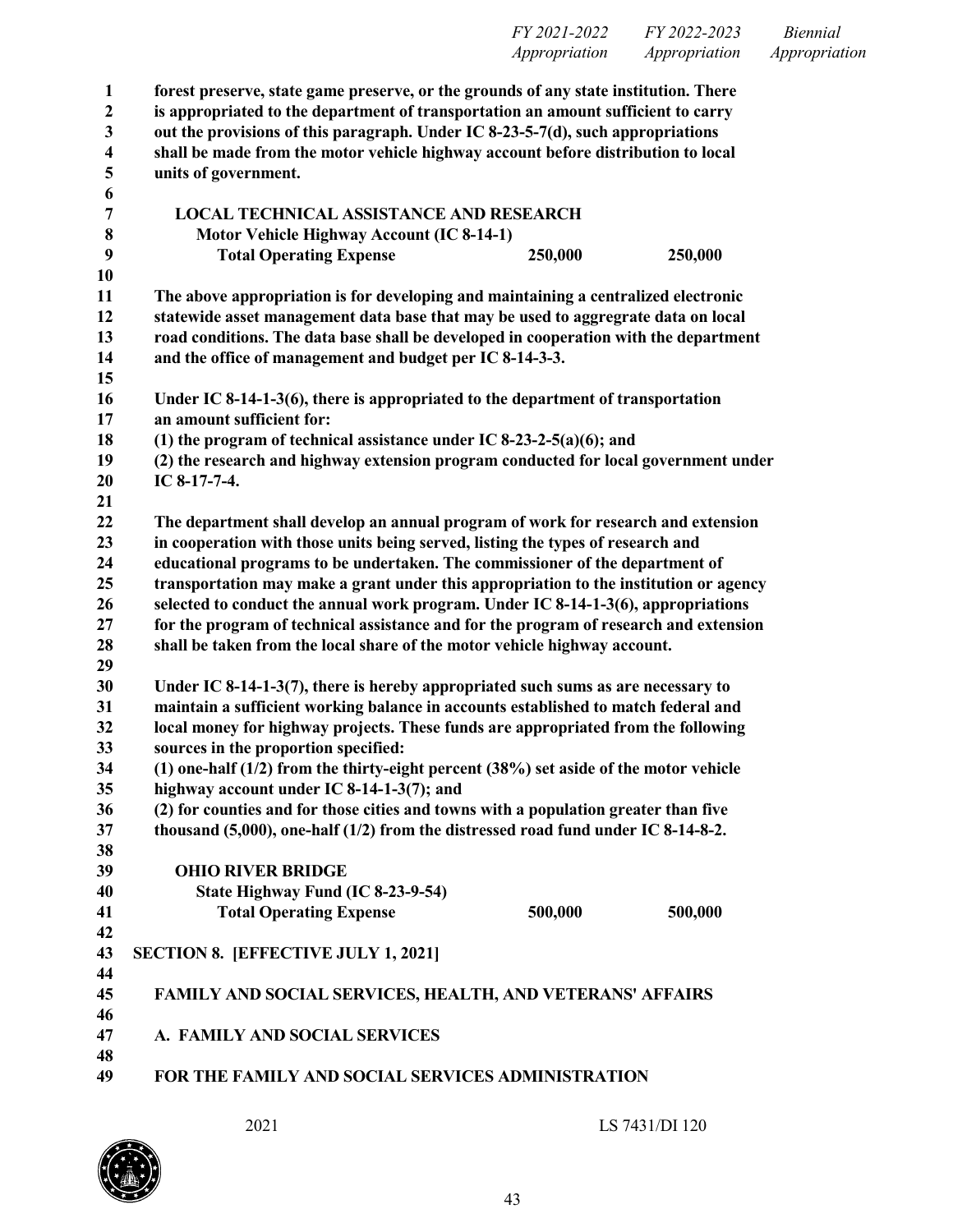| FY 2021-2022  | FY 2022-2023  | <i>Biennial</i> |
|---------------|---------------|-----------------|
| Appropriation | Appropriation | Appropriation   |

| 1<br>$\overline{c}$ | <b>FAMILY AND SOCIAL SERVICES ADMINISTRATION - CENTRAL OFFICE</b>                                                                                                        |               |               |  |
|---------------------|--------------------------------------------------------------------------------------------------------------------------------------------------------------------------|---------------|---------------|--|
| 3                   | <b>Total Operating Expense</b>                                                                                                                                           | 13,602,650    | 13,602,650    |  |
| 4                   | <b>SOCIAL SERVICES DATA WAREHOUSE</b>                                                                                                                                    |               |               |  |
| 5                   | <b>Total Operating Expense</b>                                                                                                                                           | 38,273        | 38,273        |  |
| 6                   | <b>211 SERVICES</b>                                                                                                                                                      |               |               |  |
| 7                   | <b>Total Operating Expense</b>                                                                                                                                           | 1,263,519     | 1,263,519     |  |
| 8                   | <b>INDIANA PRESCRIPTION DRUG PROGRAM</b>                                                                                                                                 |               |               |  |
| 9                   | Tobacco Master Settlement Agreement Fund (IC 4-12-1-14.3)                                                                                                                |               |               |  |
| 10                  | <b>Total Operating Expense</b>                                                                                                                                           | 443,315       | 443,315       |  |
| 11                  | <b>CHILDREN'S HEALTH INSURANCE PROGRAM ASSISTANCE</b>                                                                                                                    |               |               |  |
| 12                  | <b>Total Operating Expense</b>                                                                                                                                           | 53,670,000    | 52,170,000    |  |
| 13                  | <b>CHILDREN'S HEALTH INSURANCE PROGRAM ADMINISTRATION</b>                                                                                                                |               |               |  |
| 14                  | <b>Total Operating Expense</b>                                                                                                                                           | 1,403,000     | 1,403,000     |  |
| 15                  | <b>OMPP STATE PROGRAMS</b>                                                                                                                                               |               |               |  |
| 16                  | <b>Total Operating Expense</b>                                                                                                                                           | 713,924       | 713,924       |  |
| 17                  | <b>MEDICAID ADMINISTRATION</b>                                                                                                                                           |               |               |  |
| 18                  | <b>Total Operating Expense</b>                                                                                                                                           | 36,451,919    | 36,451,919    |  |
| 19                  | <b>MEDICAID ASSISTANCE</b>                                                                                                                                               |               |               |  |
| 20                  | <b>Total Operating Expense</b>                                                                                                                                           | 2,726,200,000 | 2,852,000,000 |  |
| 21                  |                                                                                                                                                                          |               |               |  |
| 22                  | The above appropriations for Medicaid assistance and for Medicaid administration                                                                                         |               |               |  |
| 23                  | are for the purpose of enabling the office of Medicaid policy and planning to carry                                                                                      |               |               |  |
| 24                  | out all services as provided in IC 12-8-6.5. In addition to the above appropriations,<br>all money received from the federal government and paid into the state treasury |               |               |  |
| 25<br>26            | as a grant or allowance is appropriated and shall be expended by the office of Medicaid                                                                                  |               |               |  |
| 27                  | policy and planning for the respective purposes for which the money was allocated                                                                                        |               |               |  |
| 28                  | and paid to the state. Subject to the provisions of IC 12-8-1.5-11, if the sums herein                                                                                   |               |               |  |
| 29                  | appropriated for Medicaid assistance and for Medicaid administration are insufficient                                                                                    |               |               |  |
| 30                  | to enable the office of Medicaid policy and planning to meet its obligations, then                                                                                       |               |               |  |
| 31                  | there is appropriated from the general fund such further sums as may be necessary                                                                                        |               |               |  |
| 32                  | for that purpose, subject to the approval of the governor and the budget agency.                                                                                         |               |               |  |
| 33                  |                                                                                                                                                                          |               |               |  |
| 34                  | <b>HEALTHY INDIANA PLAN</b>                                                                                                                                              |               |               |  |
| 35                  | Healthy Indiana Plan Trust Fund (IC 12-15-44.2-17)                                                                                                                       |               |               |  |
| 36                  | <b>Total Operating Expense</b>                                                                                                                                           | 103,034,565   | 99,134,565    |  |
| 37                  | <b>Augmentation allowed.</b>                                                                                                                                             |               |               |  |
| 38                  | <b>MARION COUNTY HEALTH AND HOSPITAL CORPORATION</b>                                                                                                                     |               |               |  |
| 39                  | <b>Total Operating Expense</b>                                                                                                                                           | 32,300,000    | 32,300,000    |  |
| 40                  | <b>MENTAL HEALTH ADMINISTRATION</b>                                                                                                                                      |               |               |  |
| 41                  | <b>Total Operating Expense</b>                                                                                                                                           | 2,480,903     | 2,480,903     |  |
| 42                  |                                                                                                                                                                          |               |               |  |
| 43                  | Two hundred seventy-five thousand dollars (\$275,000) of the above appropriation                                                                                         |               |               |  |
| 44                  | shall be distributed annually to neighborhood based community service                                                                                                    |               |               |  |
| 45                  | programs.                                                                                                                                                                |               |               |  |
| 46                  |                                                                                                                                                                          |               |               |  |
| 47                  | MENTAL HEALTH AND ADDICTION FORENSIC TREATMENT SERVICES GRANT                                                                                                            |               |               |  |
| 48                  | <b>Total Operating Expense</b>                                                                                                                                           | 20,000,000    | 20,000,000    |  |
| 49                  |                                                                                                                                                                          |               |               |  |

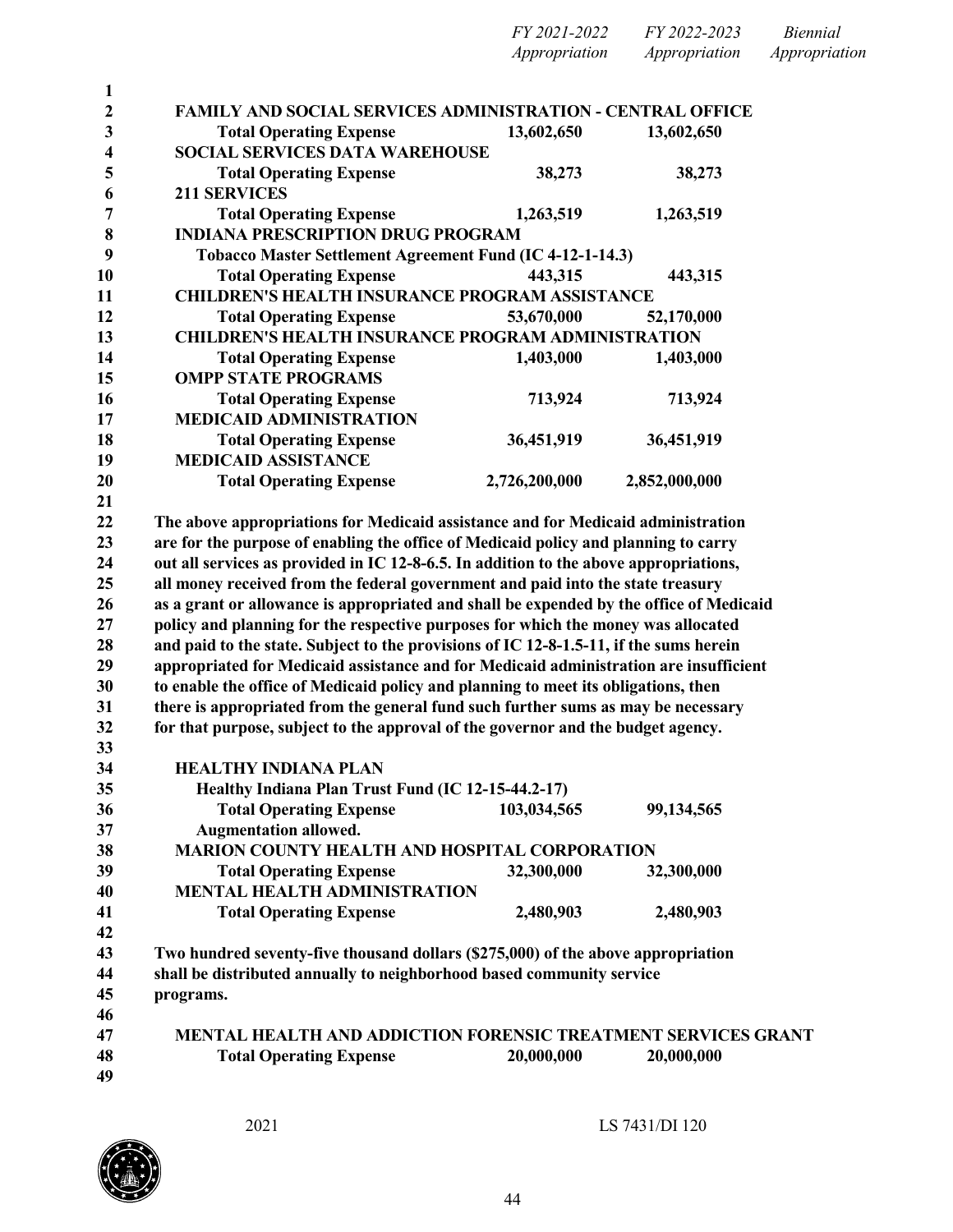|              |                                                                                                                                                                              | <i>FY 2021-2022</i><br>Appropriation | <i>FY 2022-2023</i><br>Appropriation | Biennial<br>Appropriation |
|--------------|------------------------------------------------------------------------------------------------------------------------------------------------------------------------------|--------------------------------------|--------------------------------------|---------------------------|
| $\mathbf{1}$ | The Family and Social Services Administration shall report to the State Budget Committee<br>prior to November 1, 2021, on the mental health and addiction forensic treatment |                                      |                                      |                           |

 **services grant program including the amounts of the awards and grants, the number of recipients receiving services, and the impacts of the program in reducing incarceration and recidivism.**

| 7       | <b>CHILD PSYCHIATRIC SERVICES</b>                                                        |            |            |
|---------|------------------------------------------------------------------------------------------|------------|------------|
| $\bf 8$ | <b>Total Operating Expense</b>                                                           | 12,458,508 | 12,458,508 |
| 9       |                                                                                          |            |            |
| 10      | The above appropriation includes \$3,500,000 in both FY 2022 and FY 2023 for the         |            |            |
| 11      | Family and Social Services Administration to contract with no more than three regionally |            |            |
| 12      | diverse social services providers to implement an evidence-based program that partners   |            |            |
| 13      | with school corporations, charter schools, and accredited nonpublic schools to provide   |            |            |
| 14      | social work services and evidence-based prevention programs to children, parents,        |            |            |
| 15      | caregivers, teachers, and the community to prevent substance abuse, promote healthy      |            |            |
| 16      | behaviors, and maximize student success. In making contracts for FY 2022 and FY          |            |            |
| 17      | 2023, the Family and Social Services Administration shall require the contracted         |            |            |
| 18      | social services providers to secure matching funds that obligates the state to no        |            |            |
| 19      | more than sixty-five percent (65%) of the total program cost and require the contracted  |            |            |
| 20      | social services providers to have experience in providing similar services including     |            |            |
| 21      | independent evaluation of those services.                                                |            |            |
| 22      |                                                                                          |            |            |
| 23      | <b>CHILD ASSESSMENT NEEDS SURVEY</b>                                                     |            |            |
| 24      | <b>Total Operating Expense</b>                                                           | 218,525    | 218,525    |
| 25      | <b>SERIOUSLY EMOTIONALLY DISTURBED</b>                                                   |            |            |
| 26      | <b>Total Operating Expense</b>                                                           | 14,571,352 | 14,571,352 |
| 27      | <b>SERIOUSLY MENTALLY ILL</b>                                                            |            |            |
| 28      | <b>Total Operating Expense</b>                                                           | 75,849,650 | 75,849,650 |
| 29      | Mental Health Centers Fund (IC 6-7-1-32.1)                                               |            |            |
| 30      | <b>Total Operating Expense</b>                                                           | 2,454,890  | 2,454,890  |
| 31      | <b>Augmentation allowed.</b>                                                             |            |            |
| 32      | <b>COMMUNITY MENTAL HEALTH CENTERS</b>                                                   |            |            |
| 33      | Tobacco Master Settlement Agreement Fund (IC 4-12-1-14.3)                                |            |            |
| 34      | <b>Total Operating Expense</b>                                                           | 7,200,000  | 7,200,000  |
| 35      |                                                                                          |            |            |
| 36      | The above appropriation from the Tobacco Master Settlement Agreement Fund is             |            |            |
| 37      | in addition to other funds. The above appropriations for comprehensive community         |            |            |
| 38      | mental health services include the intragovernmental transfers necessary to provide      |            |            |
| 39      | the nonfederal share of reimbursement under the Medicaid rehabilitation option.          |            |            |
| 40      |                                                                                          |            |            |
| 41      | The comprehensive community mental health centers shall submit their proposed            |            |            |
| 42      | annual budgets (including income and operating statements) to the budget agency          |            |            |
| 43      | on or before August 1 of each year. All federal funds shall be used to augment the       |            |            |
| 44      | above appropriations rather than supplant any portion of the appropriation. The          |            |            |

 **office of the secretary, with the approval of the budget agency, shall determine an equitable allocation of the appropriation among the mental health centers.**

 **GAMBLERS' ASSISTANCE Addiction Services Fund (IC 12-23-2)**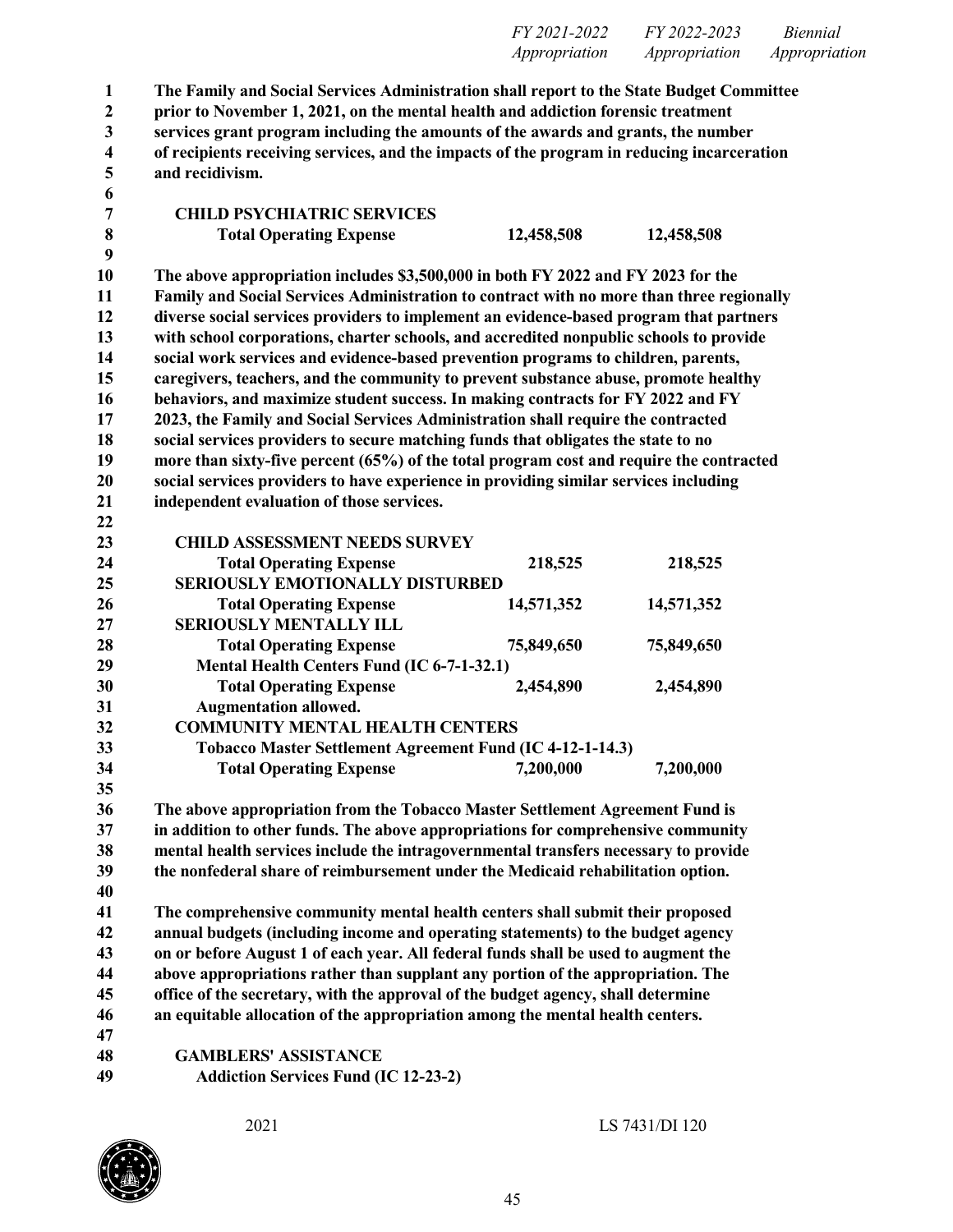|              |                                                                                    | FY 2021-2022<br>Appropriation | FY 2022-2023<br>Appropriation | <b>Biennial</b><br>Appropriation |
|--------------|------------------------------------------------------------------------------------|-------------------------------|-------------------------------|----------------------------------|
| $\mathbf{1}$ | <b>Total Operating Expense</b>                                                     | 3,047,034                     | 3,047,034                     |                                  |
| 2            | <b>Augmentation allowed.</b>                                                       |                               |                               |                                  |
| 3            | <b>SUBSTANCE ABUSE TREATMENT</b>                                                   |                               |                               |                                  |
| 4            | <b>Addiction Services Fund (IC 12-23-2)</b>                                        |                               |                               |                                  |
| 5            | <b>Total Operating Expense</b>                                                     | 1,257,131                     | 1,257,131                     |                                  |
| 6            | <b>QUALITY ASSURANCE/RESEARCH</b>                                                  |                               |                               |                                  |
| 7            | <b>Total Operating Expense</b>                                                     | 304,711                       | 304,711                       |                                  |
| 8            | <b>PREVENTION</b>                                                                  |                               |                               |                                  |
| 9            | <b>Addiction Services Fund (IC 12-23-2)</b>                                        |                               |                               |                                  |
| 10           | <b>Total Operating Expense</b>                                                     | 1,572,675                     | 1,572,675                     |                                  |
| 11           | <b>Augmentation allowed.</b>                                                       |                               |                               |                                  |
| 12           | METHADONE DIVERSION CONTROL AND OVERSIGHT (MDCO) PROGRAM                           |                               |                               |                                  |
| 13           | <b>Opioid Treatment Program Fund (IC 12-23-18-4)</b>                               |                               |                               |                                  |
| 14           | <b>Total Operating Expense</b>                                                     | 363,995                       | 363,995                       |                                  |
| 15           | <b>Augmentation allowed.</b>                                                       |                               |                               |                                  |
| 16           | <b>DMHA YOUTH TOBACCO REDUCTION SUPPORT PROGRAM</b>                                |                               |                               |                                  |
| 17           | Tobacco Master Settlement Agreement Fund (IC 4-12-1-14.3)                          |                               |                               |                                  |
| 18           | <b>Total Operating Expense</b>                                                     | 250,000                       | 250,000                       |                                  |
| 19           | <b>Augmentation allowed.</b>                                                       |                               |                               |                                  |
| 20           | <b>EVANSVILLE PSYCHIATRIC CHILDREN'S CENTER</b>                                    |                               |                               |                                  |
| 21           | 1,539,869<br>1,539,869                                                             |                               |                               |                                  |
| 22           | Mental Health Fund (IC 12-24-14-4)                                                 |                               |                               |                                  |
| 23           | 2,209,422<br>2,209,422                                                             |                               |                               |                                  |
| 24           | <b>Augmentation allowed.</b>                                                       |                               |                               |                                  |
| 25           |                                                                                    |                               |                               |                                  |
| 26           | The amounts specified from the general fund and the mental health fund are for the |                               |                               |                                  |
| 27           | following purposes:                                                                |                               |                               |                                  |
| 28           |                                                                                    |                               |                               |                                  |
| 29           | <b>Personal Services</b>                                                           | 3,088,069                     | 3,088,069                     |                                  |
| 30           | <b>Other Operating Expense</b>                                                     | 661,222                       | 661,222                       |                                  |
| 31           |                                                                                    |                               |                               |                                  |
| 32           | <b>EVANSVILLE STATE HOSPITAL</b>                                                   |                               |                               |                                  |
| 33           | 22,896,280<br>22,896,280                                                           |                               |                               |                                  |
| 34           | Mental Health Fund (IC 12-24-14-4)                                                 |                               |                               |                                  |
| 35           | 4,340,134<br>4,340,134                                                             |                               |                               |                                  |
| 36           | <b>Augmentation allowed.</b>                                                       |                               |                               |                                  |
| 37           |                                                                                    |                               |                               |                                  |
| 38           | The amounts specified from the general fund and the mental health fund are for the |                               |                               |                                  |
| 39           | following purposes:                                                                |                               |                               |                                  |
| 40           | <b>Personal Services</b>                                                           |                               |                               |                                  |
| 41<br>42     |                                                                                    | 17,864,436                    | 17,864,436                    |                                  |
| 43           | <b>Other Operating Expense</b>                                                     | 9,371,978                     | 9,371,978                     |                                  |
| 44           | <b>LARUE CARTER MEMORIAL HOSPITAL</b>                                              |                               |                               |                                  |
|              |                                                                                    |                               |                               |                                  |
| 45<br>46     | <b>Total Operating Expense</b>                                                     | 414,749                       | 414,749                       |                                  |
| 47           | <b>LOGANSPORT STATE HOSPITAL</b>                                                   |                               |                               |                                  |
| 48           | 31,201,089<br>31,201,089                                                           |                               |                               |                                  |
| 49           | Mental Health Fund (IC 12-24-14-4)                                                 |                               |                               |                                  |
|              |                                                                                    |                               |                               |                                  |

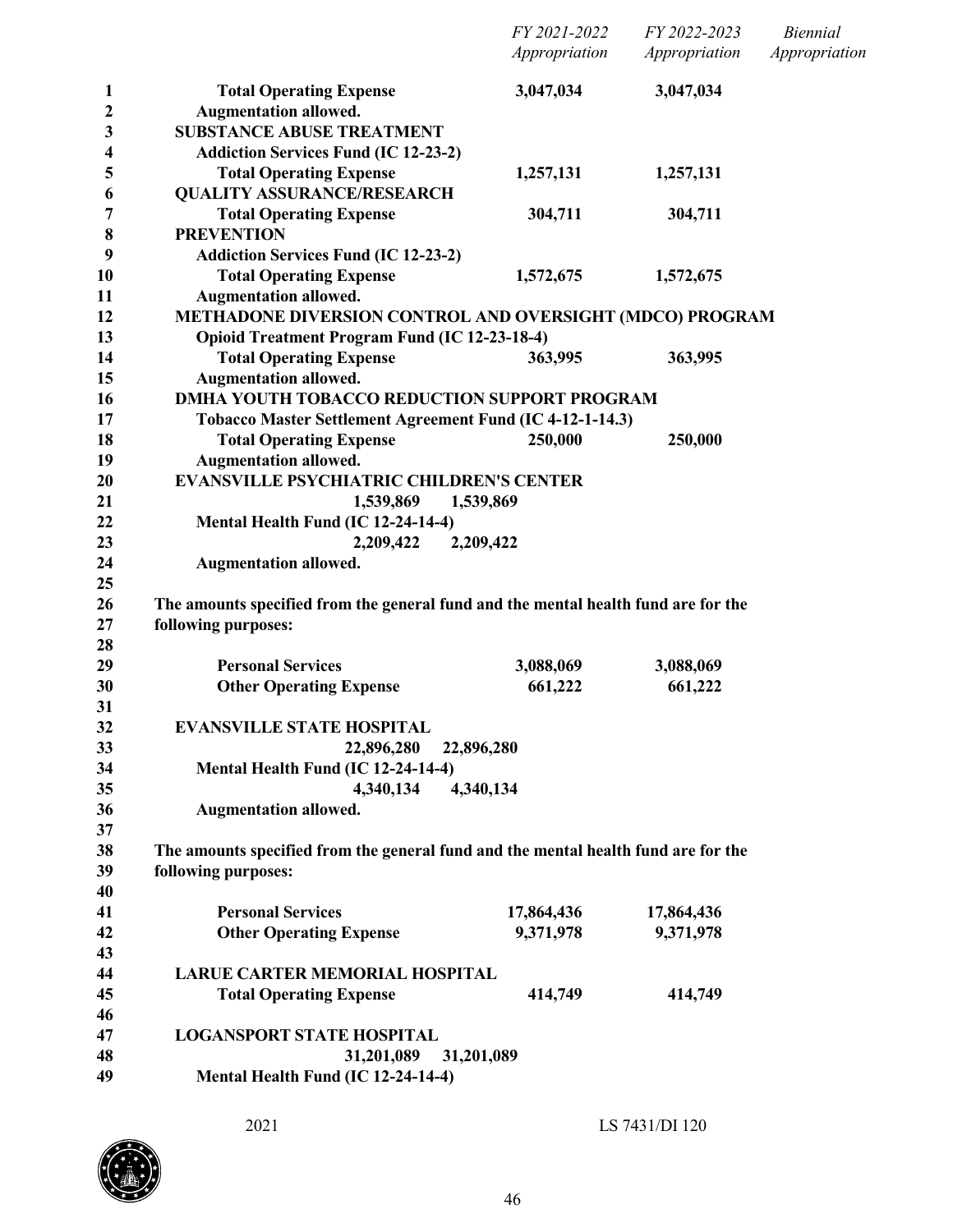*FY 2021-2022 FY 2022-2023 Biennial Appropriation Appropriation Appropriation*

| 1            | 1,410,464                                                                           | 1,410,464    |            |
|--------------|-------------------------------------------------------------------------------------|--------------|------------|
| $\mathbf{2}$ | <b>Augmentation allowed.</b>                                                        |              |            |
| 3            |                                                                                     |              |            |
| 4            | The amounts specified from the general fund and the mental health fund are for the  |              |            |
| 5<br>6       | following purposes:                                                                 |              |            |
| 7            | <b>Personal Services</b>                                                            | 26,636,383   | 26,636,383 |
| 8            | <b>Other Operating Expense</b>                                                      | 5,975,170    | 5,975,170  |
| 9            |                                                                                     |              |            |
| 10           | <b>MADISON STATE HOSPITAL</b>                                                       |              |            |
| 11           | 25, 147, 845                                                                        | 25, 147, 845 |            |
| 12           | Mental Health Fund (IC 12-24-14-4)                                                  |              |            |
| 13           | 2,796,667                                                                           | 2,796,667    |            |
| 14           | <b>Augmentation allowed.</b>                                                        |              |            |
| 15           |                                                                                     |              |            |
| 16           | The amounts specified from the general fund and the mental health fund are for the  |              |            |
| 17<br>18     | following purposes:                                                                 |              |            |
| 19           | <b>Personal Services</b>                                                            | 21,510,841   | 21,510,841 |
| 20           | <b>Other Operating Expense</b>                                                      | 6,433,671    | 6,433,671  |
| 21           |                                                                                     |              |            |
| 22           | <b>RICHMOND STATE HOSPITAL</b>                                                      |              |            |
| 23           | 32,969,553                                                                          | 32,969,553   |            |
| 24           | Mental Health Fund (IC 12-24-14-4)                                                  |              |            |
| 25           | 2,062,201                                                                           | 2,062,201    |            |
| 26           | <b>Augmentation allowed.</b>                                                        |              |            |
| 27           |                                                                                     |              |            |
| 28           | The amounts specified from the general fund and the mental health fund are for the  |              |            |
| 29<br>30     | following purposes:                                                                 |              |            |
| 31           | <b>Personal Services</b>                                                            | 26,514,972   | 26,514,972 |
| 32           | <b>Other Operating Expense</b>                                                      | 8,516,782    | 8,516,782  |
| 33           |                                                                                     |              |            |
| 34           | NEURO DIAGNOSTIC INSTITUTE                                                          |              |            |
| 35           | 30,618,869                                                                          | 30,001,556   |            |
| 36           | Mental Health Fund (IC 12-24-14-4)                                                  |              |            |
| 37           | 4,671,125                                                                           | 5,288,438    |            |
| 38           | <b>Augmentation allowed.</b>                                                        |              |            |
| 39           |                                                                                     |              |            |
| 40           | The amounts specified from the general fund and the mental health fund are for the  |              |            |
| 41           | following purposes:                                                                 |              |            |
| 42<br>43     | <b>Personal Services</b>                                                            | 20,688,164   | 20,688,164 |
| 44           | <b>Other Operating Expense</b>                                                      | 14,601,830   | 14,601,830 |
| 45           |                                                                                     |              |            |
| 46           | PATIENT PAYROLL                                                                     |              |            |
| 47           | <b>Total Operating Expense</b>                                                      | 148,533      | 148,533    |
| 48           |                                                                                     |              |            |
| 49           | The federal share of revenue accruing to the state mental health institutions under |              |            |

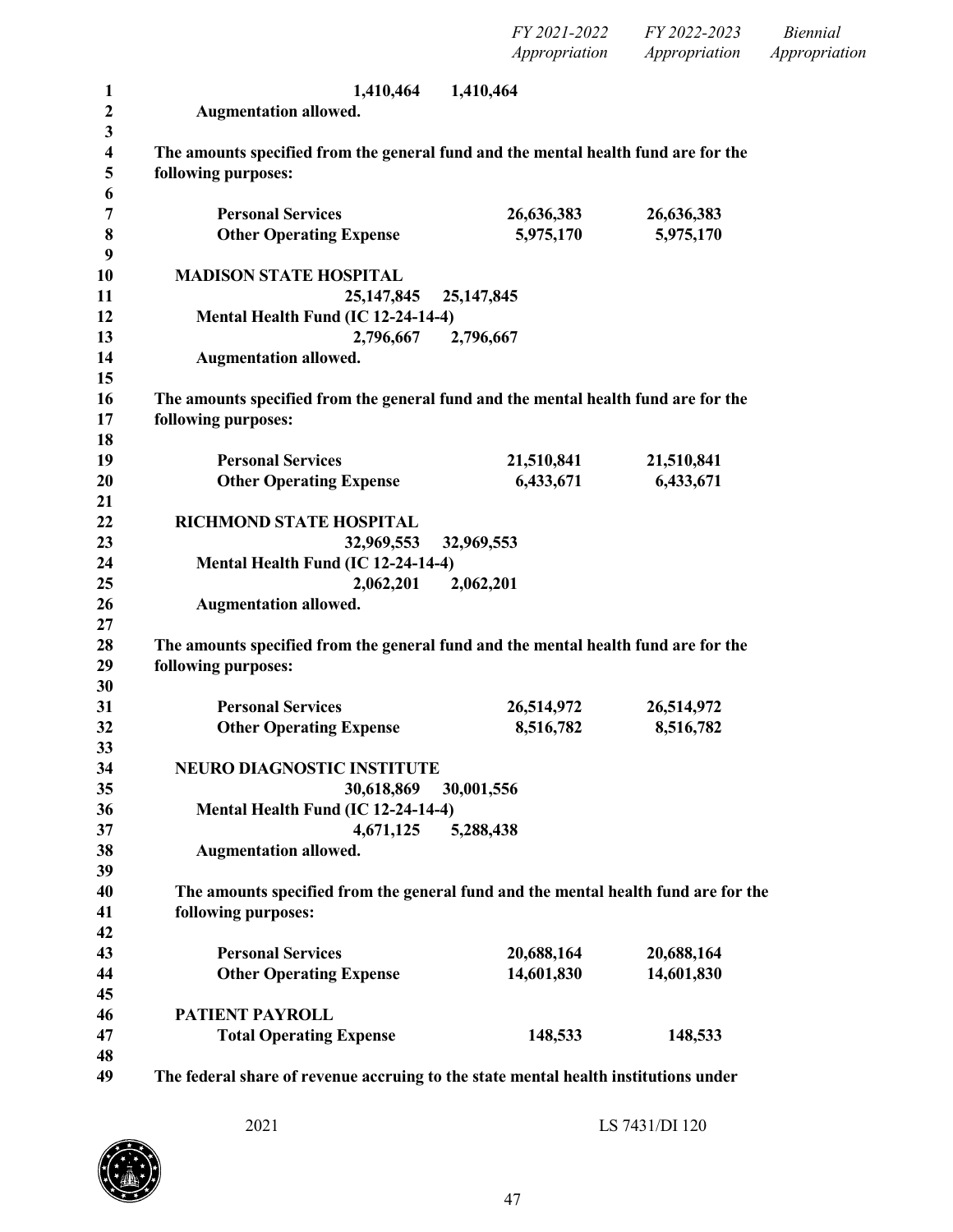| FY 2021-2022  | FY 2022-2023  | Biennial      |
|---------------|---------------|---------------|
| Appropriation | Appropriation | Appropriation |

**IC 12-15, based on the applicable Federal Medical Assistance Percentage (FMAP),**

**shall be deposited in the mental health fund established by IC 12-24-14, and the**

 **remainder shall be deposited in the general fund.**  $\frac{3}{4}$ 

| 4              |                                                                                       |            |            |  |
|----------------|---------------------------------------------------------------------------------------|------------|------------|--|
| 5              | DIVISION OF FAMILY RESOURCES ADMINISTRATION                                           |            |            |  |
| 6              | <b>Total Operating Expense</b>                                                        | 1,994,565  | 1,994,565  |  |
| $\overline{7}$ | <b>EBT ADMINISTRATION</b>                                                             |            |            |  |
| 8              | <b>Total Operating Expense</b>                                                        | 114,079    | 114,079    |  |
| 9              | <b>DFR - COUNTY ADMINISTRATION</b>                                                    |            |            |  |
| 10             | <b>Total Operating Expense</b>                                                        | 85,115,284 | 84,315,284 |  |
| 11             | <b>INDIANA ELIGIBILITY SYSTEM</b>                                                     |            |            |  |
| 12             | <b>Total Operating Expense</b>                                                        | 8,377,529  | 8,377,529  |  |
| 13             | SNAP/IMPACT ADMINISTRATION                                                            |            |            |  |
| 14             | <b>Total Operating Expense</b>                                                        | 9,555,726  | 9,555,726  |  |
| 15             | <b>TEMPORARY ASSISTANCE TO NEEDY FAMILIES - STATE APPROPRIATION</b>                   |            |            |  |
| 16             | <b>Total Operating Expense</b>                                                        | 17,886,301 | 17,886,301 |  |
| 17             | <b>BURIAL EXPENSES</b>                                                                |            |            |  |
| 18             | Tobacco Master Settlement Fund (IC 4-12-1-14.3)                                       |            |            |  |
| 19             | <b>Total Operating Expense</b>                                                        | 5,816,761  | 5,816,761  |  |
| 20             | <b>DIVISION OF AGING ADMINISTRATION</b>                                               |            |            |  |
| 21             | <b>Total Operating Expense</b>                                                        | 751,057    | 751,057    |  |
| 22             | <b>DIVISION OF AGING SERVICES</b>                                                     |            |            |  |
| 23             | <b>Total Operating Expense</b>                                                        | 563,561    | 563,561    |  |
| 24             | ROOM AND BOARD ASSISTANCE (R-CAP)                                                     |            |            |  |
| 25             | <b>Total Operating Expense</b>                                                        | 6,483,801  | 6,483,801  |  |
| 26             | <b>C.H.O.I.C.E. IN-HOME SERVICES</b>                                                  |            |            |  |
| 27             | <b>Total Operating Expense</b>                                                        | 43,914,740 | 44,240,193 |  |
| 28             |                                                                                       |            |            |  |
| 29             | The above appropriations for C.H.O.I.C.E. In-Home Services include intragovernmental  |            |            |  |
| 30             | transfers to provide the nonfederal share of the Medicaid aged and disabled waiver.   |            |            |  |
| 31             |                                                                                       |            |            |  |
| 32             | The intragovernmental transfers for use in the Medicaid aged and disabled waiver      |            |            |  |
| 33             | may not exceed \$18,000,000 annually.                                                 |            |            |  |
| 34             |                                                                                       |            |            |  |
| 35             | The division of aging shall conduct an annual evaluation of the cost effectiveness    |            |            |  |
| 36             | of providing home and community-based services. Before January of each year, the      |            |            |  |
| 37             | division shall submit a report to the budget committee, the budget agency, and the    |            |            |  |
| 38             | legislative council (in an electronic format under IC 5-14-6) that covers all aspects |            |            |  |
| 39             | of the division's evaluation and such other information pertaining thereto as may     |            |            |  |
| 40             | be requested by the budget committee, the budget agency, or the legislative council,  |            |            |  |
| 41             | including the following:                                                              |            |            |  |
| 42             | (1) the number and demographic characteristics of the recipients of home and          |            |            |  |
| 43             | community-based services during the preceding fiscal year, including a separate       |            |            |  |
| 44             | count of individuals who received no services other than case management services     |            |            |  |
| 45             | (as defined in 455 IAC 2-4-10) during the preceding fiscal year;                      |            |            |  |
| 46             | (2) the total cost and per recipient cost of providing home and community-based       |            |            |  |
| 47             | services during the preceding fiscal year.                                            |            |            |  |
| 48             |                                                                                       |            |            |  |
| 49             | The division shall obtain from providers of services data on their costs and          |            |            |  |
|                |                                                                                       |            |            |  |

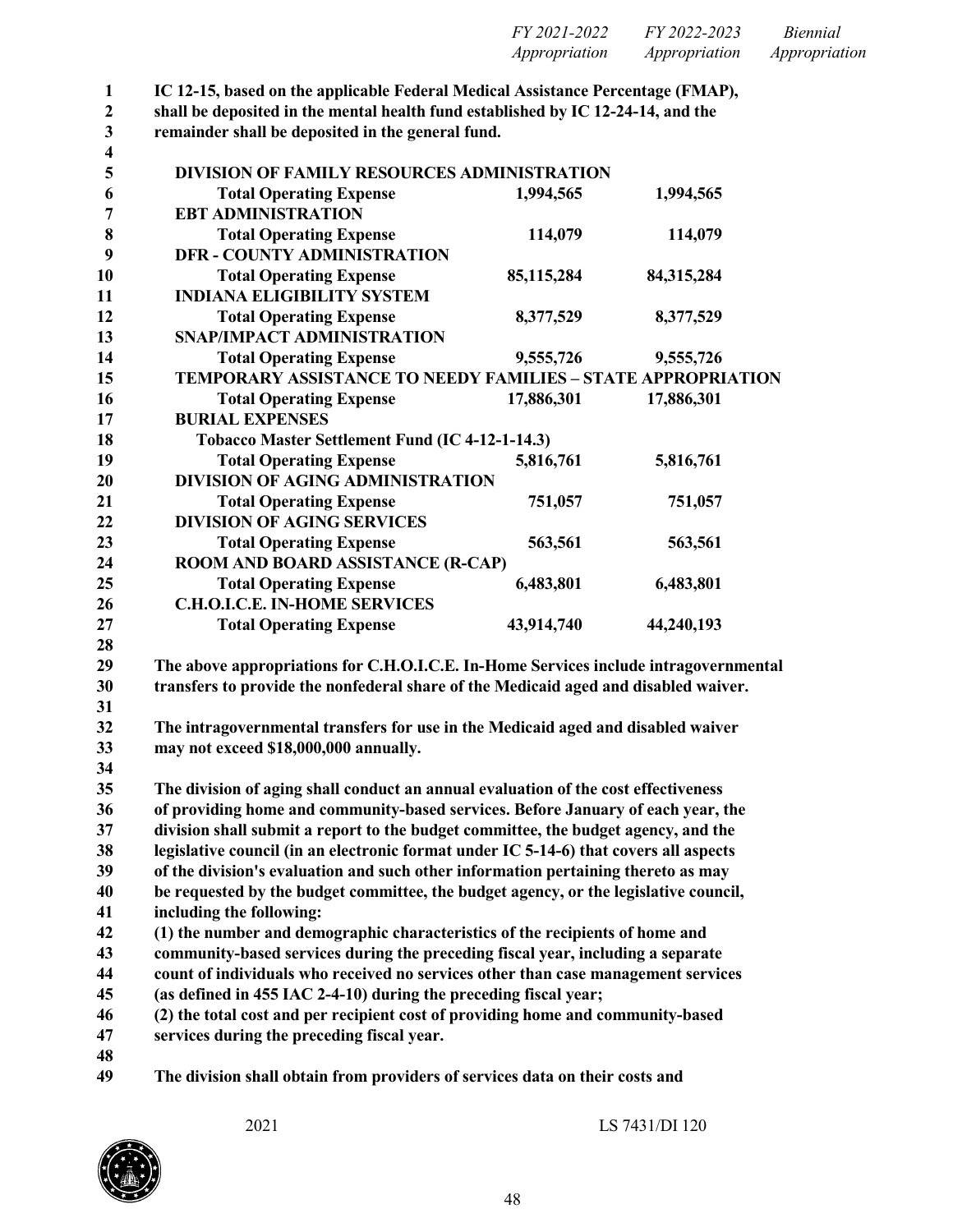| FY 2021-2022  | FY 2022-2023  | Biennial      |
|---------------|---------------|---------------|
| Appropriation | Appropriation | Appropriation |

 **expenditures regarding implementation of the program and report the findings to the budget committee, the budget agency, and the legislative council. The report to the legislative council must be in an electronic format under IC 5-14-6. STATE SUPPLEMENT TO SSBG - AGING Total Operating Expense 687,396 687,396 OLDER HOOSIERS ACT Total Operating Expense 1,573,446 1,573,446 ADULT PROTECTIVE SERVICES Tobacco Master Settlement Agreement Fund (IC 4-12-1-14.3) Total Operating Expense 5,220,823 5,220,823 Augmentation allowed. The above appropriations may be used for emergency adult protective services placement. Funds shall be used to the extent that such services are not available to an individual through a policy of accident and sickness insurance, a health maintenance organization contract, the Medicaid program, the federal Medicare program, or any other federal program. ADULT GUARDIANSHIP SERVICES Total Operating Expense 405,565 405,565 DIVISION OF DISABILITY AND REHABILITATIVE SERVICES ADMINISTRATION Total Operating Expense 61,775 61,775 BUREAU OF REHABILITATIVE SERVICES -VOCATIONAL REHABILITATION Total Operating Expense 16,093,405 16,093,405 INDEPENDENT LIVING Total Operating Expense 871,926 871,926 The above appropriations include funding to be distributed to the centers for independent living for independent living services. REHABILITATIVE SERVICES - DEAF AND HARD OF HEARING SERVICES Total Operating Expense 236,402 236,402 BLIND VENDING - STATE APPROPRIATION Total Operating Expense 64,295 64,295 QUALITY IMPROVEMENT SERVICES Total Operating Expense 1,063,857 1,063,857 BUREAU OF DEVELOPMENTAL DISABILITIES SERVICES - DAY SERVICES Tobacco Master Settlement Agreement Fund (IC 4-12-1-14.3) Other Operating Expense 3,418,884 3,418,884 FIRST STEPS Total Operating Expense 18,000,000 18,000,000 BUREAU OF DEVELOPMENTAL DISABILITIES SERVICES - DIAGNOSIS AND EVALUATION Total Operating Expense 20,000 20,000 BUREAU OF DEVELOPMENTAL DISABILITIES SERVICES - OPERATING Total Operating Expense 4,945,448 4,945,448** 

**In the development of new community residential settings for persons with developmental**

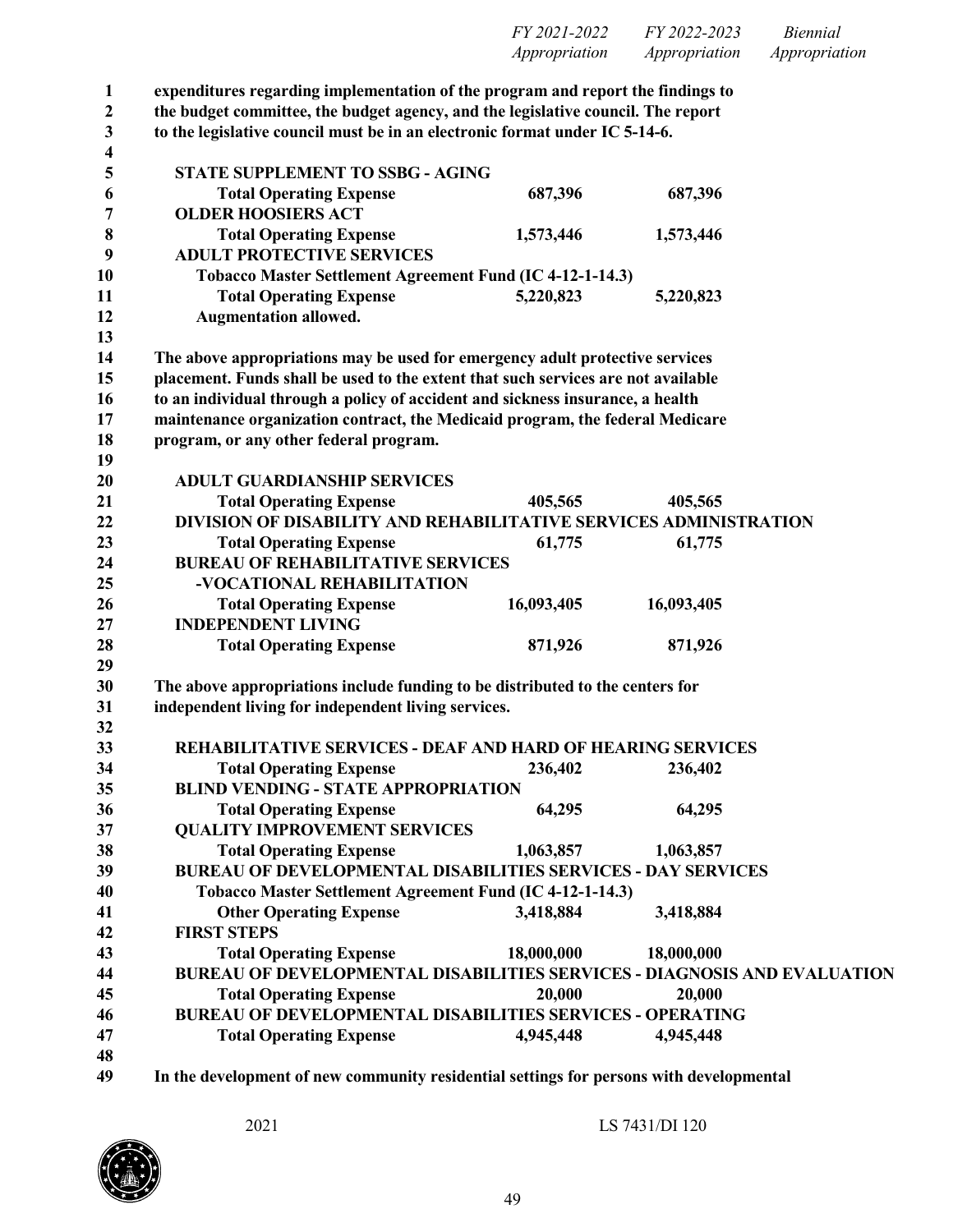| FY 2021-2022  | FY 2022-2023  | <i>Biennial</i> |
|---------------|---------------|-----------------|
| Appropriation | Appropriation | Appropriation   |

| 1                       | disabilities, the division of disability and rehabilitative services must give priority to |             |              |
|-------------------------|--------------------------------------------------------------------------------------------|-------------|--------------|
| $\mathbf{2}$            | the appropriate placement of such persons who are eligible for Medicaid and currently      |             |              |
| 3                       | residing in intermediate care or skilled nursing facilities and, to the extent permitted   |             |              |
| $\overline{\mathbf{4}}$ | by law, such persons who reside with aged parents or guardians or families in crisis.      |             |              |
| 5                       |                                                                                            |             |              |
| 6                       | <b>SCHOOL AGE CHILD CARE PROJECT FUND</b>                                                  |             |              |
| $\overline{7}$          | <b>Total Operating Expense</b>                                                             | 812,413     | 812,413      |
| 8                       |                                                                                            |             |              |
| 9                       | The above appropriations are made under IC 6-7-1-30.2(c) and not in addition to the        |             |              |
| 10                      | transfer required by IC $6-7-1-30.2(c)$ .                                                  |             |              |
| 11                      |                                                                                            |             |              |
| 12                      | <b>EARLY CHILDHOOD LEARNING</b>                                                            |             |              |
| 13                      | <b>Total Operating Expense</b>                                                             | 28,860,246  | 28,860,246   |
| 14                      | PRE-K EDUCATION PILOT                                                                      |             |              |
| 15                      | <b>Total Operating Expense</b>                                                             | 18,916,724  | 18,916,724   |
| 16                      |                                                                                            |             |              |
| 17                      | FOR THE DEPARTMENT OF CHILD SERVICES                                                       |             |              |
| 18                      | <b>CHILD SERVICES ADMINISTRATION</b>                                                       |             |              |
| 19                      | <b>Total Operating Expense</b>                                                             | 266,841,467 | 266,841,467  |
| 20                      | <b>DHHS CHILD WELFARE PROGRAM</b>                                                          |             |              |
| 21                      | <b>Total Operating Expense</b>                                                             | 46,554,199  | 46,554,199   |
| 22                      | <b>CHILD WELFARE SERVICES STATE GRANTS</b>                                                 |             |              |
| 23                      | <b>Total Operating Expense</b>                                                             | 11,416,415  | 11,416,415   |
| 24                      | <b>TITLE IV-D CHILD SUPPORT</b>                                                            |             |              |
| 25                      | <b>Total Operating Expense</b>                                                             | 13,379,008  | 13,379,008   |
| 26                      |                                                                                            |             |              |
| 27                      | The above appropriations for the department of child services Title IV-D of the federal    |             |              |
| 28                      | Social Security Act are made under, and not in addition to, IC 31-25-4-28.                 |             |              |
| 29                      |                                                                                            |             |              |
| 30                      | <b>FAMILY AND CHILDREN FUND</b>                                                            |             |              |
| 31                      | <b>Total Operating Expense</b>                                                             | 482,376,260 | 482,376,260  |
| 32                      | <b>Augmentation allowed.</b>                                                               |             |              |
| 33                      |                                                                                            |             |              |
| 34                      | With the above appropriations, the department of child services may:                       |             |              |
| 35                      | (1) Operate an early intervention, home-based program pursuant to IC 31-33-8-16.           |             |              |
| 36                      | (2) Enter into a memorandum of understanding with the Public Defender Council and          |             |              |
| 37                      | Commission to recruit, train, and reimburse public defenders for the support of            |             |              |
| 38                      | at risk youth and families.                                                                |             |              |
| 39                      |                                                                                            |             |              |
| 40                      | YOUTH SERVICE BUREAU                                                                       |             |              |
| 41                      | <b>Total Operating Expense</b>                                                             | 1,008,947   | 1,008,947    |
| 42                      | <b>PROJECT SAFEPLACE</b>                                                                   |             |              |
| 43                      | <b>Total Operating Expense</b>                                                             | 112,000     | 112,000      |
| 44                      | <b>HEALTHY FAMILIES INDIANA</b>                                                            |             |              |
| 45                      | <b>Total Operating Expense</b>                                                             | 3,093,145   | 3,093,145    |
| 46                      | <b>ADOPTION SERVICES</b>                                                                   |             |              |
| 47                      | <b>Total Operating Expense</b>                                                             | 26,362,735  | 26, 362, 735 |
| 48                      | <b>TITLE IV-E ADOPTION SERVICES</b>                                                        |             |              |
| 49                      | <b>Total Operating Expense</b>                                                             | 31,489,886  | 31,489,886   |
|                         |                                                                                            |             |              |

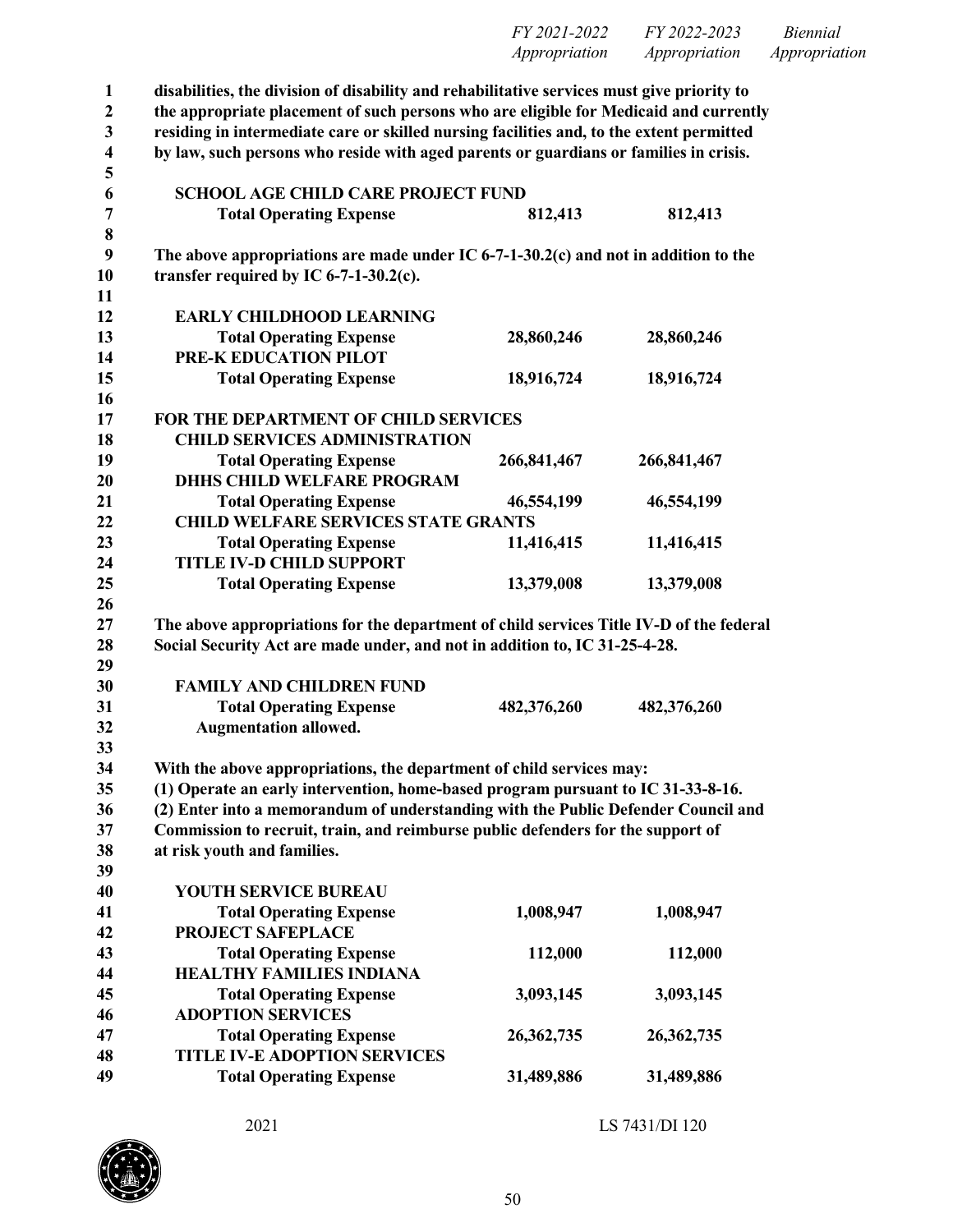| FY 2021-2022  | FY 2022-2023  | Biennial      |
|---------------|---------------|---------------|
| Appropriation | Appropriation | Appropriation |

 **FOR THE DEPARTMENT OF ADMINISTRATION DEPARTMENT OF CHILD SERVICES OMBUDSMAN BUREAU Total Operating Expense 362,000 362,000 B. PUBLIC HEALTH FOR THE STATE DEPARTMENT OF HEALTH Tobacco Master Settlement Agreement Fund (IC 4-12-1-14.3) Personal Services 18,627,727 18,627,727 Other Operating Expense 4,484,468 4,484,468 Augmentation allowed. All receipts to the state department of health from licenses or permit fees shall be deposited in the state general fund. AREA HEALTH EDUCATION CENTERS Tobacco Master Settlement Agreement Fund (IC 4-12-1-14.3) Total Operating Expense 2,630,676 2,630,676 MINORITY HEALTH INITIATIVE Tobacco Master Settlement Agreement Fund (IC 4-12-1-14.3) Total Operating Expense 3,000,000 3,000,000 The above appropriations shall be allocated to the Indiana Minority Health Coalition to work with the state department on the implementation of IC 16-46-11. SICKLE CELL Tobacco Master Settlement Agreement Fund (IC 4-12-1-14.3) Total Operating Expense 750,000 750,000 MEDICARE-MEDICAID CERTIFICATION Total Operating Expense 5,079,399 5,079,399 Augmentation allowed in amounts not to exceed revenue from health facilities license fees or from health care providers (as defined in IC 16-18-2-163) fee increases or those adopted by the Executive Board of the Indiana State Department of Health under IC 16-19-3. INFECTIOUS DISEASE Total Operating Expense 1,390,325 1,390,325 NUTRITION ASSISTANCE Total Operating Expense 280,806 280,806 HIV/AIDS SERVICES Total Operating Expense 2,925,101 2,925,101 CANCER PREVENTION Tobacco Master Settlement Agreement Fund (IC 4-12-1-14.3) Total Operating Expense 664,122 664,122 MATERNAL & CHILD HEALTH INITIATIVES Total Operating Expense 239,639 239,639 TUBERCULOSIS TREATMENT**

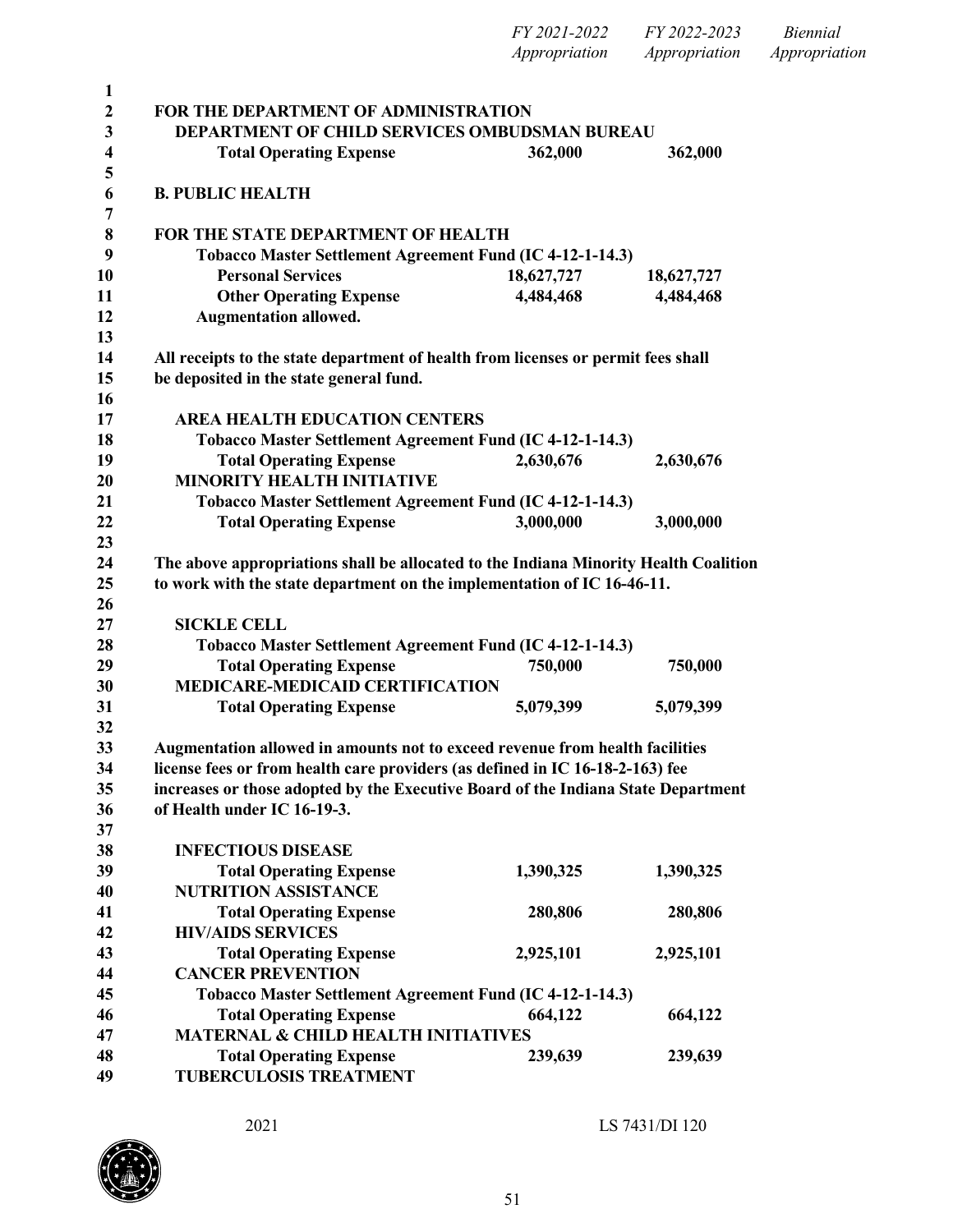|                  |                                                                                           | FY 2021-2022<br>Appropriation | FY 2022-2023<br>Appropriation | <b>Biennial</b><br>Appropriation |
|------------------|-------------------------------------------------------------------------------------------|-------------------------------|-------------------------------|----------------------------------|
| $\mathbf{1}$     | Tobacco Master Settlement Agreement Fund (IC 4-12-1-14.3)                                 |                               |                               |                                  |
| $\boldsymbol{2}$ | <b>Total Operating Expense</b>                                                            | 100,000                       | 100,000                       |                                  |
| 3                | <b>STATE CHRONIC DISEASES</b>                                                             |                               |                               |                                  |
| 4                | Tobacco Master Settlement Agreement Fund (IC 4-12-1-14.3)                                 |                               |                               |                                  |
| 5                | <b>Total Operating Expense</b>                                                            | 862,488                       | 862,488                       |                                  |
| 6                |                                                                                           |                               |                               |                                  |
| $\boldsymbol{7}$ | At least \$82,560 of the above appropriations shall be distributed as grants to community |                               |                               |                                  |
| $\bf 8$          | groups and organizations as provided in IC 16-46-7-8. The state department of health      |                               |                               |                                  |
| 9                | may consider grants to the Kidney Foundation up to \$50,000.                              |                               |                               |                                  |
| 10               |                                                                                           |                               |                               |                                  |
| 11               | <b>OB NAVIGATOR PROGRAM</b>                                                               |                               |                               |                                  |
| 12               | Tobacco Master Settlement Agreement Fund (IC 4-12-1-14.3)                                 |                               |                               |                                  |
| 13               | <b>Total Operating Expense</b>                                                            | 3,300,000                     | 3,300,000                     |                                  |
| 14               | <b>ADOPTION HISTORY</b>                                                                   |                               |                               |                                  |
| 15               | Adoption History Fund (IC 31-19-18-6)                                                     |                               |                               |                                  |
| 16               | <b>Total Operating Expense</b>                                                            | 195,163                       | 195,163                       |                                  |
| 17               | <b>Augmentation allowed.</b>                                                              |                               |                               |                                  |
| 18               | <b>CHILDREN WITH SPECIAL HEALTH CARE NEEDS</b>                                            |                               |                               |                                  |
| 19               | Tobacco Master Settlement Agreement Fund (IC 4-12-1-14.3)                                 |                               |                               |                                  |
| 20               | <b>Total Operating Expense</b>                                                            | 14,950,000                    | 14,950,000                    |                                  |
| 21               | <b>Augmentation allowed.</b><br><b>NEWBORN SCREENING PROGRAM</b>                          |                               |                               |                                  |
| 22<br>23         |                                                                                           |                               |                               |                                  |
| 24               | <b>Newborn Screening Fund (IC 16-41-17-11)</b><br><b>Total Operating Expense</b>          | 2,677,762                     | 2,677,762                     |                                  |
| 25               | <b>Augmentation allowed.</b>                                                              |                               |                               |                                  |
| 26               | <b>CENTER FOR DEAF AND HARD OF HEARING EDUCATION</b>                                      |                               |                               |                                  |
| 27               | <b>Total Operating Expense</b>                                                            | 2,452,677                     | 2,452,677                     |                                  |
| 28               | <b>RADON GAS TRUST FUND</b>                                                               |                               |                               |                                  |
| 29               | Radon Gas Trust Fund (IC 16-41-38-8)                                                      |                               |                               |                                  |
| 30               | <b>Total Operating Expense</b>                                                            | 10,670                        | 10,670                        |                                  |
| 31               | <b>Augmentation allowed.</b>                                                              |                               |                               |                                  |
| 32               | <b>SAFETY PIN PROGRAM</b>                                                                 |                               |                               |                                  |
| 33               | Tobacco Master Settlement Agreement Fund (IC 4-12-1-14.3)                                 |                               |                               |                                  |
| 34               | <b>Total Operating Expense</b>                                                            | 5,500,000                     | 5,500,000                     |                                  |
| 35               | <b>BIRTH PROBLEMS REGISTRY</b>                                                            |                               |                               |                                  |
| 36               | Birth Problems Registry Fund (IC 16-38-4-17)                                              |                               |                               |                                  |
| 37               | <b>Total Operating Expense</b>                                                            | 73,517                        | 73,517                        |                                  |
| 38               | <b>Augmentation allowed.</b>                                                              |                               |                               |                                  |
| 39               | <b>MOTOR FUEL INSPECTION PROGRAM</b>                                                      |                               |                               |                                  |
| 40               | Motor Fuel Inspection Fund (IC 16-44-3-10)                                                |                               |                               |                                  |
| 41               | <b>Total Operating Expense</b>                                                            | 239,125                       | 239,125                       |                                  |
| 42               | <b>Augmentation allowed.</b>                                                              |                               |                               |                                  |
| 43               | <b>DONATED DENTAL SERVICES</b>                                                            |                               |                               |                                  |
| 44               | Tobacco Master Settlement Agreement Fund (IC 4-12-1-14.3)                                 |                               |                               |                                  |
| 45               | <b>Total Operating Expense</b>                                                            | 34,335                        | 34,335                        |                                  |
| 46               |                                                                                           |                               |                               |                                  |
| 47               | The above appropriations shall be used by the Indiana foundation for dentistry to         |                               |                               |                                  |
| 48               | provide dental services to individuals who are handicapped.                               |                               |                               |                                  |
| 49               |                                                                                           |                               |                               |                                  |

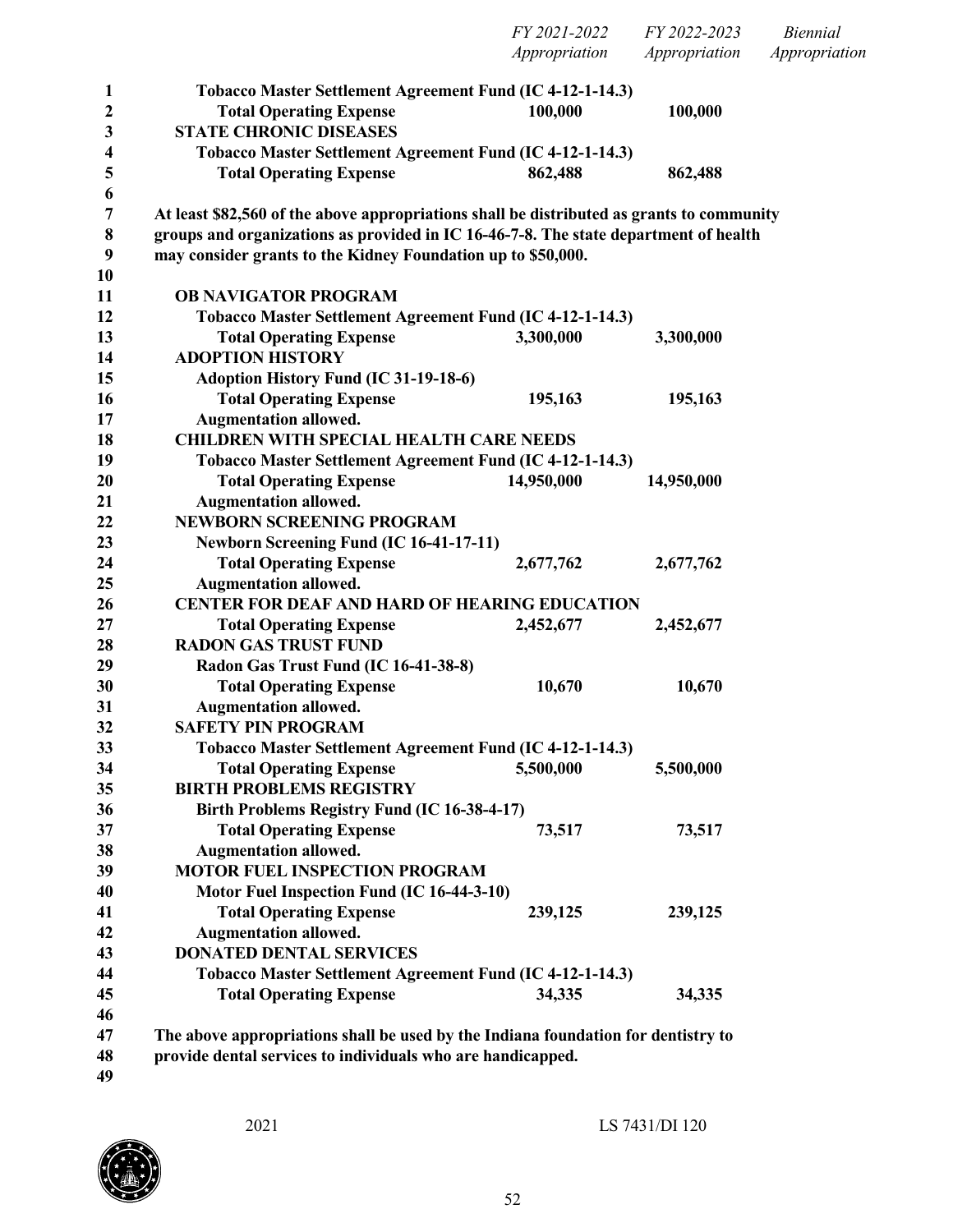| FY 2021-2022  | FY 2022-2023  | Biennial      |
|---------------|---------------|---------------|
| Appropriation | Appropriation | Appropriation |

| 1                | <b>OFFICE OF WOMEN'S HEALTH</b>                                                         |            |            |
|------------------|-----------------------------------------------------------------------------------------|------------|------------|
| $\boldsymbol{2}$ | Tobacco Master Settlement Agreement Fund (IC 4-12-1-14.3)                               |            |            |
| 3                | <b>Total Operating Expense</b>                                                          | 96,970     | 96,970     |
| $\boldsymbol{4}$ | SPINAL CORD AND BRAIN INJURY                                                            |            |            |
| 5                | Spinal Cord and Brain Injury Fund (IC 16-41-42.2-3)                                     |            |            |
| 6                | <b>Total Operating Expense</b>                                                          | 1,600,000  | 1,600,000  |
| 7                | <b>Augmentation allowed.</b>                                                            |            |            |
| 8                | <b>IMMUNIZATIONS AND HEALTH INITIATIVES</b>                                             |            |            |
| 9                | Healthy Indiana Plan Trust Fund (IC 12-15-44.2-17)                                      |            |            |
| 10               | <b>Total Operating Expense</b>                                                          | 10,665,435 | 10,665,435 |
| 11               | <b>WEIGHTS AND MEASURES FUND</b>                                                        |            |            |
| 12               | Weights and Measures Fund (IC 16-19-5-4)                                                |            |            |
| 13               | <b>Total Operating Expense</b>                                                          | 7,106      | 7,106      |
| 14               | <b>Augmentation allowed.</b>                                                            |            |            |
| 15               | <b>MINORITY EPIDEMIOLOGY</b>                                                            |            |            |
| 16               | Tobacco Master Settlement Agreement Fund (IC 4-12-1-14.3)                               |            |            |
| 17               | <b>Total Operating Expense</b>                                                          | 750,000    | 750,000    |
| 18               | <b>COMMUNITY HEALTH CENTERS</b>                                                         |            |            |
| 19               | Tobacco Master Settlement Agreement Fund (IC 4-12-1-14.3)                               |            |            |
| 20               | <b>Total Operating Expense</b>                                                          | 14,453,000 | 14,453,000 |
| 21               | PRENATAL SUBSTANCE USE & PREVENTION                                                     |            |            |
| 22               | Tobacco Master Settlement Agreement Fund (IC 4-12-1-14.3)                               |            |            |
| 23               | <b>Total Operating Expense</b>                                                          | 119,965    | 119,965    |
| 24               | <b>OPIOID OVERDOSE INTERVENTION</b>                                                     |            |            |
| 25               | Tobacco Master Settlement Agreement Fund (IC 4-12-1-14.3)                               |            |            |
| 26               | <b>Total Operating Expense</b>                                                          | 250,000    | 250,000    |
| 27               | <b>NURSE FAMILY PARTNERSHIP</b>                                                         |            |            |
| 28               | Tobacco Master Settlement Agreement Fund (IC 4-12-1-14.3)                               |            |            |
| 29               | <b>Total Operating Expense</b>                                                          | 5,000,000  | 5,000,000  |
| 30               | <b>HEARING AND BLIND SERVICES</b>                                                       |            |            |
| 31               | Tobacco Master Settlement Agreement Fund (IC 4-12-1-14.3)                               |            |            |
| 32               | <b>Total Operating Expense</b>                                                          | 500,000    | 500,000    |
| 33               |                                                                                         |            |            |
| 34               | Of the above appropriations for hearing and blind services, \$375,000 shall be annually |            |            |
| 35               | deposited in the Hearing Aid Fund established under IC 16-35-8-3.                       |            |            |
| 36               |                                                                                         |            |            |
| 37               | <b>LOCAL HEALTH MAINTENANCE FUND</b>                                                    |            |            |
| 38               | Tobacco Master Settlement Agreement Fund (IC 4-12-1-14.3)                               |            |            |
| 39               | <b>Total Operating Expense</b>                                                          | 3,915,209  | 3,915,209  |
| 40               | <b>Augmentation allowed.</b>                                                            |            |            |
| 41               |                                                                                         |            |            |

 **The amount appropriated from the tobacco master settlement agreement fund is in lieu of the appropriation provided for this purpose in IC 6-7-1-30.5 or any other law. Of the above appropriations for the local health maintenance fund, \$60,000 each year shall be used to provide additional funding to adjust funding through the formula in IC 16-46-10 to reflect population increases in various counties. Money appropriated to the local health maintenance fund must be allocated under the following schedule each year to each local board of health whose application for funding is approved by the state department of health:**

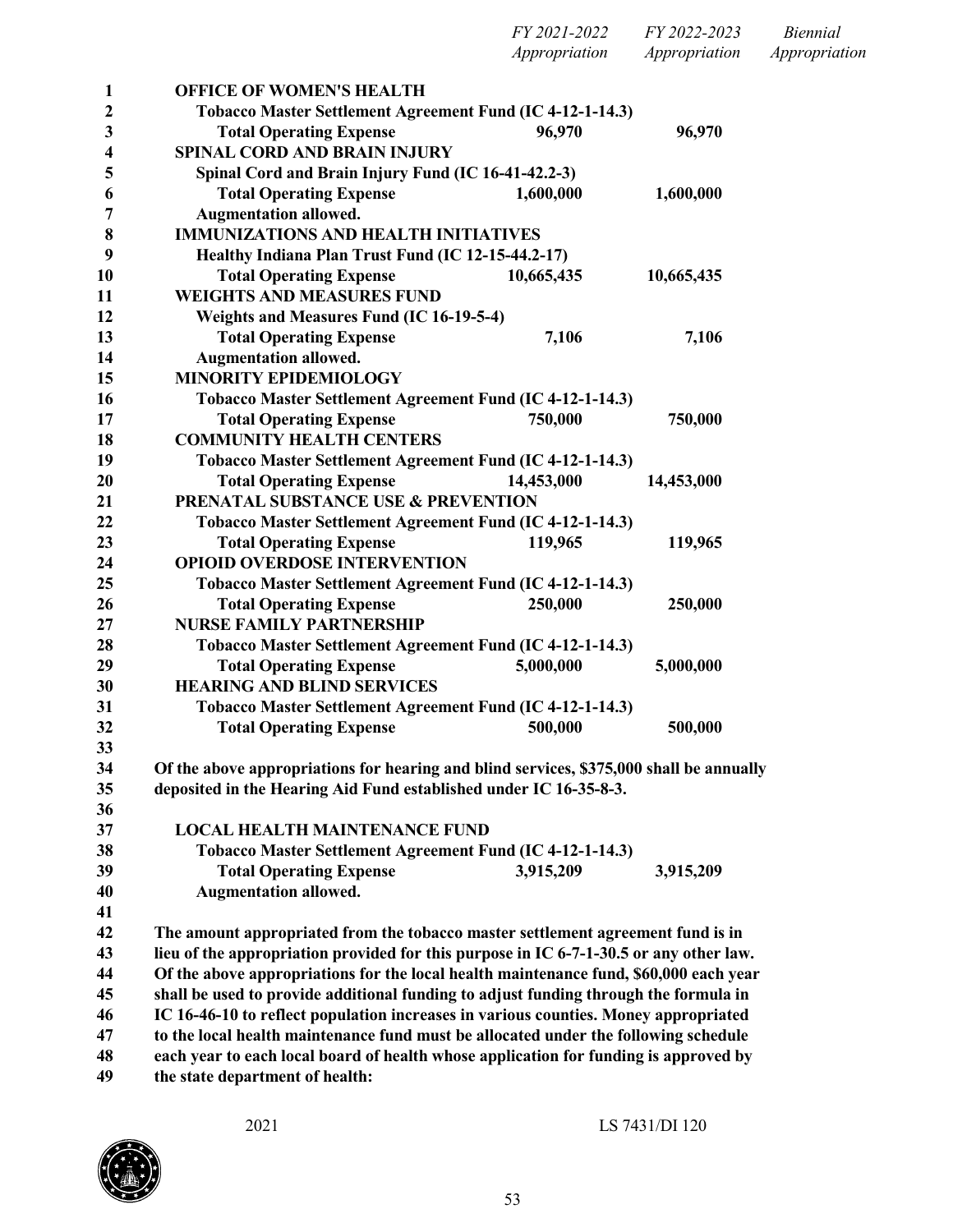*Appropriation Appropriation Appropriation* **COUNTY POPULATION AMOUNT OF GRANT over 499,999 94,112 100,000 - 499,999 72,672 50,000 - 99,999 48,859 under 50,000 33,139 LOCAL HEALTH DEPARTMENT ACCOUNT Tobacco Master Settlement Agreement Fund (IC 4-12-1-14.3) Total Operating Expense 3,000,000 3,000,000 The above appropriations for the local health department account are statutory distributions under IC 4-12-7. TOBACCO USE PREVENTION AND CESSATION PROGRAM Tobacco Master Settlement Agreement Fund (IC 4-12-1-14.3) Total Operating Expense 7,500,000 7,500,000 A minimum of 90% of the above appropriations shall be distributed as grants to local agencies and other entities with programs designed to reduce smoking. FOR THE INDIANA SCHOOL FOR THE BLIND AND VISUALLY IMPAIRED Personal Services 9,521,121 9,521,121 Other Operating Expense 1,876,205 1,876,205 FOR THE INDIANA SCHOOL FOR THE DEAF Personal Services 14,394,996 14,394,996 Other Operating Expense 2,238,712 2,238,712 C. VETERANS' AFFAIRS FOR THE INDIANA DEPARTMENT OF VETERANS' AFFAIRS Personal Services 1,452,580 1,452,580 Other Operating Expense 785,536 785,536 The above appropriations for personal services include funding for a women's veteran services officer and \$300,000 each year for six state veterans services officers. VETERAN SERVICE ORGANIZATIONS Total Operating Expense 910,000 910,000 The above appropriations shall be used to assist veterans in securing available benefits. Of the above appropriations, the following amounts shall be allocated each fiscal year to the following organizations: American Legion: \$202,000 Disabled Veterans: \$202,000 Veterans of Foreign Wars: \$202,000**



*FY 2021-2022 FY 2022-2023 Biennial*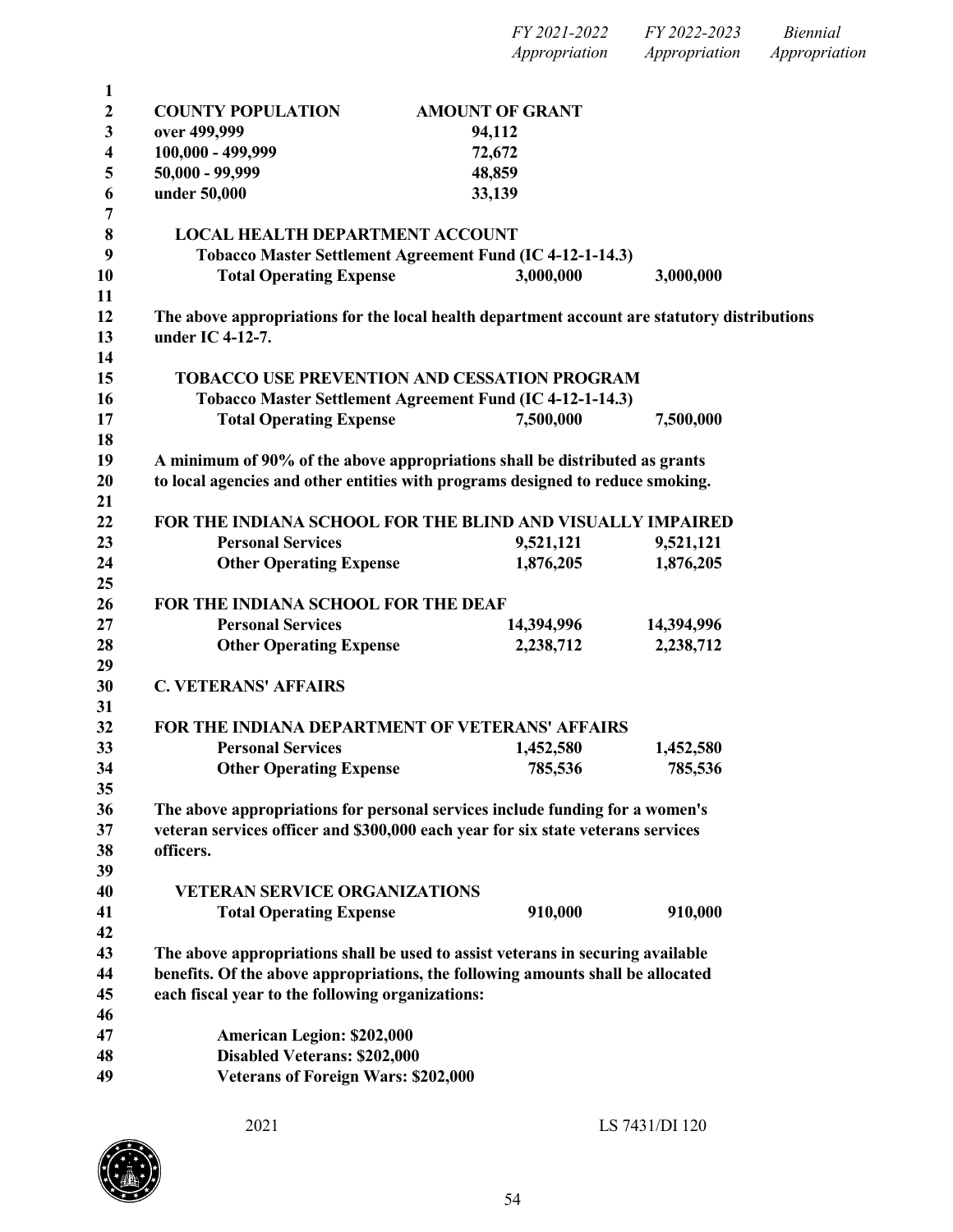|           |                                                                                       | FY 2021-2022<br>Appropriation | FY 2022-2023<br>Appropriation | <b>Biennial</b><br>Appropriation |
|-----------|---------------------------------------------------------------------------------------|-------------------------------|-------------------------------|----------------------------------|
| 1         | <b>AMVETS: \$202,000</b>                                                              |                               |                               |                                  |
| 2         | Vietnam Veterans: \$102,000                                                           |                               |                               |                                  |
| 3<br>4    | The allocations shall be administered by the Indiana Department of Veterans' Affairs. |                               |                               |                                  |
| 5<br>6    | <b>OPERATION OF VETERANS' CEMETERY</b>                                                |                               |                               |                                  |
| 7         | <b>Total Operating Expense</b>                                                        | 350,000                       | 350,000                       |                                  |
| 8         | <b>INDIANA VETERANS' HOME</b>                                                         |                               |                               |                                  |
| 9         | Veterans' Home Comfort and Welfare Fund (IC 10-17-9-7(d))                             |                               |                               |                                  |
| <b>10</b> | <b>Total Operating Expense</b>                                                        | 10,000,000                    | 10,000,000                    |                                  |
| 11        | <b>IVH Medicaid Reimbursement Fund</b>                                                |                               |                               |                                  |
| 12        | <b>Total Operating Expense</b>                                                        | 14,500,000                    | 14,500,000                    |                                  |
| 13        | Augmentation allowed from the Comfort and Welfare Fund and the IVH Medicaid           |                               |                               |                                  |
| 14<br>15  | <b>Reimbursement Fund.</b>                                                            |                               |                               |                                  |
| 16        | <b>SECTION 9. [EFFECTIVE JULY 1, 2021]</b>                                            |                               |                               |                                  |
| 17        |                                                                                       |                               |                               |                                  |
| 18        | <b>EDUCATION</b>                                                                      |                               |                               |                                  |
| 19        |                                                                                       |                               |                               |                                  |
| 20        | A. HIGHER EDUCATION                                                                   |                               |                               |                                  |
| 21        |                                                                                       |                               |                               |                                  |
| 22        | <b>FOR INDIANA UNIVERSITY</b>                                                         |                               |                               |                                  |
| 23        | <b>BLOOMINGTON CAMPUS</b>                                                             |                               |                               |                                  |
| 24        | <b>Total Operating Expense</b>                                                        | 196,672,999                   | 198,963,160                   |                                  |
| 25<br>26  | <b>Fee Replacement</b>                                                                | 20,864,079                    | 20,740,449                    |                                  |
| 27        | FOR INDIANA UNIVERSITY REGIONAL CAMPUSES                                              |                               |                               |                                  |
| 28        | <b>EAST</b>                                                                           |                               |                               |                                  |
| 29        | <b>Total Operating Expense</b>                                                        | 14,909,076                    | 15,042,804                    |                                  |
| 30        | <b>KOKOMO</b>                                                                         |                               |                               |                                  |
| 31        | <b>Total Operating Expense</b>                                                        | 16,374,609                    | 16,526,264                    |                                  |
| 32        | <b>NORTHWEST</b>                                                                      |                               |                               |                                  |
| 33        | <b>Total Operating Expense</b>                                                        | 19,429,706                    | 19,608,222                    |                                  |
| 34        | <b>Fee Replacement</b>                                                                | 4,181,247                     | 4,190,132                     |                                  |
| 35        | <b>SOUTH BEND</b>                                                                     |                               |                               |                                  |
| 36        | <b>Total Operating Expense</b>                                                        | 25,032,474                    | 25,266,744                    |                                  |
| 37        | <b>Fee Replacement</b>                                                                | 1,445,375                     | 1,451,375                     |                                  |
| 38        | <b>SOUTHEAST</b>                                                                      |                               |                               |                                  |
| 39        | <b>Total Operating Expense</b>                                                        | 20,985,162                    | 21,181,868                    |                                  |
| 40        | <b>Fee Replacement</b>                                                                | 1,689,180                     | 1,702,750                     |                                  |
| 41        | FORT WAYNE HEALTH SCIENCES PROGRAM                                                    |                               |                               |                                  |
| 42        | <b>Total Operating Expense</b>                                                        | 4,971,250                     | 4,971,250                     |                                  |
| 43        |                                                                                       |                               |                               |                                  |
| 44        | TOTAL APPROPRIATION - INDIANA UNIVERSITY REGIONAL CAMPUSES                            |                               |                               |                                  |
| 45        | 109,018,079 109,941,409                                                               |                               |                               |                                  |
| 46        |                                                                                       |                               |                               |                                  |
| 47        | FOR INDIANA UNIVERSITY - PURDUE UNIVERSITY                                            |                               |                               |                                  |
| 48        | AT INDIANAPOLIS (IUPUI)                                                               |                               |                               |                                  |
| 49        | I. U. SCHOOLS OF MEDICINE AND DENTISTRY                                               |                               |                               |                                  |

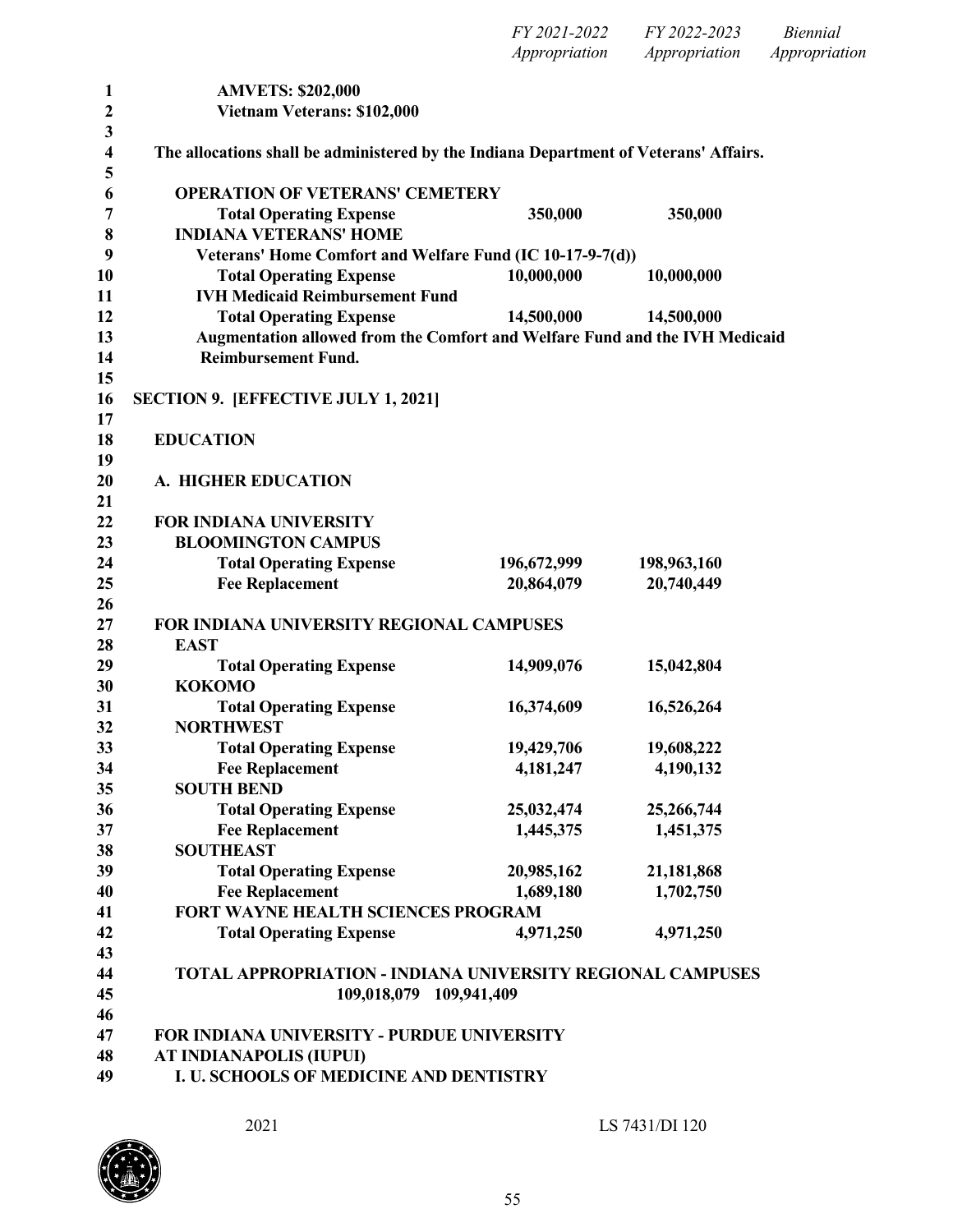|                              |                                                                                      | FY 2021-2022  | FY 2022-2023  | <b>Biennial</b> |
|------------------------------|--------------------------------------------------------------------------------------|---------------|---------------|-----------------|
|                              |                                                                                      | Appropriation | Appropriation | Appropriation   |
| $\mathbf{1}$                 | <b>Total Operating Expense</b>                                                       | 106,769,928   | 107,827,053   |                 |
| 2                            | <b>Fee Replacement</b>                                                               | 7,006,738     | 6,982,835     |                 |
| 3<br>$\overline{\mathbf{4}}$ | FOR INDIANA UNIVERSITY SCHOOL OF MEDICINE                                            |               |               |                 |
| 5                            | <b>INDIANA UNIVERSITY SCHOOL OF MEDICINE - EVANSVILLE</b>                            |               |               |                 |
| 6                            | <b>Total Operating Expense</b>                                                       | 2,234,759     | 2,256,886     |                 |
| 7                            | <b>INDIANA UNIVERSITY SCHOOL OF MEDICINE - FORT WAYNE</b>                            |               |               |                 |
| 8                            | <b>Total Operating Expense</b>                                                       | 2,088,810     | 2,109,492     |                 |
| 9                            | INDIANA UNIVERSITY SCHOOL OF MEDICINE - NORTHWEST - GARY                             |               |               |                 |
| 10                           | <b>Total Operating Expense</b>                                                       | 2,794,202     | 2,821,868     |                 |
| 11                           | INDIANA UNIVERSITY SCHOOL OF MEDICINE - LAFAYETTE                                    |               |               |                 |
| 12                           | <b>Total Operating Expense</b>                                                       | 2,538,435     | 2,563,568     |                 |
| 13                           | <b>INDIANA UNIVERSITY SCHOOL OF MEDICINE - MUNCIE</b>                                |               |               |                 |
| 14                           | <b>Total Operating Expense</b>                                                       | 2,323,998     | 2,347,008     |                 |
| 15                           | <b>INDIANA UNIVERSITY SCHOOL OF MEDICINE - SOUTH BEND</b>                            |               |               |                 |
| 16                           | <b>Total Operating Expense</b>                                                       | 2,185,137     | 2,206,772     |                 |
| 17                           | <b>INDIANA UNIVERSITY SCHOOL OF MEDICINE - TERRE HAUTE</b>                           |               |               |                 |
| 18                           | <b>Total Operating Expense</b>                                                       | 2,525,993     | 2,551,003     |                 |
| 19                           |                                                                                      |               |               |                 |
| 20                           | The Indiana University School of Medicine - Indianapolis shall submit to the Indiana |               |               |                 |
| 21                           | commission for higher education before May 15 of each year an accountability report  |               |               |                 |
| 22                           | containing data on the number of medical school graduates who entered primary care   |               |               |                 |
| 23                           | physician residencies in Indiana from the school's most recent graduating class.     |               |               |                 |
| 24                           |                                                                                      |               |               |                 |
| 25                           | FOR INDIANA UNIVERSITY - PURDUE UNIVERSITY AT INDIANAPOLIS (IUPUI)                   |               |               |                 |
| 26                           | <b>GENERAL ACADEMIC DIVISIONS</b>                                                    |               |               |                 |
| 27                           | <b>Total Operating Expense</b>                                                       | 121,048,107   | 122,111,490   |                 |
| 28                           | <b>Fee Replacement</b>                                                               | 6,910,541     | 6,926,049     |                 |
| 29<br>30                     | <b>TOTAL APPROPRIATIONS - IUPUI</b>                                                  |               |               |                 |
| 31                           | 258,426,648 260,704,024                                                              |               |               |                 |
| 32                           |                                                                                      |               |               |                 |
| 33                           | Transfers of allocations between campuses to correct for errors in allocation among  |               |               |                 |
| 34                           | the campuses of Indiana University can be made by the institution with the approval  |               |               |                 |
| 35                           | of the commission for higher education and the budget agency. Indiana University     |               |               |                 |
| 36                           | shall maintain current operations at all statewide medical education sites.          |               |               |                 |
| 37                           |                                                                                      |               |               |                 |
| 38                           | <b>DUAL CREDIT</b>                                                                   |               |               |                 |
| 39                           | <b>Total Operating Expense</b>                                                       | 4,726,350     | 4,726,350     |                 |
| 40                           | <b>CLINICAL AND TRANSLATIONAL SCIENCES INSTITUTE</b>                                 |               |               |                 |
| 41                           | <b>Total Operating Expense</b>                                                       | 2,500,000     | 2,500,000     |                 |
| 42                           | <b>GLOBAL NETWORK OPERATIONS CENTER</b>                                              |               |               |                 |
| 43                           | <b>Total Operating Expense</b>                                                       | 721,861       | 721,861       |                 |
| 44                           | SPINAL CORD AND HEAD INJURY RESEARCH CENTER                                          |               |               |                 |
| 45                           | <b>Total Operating Expense</b>                                                       | 553,429       | 553,429       |                 |
| 46                           | <b>INSTITUTE FOR THE STUDY OF DEVELOPMENTAL DISABILITIES</b>                         |               |               |                 |
| 47                           | <b>Total Operating Expense</b>                                                       | 2,491,824     | 2,491,824     |                 |
| 48                           |                                                                                      |               |               |                 |
| 49                           | Of the above appropriations, \$386,000 per year shall be used to provide technology  |               |               |                 |

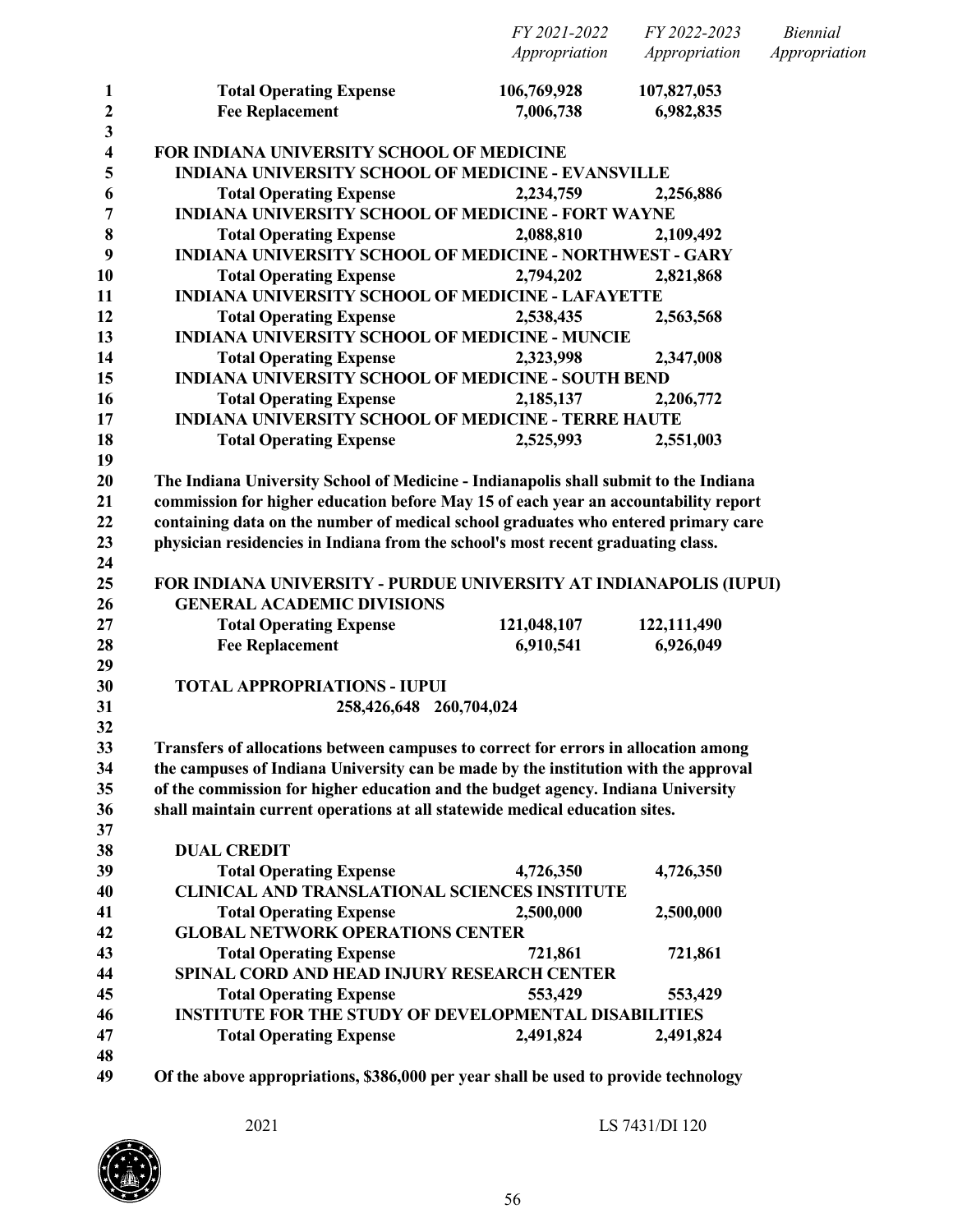|                   |                                                                                                                                                           | FY 2021-2022  | FY 2022-2023  | <b>Biennial</b> |
|-------------------|-----------------------------------------------------------------------------------------------------------------------------------------------------------|---------------|---------------|-----------------|
|                   |                                                                                                                                                           | Appropriation | Appropriation | Appropriation   |
| $\mathbf{1}$<br>2 | support to students with autism.                                                                                                                          |               |               |                 |
| 3                 | <b>GEOLOGICAL SURVEY</b>                                                                                                                                  |               |               |                 |
| 4                 | <b>Total Operating Expense</b>                                                                                                                            | 2,783,782     | 2,783,782     |                 |
| 5                 | <b>I-LIGHT NETWORK OPERATIONS</b>                                                                                                                         |               |               |                 |
| 6                 | <b>Total Operating Expense</b>                                                                                                                            | 1,508,628     | 1,508,628     |                 |
| 7                 | <b>GIGAPOP PROJECT</b>                                                                                                                                    |               |               |                 |
| 8                 | <b>Total Operating Expense</b>                                                                                                                            | 672,562       | 672,562       |                 |
| 9<br>10           | <b>FOR PURDUE UNIVERSITY</b>                                                                                                                              |               |               |                 |
| 11                | <b>WEST LAFAYETTE</b>                                                                                                                                     |               |               |                 |
| 12                | <b>Total Operating Expense</b>                                                                                                                            | 221, 293, 709 | 223,528,130   |                 |
| 13                | <b>Fee Replacement</b>                                                                                                                                    | 32, 152, 425  | 29,002,950    |                 |
| 14                | <b>NORTHWEST</b>                                                                                                                                          |               |               |                 |
| 15                | <b>Total Operating Expense</b>                                                                                                                            | 47,856,119    | 48,297,734    |                 |
| 16                | <b>Fee Replacement</b>                                                                                                                                    | 3,892,013     | 3,891,013     |                 |
| 17                | <b>FORT WAYNE</b>                                                                                                                                         |               |               |                 |
| 18                | <b>Total Operating Expense</b>                                                                                                                            | 44,445,918    | 44,856,609    |                 |
| 19                | <b>Fee Replacement</b>                                                                                                                                    | 3,039,750     | 3,036,000     |                 |
| 20                | <b>COLLEGE OF VETERINARY MEDICINE</b>                                                                                                                     |               |               |                 |
| 21<br>22          | <b>Total Operating Expense</b>                                                                                                                            | 18,237,088    | 18,417,653    |                 |
| 24<br>25<br>26    | among the campuses of Purdue University can be made by the institution with the<br>approval of the commission for higher education and the budget agency. |               |               |                 |
| 27                | <b>DUAL CREDIT</b>                                                                                                                                        |               |               |                 |
| 28                | <b>Total Operating Expense</b>                                                                                                                            | 1,018,450     | 1,018,450     |                 |
| 29                |                                                                                                                                                           |               |               |                 |
| 30                | ANIMAL DISEASE DIAGNOSTIC LABORATORY SYSTEM                                                                                                               |               |               |                 |
| 31                | <b>Total Operating Expense</b>                                                                                                                            | 3,711,561     | 3,711,561     |                 |
| 32<br>33          | The above appropriations shall be used to fund the animal disease diagnostic                                                                              |               |               |                 |
| 34                | laboratory system (ADDL), which consists of the main ADDL at West Lafayette, the                                                                          |               |               |                 |
| 35                | bangs disease testing service at West Lafayette, and the southern branch of ADDL                                                                          |               |               |                 |
| 36                | Southern Indiana Purdue Agricultural Center (SIPAC) in Dubois County. The above                                                                           |               |               |                 |
| 37                | appropriations are in addition to any user charges that may be established and                                                                            |               |               |                 |
| 38                | collected under IC 21-46-3-5. Notwithstanding IC 21-46-3-4, the trustees of                                                                               |               |               |                 |
| 39                | Purdue University may approve reasonable charges for testing for pseudorabies.                                                                            |               |               |                 |
| 40                |                                                                                                                                                           |               |               |                 |
| 41                | <b>STATEWIDE TECHNOLOGY</b>                                                                                                                               |               |               |                 |
| 42                | <b>Total Operating Expense</b>                                                                                                                            | 6,695,258     | 6,695,258     |                 |
| 43                | <b>COUNTY AGRICULTURAL EXTENSION EDUCATORS</b>                                                                                                            |               |               |                 |
| 44                | <b>Total Operating Expense</b>                                                                                                                            | 7,487,816     | 7,487,816     |                 |
| 45                | <b>AGRICULTURAL RESEARCH AND EXTENSION - CROSSROADS</b>                                                                                                   |               |               |                 |
| 46                | <b>Total Operating Expense</b>                                                                                                                            | 8,492,325     | 8,492,325     |                 |
| 47                | <b>CENTER FOR PARALYSIS RESEARCH</b>                                                                                                                      |               |               |                 |
| 48                | <b>Total Operating Expense</b>                                                                                                                            | 522,558       | 522,558       |                 |
| 49                | IN TECH ASST. AND ADV. MFG. COMPETITIVENESS PROGRAM                                                                                                       |               |               |                 |
|                   |                                                                                                                                                           |               |               |                 |

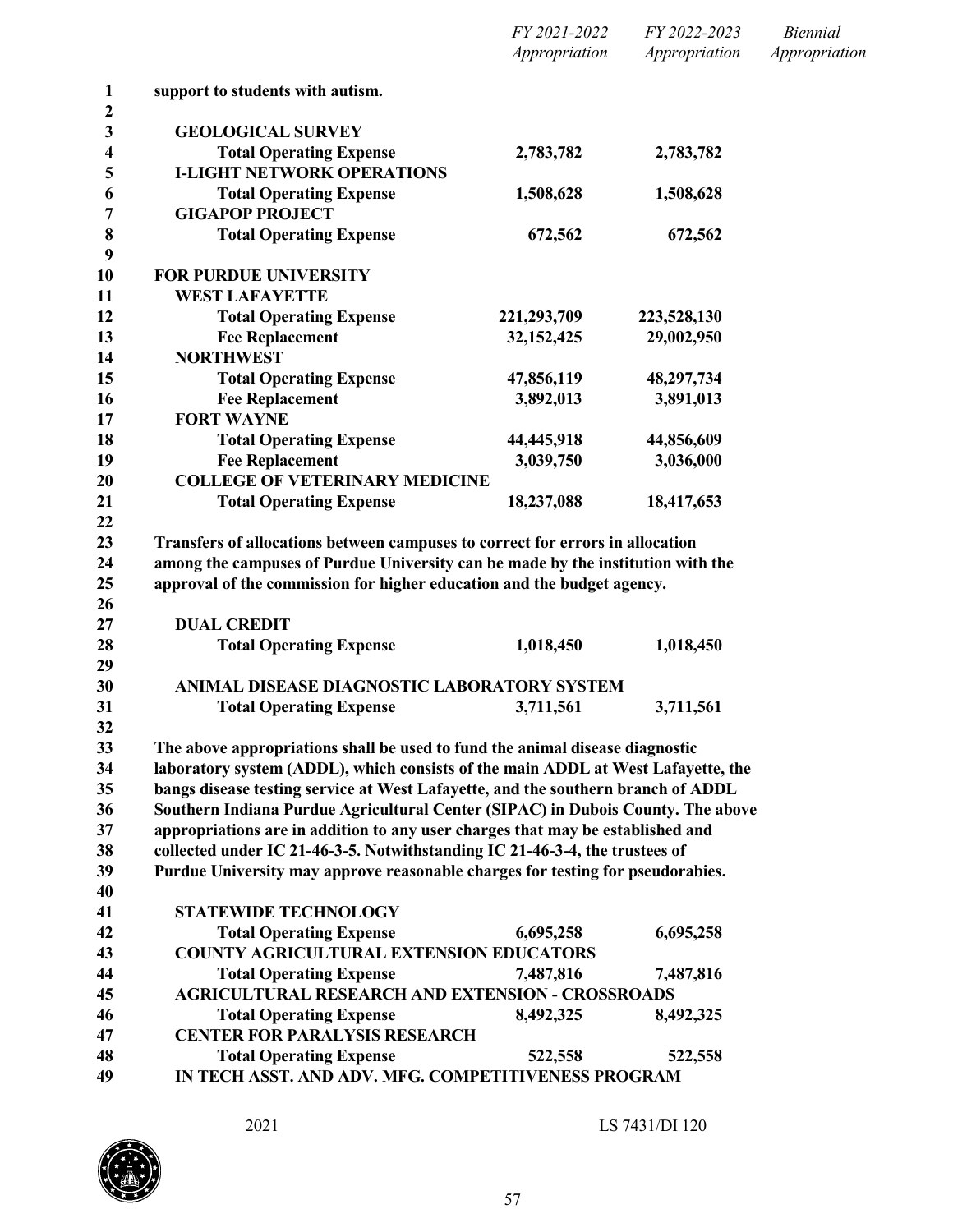|                                  |                                                                                       | FY 2021-2022<br>Appropriation | FY 2022-2023<br>Appropriation | <b>Biennial</b><br>Appropriation |
|----------------------------------|---------------------------------------------------------------------------------------|-------------------------------|-------------------------------|----------------------------------|
| $\mathbf{1}$                     | <b>Total Operating Expense</b>                                                        | 4,430,212                     | 4,430,212                     |                                  |
| $\boldsymbol{2}$<br>$\mathbf{3}$ | <b>FOR INDIANA STATE UNIVERSITY</b>                                                   |                               |                               |                                  |
| 4                                | <b>Total Operating Expense</b>                                                        | 73,818,085                    | 74,499,214                    |                                  |
| 5                                | <b>Fee Replacement</b>                                                                | 11,044,480                    | 11,051,288                    |                                  |
| 6                                | <b>DUAL CREDIT</b>                                                                    |                               |                               |                                  |
| 7                                | <b>Total Operating Expense</b>                                                        | 221,800                       | 221,800                       |                                  |
| 8                                | <b>NURSING PROGRAM</b>                                                                |                               |                               |                                  |
| 9                                | <b>Total Operating Expense</b>                                                        | 204,000                       | 204,000                       |                                  |
| 10                               | PRINCIPAL LEADERSHIP ACADEMY                                                          |                               |                               |                                  |
| 11                               | <b>Total Operating Expense</b>                                                        | 600,000                       | 600,000                       |                                  |
| 12                               | <b>DEGREE LINK</b>                                                                    |                               |                               |                                  |
| 13<br>14                         | <b>Total Operating Expense</b>                                                        | 446,438                       | 446,438                       |                                  |
| 15                               | FOR UNIVERSITY OF SOUTHERN INDIANA                                                    |                               |                               |                                  |
| 16                               | <b>Total Operating Expense</b>                                                        | 50,572,207                    | 51,030,016                    |                                  |
| 17                               | <b>Fee Replacement</b>                                                                | 14,377,159                    | 12,317,288                    |                                  |
| 18                               | <b>DUAL CREDIT</b>                                                                    |                               |                               |                                  |
| 19                               | <b>Total Operating Expense</b>                                                        | 617,200                       | 617,200                       |                                  |
| 20                               | <b>HISTORIC NEW HARMONY</b>                                                           |                               |                               |                                  |
| 21<br>22                         | <b>Total Operating Expense</b>                                                        | 486,878                       | 486,878                       |                                  |
| 23                               | <b>FOR BALL STATE UNIVERSITY</b>                                                      |                               |                               |                                  |
| 24                               | <b>Total Operating Expense</b>                                                        | 131,751,282                   | 133,011,171                   |                                  |
| 25                               | <b>Fee Replacement</b>                                                                | 24,739,019                    | 24,741,019                    |                                  |
| 26                               | <b>DUAL CREDIT</b>                                                                    |                               |                               |                                  |
| 27                               | <b>Total Operating Expense</b>                                                        | 265,350                       | 265,350                       |                                  |
| 28                               | <b>ENTREPRENEURIAL COLLEGE</b>                                                        |                               |                               |                                  |
| 29                               | <b>Total Operating Expense</b>                                                        | 2,500,000                     | 2,500,000                     |                                  |
| 30                               | ACADEMY FOR SCIENCE, MATHEMATICS, AND HUMANITIES                                      |                               |                               |                                  |
| 31<br>32                         | <b>Total Operating Expense</b>                                                        | 4,384,956                     | 4,384,956                     |                                  |
| 33                               | <b>FOR VINCENNES UNIVERSITY</b>                                                       |                               |                               |                                  |
| 34                               | <b>Total Operating Expense</b>                                                        | 44,065,022                    | 44,475,540                    |                                  |
| 35                               | <b>Fee Replacement</b>                                                                | 6,204,550                     | 5,507,270                     |                                  |
| 36                               | <b>DUAL CREDIT</b>                                                                    |                               |                               |                                  |
| 37                               | <b>Total Operating Expense</b>                                                        | 4,794,850                     | 4,794,850                     |                                  |
| 38                               | <b>CAREER AND TECHNICAL EARLY COLLEGE PROGRAM</b>                                     |                               |                               |                                  |
| 39                               | <b>Total Operating Expense</b>                                                        | 3,000,000                     | 3,000,000                     |                                  |
| 40<br>41                         | Additional Early College sites may be established upon approval by the Commission for |                               |                               |                                  |
| 42                               | Higher Education and review by the budget committee.                                  |                               |                               |                                  |
| 43                               |                                                                                       |                               |                               |                                  |
| 44                               | FOR IVY TECH COMMUNITY COLLEGE                                                        |                               |                               |                                  |
| 45                               | <b>Total Operating Expense</b>                                                        | 232,946,761                   | 235, 111, 385                 |                                  |
| 46                               | <b>Fee Replacement</b>                                                                | 28,938,873                    | 28,484,398                    |                                  |
| 47                               | <b>DUAL CREDIT</b>                                                                    |                               |                               |                                  |
| 48                               | <b>Total Operating Expense</b>                                                        | 18,970,800                    | 18,970,800                    |                                  |
| 49                               | <b>STATEWIDE NURSING</b>                                                              |                               |                               |                                  |

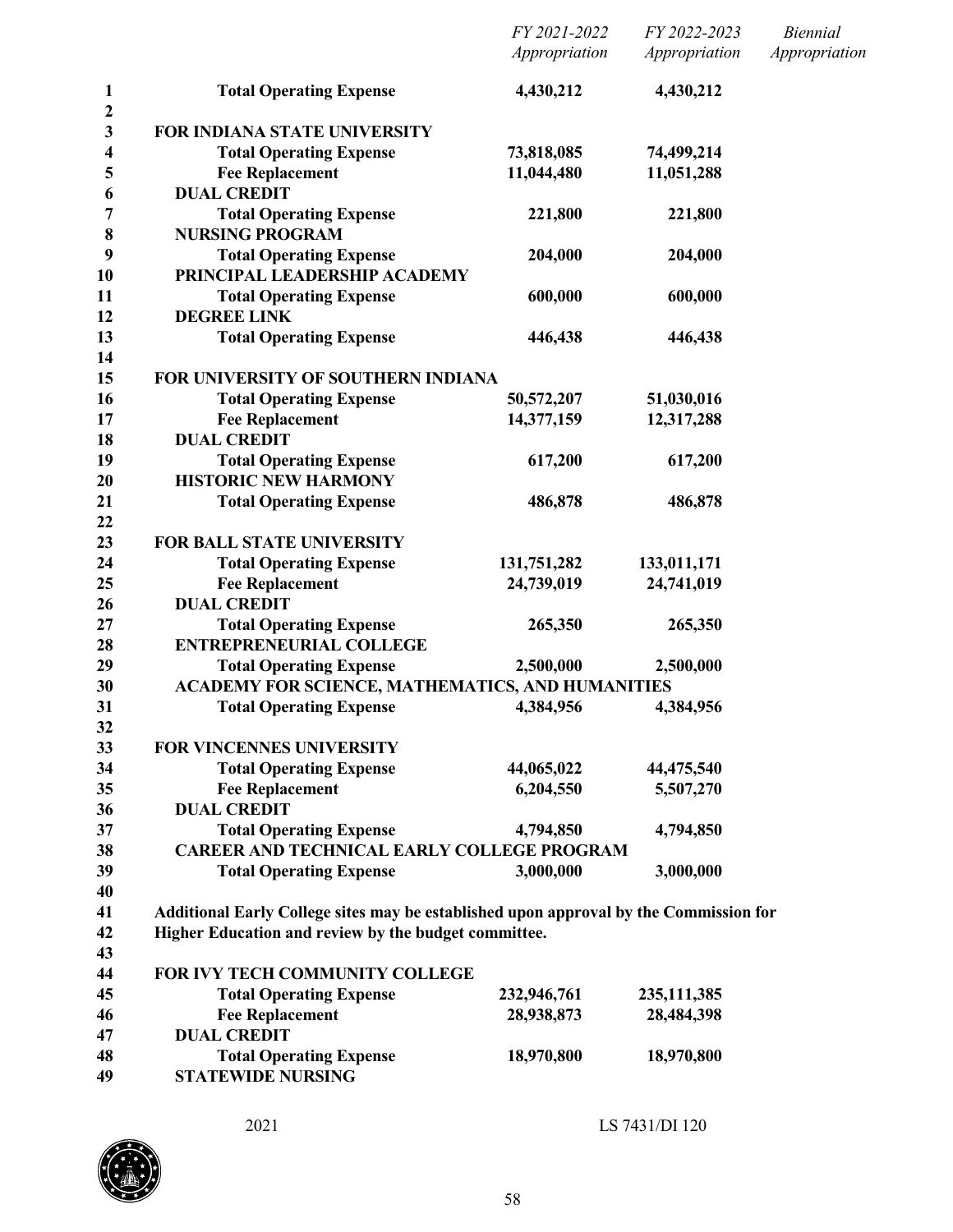|                                         |                                                                                                               | FY 2021-2022<br>Appropriation | FY 2022-2023<br>Appropriation | <b>Biennial</b><br>Appropriation |
|-----------------------------------------|---------------------------------------------------------------------------------------------------------------|-------------------------------|-------------------------------|----------------------------------|
| 1                                       | <b>Total Operating Expense</b>                                                                                | 85,411                        | 85,411                        |                                  |
| $\mathbf 2$                             | <b>TESTING CENTERS</b>                                                                                        |                               |                               |                                  |
| $\mathbf{3}$<br>$\overline{\mathbf{4}}$ | <b>Total Operating Expense</b><br><b>INDIANA RURAL EDUCATION INITIATIVE</b>                                   | 710,810                       | 710,810                       |                                  |
| 5                                       | <b>Total Operating Expense</b>                                                                                | 1,057,738                     | 1,057,738                     |                                  |
| 6                                       |                                                                                                               |                               |                               |                                  |
| 7                                       | The sums herein appropriated to Indiana University, Purdue University, Indiana State                          |                               |                               |                                  |
| $\bf 8$                                 | University, University of Southern Indiana, Ball State University, Vincennes University,                      |                               |                               |                                  |
| 9                                       | and Ivy Tech Community College are in addition to all income of said institutions,                            |                               |                               |                                  |
| 10                                      | respectively, from all permanent fees and endowments and from all land grants, fees,                          |                               |                               |                                  |
| 11                                      | earnings, and receipts, including gifts, grants, bequests, and devises, and receipts                          |                               |                               |                                  |
| 12                                      | from any miscellaneous sales from whatever source derived.                                                    |                               |                               |                                  |
| 13                                      |                                                                                                               |                               |                               |                                  |
| 14                                      | All such income and all such fees, earnings, and receipts on hand June 30, 2021,                              |                               |                               |                                  |
| 15                                      | and all such income and fees, earnings, and receipts accruing thereafter are hereby                           |                               |                               |                                  |
| 16                                      | appropriated to the boards of trustees or directors of the aforementioned institutions                        |                               |                               |                                  |
| 17                                      | and may be expended for any necessary expenses of the respective institutions, including                      |                               |                               |                                  |
| 18                                      | university hospitals, schools of medicine, nurses' training schools, schools of dentistry,                    |                               |                               |                                  |
| 19                                      | and agricultural extension and experimental stations. However, such income, fees,                             |                               |                               |                                  |
| 20                                      | earnings, and receipts may be used for land and structures only if approved by the                            |                               |                               |                                  |
| 21                                      | governor and the budget agency.                                                                               |                               |                               |                                  |
| 22                                      |                                                                                                               |                               |                               |                                  |
| 23                                      | The above appropriations to Indiana University, Purdue University, Indiana State                              |                               |                               |                                  |
| 24                                      | University, University of Southern Indiana, Ball State University, Vincennes University,                      |                               |                               |                                  |
| 25                                      | and Ivy Tech Community College include the employers' share of Social Security payments                       |                               |                               |                                  |
| 26                                      | for university employees under the public employees' retirement fund, or institutions                         |                               |                               |                                  |
| 27                                      | covered by the Indiana state teachers' retirement fund. The funds appropriated also                           |                               |                               |                                  |
| 28                                      | include funding for the employers' share of payments to the public employees' retirement                      |                               |                               |                                  |
| 29                                      | fund and to the Indiana state teachers' retirement fund at a rate to be established                           |                               |                               |                                  |
| 30                                      | by the retirement funds for both fiscal years for each institution's employees covered                        |                               |                               |                                  |
| 31                                      | by these retirement plans.                                                                                    |                               |                               |                                  |
| 32                                      |                                                                                                               |                               |                               |                                  |
| 33                                      | The treasurers of Indiana University, Purdue University, Indiana State University,                            |                               |                               |                                  |
| 34                                      | University of Southern Indiana, Ball State University, Vincennes University, and                              |                               |                               |                                  |
| 35                                      | Ivy Tech Community College shall, at the end of each three (3) month period,                                  |                               |                               |                                  |
| 36                                      | prepare and file with the auditor of state a financial statement that shall show                              |                               |                               |                                  |
| 37                                      | in total all revenues received from any source, together with a consolidated                                  |                               |                               |                                  |
| 38                                      | statement of disbursements for the same period. The budget director shall                                     |                               |                               |                                  |
| 39                                      | establish the requirements for the form and substance of the reports.                                         |                               |                               |                                  |
| 40                                      |                                                                                                               |                               |                               |                                  |
| 41                                      | The reports of the treasurer also shall contain in such form and in such detail as                            |                               |                               |                                  |
| 42                                      | the governor and the budget agency may specify, complete information concerning                               |                               |                               |                                  |
| 43                                      | receipts from all sources, together with any contracts, agreements, or arrangements                           |                               |                               |                                  |
| 44<br>45                                | with any federal agency, private foundation, corporation, or other entity from which<br>such receipts accrue. |                               |                               |                                  |
| 46                                      |                                                                                                               |                               |                               |                                  |
| 47                                      | All such treasurers' reports are matters of public record and shall include without                           |                               |                               |                                  |
|                                         |                                                                                                               |                               |                               |                                  |

- **limitation a record of the purposes of any and all gifts and trusts with the sole**
- **exception of the names of those donors who request to remain anonymous.**

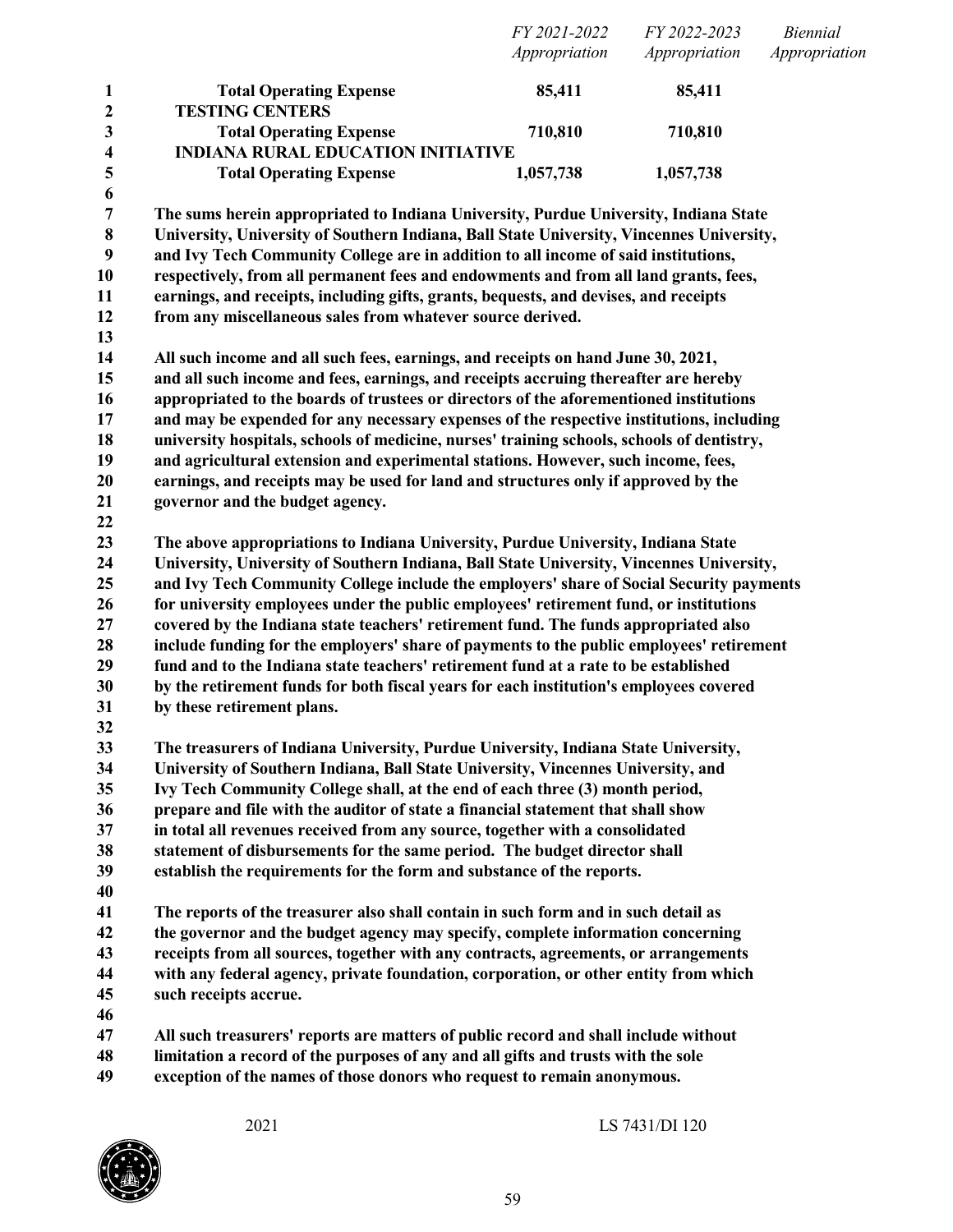| FY 2021-2022  | FY 2022-2023  | <i>Biennial</i> |
|---------------|---------------|-----------------|
| Appropriation | Appropriation | Appropriation   |

| $\mathbf{1}$     |                                                                                             |            |            |  |
|------------------|---------------------------------------------------------------------------------------------|------------|------------|--|
| $\boldsymbol{2}$ | Notwithstanding IC 4-10-11, the auditor of state shall draw warrants to the treasurers      |            |            |  |
| 3                | of Indiana University, Purdue University, Indiana State University, University of           |            |            |  |
| 4                | Southern Indiana, Ball State University, Vincennes University, and Ivy Tech Community       |            |            |  |
| 5                | College on the basis of vouchers stating the total amount claimed against each fund or      |            |            |  |
| 6                | account, or both, but not to exceed the legally made appropriations.                        |            |            |  |
| 7                |                                                                                             |            |            |  |
| $\bf 8$          | For universities and colleges supported in whole or in part by state funds, grant           |            |            |  |
| 9                | applications and lists of applications need only be submitted upon request to the           |            |            |  |
| 10               | budget agency for review and approval or disapproval and, unless disapproved by             |            |            |  |
| 11               | the budget agency, federal grant funds may be requested and spent without approval          |            |            |  |
| 12               | by the budget agency.                                                                       |            |            |  |
| 13               |                                                                                             |            |            |  |
| 14               | For all university special appropriations, an itemized list of intended expenditures,       |            |            |  |
| 15               | in such form as the governor and the budget agency may specify, shall be submitted          |            |            |  |
| 16               | to support the allotment request. All budget requests for university special appropriations |            |            |  |
| 17               | shall be furnished in a like manner and as a part of the operating budgets of the state     |            |            |  |
| 18               | universities.                                                                               |            |            |  |
| 19               |                                                                                             |            |            |  |
| 20               | The trustees of Indiana University, the trustees of Purdue University, the trustees         |            |            |  |
| 21               | of Indiana State University, the trustees of University of Southern Indiana, the            |            |            |  |
| 22               | trustees of Ball State University, the trustees of Vincennes University, and the            |            |            |  |
| 23               | trustees of Ivy Tech Community College are hereby authorized to accept federal grants,      |            |            |  |
| 24               | subject to IC 4-12-1.                                                                       |            |            |  |
| 25               |                                                                                             |            |            |  |
| 26               | Fee replacement funds are to be distributed as requested by each institution, on            |            |            |  |
| 27               | payment due dates, subject to available appropriations.                                     |            |            |  |
| 28               |                                                                                             |            |            |  |
| 29               | FOR THE MEDICAL EDUCATION BOARD                                                             |            |            |  |
| 30               | <b>FAMILY PRACTICE RESIDENCY FUND</b>                                                       |            |            |  |
| 31               | Tobacco Master Settlement Agreement Fund (IC 4-12-1-14.3)                                   |            |            |  |
| 32               | <b>Total Operating Expense</b>                                                              | 1,852,698  | 1,852,698  |  |
| 33               |                                                                                             |            |            |  |
| 34               | Of the above appropriations, \$1,000,000 each year shall be distributed as grants           |            |            |  |
| 35               | for the purpose of improving family practice residency programs serving medically           |            |            |  |
| 36               | underserved areas.                                                                          |            |            |  |
| 37               |                                                                                             |            |            |  |
| 38               | FOR THE GRADUATE MEDICAL EDUCATION BOARD                                                    |            |            |  |
| 39               | <b>MEDICAL RESIDENCY EDUCATION GRANTS</b>                                                   |            |            |  |
| 40               | Tobacco Master Settlement Agreement Fund (IC 4-12-1-14.3)                                   |            |            |  |
| 41               | <b>Total Operating Expense</b>                                                              | 3,400,000  | 3,400,000  |  |
| 42               |                                                                                             |            |            |  |
| 43               | The above appropriations for medical residency education grants are to be distributed       |            |            |  |
| 44               | in accordance with IC 21-13-6.5.                                                            |            |            |  |
| 45               |                                                                                             |            |            |  |
| 46               | FOR THE COMMISSION FOR HIGHER EDUCATION                                                     |            |            |  |
| 47               | <b>Total Operating Expense</b>                                                              | 2,764,059  | 2,764,059  |  |
| 48               | <b>FREEDOM OF CHOICE GRANTS</b>                                                             |            |            |  |
| 49               | <b>Total Operating Expense</b>                                                              | 66,225,902 | 66,225,902 |  |
|                  |                                                                                             |            |            |  |

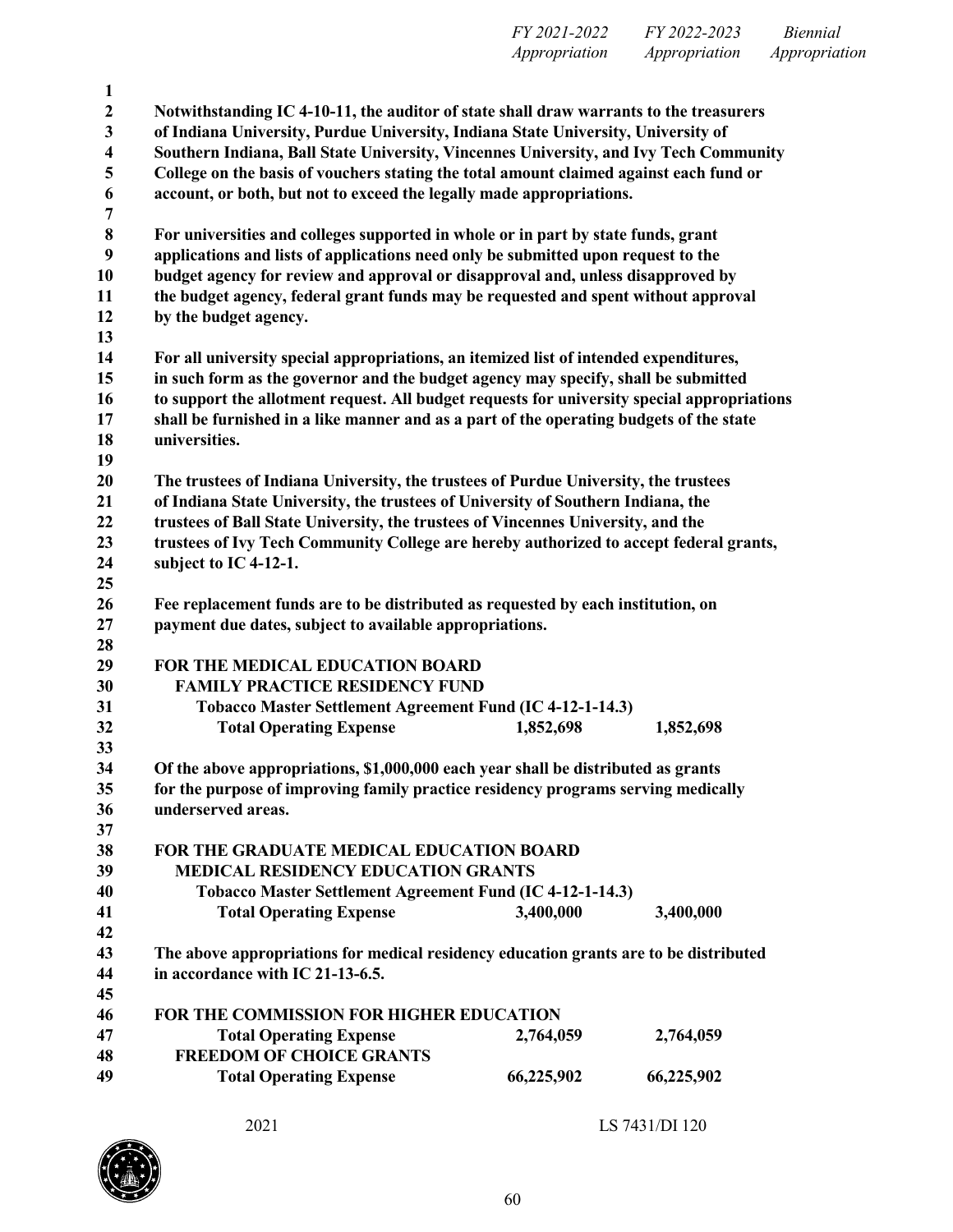|                   |                                                                                                                                                | Appropriation | Appropriation | Appropriation |
|-------------------|------------------------------------------------------------------------------------------------------------------------------------------------|---------------|---------------|---------------|
| $\mathbf{1}$      | <b>HIGHER EDUCATION AWARD PROGRAM</b>                                                                                                          |               |               |               |
| 2                 | <b>Total Operating Expense</b>                                                                                                                 | 101,425,081   | 101,425,081   |               |
| $\mathbf{3}$<br>4 | For the higher education awards and freedom of choice grants made for the                                                                      |               |               |               |
| 5                 | biennium, the following guidelines shall be used, notwithstanding current administrative                                                       |               |               |               |
| 6                 | rule or practice:                                                                                                                              |               |               |               |
| 7                 | (1) The commission shall maintain the proportionality of award maximums for public,                                                            |               |               |               |
| $\bf 8$           | private, and proprietary institutions when setting forth amounts under IC 21-12-1.7.                                                           |               |               |               |
| 9                 | (2) Minimum Award: No award shall be less than \$600.                                                                                          |               |               |               |
| 10                | (3) The commission shall reduce award amounts as necessary to stay within the appropriation.                                                   |               |               |               |
| 11                |                                                                                                                                                |               |               |               |
| 12                | <b>TUITION AND FEE EXEMPTION FOR CHILDREN OF VETERANS AND</b>                                                                                  |               |               |               |
| 13                | <b>PUBLIC SAFETY OFFICERS</b>                                                                                                                  |               |               |               |
| 14                | <b>Total Operating Expense</b>                                                                                                                 | 31,773,696    | 31,773,696    |               |
| 15                | <b>MIDWEST HIGHER EDUCATION COMPACT</b>                                                                                                        |               |               |               |
| 16                | <b>Total Operating Expense</b>                                                                                                                 | 115,000       | 115,000       |               |
| 17                | ADULT STUDENT GRANT APPROPRIATION                                                                                                              |               |               |               |
| 18                | <b>Total Operating Expense</b>                                                                                                                 | 7,579,858     | 7,579,858     |               |
| 19                |                                                                                                                                                |               |               |               |
| 20                | Priority for awards made from the above appropriation shall be given first to eligible                                                         |               |               |               |
| 21                | students meeting TANF income eligibility guidelines as determined by the family                                                                |               |               |               |
| 22                | and social services administration and second to eligible students who received                                                                |               |               |               |
| 23                | awards from the adult grant fund during the school year associated with the biennial                                                           |               |               |               |
| 24                | budget year. Funds remaining shall be distributed according to procedures established                                                          |               |               |               |
| 25                | by the commission. The maximum grant that an applicant may receive for a particular                                                            |               |               |               |
| 26                | academic term shall be established by the commission but shall in no case be greater                                                           |               |               |               |
| 27                | than a grant for which an applicant would be eligible under IC 21-12-3 if the applicant                                                        |               |               |               |
| 28<br>29          | were a full-time student. The commission shall collect and report to the family and                                                            |               |               |               |
| 30                | social services administration (FSSA) all data required for FSSA to meet the data<br>collection and reporting requirements in 45 CFR Part 265. |               |               |               |
| 31                |                                                                                                                                                |               |               |               |
| 32                | The family and social services administration, division of family resources, shall                                                             |               |               |               |
| 33                | apply all qualifying expenditures for the part-time grant program toward Indiana's                                                             |               |               |               |
| 34                | maintenance of effort under the federal Temporary Assistance for Needy Families                                                                |               |               |               |
| 35                | (TANF) program (45 CFR 260 et seq.).                                                                                                           |               |               |               |
| 36                |                                                                                                                                                |               |               |               |
| 37                | <b>STEM TEACHER RECRUITMENT FUND</b>                                                                                                           |               |               |               |
| 38                | <b>Total Operating Expense</b>                                                                                                                 | 4,250,000     | 4,250,000     |               |
| 39                |                                                                                                                                                |               |               |               |
| 40                | The above appropriations may be used to provide grants to nonprofit organizations                                                              |               |               |               |
| 41                | that place new science, technology, engineering, and math teachers in elementary                                                               |               |               |               |
| 42                | and high schools located in underserved areas.                                                                                                 |               |               |               |
| 43                |                                                                                                                                                |               |               |               |
| 44                | <b>MINORITY TEACHER SCHOLARSHIP FUND (IC 21-13-2-1)</b>                                                                                        |               |               |               |
| 45                | <b>Total Operating Expense</b>                                                                                                                 | 400,000       | 400,000       |               |
| 46                | HIGH NEED STUDENT TEACHING STIPEND FUND (IC 21-13-7)                                                                                           |               |               |               |
| 47                | <b>Total Operating Expense</b>                                                                                                                 | 450,000       | 450,000       |               |
| 48                | <b>MINORITY STUDENT TEACHING STIPEND FUND (IC 21-13-8)</b>                                                                                     |               |               |               |
| 49                | <b>Total Operating Expense</b>                                                                                                                 | 50,000        | 50,000        |               |



*FY 2021-2022 FY 2022-2023 Biennial*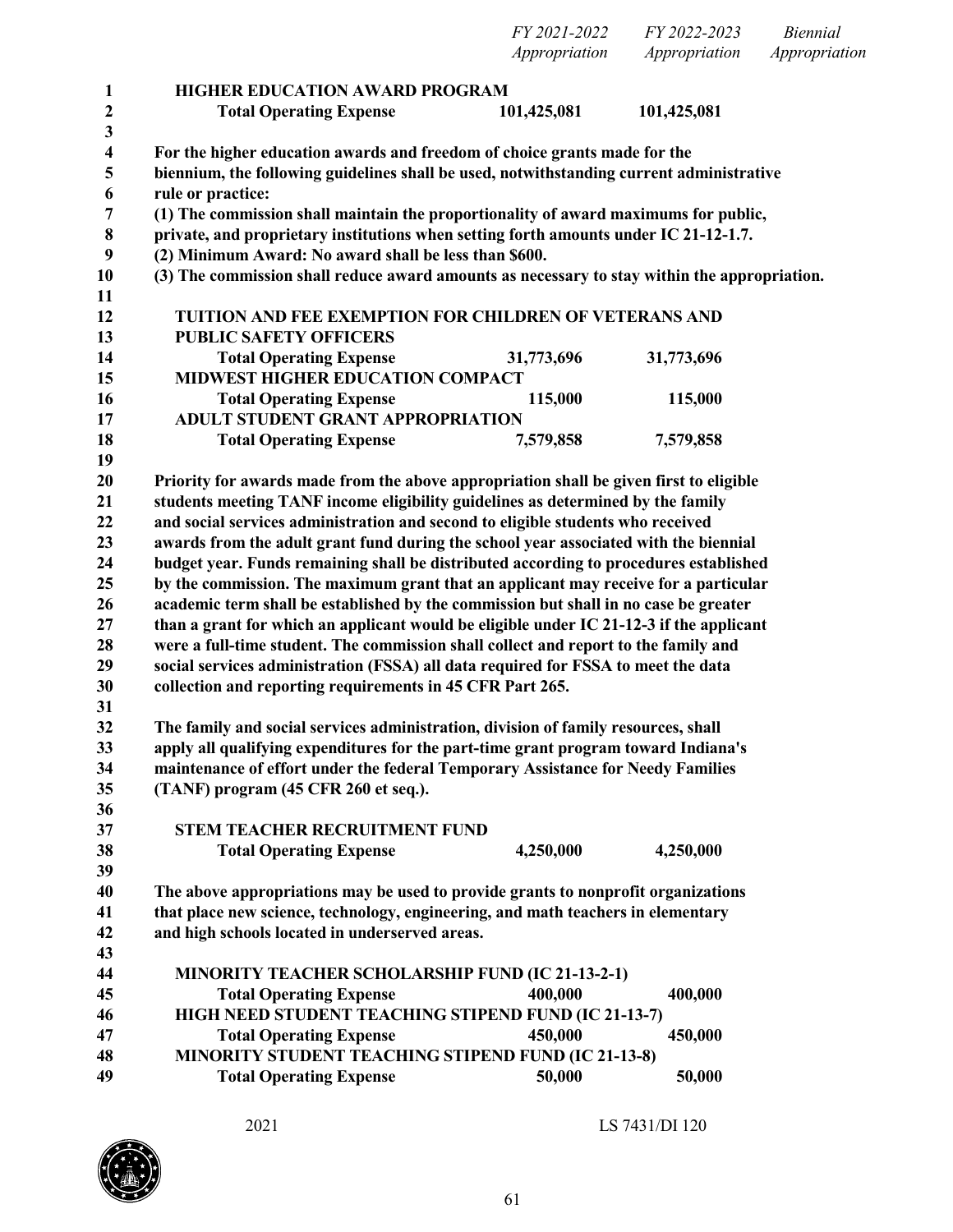*FY 2021-2022 FY 2022-2023 Biennial Appropriation Appropriation Appropriation*

| 1                       | EARN INDIANA WORK STUDY PROGRAM                                                           |             |             |  |
|-------------------------|-------------------------------------------------------------------------------------------|-------------|-------------|--|
| $\boldsymbol{2}$        | <b>Total Operating Expense</b>                                                            | 606,099     | 606,099     |  |
| $\overline{\mathbf{3}}$ | 21ST CENTURY - ADMINISTRATIVE                                                             |             |             |  |
| 4                       | <b>Total Operating Expense</b>                                                            | 1,645,774   | 1,645,774   |  |
| 5                       | <b>21ST CENTURY SCHOLAR AWARDS</b>                                                        |             |             |  |
| 6                       | <b>Total Operating Expense</b>                                                            | 166,270,623 | 166,270,623 |  |
| 7                       |                                                                                           |             |             |  |
| 8                       | The commission shall collect and report to the family and social services administration  |             |             |  |
| 9                       | (FSSA) all data required for FSSA to meet the data collection and reporting requirements  |             |             |  |
| 10                      | in 45 CFR 265.                                                                            |             |             |  |
| 11                      |                                                                                           |             |             |  |
| 12                      | The division of family resources shall apply all qualifying expenditures for the 21st     |             |             |  |
| 13                      | century scholar program toward Indiana's maintenance of effort under the federal          |             |             |  |
| 14                      | Temporary Assistance for Needy Families (TANF) program (45 CFR 260 et seq.).              |             |             |  |
| 15                      |                                                                                           |             |             |  |
| 16                      | <b>INDIANA INTERNnet</b>                                                                  |             |             |  |
| 17                      | <b>Total Operating Expense</b>                                                            | 212,500     | 212,500     |  |
| 18                      | <b>NEXT GENERATION HOOSIER EDUCATORS</b>                                                  |             |             |  |
| 19                      | <b>Total Operating Expense</b>                                                            | 6,082,400   | 6,082,400   |  |
| 20                      | NATIONAL GUARD TUITION SCHOLARSHIP                                                        |             |             |  |
| 21                      | <b>Total Operating Expense</b>                                                            | 3,676,240   | 3,676,240   |  |
| 22                      |                                                                                           |             |             |  |
| 23                      | The above appropriations for national guard scholarships plus reserve balances in         |             |             |  |
| 24                      | the fund shall be the total allowable state expenditure for the program in the            |             |             |  |
| 25                      | biennium.                                                                                 |             |             |  |
| 26                      |                                                                                           |             |             |  |
| 27                      | PRIMARY CARE SCHOLARSHIP                                                                  |             |             |  |
| 28<br>29                | Tobacco Master Settlement Agreement Fund (IC 4-12-1-14.3)                                 | 2,000,000   | 2,000,000   |  |
| 30                      | <b>Total Operating Expense</b>                                                            |             |             |  |
| 31                      | The above appropriations for primary care scholarships shall be distributed in accordance |             |             |  |
| 32                      | with IC 21-13-9.                                                                          |             |             |  |
| 33                      |                                                                                           |             |             |  |
| 34                      | <b>LEARN MORE INDIANA</b>                                                                 |             |             |  |
| 35                      | <b>Total Operating Expense</b>                                                            | 582,295     | 582,295     |  |
| 36                      | STATEWIDE TRANSFER AND TECHNOLOGY                                                         |             |             |  |
| 37                      | <b>Total Operating Expense</b>                                                            | 913,263     | 913,263     |  |
| 38                      | <b>HIGH VALUE WORKFORCE READY CREDIT BEARING GRANT (IC 21-12-8)</b>                       |             |             |  |
| 39                      | <b>Total Operating Expense</b>                                                            | 1,000,000   | 1,000,000   |  |
| 40                      |                                                                                           |             |             |  |
| 41                      | The above appropriations may be used to provide grants to adults who pursue high          |             |             |  |
| 42                      | value certificates.                                                                       |             |             |  |
| 43                      |                                                                                           |             |             |  |
| 44                      | FOR THE DEPARTMENT OF ADMINISTRATION                                                      |             |             |  |
| 45                      | <b>COLUMBUS LEARNING CENTER LEASE PAYMENT</b>                                             |             |             |  |
| 46                      | <b>Total Operating Expense</b>                                                            | 4,933,000   | 4,988,000   |  |
| 47                      |                                                                                           |             |             |  |
| 48                      | <b>B. ELEMENTARY AND SECONDARY EDUCATION</b>                                              |             |             |  |
| 49                      |                                                                                           |             |             |  |
|                         |                                                                                           |             |             |  |

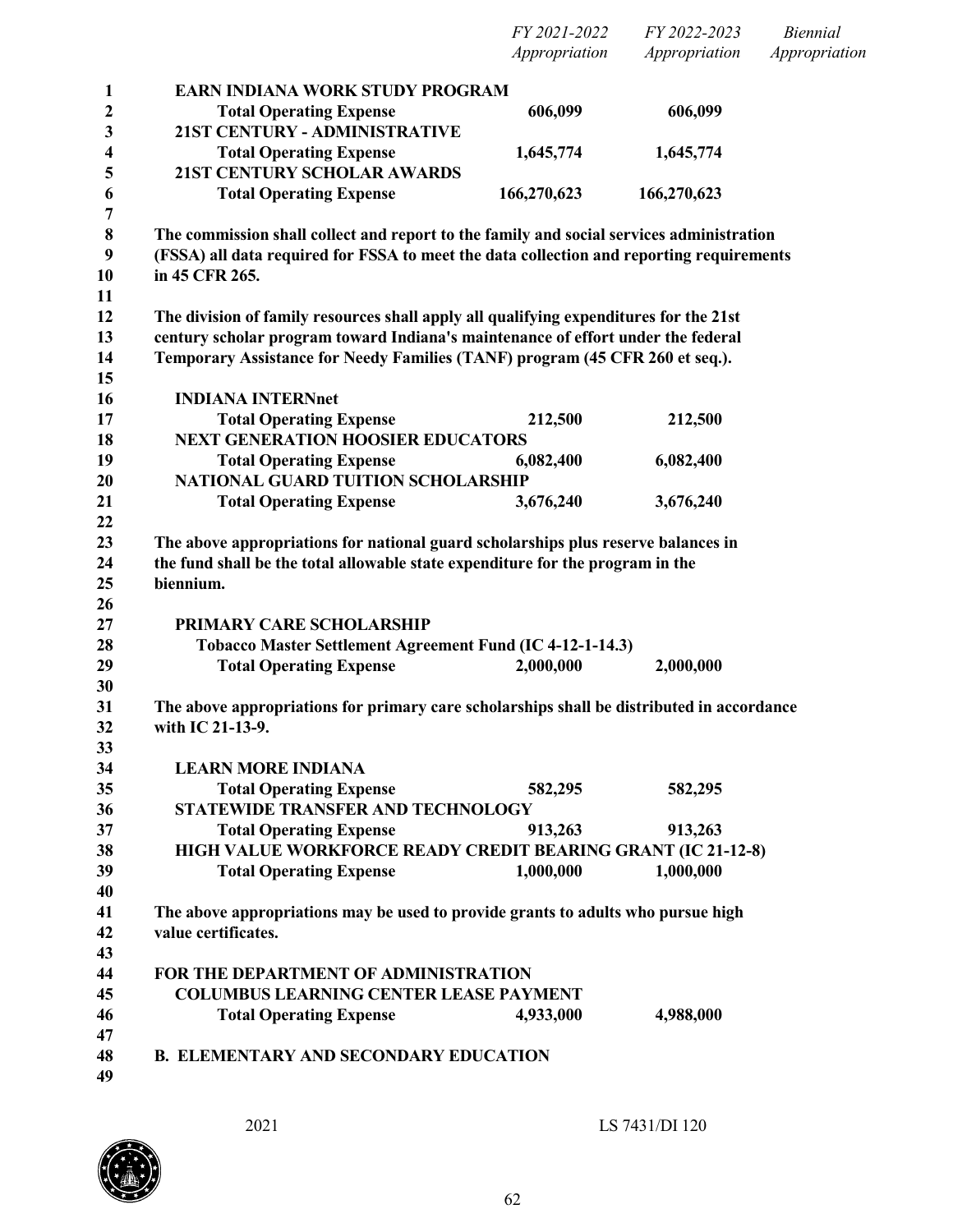| 1                       | FOR THE DEPARTMENT OF EDUCATION                                                                                                                                        |            |            |  |
|-------------------------|------------------------------------------------------------------------------------------------------------------------------------------------------------------------|------------|------------|--|
| $\boldsymbol{2}$        | 17,529,420                                                                                                                                                             | 17,529,420 |            |  |
| 3                       | Professional Standards Fund (IC 20-28-2-10)                                                                                                                            |            |            |  |
| $\overline{\mathbf{4}}$ | 1,237,940                                                                                                                                                              | 1,237,940  |            |  |
| 5                       | Augmentation allowed from the Professional Standards Fund.                                                                                                             |            |            |  |
| 6                       |                                                                                                                                                                        |            |            |  |
| $\overline{7}$          | The amounts specified from the General Fund and the Professional Standards Fund                                                                                        |            |            |  |
| 8                       | are for the following purposes:                                                                                                                                        |            |            |  |
| 9                       |                                                                                                                                                                        |            |            |  |
| 10                      | <b>Personal Services</b>                                                                                                                                               | 13,499,980 | 13,499,980 |  |
| 11                      | <b>Other Operating Expense</b>                                                                                                                                         | 5,267,380  | 5,267,380  |  |
| 12                      |                                                                                                                                                                        |            |            |  |
| 13                      | The above appropriations include funds to provide state support to educational service                                                                                 |            |            |  |
| 14                      | centers.                                                                                                                                                               |            |            |  |
| 15                      |                                                                                                                                                                        |            |            |  |
| 16                      | <b>STATE BOARD OF EDUCATION</b>                                                                                                                                        |            |            |  |
| 17                      | <b>Total Operating Expense</b>                                                                                                                                         | 1,831,499  | 1,831,499  |  |
| 18                      |                                                                                                                                                                        |            |            |  |
| 19                      | The above appropriations for the Indiana state board of education are for the academic                                                                                 |            |            |  |
| 20                      | standards project to distribute copies of the academic standards and provide teachers                                                                                  |            |            |  |
| 21                      | with curriculum frameworks; for special evaluation and research projects, including                                                                                    |            |            |  |
| 22                      | national and international assessments; and for state board administrative expenses.                                                                                   |            |            |  |
| 23                      |                                                                                                                                                                        |            |            |  |
| 24                      | PUBLIC TELEVISION DISTRIBUTION                                                                                                                                         |            |            |  |
| 25                      | <b>Total Operating Expense</b>                                                                                                                                         | 3,123,750  | 3,123,750  |  |
| 26                      |                                                                                                                                                                        |            |            |  |
| 27<br>28                | The Indiana Public Broadcasting Stations, Inc., shall submit a distribution plan<br>for the eight Indiana public television stations for approval by the budget agency |            |            |  |
| 29                      | after review by the budget committee. Of the above appropriations, at least one                                                                                        |            |            |  |
| 30                      | seventh of the funds each year shall be set aside and distributed equally among                                                                                        |            |            |  |
| 31                      | all of the public radio stations.                                                                                                                                      |            |            |  |
| 32                      |                                                                                                                                                                        |            |            |  |
| 33                      | <b>STEM PROGRAM ALIGNMENT</b>                                                                                                                                          |            |            |  |
| 34                      | <b>Total Operating Expense</b>                                                                                                                                         | 3,000,000  | 3,000,000  |  |
| 35                      |                                                                                                                                                                        |            |            |  |
| 36                      | The above appropriations for STEM program alignment shall be used to provide grants                                                                                    |            |            |  |
| 37                      | to high-need schools (as determined by a needs assessment conducted in partnership                                                                                     |            |            |  |
| 38                      | with a state research institution) for the purpose of implementing qualified STEM                                                                                      |            |            |  |
| 39                      | curricula and professional development plans, to develop methods of evaluating STEM                                                                                    |            |            |  |
| 40                      | curricula and professional development plans for the purpose of awarding STEM grants,                                                                                  |            |            |  |
| 41                      | to develop a system for measuring student growth in critical thinking, problem-solving,                                                                                |            |            |  |
| 42                      | and other STEM-based skills in schools that receive STEM grants. The department                                                                                        |            |            |  |
| 43                      | shall provide an annual report to the general assembly, the office of the governor,                                                                                    |            |            |  |
| 44                      | and the state board of education describing the department's progress toward                                                                                           |            |            |  |
| 45                      | implementing the state's STEM plan. All data collected by the department shall be                                                                                      |            |            |  |
| 46                      | tracked electronically and shared with the management and performance hub for the                                                                                      |            |            |  |
| 47                      | purpose of collecting longitudinal data.                                                                                                                               |            |            |  |
| 48                      |                                                                                                                                                                        |            |            |  |
| 49                      | Of the above appropriations, \$300,000 each fiscal year shall be used to partner                                                                                       |            |            |  |

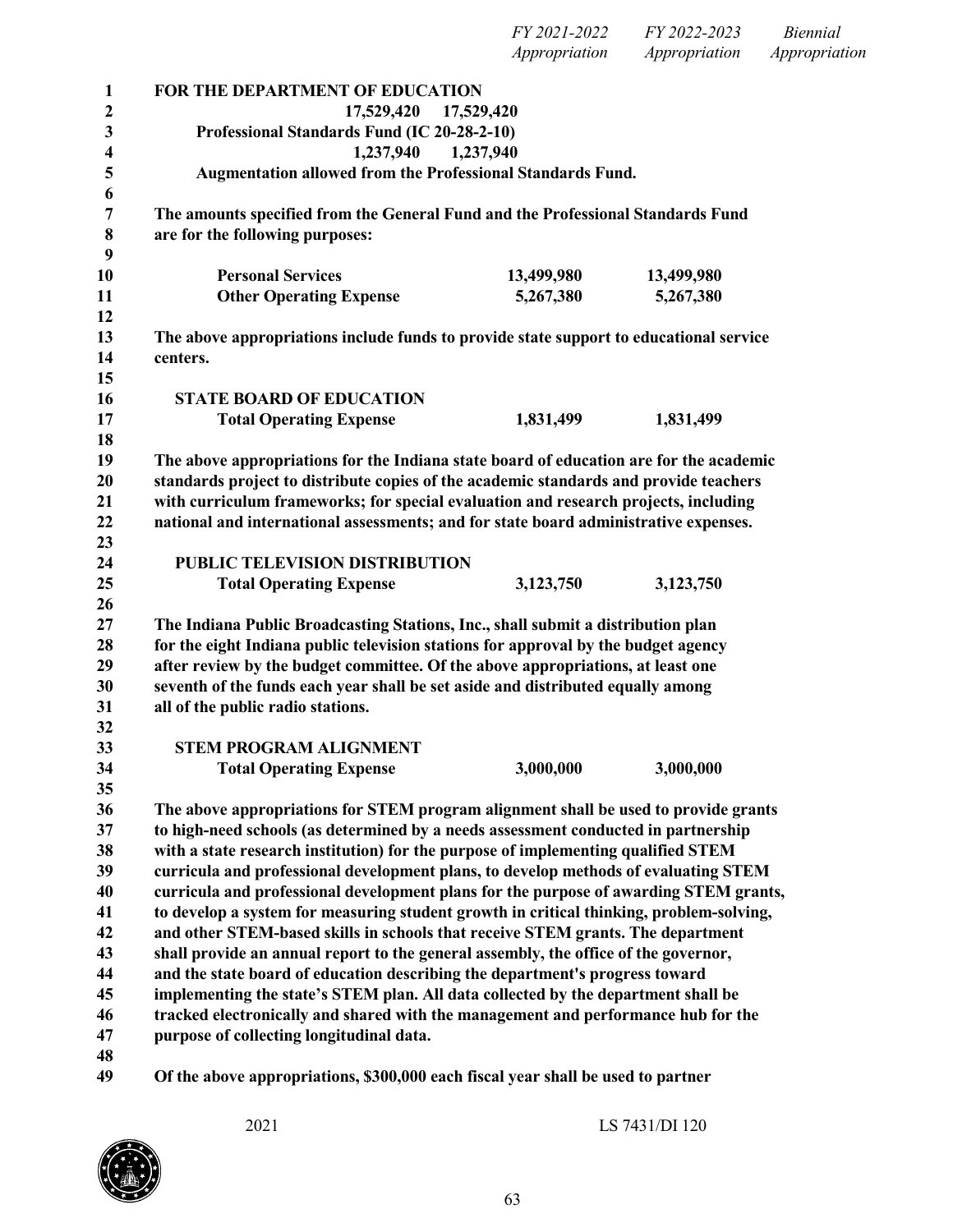| FY 2021-2022  | FY 2022-2023  | <i>Biennial</i> |
|---------------|---------------|-----------------|
| Appropriation | Appropriation | Appropriation   |

**with the commission for higher education to provide professional development and**

**technical assistance to schools that pilot the transitions math course for students**

**transitioning from secondary to post-secondary education.**

| $\overline{\mathbf{4}}$ |                                                                                          |               |               |
|-------------------------|------------------------------------------------------------------------------------------|---------------|---------------|
| 5                       | <b>INDIANA BAR FOUNDATION - WE THE PEOPLE</b>                                            |               |               |
| 6                       | <b>Total Operating Expense</b>                                                           | 300,000       | 300,000       |
| 7                       | <b>RILEY HOSPITAL</b>                                                                    |               |               |
| 8                       | <b>Total Operating Expense</b>                                                           | 212,500       | 212,500       |
| 9                       | <b>BEST BUDDIES</b>                                                                      |               |               |
| 10                      | <b>Total Operating Expense</b>                                                           | 175,206       | 175,206       |
| 11                      | <b>SCHOOL TRAFFIC SAFETY</b>                                                             |               |               |
| 12                      | <b>Total Operating Expense</b>                                                           | 227,143       | 227,143       |
| 13                      | <b>CHARTER AND INNOVATION NETWORK SCHOOL GRANT PROGRAM</b>                               |               |               |
| 14                      | <b>Total Operating Expense</b>                                                           | 27,500,000    | 28,500,000    |
| 15                      | <b>INDIANA CHARTER SCHOOL BOARD</b>                                                      |               |               |
| 16                      | <b>Total Operating Expense</b>                                                           | 444,059       | 444,059       |
| 17                      | <b>SPECIAL EDUCATION (S-5)</b>                                                           |               |               |
| 18                      | <b>Total Operating Expense</b>                                                           | 24,070,000    | 24,070,000    |
| 19                      |                                                                                          |               |               |
| 20                      | The above appropriations for special education are made under IC 20-35-6-2.              |               |               |
| 21                      |                                                                                          |               |               |
| 22                      | NEXT LEVEL COMPUTER SCIENCE PROGRAM                                                      |               |               |
| 23                      | <b>Total Operating Expense</b>                                                           | 3,000,000     | 3,000,000     |
| 24                      | <b>SPECIAL EDUCATION EXCISE</b>                                                          |               |               |
| 25                      | <b>Excise Tax Funds of the Alcohol Beverage Commission (IC 20-35-4-4)</b>                |               |               |
| 26                      | <b>Total Operating Expense</b>                                                           | 172,856       | 172,856       |
| 27                      | <b>Augmentation allowed.</b>                                                             |               |               |
| 28                      | TEACHERS' SOCIAL SECURITY AND RETIREMENT DISTRIBUTION                                    |               |               |
| 29                      | <b>Total Operating Expense</b>                                                           | 2,157,521     | 2,157,521     |
| 30                      |                                                                                          |               |               |
| 31                      | The above appropriations shall be distributed by the department of education on a        |               |               |
| 32                      | monthly basis and in approximately equal payments to special education cooperatives,     |               |               |
| 33                      | area career and technical education schools, and other governmental entities that        |               |               |
| 34                      | received state teachers' Social Security distributions for certified education personnel |               |               |
| 35                      | (excluding the certified education personnel funded through federal grants) during       |               |               |
| 36                      | the fiscal year beginning July 1, 1992, and ending June 30, 1993, and for the units      |               |               |
| 37                      | under the Indiana state teachers' retirement fund, the amount they received during       |               |               |
| 38                      | the 2002-2003 state fiscal year for teachers' retirement. If the total amount to be      |               |               |
| 39                      | distributed is greater than the total appropriation, the department of education         |               |               |
| 40                      | shall reduce each entity's distribution proportionately.                                 |               |               |
| 41                      |                                                                                          |               |               |
| 42                      | <b>DISTRIBUTION FOR TUITION SUPPORT</b>                                                  |               |               |
| 43                      | <b>Total Operating Expense</b>                                                           | 7,664,688,000 | 7,741,334,880 |
| 44                      |                                                                                          |               |               |
| 45                      | The above appropriations for tuition support are to be distributed in accordance         |               |               |
| 46                      | with a statute enacted for this purpose during the 2021 session of the general assembly. |               |               |
| 47                      |                                                                                          |               |               |
| 48                      | If the above appropriations for distribution for tuition support are more than the       |               |               |
| 49                      | amount required by statute, the excess shall revert to the general fund.                 |               |               |

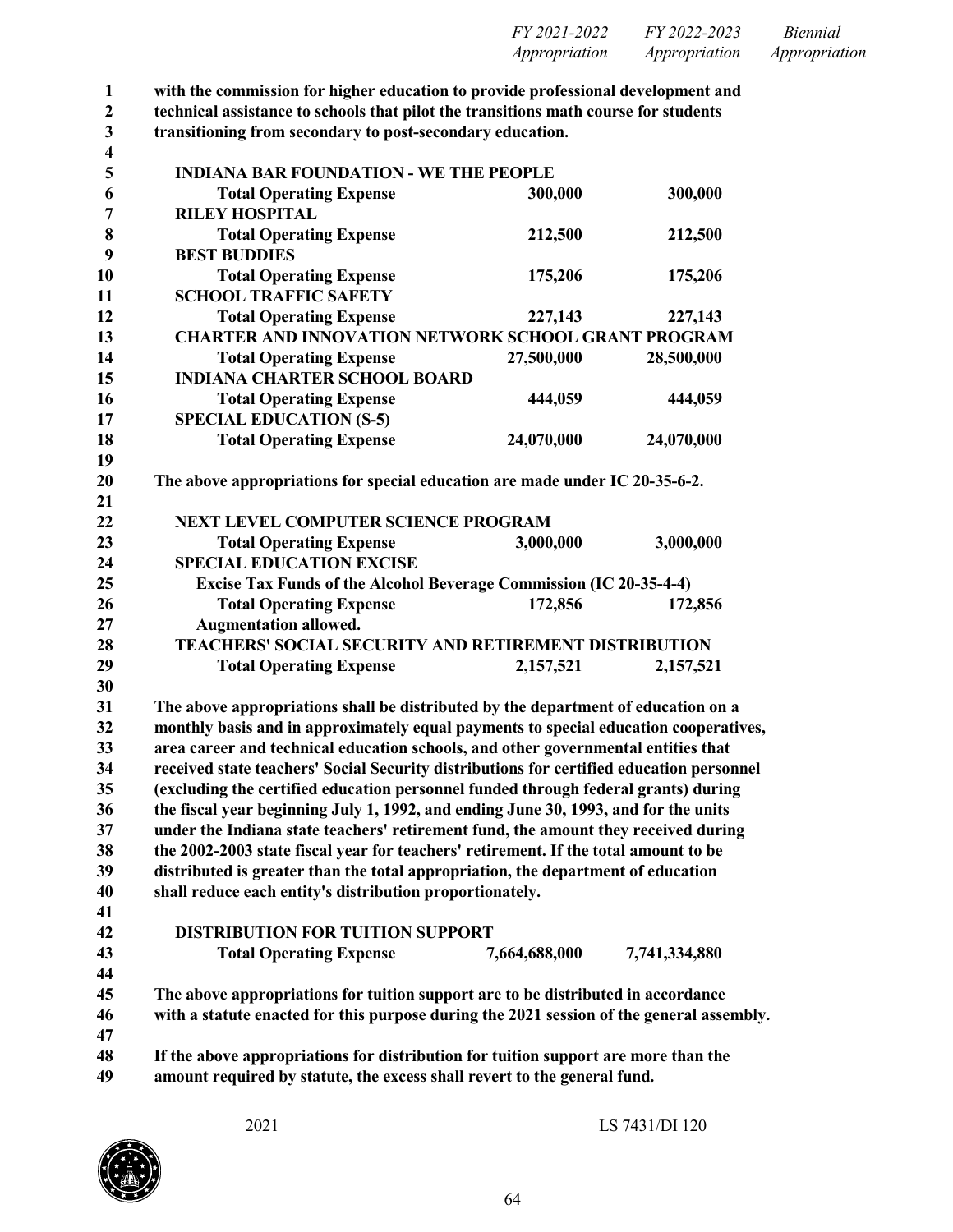|                  |                                                                                                      | FY 2021-2022  | FY 2022-2023  | <b>Biennial</b> |
|------------------|------------------------------------------------------------------------------------------------------|---------------|---------------|-----------------|
|                  |                                                                                                      | Appropriation | Appropriation | Appropriation   |
| $\mathbf{1}$     |                                                                                                      |               |               |                 |
| $\boldsymbol{2}$ | The above appropriations for tuition support shall be made each fiscal year under                    |               |               |                 |
| 3                | a schedule set by the budget agency and approved by the governor. The schedule shall                 |               |               |                 |
| 4                | provide for at least twelve (12) payments made at least once every forty (40) days,                  |               |               |                 |
|                  |                                                                                                      |               |               |                 |
| 5                | and the aggregate of the payments in each fiscal year shall equal the amount required<br>by statute. |               |               |                 |
| 6                |                                                                                                      |               |               |                 |
| 7                |                                                                                                      |               |               |                 |
| 8                | <b>TEACHER APPRECIATION GRANTS</b>                                                                   |               |               |                 |
| 9                | <b>Total Operating Expense</b>                                                                       | 37,500,000    | 37,500,000    |                 |
| 10               |                                                                                                      |               |               |                 |
| 11               | It is the intent of the 2021 general assembly that the above appropriations for                      |               |               |                 |
| 12               | teacher appreciation grants shall be the total allowable state expenditure for the                   |               |               |                 |
| 13               | program. If disbursements are anticipated to exceed the total appropriation for                      |               |               |                 |
| 14               | a state fiscal year, the department of education shall reduce the distributions                      |               |               |                 |
| 15               | proportionately.                                                                                     |               |               |                 |
| 16               |                                                                                                      |               |               |                 |
| 17               | <b>DISTRIBUTION FOR SUMMER SCHOOL</b>                                                                |               |               |                 |
| 18               | <b>Total Operating Expense</b>                                                                       | 18,360,000    | 18,360,000    |                 |
| 19               |                                                                                                      |               |               |                 |
| 20               | It is the intent of the 2021 general assembly that the above appropriations for                      |               |               |                 |
| 21               | summer school shall be the total allowable state expenditure for the program.                        |               |               |                 |
| 22               | Therefore, if the expected disbursements are anticipated to exceed the total                         |               |               |                 |
| 23               | appropriation for that state fiscal year, then the department of education shall                     |               |               |                 |
| 24               | reduce the distributions proportionately.                                                            |               |               |                 |
| 25               |                                                                                                      |               |               |                 |
| 26               | <b>DISTRIBUTION FOR ADULT LEARNERS</b>                                                               |               |               |                 |
| 27               | <b>Total Operating Expense</b>                                                                       | 40,331,250    | 40,331,250    |                 |
| 28               | EARLY INTERVENTION PROGRAM AND READING DIAGNOSTIC ASSESSMENT                                         |               |               |                 |
| 29               | <b>Total Operating Expense</b>                                                                       | 3,225,130     | 3,225,130     |                 |
| 30               |                                                                                                      |               |               |                 |
| 31               | The above appropriations for the early intervention program may be used for grants                   |               |               |                 |
| 32               | to local school corporations for grant proposals for early intervention programs.                    |               |               |                 |
| 33               |                                                                                                      |               |               |                 |
| 34               | The above appropriations may be used by the department of education for the reading                  |               |               |                 |
| 35               | diagnostic assessment and subsequent remedial programs or activities. The reading                    |               |               |                 |
| 36               | diagnostic assessment program, as approved by the board, is to be made available                     |               |               |                 |
| 37               | on a voluntary basis to all Indiana public and accredited nonpublic school first                     |               |               |                 |
| 38               | and second grade students upon the approval of the governing body of the school                      |               |               |                 |
| 39               | corporations or the accredited nonpublic school. The board shall determine how the                   |               |               |                 |
| 40               | funds will be distributed for the assessment and related remediation. The department                 |               |               |                 |
| 41               | or its representative shall provide progress reports on the assessment as requested                  |               |               |                 |
| 42               | by the board.                                                                                        |               |               |                 |
| 43               |                                                                                                      |               |               |                 |
| 44               | <b>NATIONAL SCHOOL LUNCH PROGRAM</b>                                                                 |               |               |                 |
| 45               | <b>Total Operating Expense</b>                                                                       | 5,033,086     | 5,108,582     |                 |
| 46               | <b>CURRICULAR MATERIAL REIMBURSEMENT</b>                                                             |               |               |                 |
| 47               | <b>Total Operating Expense</b>                                                                       | 39,000,000    | 39,000,000    |                 |
| 48               |                                                                                                      |               |               |                 |
| 49               | Before a school corporation or an accredited nonpublic school may receive a                          |               |               |                 |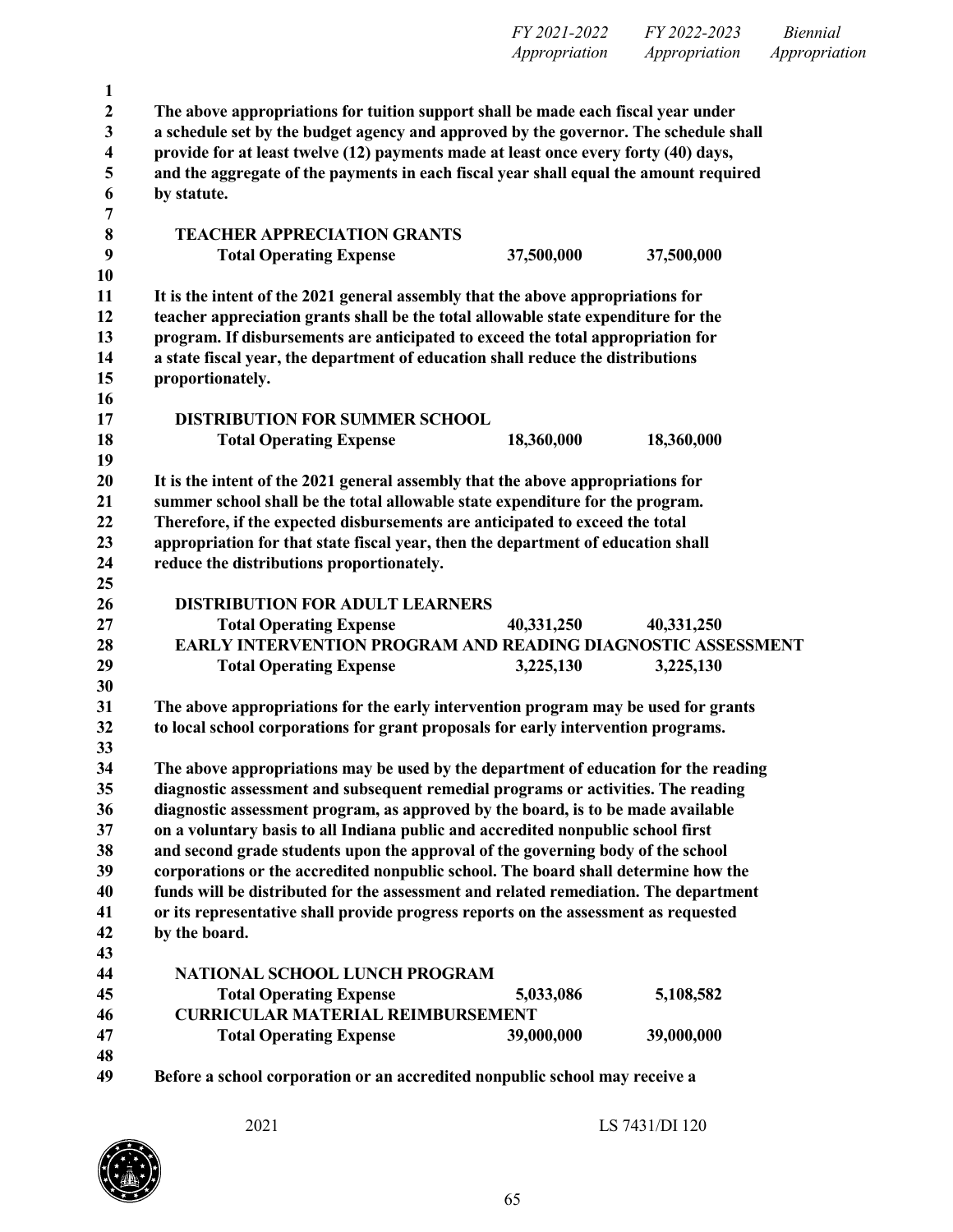**distribution under the textbook reimbursement program, the school corporation or accredited nonpublic school shall provide to the department the requirements established in IC 20-33-5-2. The department shall provide to the family and social services administration (FSSA) all data required for FSSA to meet the data collection reporting requirement in 45 CFR 265. The family and social services administration, division of family resources, shall apply all qualifying expenditures for the textbook reimbursement program toward Indiana's maintenance of effort under the federal Temporary Assistance for Needy Families (TANF) program (45 CFR 260 et seq.). TESTING Total Operating Expense 22,355,000 22,355,000 The above appropriations are for assessments, including special education alternate assessments, as determined by the state board of education and the department of education. REMEDIATION TESTING Total Operating Expense 11,711,344 11,711,344 The above appropriations for remediation testing are for grants to public and accredited nonpublic schools through the department of education. Public and accredited nonpublic schools shall use the grants to fund formative tests to identify students who require remediation. Prior to distribution to public and accredited nonpublic schools, the grant amounts and formula shall be submitted to the state board of education and the budget agency for review and approval, and the department of education shall provide a report to the budget committee. ADVANCED PLACEMENT PROGRAM Other Operating Expense 5,200,000 5,200,000 The above appropriations for the Advanced Placement Program are to provide funding for students of accredited public and nonpublic schools to take the College Board Advanced Placement math, English, and science exams. Any remaining funds available after exam fees have been paid shall be prioritized for use by teachers of math and science Advanced Placement courses to attend professional development training for those courses. PSAT PROGRAM Other Operating Expense 1,900,000 1,900,000 The above appropriations for the PSAT program are to provide funding for students of accredited public and nonpublic schools in grade 10 and 11 to take the PSAT exam. NON-ENGLISH SPEAKING PROGRAM Total Operating Expense 22,500,000 22,500,000 The above appropriations for the Non-English Speaking Program are for students who have a primary language other than English and limited English proficiency, as determined by using the WIDA Consortium ACCESS assessment.**

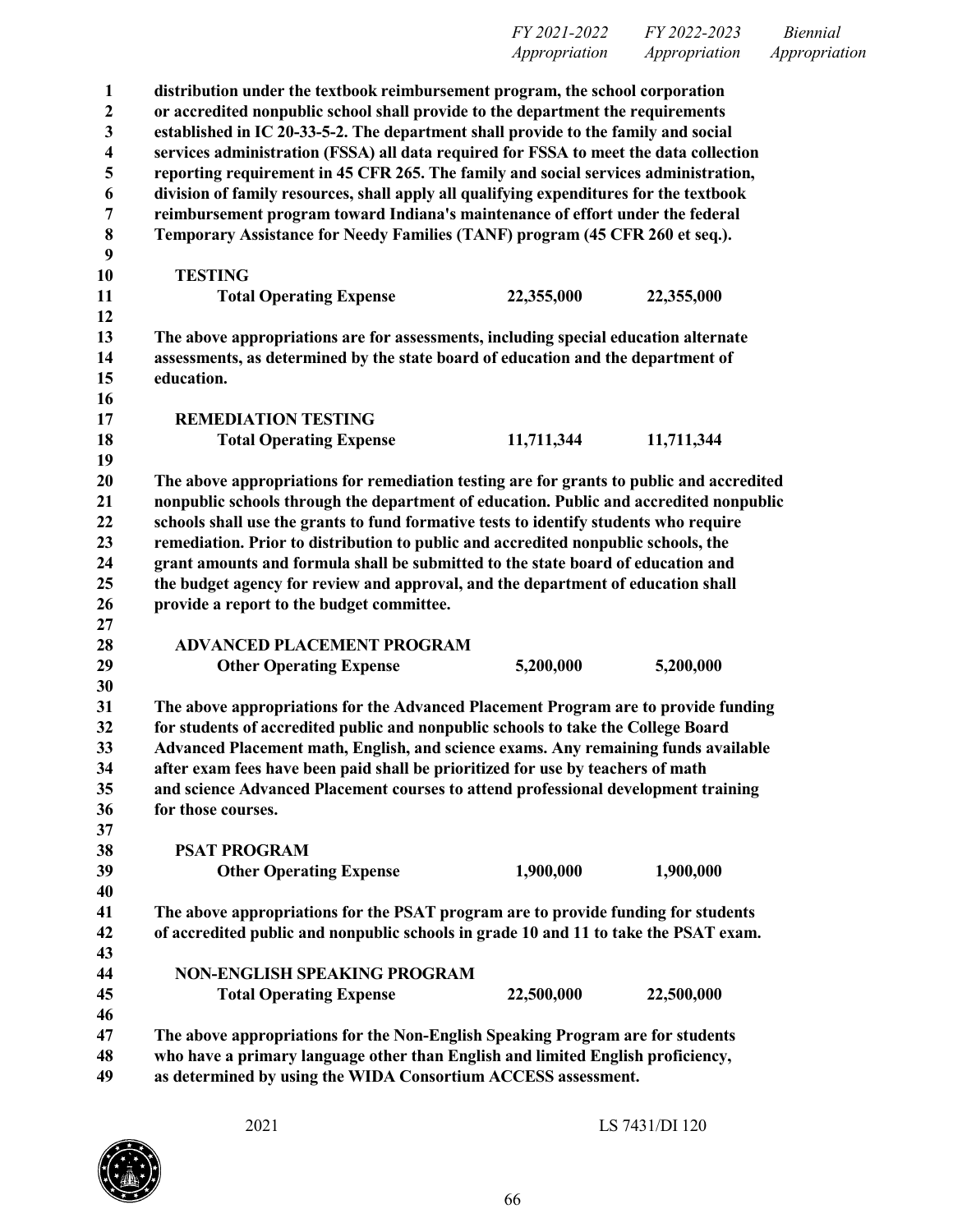| FY 2021-2022  | FY 2022-2023  | <i>Biennial</i> |
|---------------|---------------|-----------------|
| Appropriation | Appropriation | Appropriation   |

| 1                       |                                                                                                                                                                  |  |
|-------------------------|------------------------------------------------------------------------------------------------------------------------------------------------------------------|--|
| $\boldsymbol{2}$        | The grant amount is determined as follows:                                                                                                                       |  |
| 3                       | (1) Determine the number of students who score at level one (1) or level two (2)                                                                                 |  |
| $\overline{\mathbf{4}}$ | on the WIDA Consortium ACCESS assessment or who are English language learners who                                                                                |  |
| 5                       | have severe special needs that require a different test to assess English proficiency                                                                            |  |
| 6                       | multiplied by:                                                                                                                                                   |  |
| 7                       | (A) four hundred eighty-seven dollars (\$487) for the state fiscal year beginning                                                                                |  |
| 8                       | July 1, 2021; and                                                                                                                                                |  |
| 9                       | (B) four hundred thirty dollars (\$430) for the state fiscal year beginning July                                                                                 |  |
| 10                      | 1, 2022.                                                                                                                                                         |  |
| 11                      | (2) Determine the number of students who score at level three (3) or level four (4)                                                                              |  |
| 12                      | on the WIDA Consortium ACCESS assessment or who score at level five (5) or higher                                                                                |  |
| 13                      | on the Tier A form of the WIDA Consortium ACCESS assessment multiplied by three                                                                                  |  |
| 14                      | hundred dollars (\$300) for the state fiscal year beginning July 1, 2021 and for                                                                                 |  |
| 15                      | the state fiscal year beginning July 1, 2022.                                                                                                                    |  |
| 16                      | (3) Determine the sum of the subdivision (1) amount plus the subdivision (2) amount.                                                                             |  |
| 17                      |                                                                                                                                                                  |  |
| 18                      | It is the intent of the 2021 general assembly that the above appropriations for                                                                                  |  |
| 19                      | the Non-English Speaking Program shall be the total allowable state expenditure                                                                                  |  |
| 20                      | for the program. If distributions are anticipated to exceed the total appropriations                                                                             |  |
| 21                      | for the state fiscal year, the department of education shall reduce each school                                                                                  |  |
| 22                      | corporation's and charter school's distribution proportionately.                                                                                                 |  |
| 23                      |                                                                                                                                                                  |  |
| 24                      | <b>GIFTED AND TALENTED EDUCATION PROGRAM</b>                                                                                                                     |  |
| 25                      | <b>Total Operating Expense</b><br>11,095,389<br>11,095,389                                                                                                       |  |
| 26                      |                                                                                                                                                                  |  |
| 27                      | In each fiscal year, \$500,000 shall be made available to school corporations and                                                                                |  |
| 28                      | charter schools to purchase verbal and quantitative reasoning tests to be administered                                                                           |  |
| 29                      | to all students within the corporation or charter school that are enrolled in kindergarten,                                                                      |  |
| 30                      | second grade, and fifth grade.                                                                                                                                   |  |
| 31                      |                                                                                                                                                                  |  |
| 32                      | <b>ALTERNATIVE EDUCATION</b>                                                                                                                                     |  |
| 33<br>34                | <b>Total Operating Expense</b><br>5,306,394<br>5,306,394                                                                                                         |  |
| 35                      |                                                                                                                                                                  |  |
| 36                      | The above appropriations include funding to provide \$10,000 for each child in<br>recovery from alcohol or drug abuse who attends a charter school accredited by |  |
| 37                      | the National Association of Recovery Schools. This funding is in addition to tuition                                                                             |  |
| 38                      | support for the charter school.                                                                                                                                  |  |
| 39                      |                                                                                                                                                                  |  |
| 40                      | <b>SENATOR DAVID C. FORD EDUCATIONAL TECHNOLOGY PROGRAM</b>                                                                                                      |  |
| 41                      | <b>Total Operating Expense</b><br>3,086,071<br>3,086,071                                                                                                         |  |
| 42                      |                                                                                                                                                                  |  |
| 43                      | The department shall use the funds to make grants to school corporations to                                                                                      |  |
| 44                      | promote student learning through the use of technology. Notwithstanding distribution                                                                             |  |
| 45                      | guidelines in IC 20-20-13, the department shall develop guidelines for distribution                                                                              |  |
| 46                      | of the grants. Up to \$250,000 may be used each year to support the operation of                                                                                 |  |
| 47                      | the office of the special assistant to the superintendent of public instruction                                                                                  |  |
| 48                      | for technology.                                                                                                                                                  |  |
| 49                      |                                                                                                                                                                  |  |
|                         |                                                                                                                                                                  |  |

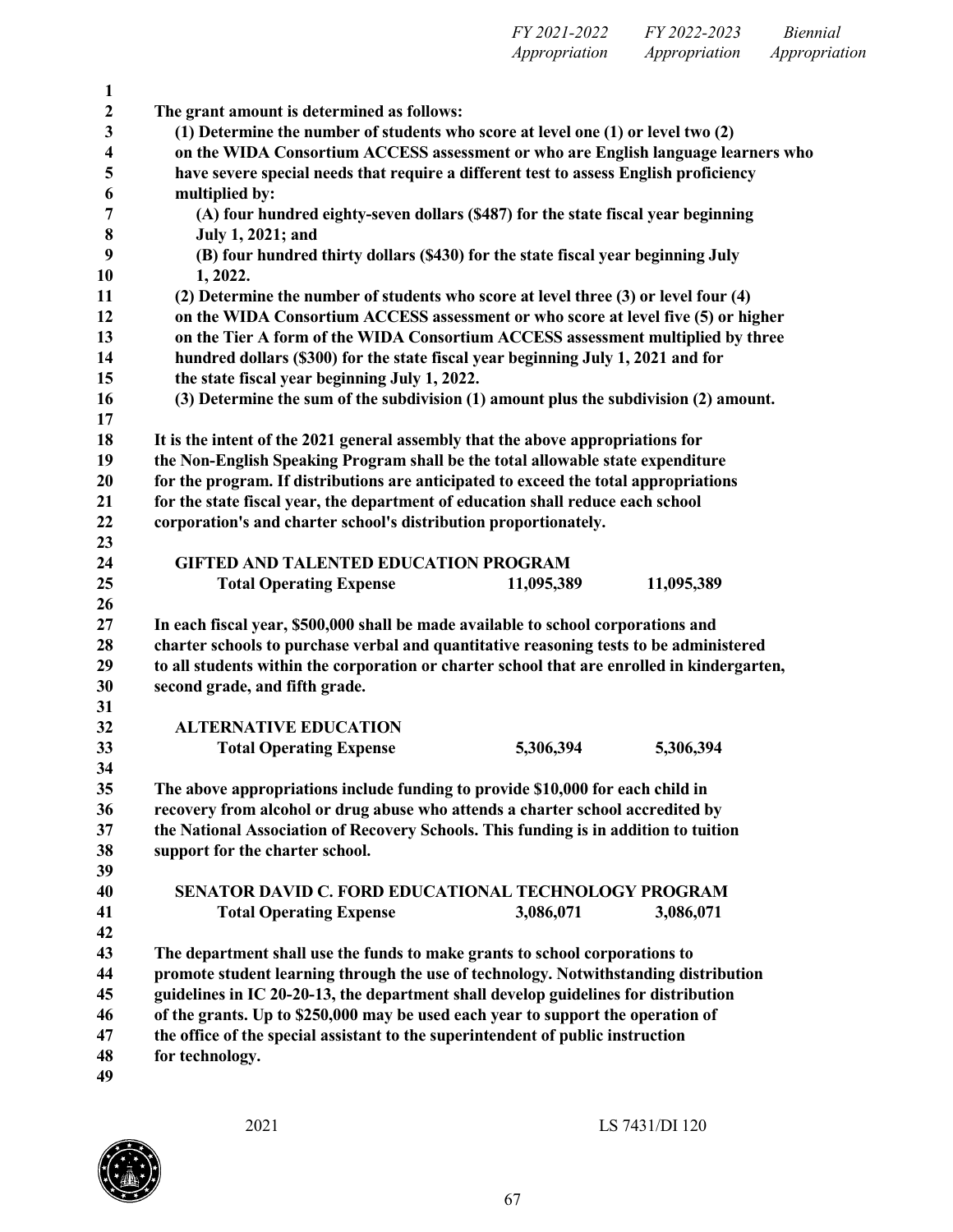|          |                                                                                                                                                                            | FY 2021-2022  | FY 2022-2023  | <b>Biennial</b> |
|----------|----------------------------------------------------------------------------------------------------------------------------------------------------------------------------|---------------|---------------|-----------------|
|          |                                                                                                                                                                            | Appropriation | Appropriation | Appropriation   |
| 1        | <b>SCHOOL BUSINESS OFFICIALS LEADERSHIP ACADEMY</b>                                                                                                                        |               |               |                 |
| 2        | <b>Total Operating Expense</b>                                                                                                                                             | 127,500       | 127,500       |                 |
| 3        |                                                                                                                                                                            |               |               |                 |
| 4        | The department shall make available the above appropriations to the Indiana                                                                                                |               |               |                 |
| 5        | Association of School Business Officials to assist in the creation of an academy                                                                                           |               |               |                 |
| 6        | designed to strengthen the management and leadership skills of practicing Indiana                                                                                          |               |               |                 |
| 7        | school business officials.                                                                                                                                                 |               |               |                 |
| 8        |                                                                                                                                                                            |               |               |                 |
| 9        | <b>SCHOOL INTERNET CONNECTION</b>                                                                                                                                          |               |               |                 |
| 10       | <b>Total Operating Expense</b>                                                                                                                                             | 3,415,000     | 3,415,000     |                 |
| 11       | <b>DUAL IMMERSION PILOT PROGRAM</b>                                                                                                                                        |               |               |                 |
| 12       | <b>Total Operating Expense</b>                                                                                                                                             | 425,000       | 425,000       |                 |
| 13       |                                                                                                                                                                            |               |               |                 |
| 14       | FOR THE INDIANA PUBLIC RETIREMENT SYSTEM                                                                                                                                   |               |               |                 |
| 15       | <b>TEACHERS' RETIREMENT FUND DISTRIBUTION</b>                                                                                                                              |               |               |                 |
| 16       | <b>Other Operating Expense</b>                                                                                                                                             | 905,800,000   | 935,100,000   |                 |
| 17       | <b>Augmentation allowed.</b>                                                                                                                                               |               |               |                 |
| 18       |                                                                                                                                                                            |               |               |                 |
| 19       | If the amount actually required under the pre-1996 account of the teachers'                                                                                                |               |               |                 |
| 20       | retirement fund for actual benefits for the Post Retirement Pension Increases that                                                                                         |               |               |                 |
| 21       | are funded on a "pay as you go" basis plus the base benefits under the pre-1996                                                                                            |               |               |                 |
| 22       | account of the teachers' retirement fund is:                                                                                                                               |               |               |                 |
| 23       | (1) greater than the above appropriations for a year, after notice to the governor                                                                                         |               |               |                 |
| 24       | and the budget agency of the deficiency, the above appropriation for the year shall                                                                                        |               |               |                 |
| 25       | be augmented from the state general fund. Any augmentation shall be included in                                                                                            |               |               |                 |
| 26<br>27 | the required pension stabilization calculation under IC 5-10.4; or                                                                                                         |               |               |                 |
| 28       | (2) less than the above appropriations for a year, the excess shall be retained in the<br>state general fund. The portion of the benefit funded by the annuity account and |               |               |                 |
| 29       | the actuarially funded Post Retirement Pension Increases shall not be part of this                                                                                         |               |               |                 |
| 30       | calculation.                                                                                                                                                               |               |               |                 |
| 31       |                                                                                                                                                                            |               |               |                 |
| 32       | <b>C. OTHER EDUCATION</b>                                                                                                                                                  |               |               |                 |
| 33       |                                                                                                                                                                            |               |               |                 |
| 34       | FOR THE EDUCATION EMPLOYMENT RELATIONS BOARD                                                                                                                               |               |               |                 |
| 35       | <b>Personal Services</b>                                                                                                                                                   | 821,734       | 821,734       |                 |
| 36       | <b>Other Operating Expense</b>                                                                                                                                             | 162,971       | 162,971       |                 |
| 37       |                                                                                                                                                                            |               |               |                 |
| 38       | <b>FOR THE STATE LIBRARY</b>                                                                                                                                               |               |               |                 |
| 39       | <b>Personal Services</b>                                                                                                                                                   | 2,508,960     | 2,508,960     |                 |
| 40       | <b>Other Operating Expense</b>                                                                                                                                             | 256,603       | 256,603       |                 |
| 41       | <b>STATEWIDE LIBRARY SERVICES</b>                                                                                                                                          |               |               |                 |
| 42       | <b>Total Operating Expense</b>                                                                                                                                             | 1,184,343     | 1,184,343     |                 |
| 43       | <b>LIBRARY SERVICES FOR THE BLIND - ELECTRONIC NEWSLINES</b>                                                                                                               |               |               |                 |
| 44       | <b>Other Operating Expense</b>                                                                                                                                             | 153,000       | 153,000       |                 |
| 45       | <b>ACADEMY OF SCIENCE</b>                                                                                                                                                  |               |               |                 |
| 46       | <b>Total Operating Expense</b>                                                                                                                                             | 4,357         | 4,357         |                 |
| 47       | HISTORICAL MARKER PROGRAM                                                                                                                                                  |               |               |                 |
| 48       | <b>Total Operating Expense</b>                                                                                                                                             | 8,649         | 8,649         |                 |
| 49       | <b>INSPIRE</b>                                                                                                                                                             |               |               |                 |

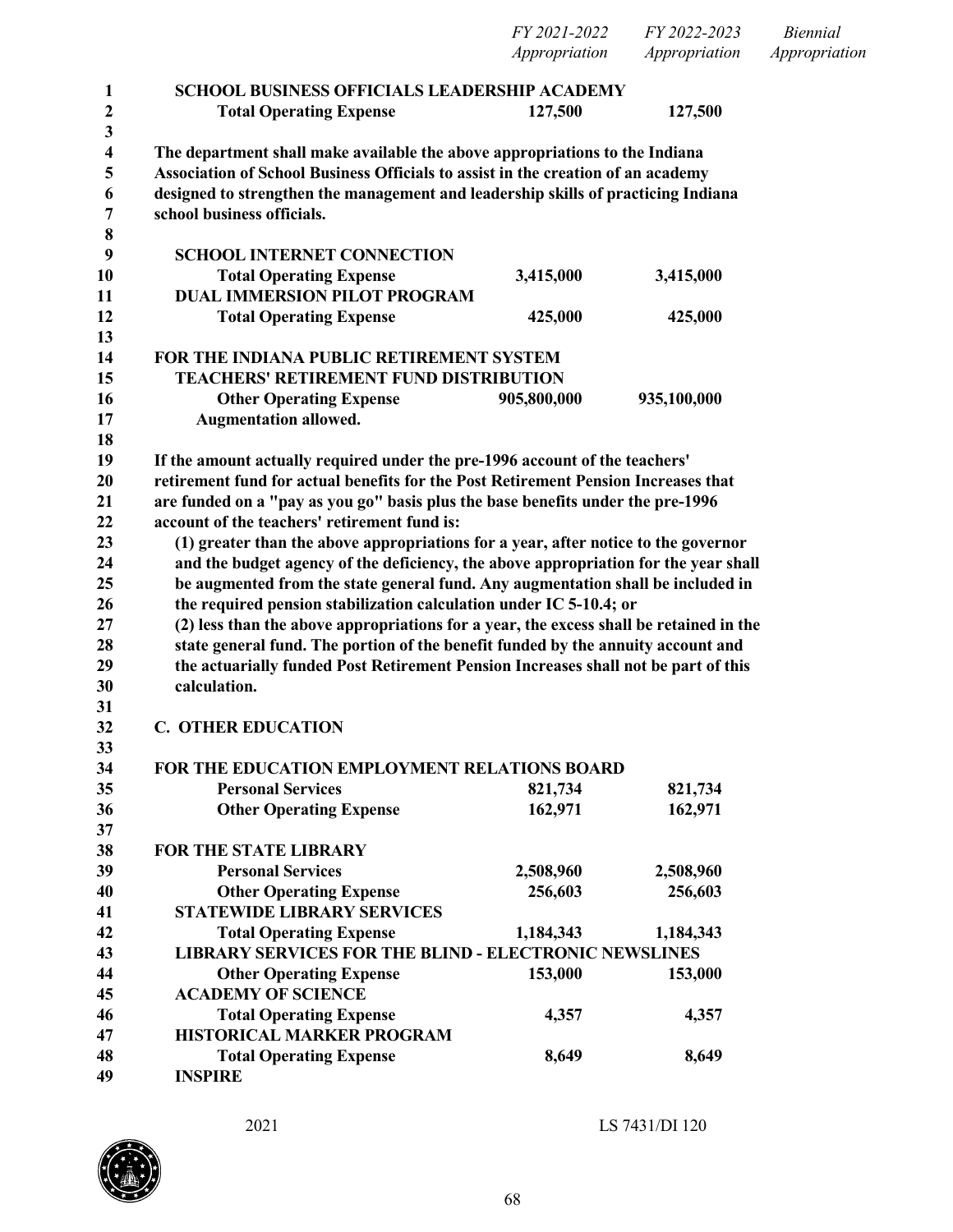|                                  |                                                                                                                                                                      | FY 2021-2022  | FY 2022-2023  | <b>Biennial</b> |
|----------------------------------|----------------------------------------------------------------------------------------------------------------------------------------------------------------------|---------------|---------------|-----------------|
|                                  |                                                                                                                                                                      | Appropriation | Appropriation | Appropriation   |
| $\mathbf{1}$                     | <b>Total Operating Expense</b>                                                                                                                                       | 1,382,250     | 1,382,250     |                 |
| $\boldsymbol{2}$                 | <b>LOCAL LIBRARY CONNECTIVITY GRANT</b>                                                                                                                              |               |               |                 |
| $\mathbf{3}$<br>$\boldsymbol{4}$ | <b>Total Operating Expense</b>                                                                                                                                       | 1,419,434     | 1,419,434     |                 |
| 5                                | <b>FOR THE ARTS COMMISSION</b>                                                                                                                                       |               |               |                 |
| 6                                | <b>Personal Services</b>                                                                                                                                             | 529,978       | 529,978       |                 |
| 7                                | <b>Other Operating Expense</b>                                                                                                                                       | 2,802,439     | 2,802,439     |                 |
| $\pmb{8}$                        |                                                                                                                                                                      |               |               |                 |
| 9                                | The above appropriations to the arts commission includes \$650,000 each year to                                                                                      |               |               |                 |
| 10                               | provide grants to:                                                                                                                                                   |               |               |                 |
| 11                               | (1) the arts organizations that have most recently qualified for general operating                                                                                   |               |               |                 |
| 12                               | support as major arts organizations as determined by the arts commission; and                                                                                        |               |               |                 |
| 13                               | (2) the significant regional organizations that have most recently qualified                                                                                         |               |               |                 |
| 14                               | for general operating support as mid-major arts organizations, as determined                                                                                         |               |               |                 |
| 15<br>16                         | by the arts commission and its regional re-granting partners.                                                                                                        |               |               |                 |
| 17                               | <b>SECTION 10. [EFFECTIVE JULY 1, 2021]</b>                                                                                                                          |               |               |                 |
| 18                               |                                                                                                                                                                      |               |               |                 |
| 19                               | <b>DISTRIBUTIONS</b>                                                                                                                                                 |               |               |                 |
| 20                               |                                                                                                                                                                      |               |               |                 |
| 21                               | <b>FOR THE AUDITOR OF STATE</b>                                                                                                                                      |               |               |                 |
| 22                               | <b>GAMING TAX</b>                                                                                                                                                    |               |               |                 |
| 23                               | <b>Total Operating Expense</b>                                                                                                                                       | 50,500,000    | 50,500,000    |                 |
| 24                               | <b>Augmentation allowed.</b>                                                                                                                                         |               |               |                 |
| 25                               | ALCOHOL BEVERAGE COMMISSION GALLONAGE TAX                                                                                                                            |               |               |                 |
| 26                               | <b>Total Operating Expense</b>                                                                                                                                       | 9,864,160     | 9,864,160     |                 |
| 27                               | <b>Augmentation allowed.</b>                                                                                                                                         |               |               |                 |
| 28                               |                                                                                                                                                                      |               |               |                 |
| 29                               | <b>SECTION 11. [EFFECTIVE JULY 1, 2021]</b>                                                                                                                          |               |               |                 |
| 30                               |                                                                                                                                                                      |               |               |                 |
| 31                               | Utility bills for the month of June, travel claims covering the period June 16 to                                                                                    |               |               |                 |
| 32                               | June 30, payroll for the period of the last half of June, any interdepartmental                                                                                      |               |               |                 |
| 33                               | bills for supplies or services for the month of June, and any other miscellaneous                                                                                    |               |               |                 |
| 34<br>35                         | expenses incurred during the period June 16 to June 30 shall be charged to<br>the appropriation for the succeeding year. No interdepartmental bill shall be recorded |               |               |                 |
| 36                               | as a refund of expenditure to any current year allotment account for supplies or                                                                                     |               |               |                 |
| 37                               | services rendered or delivered at any time during the preceding June period.                                                                                         |               |               |                 |
| 38                               |                                                                                                                                                                      |               |               |                 |
| 39                               | <b>SECTION 12. [EFFECTIVE JULY 1, 2021]</b>                                                                                                                          |               |               |                 |
| 40                               |                                                                                                                                                                      |               |               |                 |
| 41                               | The budget agency, under IC 4-10-11, IC 4-12-1-13, and IC 4-13-1, in cooperation                                                                                     |               |               |                 |
| 42                               | with the Indiana department of administration, may fix the amount of reimbursement                                                                                   |               |               |                 |
| 43                               | for traveling expenses (other than transportation) for travel within the limits of                                                                                   |               |               |                 |
| 44                               | Indiana. This amount may not exceed actual lodging and miscellaneous expenses                                                                                        |               |               |                 |
| 45                               | incurred. A person in travel status, as defined by the state travel policies and                                                                                     |               |               |                 |
| 46                               | procedures established by the Indiana department of administration and the budget                                                                                    |               |               |                 |
| 47                               | agency, is entitled to a meal allowance not to exceed during any twenty-four (24)                                                                                    |               |               |                 |
| 48                               | hour period the standard meal allowances established by the federal Internal Revenue                                                                                 |               |               |                 |
| 49                               | Service.                                                                                                                                                             |               |               |                 |

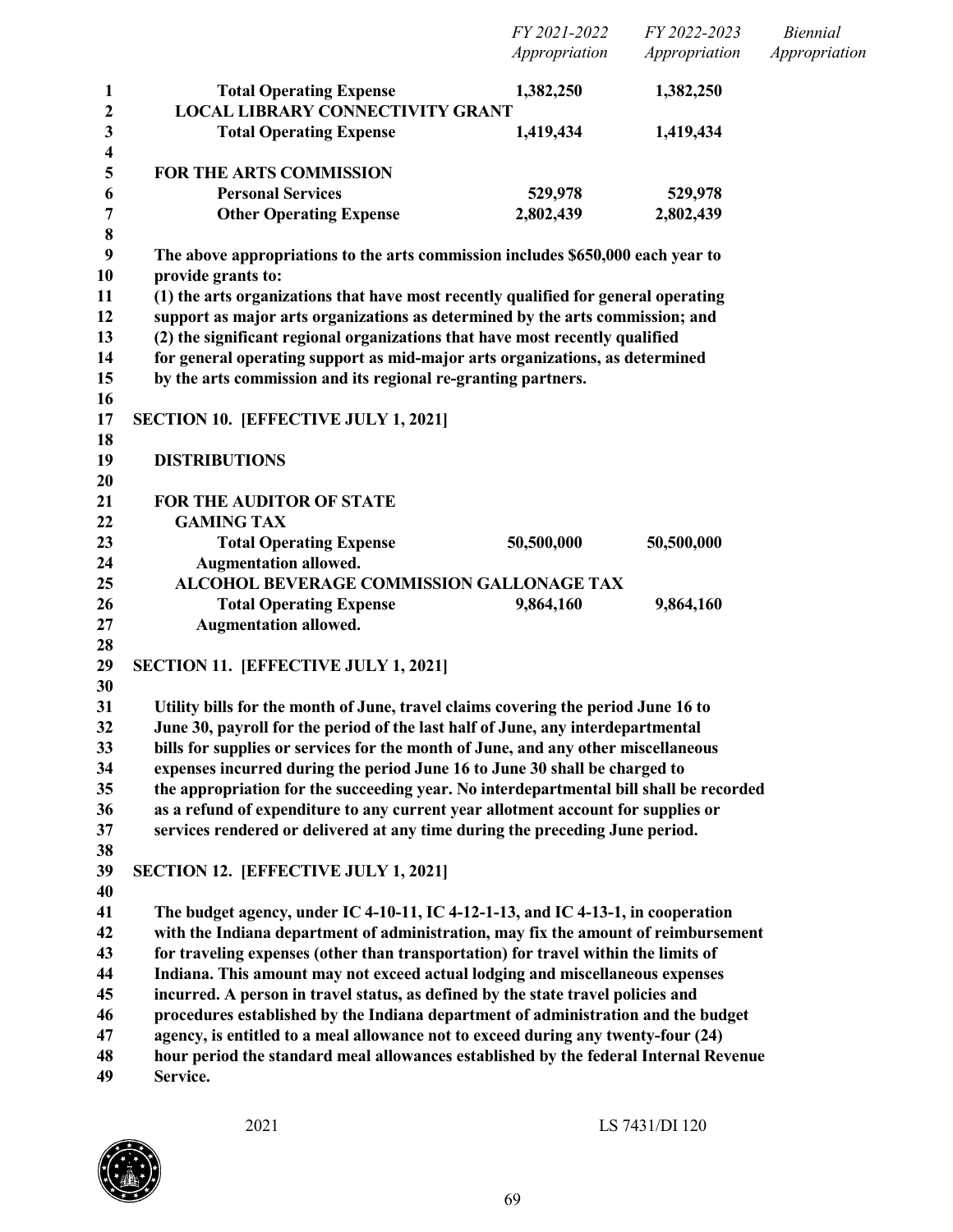**All appropriations provided by this act or any other statute, for traveling and hotel expenses for any department, officer, agent, employee, person, trustee, or commissioner, are to be used only for travel within the state of Indiana, unless those expenses are incurred in traveling outside the state of Indiana on trips that previously have received approval as required by the state travel policies and procedures established by the Indiana department of administration and the budget agency. With the required approval, a reimbursement for out-of-state travel expenses may be granted in an amount not to exceed actual lodging and miscellaneous expenses incurred. A person in travel status is entitled to a meal allowance not to exceed during any twenty-four (24) hour period the standard meal allowances established by the federal Internal Revenue Service for properly approved travel within the continental United States and a minimum of \$50 during any twenty-four (24) hour period for properly approved travel outside the continental United States. However, while traveling in Japan, the minimum meal allowance shall not be less than \$90 for any twenty-four (24) hour period. While traveling in Korea and Taiwan, the minimum meal allowance shall not be less than \$85 for any twenty-four (24) hour period. While traveling in Singapore, China, Great Britain, Germany, the Netherlands, and France, the minimum meal allowance shall not be less than \$65 for any twenty-four (24) hour period. In the case of the state supported institutions of postsecondary education, approval for out-of-state travel may be given by the chief executive officer of the institution, or the chief executive officer's authorized designee, for the chief executive officer's respective personnel. Before reimbursing overnight travel expenses, the auditor of state shall require documentation as prescribed in the state travel policies and procedures established by the Indiana department of administration and the budget agency. No appropriation from any fund may be construed as authorizing the payment of any sum in excess of the standard mileage rates for personally owned transportation equipment established by the federal Internal Revenue Service when used in the discharge of state business. The Indiana department of administration and the budget agency may adopt policies and procedures relative to the reimbursement of travel and moving expenses of new state employees and the reimbursement of travel expenses of prospective employees who are invited to interview with the state. SECTION 13. [EFFECTIVE JULY 1, 2021] Notwithstanding IC 4-10-11-2.1, the salary per diem of members of boards, commissions, and councils who are entitled to a salary per diem is equal to \$100 per day. However, members of boards, commissions, or councils who receive an annual or a monthly salary paid by the state are not entitled to the salary per diem provided in IC 4-10-11-2.1. SECTION 14. [EFFECTIVE JULY 1, 2021] No payment for personal services shall be made by the auditor of state unless the payment has been approved by the budget agency or the designee of the budget agency. SECTION 15. [EFFECTIVE JULY 1, 2021]**

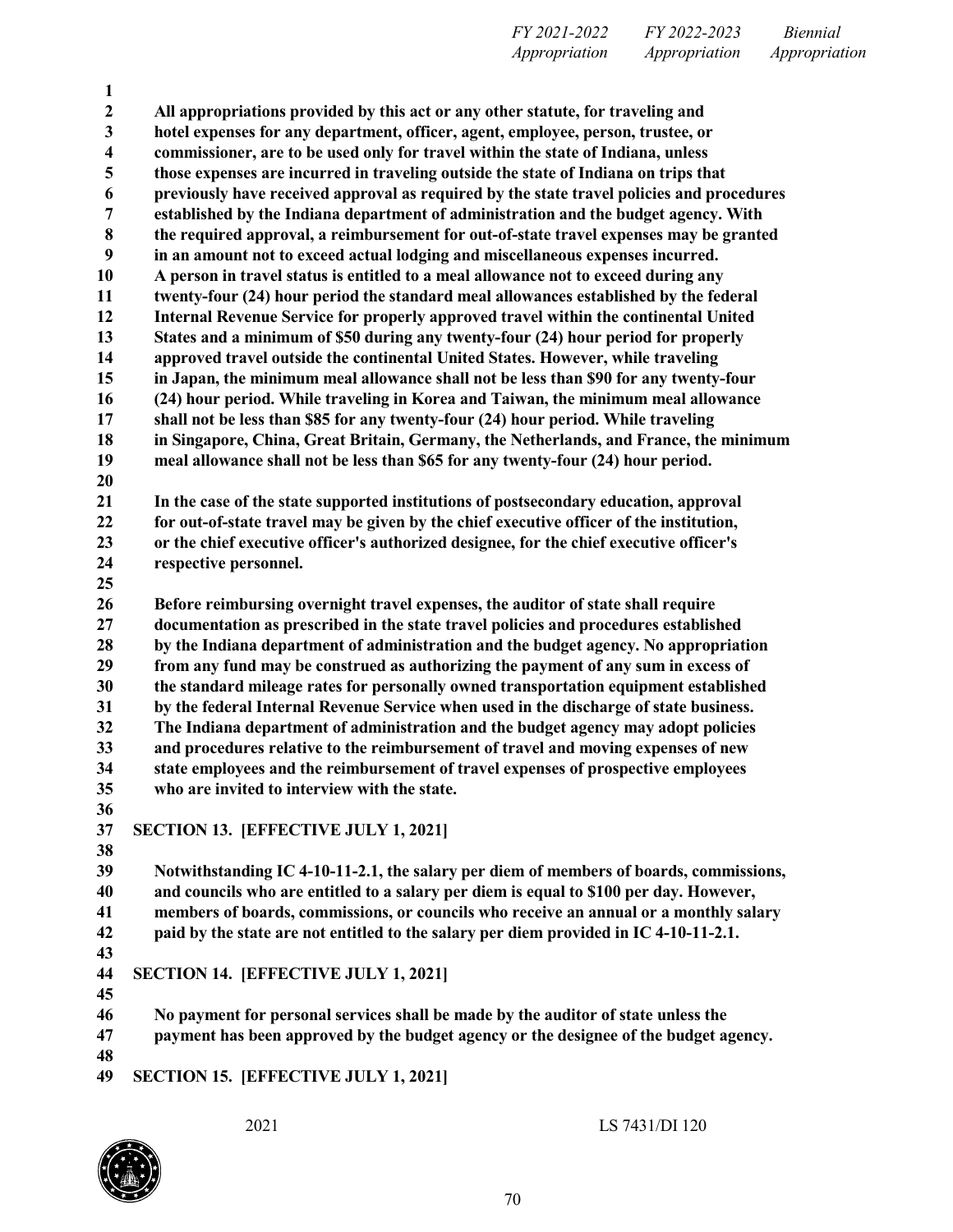|                  | Appropriation<br>Appropriation<br>Appropriation                                                                                                                          |  |
|------------------|--------------------------------------------------------------------------------------------------------------------------------------------------------------------------|--|
| $\mathbf{1}$     |                                                                                                                                                                          |  |
| $\boldsymbol{2}$ | No warrant for operating expenses, capital outlay, or fixed charges shall be issued                                                                                      |  |
| 3                | to any department or an institution unless the receipts of the department or institution                                                                                 |  |
| 4                | have been deposited into the state treasury for the month. However, if a department                                                                                      |  |
| 5                | or an institution has more than \$10,000 in daily receipts, the receipts shall be                                                                                        |  |
| 6                | deposited into the state treasury daily.                                                                                                                                 |  |
| 7                |                                                                                                                                                                          |  |
| $\bf 8$          | <b>SECTION 16. [EFFECTIVE JULY 1, 2021]</b>                                                                                                                              |  |
| 9                |                                                                                                                                                                          |  |
| <b>10</b>        | In case of loss by fire or any other cause involving any state institution or department,                                                                                |  |
| 11               | the proceeds derived from the settlement of any claim for the loss shall be deposited                                                                                    |  |
| 12               | in the state treasury, and the amount deposited is hereby reappropriated to the                                                                                          |  |
| 13<br>14         | institution or department for the purpose of replacing the loss. If it is determined<br>that the loss shall not be replaced, any funds received from the settlement of a |  |
| 15               |                                                                                                                                                                          |  |
| 16               | claim shall be deposited into the state general fund.                                                                                                                    |  |
| 17               | SECTION 17. [EFFECTIVE JULY 1, 2021]                                                                                                                                     |  |
| 18               |                                                                                                                                                                          |  |
| 19               | If an agency has computer equipment in excess of the needs of that agency, then                                                                                          |  |
| 20               | the excess computer equipment may be sold under the provisions of surplus property                                                                                       |  |
| 21               | sales, and the proceeds of the sale or sales shall be deposited in the state treasury.                                                                                   |  |
| 22               | The amount so deposited is hereby reappropriated to that agency for other operating                                                                                      |  |
| 23               | expenses of the then current year, if approved by the director of the budget agency.                                                                                     |  |
| 24               |                                                                                                                                                                          |  |
| 25               | <b>SECTION 18. [EFFECTIVE JULY 1, 2021]</b>                                                                                                                              |  |
| 26               |                                                                                                                                                                          |  |
| 27               | This act does not authorize any rehabilitation and repairs to any state buildings,                                                                                       |  |
| 28               | nor does it allow that any obligations be incurred for lands and structures, without                                                                                     |  |
| 29               | the prior approval of the budget director or the director's designee. This SECTION                                                                                       |  |
| 30               | does not apply to contracts for the state universities supported in whole or in part                                                                                     |  |
| 31               | by state funds.                                                                                                                                                          |  |
| 32               |                                                                                                                                                                          |  |
| 33               | SECTION 19. [EFFECTIVE JULY 1, 2021]                                                                                                                                     |  |
| 34               |                                                                                                                                                                          |  |
| 35               | If an agency has an annual appropriation fixed by law, and if the agency also receives                                                                                   |  |
| 36               | an appropriation in this act for the same function or program, the appropriation in                                                                                      |  |
| 37               | this act supersedes any other appropriations and is the total appropriation for the                                                                                      |  |
| 38               | agency for that program or function.                                                                                                                                     |  |
| 39               |                                                                                                                                                                          |  |
| 40<br>41         | <b>SECTION 20. [EFFECTIVE JULY 1, 2021]</b>                                                                                                                              |  |
| 42               | The balance of any appropriation or funds heretofore placed or remaining to the                                                                                          |  |
| 43               | credit of any division of the state of Indiana, and any appropriation or funds provided                                                                                  |  |
| 44               | in this act placed to the credit of any division of the state of Indiana, the powers,                                                                                    |  |
| 45               | duties, and functions whereof are assigned and transferred to any department for                                                                                         |  |
| 46               | salaries, maintenance, operation, construction, or other expenses in the exercise                                                                                        |  |
| 47               | of such powers, duties, and functions, shall be transferred to the credit of the                                                                                         |  |
| 48               | department to which such assignment and transfer is made, and the same shall be                                                                                          |  |
| 49               | available for the objects and purposes for which appropriated originally.                                                                                                |  |



*FY 2021-2022 FY 2022-2023 Biennial*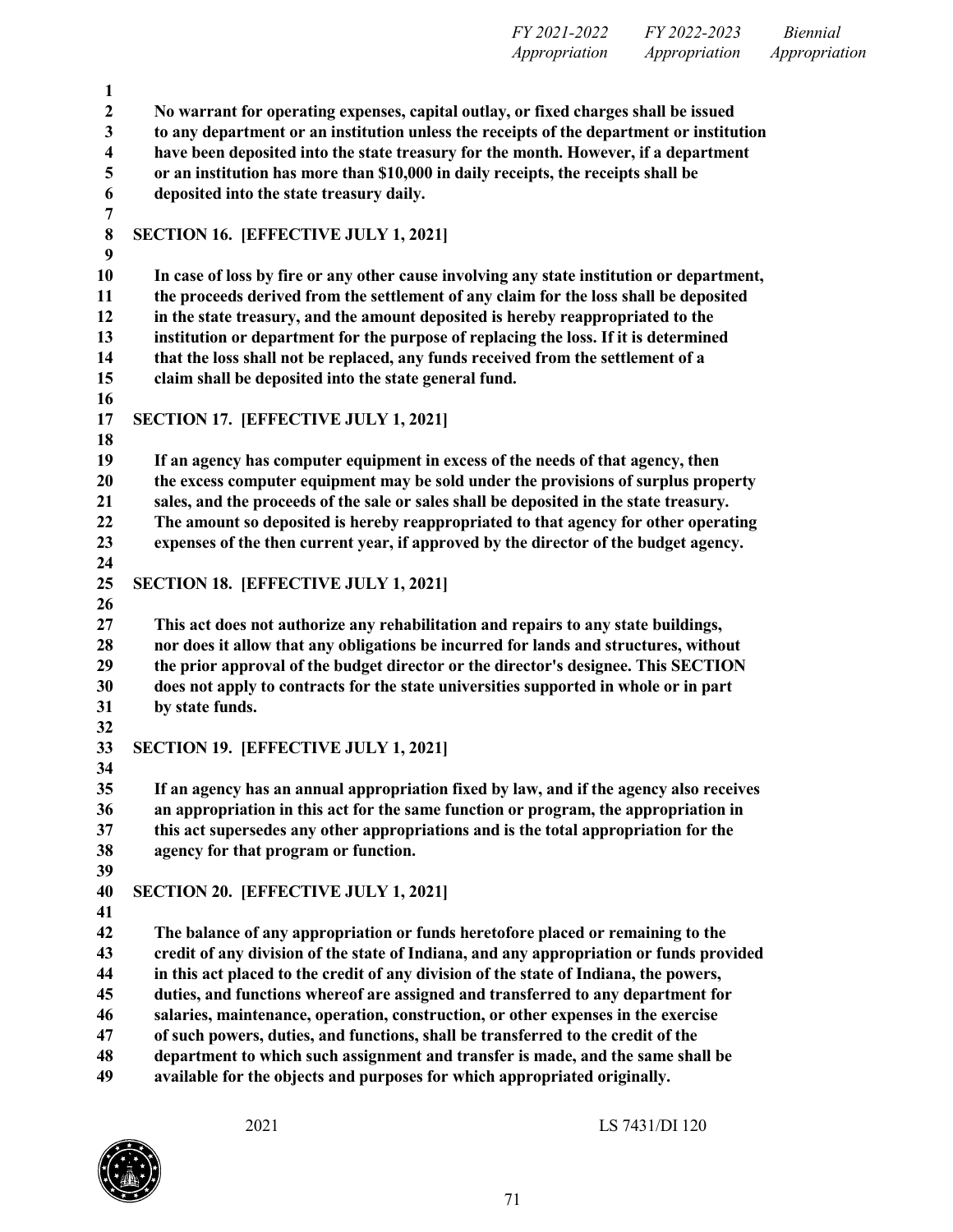| FY 2021-2022  | <i>FY 2022-2023</i> | <i>Biennial</i> |
|---------------|---------------------|-----------------|
| Appropriation | Appropriation       | Appropriation   |

| 1                       |                                                                                            |
|-------------------------|--------------------------------------------------------------------------------------------|
| $\boldsymbol{2}$        | <b>SECTION 21. [EFFECTIVE JULY 1, 2021]</b>                                                |
| 3                       |                                                                                            |
| $\overline{\mathbf{4}}$ | The director of the division of procurement of the Indiana department of administration,   |
| 5                       | or any other person or agency authorized to make purchases of equipment, shall not         |
| 6                       | honor any requisition for the purchase of an automobile that is to be paid for from any    |
| 7                       | appropriation made by this act or any other act, unless the following facts are shown      |
| 8                       | to the satisfaction of the commissioner of the Indiana department of administration or     |
| 9                       | the commissioner's designee:                                                               |
| 10                      | (1) In the case of an elected state officer, it shall be shown that the duties of the      |
| 11                      | office require driving about the state of Indiana in the performance of official duty.     |
| 12                      | (2) In the case of department or commission heads, it shall be shown that the statutory    |
| 13                      | duties imposed in the discharge of the office require traveling a greater distance         |
| 14                      | than one thousand (1,000) miles each month or that they are subject to official duty       |
| 15                      | call at all times.                                                                         |
| 16                      | (3) In the case of employees, it shall be shown that the major portion of the duties       |
| 17                      | assigned to the employee require travel on state business in excess of one thousand        |
| 18                      | $(1,000)$ miles each month, or that the vehicle is identified by the agency as an integral |
| 19                      | part of the job assignment.                                                                |
| 20                      |                                                                                            |
| 21                      | In computing the number of miles required to be driven by a department head or an          |
| 22                      | employee, the distance between the individual's home and office or designated official     |
| 23                      | station is not to be considered as a part of the total. Department heads shall annually    |
| 24                      | submit justification for the continued assignment of each vehicle in their department,     |
| 25                      | which shall be reviewed by the commissioner of the Indiana department of administration,   |
| 26                      | or the commissioner's designee. There shall be an insignia permanently affixed on          |
| 27                      | each side of all state owned cars, designating the cars as being state owned. However,     |
| 28                      | this requirement does not apply to state owned cars driven by elected state officials      |
| 29                      | or to cases where the commissioner of the Indiana department of administration or          |
| 30                      | the commissioner's designee determines that affixing insignia on state owned cars          |
| 31                      | would hinder or handicap the persons driving the cars in the performance of their          |
| 32                      | official duties.                                                                           |
| 33                      |                                                                                            |
| 34                      | <b>SECTION 22. [EFFECTIVE JULY 1, 2021]</b>                                                |
| 35                      |                                                                                            |
| 36                      | When budget agency approval or review is required under this act, the budget agency        |
| 37                      | may refer to the budget committee any budgetary or fiscal matter for an advisory           |
| 38                      | recommendation. The budget committee may hold hearings and take any actions                |
| 39                      | authorized by IC 4-12-1-11, and may make an advisory recommendation to the budget          |
| 40                      | agency.                                                                                    |
| 41<br>42                | <b>SECTION 23. [EFFECTIVE JULY 1, 2021]</b>                                                |
| 43                      |                                                                                            |
| 44                      | The governor of the state of Indiana is solely authorized to accept on behalf of           |
| 45                      | the state any and all federal funds available to the state of Indiana. Federal funds       |
| 46                      | received under this SECTION are appropriated for purposes specified by the                 |
| 47                      | federal government, subject to allotment by the budget agency. The provisions of           |
| 48                      | this SECTION and all other SECTIONS concerning the acceptance, disbursement,               |
| 49                      | review, and approval of any grant, loan, or gift made by the federal government            |
|                         |                                                                                            |

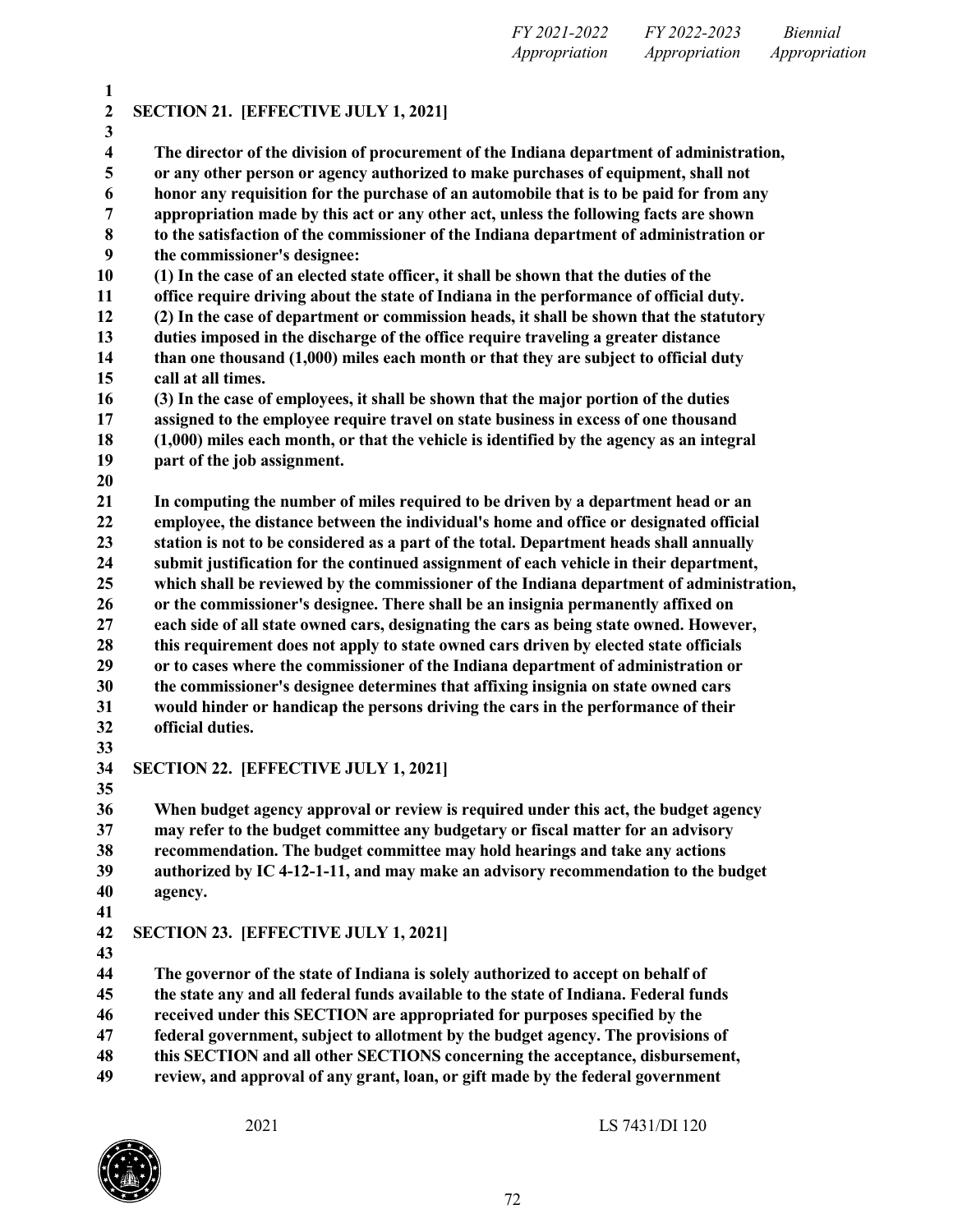|                  | FY 2021-2022 FY 2022-2023<br>Biennial<br><i>Appropriation Appropriation</i><br>Appropriation |
|------------------|----------------------------------------------------------------------------------------------|
| 1                | or any other source to the state or its agencies and political subdivisions shall            |
| $\boldsymbol{2}$ | apply, notwithstanding any other law.                                                        |
| 3                |                                                                                              |
| 4                | <b>SECTION 24. [EFFECTIVE JULY 1, 2021]</b>                                                  |
| 5                |                                                                                              |
| 6                | Federal funds received as revenue by a state agency or department are not available          |
| 7                | to the agency or department for expenditure until allotment has been made by the             |
| 8                | budget agency under IC 4-12-1-12(d).                                                         |
| 9                |                                                                                              |
| 10               | SECTION 25. [EFFECTIVE JULY 1, 2021]                                                         |
| 11               |                                                                                              |
| 12               | A contract or an agreement for personal services or other services may not be                |
| 13               | entered into by any agency or department of state government without the approval            |
| 14               | of the budget agency or the designee of the budget director.                                 |

**SECTION 26. [EFFECTIVE JULY 1, 2021]**

- **Except in those cases where a specific appropriation has been made to cover the payments for any of the following, the auditor of state shall transfer, from the personal services appropriations for each of the various agencies and departments, necessary payments for Social Security, public employees' retirement, health insurance, life insurance, and any other similar payments directed by the budget agency. SECTION 27. [EFFECTIVE JULY 1, 2021] Subject to SECTION 22 of this act as it relates to the budget committee, the budget agency with the approval of the governor may withhold allotments of any or all appropriations contained in this act for the 2021-2023 biennium, if it is considered necessary to do so in order to prevent a deficit financial situation.**
- **SECTION 28. [EFFECTIVE JULY 1, 2021]**
- **CONSTRUCTION**

- **For the 2021-2023 biennium, the following amounts, from the funds listed as follows, are appropriated to provide for the construction, reconstruction, rehabilitation, repair, purchase, rental, and sale of state properties, capital lease rentals, and the purchase and sale of land, including equipment for these properties and other projects as specified.**
- **State General Fund - Lease Rentals 225,602,266 State General Fund - Construction 652,821,246 Veterans' Home Building Fund (IC 10-17-9-7) 2,281,000 State Construction Fund (IC 9-13-2-173.1) 49,628,207**

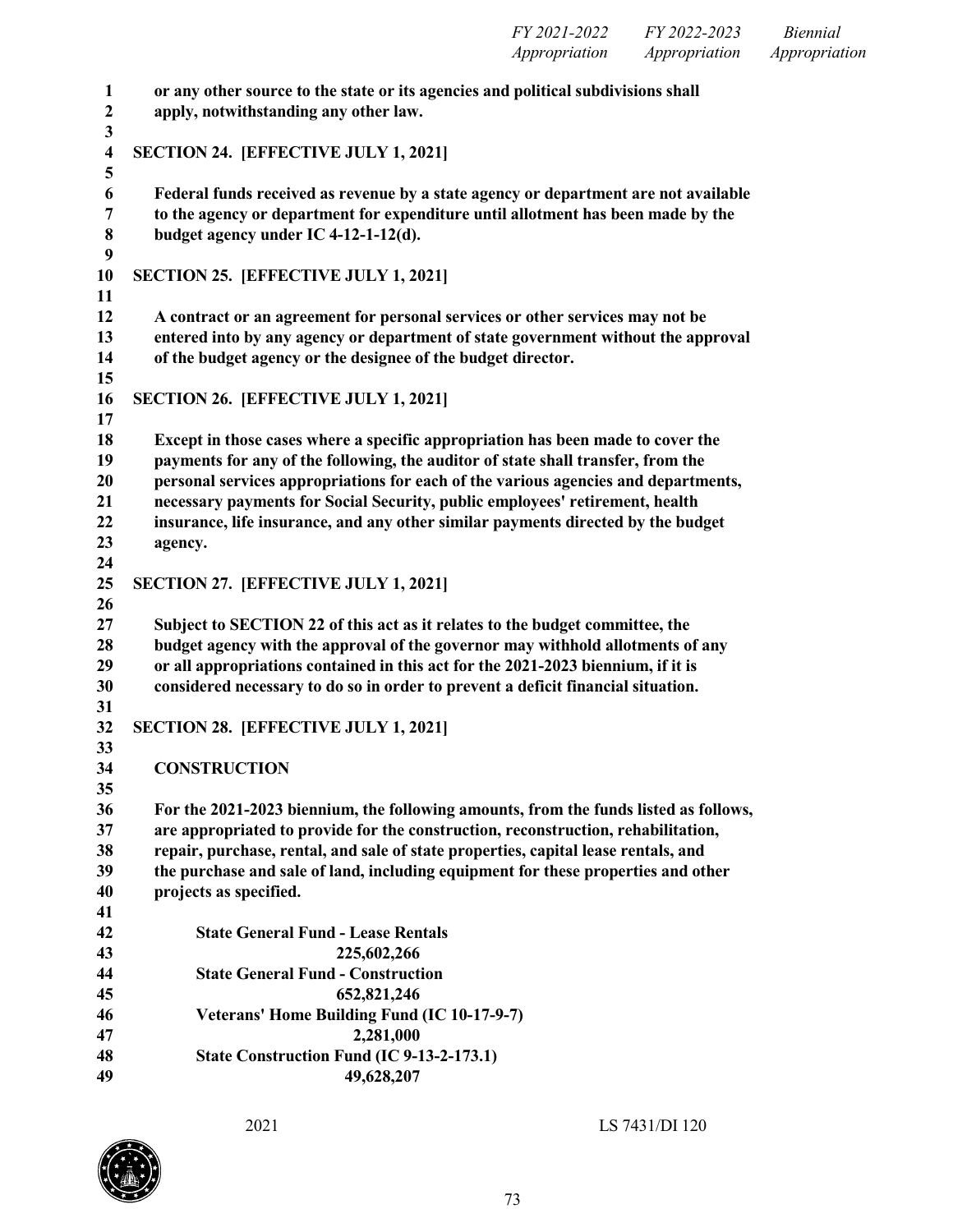*FY 2021-2022 FY 2022-2023 Biennial Appropriation Appropriation Appropriation*

| 1                       | State Highway Fund (IC 8-23-9-54)                                                       |                          |                          |
|-------------------------|-----------------------------------------------------------------------------------------|--------------------------|--------------------------|
| $\boldsymbol{2}$        | 34,440,500                                                                              |                          |                          |
| 3                       |                                                                                         |                          |                          |
| $\overline{\mathbf{4}}$ | 964,773,219<br><b>TOTAL</b>                                                             |                          |                          |
| 5                       |                                                                                         |                          |                          |
| 6                       | The allocations provided under this SECTION are made from the state general             |                          |                          |
| $\overline{7}$          | fund, unless specifically authorized from other designated funds by this act. The       |                          |                          |
| 8                       | budget agency, with the approval of the governor, in approving the allocation of        |                          |                          |
| 9                       | funds pursuant to this SECTION, shall consider, as funds are available, allocations     |                          |                          |
| 10                      | for the following specific uses, purposes, and projects:                                |                          |                          |
| 11                      |                                                                                         |                          |                          |
| 12                      | A. GENERAL GOVERNMENT                                                                   |                          |                          |
| 13                      | FOR THE STATE BUDGET AGENCY                                                             |                          |                          |
| 14                      | <b>Stadium Lease Rental</b>                                                             |                          |                          |
| 15                      | <b>Convention Center Lease Rental</b>                                                   | 40,469,646<br>0          | 67,943,587<br>14,719,700 |
| 16<br>17                | <b>Indiana Motorsports Commission</b>                                                   | 7,000,000                |                          |
| 18                      | <b>Water Infrastructure</b>                                                             |                          | 7,000,000                |
| 19                      |                                                                                         | 20,000,000<br>12,000,000 | 20,000,000<br>12,000,000 |
| 20                      | Northwest Indiana Reg. Dev. Auth.                                                       |                          |                          |
| 21                      | The above appropriation for water infrastructure assistance is for the creation of      |                          |                          |
| 22                      | a leveraged loan program to provide grants, loans, and other financial assistance       |                          |                          |
| 23                      | from the water infrastructure assistance fund in accordance with a statute enacted      |                          |                          |
| 24                      | for this purpose by the 2019 General Assembly.                                          |                          |                          |
| 25                      |                                                                                         |                          |                          |
| 26                      | <b>STATE BUDGET AGENCY</b>                                                              |                          |                          |
| 27                      | <b>Enterprise Grant Management System</b>                                               | $\boldsymbol{0}$         | 3,000,000                |
| 28                      | <b>Capital Reserve Account</b>                                                          | $\bf{0}$                 | 280,000,000              |
| 29                      |                                                                                         |                          |                          |
| 30                      | The above appropriation may be used for design and construction expenses for the        |                          |                          |
| 31                      | Westville Correctional Facility, Indiana Law Enforcement Academy, Evansville Police     |                          |                          |
| 32                      | Post and Lab, and a new consolidated campus for the Indiana School for the Deaf and the |                          |                          |
| 33                      | Indiana School for the Blind and Visually Impaired, or for another purpose after        |                          |                          |
| 34                      | review by the budget committee.                                                         |                          |                          |
| 35                      |                                                                                         |                          |                          |
| 36                      | <b>LIEUTENANT GOVERNOR</b>                                                              |                          |                          |
| 37                      | <b>Broadband Grants</b>                                                                 | 100,000,000              | $\bf{0}$                 |
| 38                      | <b>DEPARTMENT OF REVENUE</b>                                                            |                          |                          |
| 39                      | <b>Integrated Tax System</b>                                                            | 20,300,000               | $\bf{0}$                 |
| 40                      | <b>DEPARTMENT OF ADMINISTRATION</b>                                                     |                          |                          |
| 41                      | <b>Preventive Maintenance</b>                                                           | 5,300,000                | 5,300,000                |
| 42                      | <b>Repair and Rehabilitation</b>                                                        | 19,152,444               | 18,252,444               |
| 43                      | <b>DEPARTMENT OF ADMINISTRATION - LEASES</b>                                            |                          |                          |
| 44                      | <b>NeuroDiagnostic Inst. Capital Lease</b>                                              | 12,234,703               | 12,234,630               |
| 45                      | <b>STATE LIBRARY</b>                                                                    |                          |                          |
| 46                      | <b>Repair and Rehabilitation</b>                                                        | $\bf{0}$                 | 2,000,000                |
| 47                      | <b>INDIANA STATE FAIR</b>                                                               |                          |                          |
| 48                      | <b>Preventive Maintenance</b>                                                           | 1,045,000                | 1,045,000                |
| 49                      | <b>Repair and Rehabilitation</b>                                                        | 1,775,552                | 4,356,500                |
|                         |                                                                                         |                          |                          |

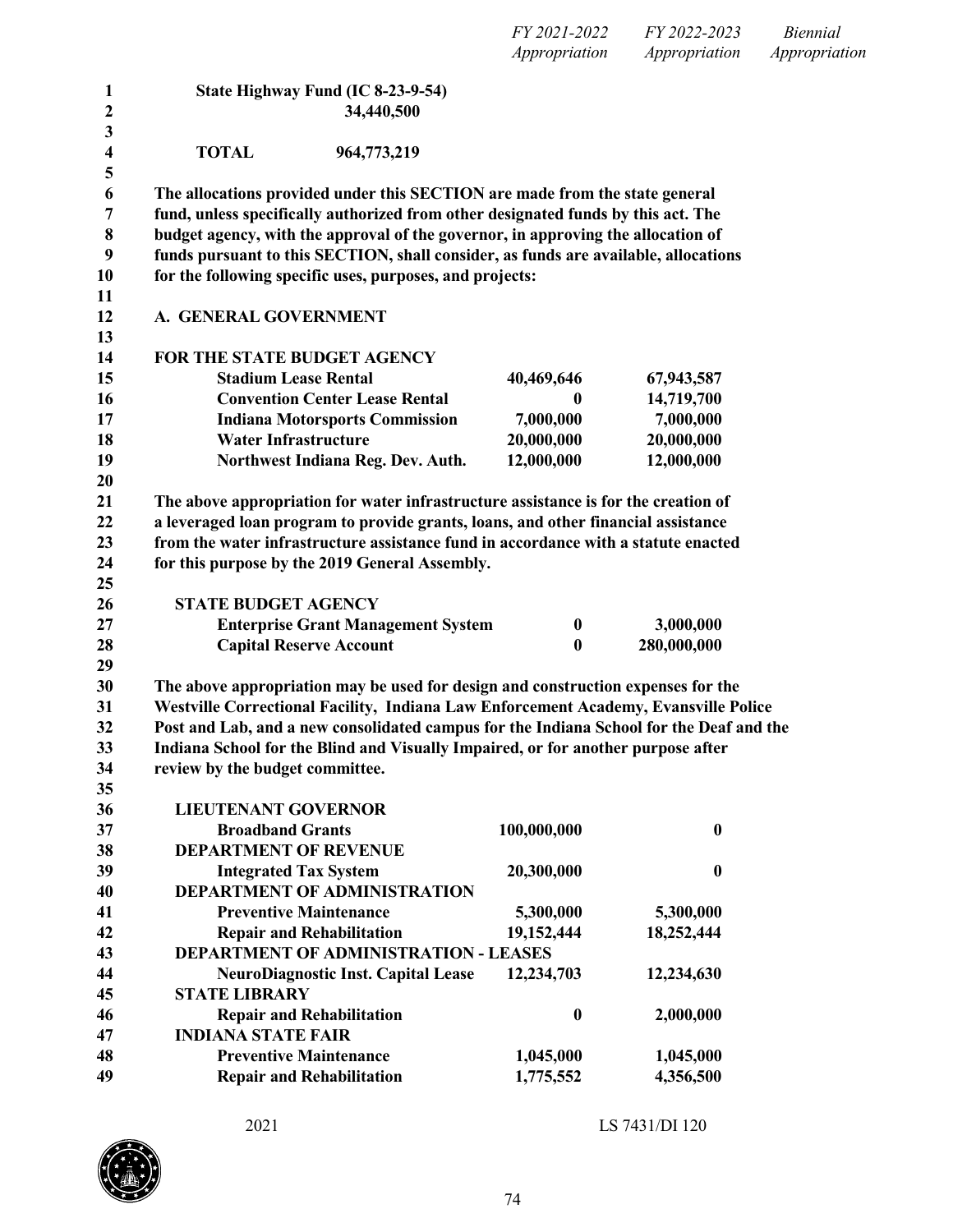| FY 2021-2022  | FY 2022-2023  | <i>Biennial</i> |
|---------------|---------------|-----------------|
| Appropriation | Appropriation | Appropriation   |

| 1<br>$\mathbf{2}$                       | <b>Fall Creek Pavilion</b>                      | 50,000,000       | $\bf{0}$  |
|-----------------------------------------|-------------------------------------------------|------------------|-----------|
| $\mathbf{3}$<br>$\overline{\mathbf{4}}$ | <b>B. PUBLIC SAFETY</b>                         |                  |           |
| 5<br>6                                  | (1) LAW ENFORCEMENT                             |                  |           |
| 7                                       | <b>INDIANA STATE POLICE</b>                     |                  |           |
| 8                                       | <b>Preventive Maintenance</b>                   | 955,899          | 955,899   |
| 9                                       | <b>Lowell District/Lab Construction</b>         | 8,500,000        | 0         |
| 10                                      | <b>Repair and Rehabilitation</b>                | 906,900          | 1,440,000 |
| 11                                      | <b>LAW ENFORCEMENT TRAINING BOARD</b>           |                  |           |
| 12                                      | <b>Preventive Maintenance</b>                   | 200,000          | 200,000   |
| 13                                      | <b>Repair and Rehabilitation</b>                | 143,885          | 241,350   |
| 14                                      | <b>ADJUTANT GENERAL</b>                         |                  |           |
| 15                                      | <b>Preventive Maintenance</b>                   | 930,250          | 930,250   |
| 16                                      | <b>Hamilton County Readiness Center</b>         | 579,780          | 6,791,750 |
| 17                                      | Danville Armory Add. and Alter.                 | 1,520,000        | 0         |
| 18                                      | Martinsville Armory Add. and Alter.             | $\boldsymbol{0}$ | 1,520,000 |
| 19                                      | State Construction Fund (IC 9-13-2-173.1)       |                  |           |
| 20                                      | <b>Repair and Rehabilitation</b>                | 1,180,574        | 1,451,277 |
| 21                                      |                                                 |                  |           |
| 22<br>23                                | (2) CORRECTIONS                                 |                  |           |
| 24                                      | <b>STATE PRISON</b>                             |                  |           |
| 25                                      | <b>Preventive Maintenance</b>                   | 467,500          | 467,500   |
| 26                                      | State Construction Fund (IC 9-13-2-173.1)       |                  |           |
| 27                                      | <b>Repair and Rehabilitation</b>                | 1,500,000        | 500,000   |
| 28                                      | PENDLETON CORRECTIONAL FACILITY                 |                  |           |
| 29                                      | <b>Preventive Maintenance</b>                   | 552,500          | 552,500   |
| 30                                      | <b>WOMEN'S PRISON</b>                           |                  |           |
| 31                                      | <b>Preventive Maintenance</b>                   | 153,000          | 153,000   |
| 32                                      | <b>NEW CASTLE CORRECTIONAL FACILITY</b>         |                  |           |
| 33                                      | <b>Preventive Maintenance</b>                   | 63,750           | 63,750    |
| 34                                      | PUTNAMVILLE CORRECTIONAL FACILITY               |                  |           |
| 35                                      | <b>Preventive Maintenance</b>                   | 340,000          | 340,000   |
| 36                                      | <b>INDIANAPOLIS RE-ENTRY EDUCATION FACILITY</b> |                  |           |
| 37                                      | <b>Preventive Maintenance</b>                   | 153,000          | 153,000   |
| 38                                      | <b>BRANCHVILLE CORRECTIONAL FACILITY</b>        |                  |           |
| 39                                      | <b>Preventive Maintenance</b>                   | 153,000          | 153,000   |
| 40                                      | State Construction Fund (IC 9-13-2-173.1)       |                  |           |
| 41                                      | <b>Repair and Rehabilitation</b>                | $\boldsymbol{0}$ | 575,000   |
| 42                                      | <b>WESTVILLE CORRECTIONAL FACILITY</b>          |                  |           |
| 43                                      | <b>Preventive Maintenance</b>                   | 442,000          | 442,000   |
| 44                                      | State Construction Fund (IC 9-13-2-173.1)       |                  |           |
| 45                                      | <b>Repair and Rehabilitation</b>                | $\boldsymbol{0}$ | 1,250,000 |
| 46                                      | ROCKVILLE CORRECTIONAL FACILITY                 |                  |           |
| 47                                      | <b>Preventive Maintenance</b>                   | 212,500          | 212,500   |
| 48                                      | PLAINFIELD CORRECTIONAL FACILITY                |                  |           |
| 49                                      | <b>Preventive Maintenance</b>                   | 212,500          | 212,500   |

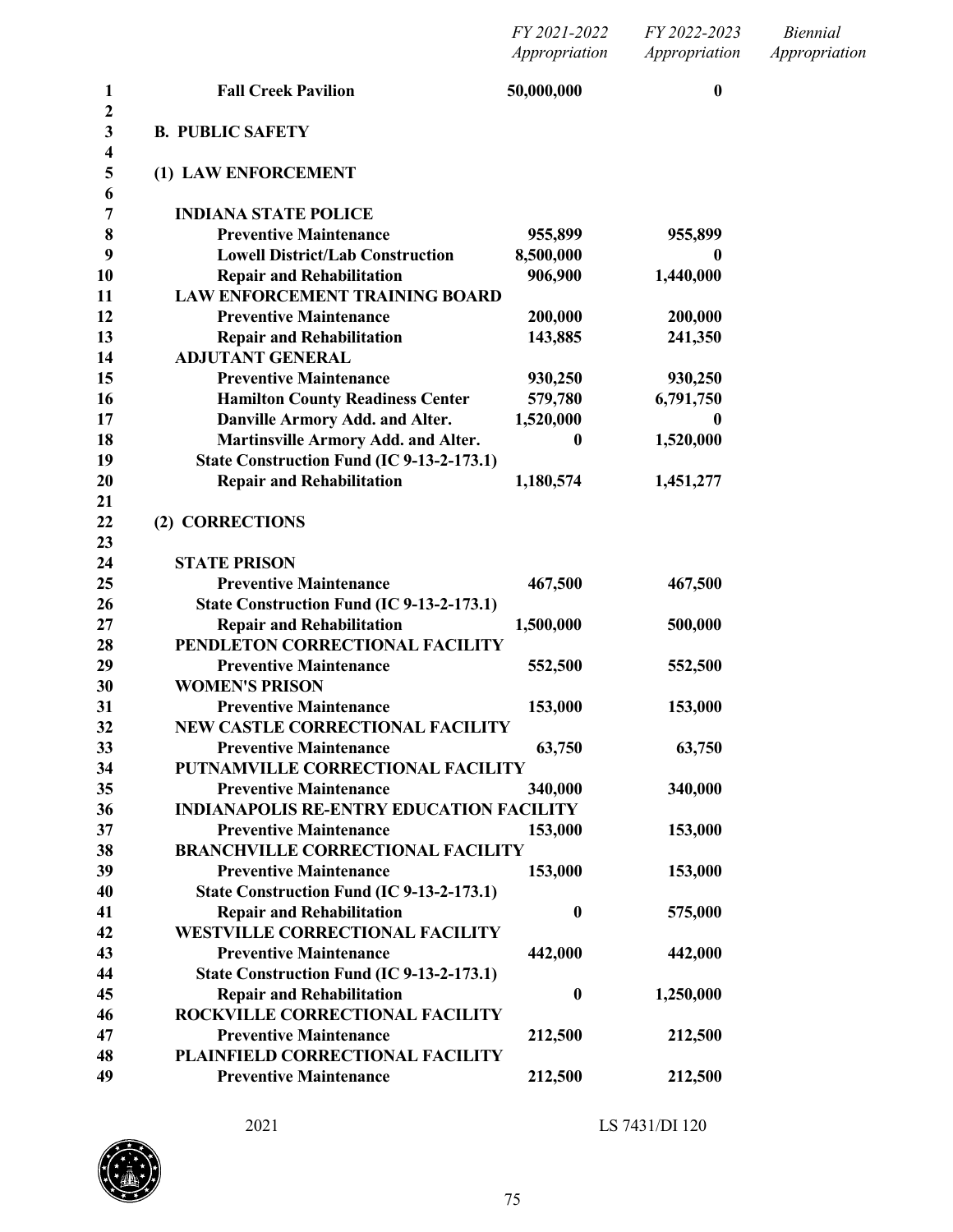|                  |                                                                 | FY 2021-2022     | FY 2022-2023     | <b>Biennial</b> |
|------------------|-----------------------------------------------------------------|------------------|------------------|-----------------|
|                  |                                                                 | Appropriation    | Appropriation    | Appropriation   |
| $\mathbf{1}$     | State Construction Fund (IC 9-13-2-173.1)                       |                  |                  |                 |
| $\boldsymbol{2}$ | <b>Repair and Rehabilitation</b>                                | $\bf{0}$         | 1,250,000        |                 |
| 3                | RECEPTION AND DIAGNOSTIC CENTER                                 |                  |                  |                 |
| 4                | <b>Preventive Maintenance</b>                                   | 89,250           | 89,250           |                 |
| 5                | <b>CORRECTIONAL INDUSTRIAL FACILITY</b>                         |                  |                  |                 |
| 6                | <b>Preventive Maintenance</b>                                   | 255,000          | 255,000          |                 |
| 7                | State Construction Fund (IC 9-13-2-173.1)                       |                  |                  |                 |
| 8                | <b>Repair and Rehabilitation</b>                                | 4,250,000        | 950,000          |                 |
| 9                | <b>WABASH VALLEY CORRECTIONAL FACILITY</b>                      |                  |                  |                 |
| 10               | <b>Preventive Maintenance</b>                                   | 224,125          | 224,125          |                 |
| 11               | <b>CHAIN O' LAKES CORRECTIONAL FACILITY</b>                     |                  |                  |                 |
| 12               | <b>Preventive Maintenance</b>                                   | 38,250           | 38,250           |                 |
| 13               | <b>MADISON CORRECTIONAL FACILITY</b>                            |                  |                  |                 |
| 14               | <b>Preventive Maintenance</b>                                   | 318,750          | 318,750          |                 |
| 15               | <b>MIAMI CORRECTIONAL FACILITY</b>                              |                  |                  |                 |
| 16               | <b>Preventive Maintenance</b>                                   | 382,500          | 382,500          |                 |
| 17               | <b>LOGANSPORT JUVENILE CORRECTIONAL FACILITY</b>                |                  |                  |                 |
| 18               | State Construction Fund (IC 9-13-2-173.1)                       |                  |                  |                 |
| 19               | <b>Repair and Rehabilitation</b>                                | 100,000          | $\bf{0}$         |                 |
| 20               | <b>LAPORTE JUVENILE CORRECTIONAL FACILITY</b>                   |                  |                  |                 |
| 21               | <b>Preventive Maintenance</b>                                   | 34,000           | 34,000           |                 |
| 22               | <b>EDINBURGH CORRECTIONAL FACILITY</b>                          |                  |                  |                 |
| 23               | <b>Preventive Maintenance</b>                                   | 34,000           | 34,000           |                 |
| 24               | PENDLETON JUVENILE CORRECTIONAL FACILITY                        |                  |                  |                 |
| 25               | <b>Preventive Maintenance</b>                                   | 127,500          | 127,500          |                 |
| 26               | NORTH CENTRAL JUVENILE CORRECTIONAL FACILITY                    |                  |                  |                 |
| 27               | <b>Preventive Maintenance</b>                                   | 51,000           | 51,000           |                 |
| 28               | <b>SOUTH BEND WORK RELEASE CENTER</b>                           |                  |                  |                 |
| 29               | <b>Preventive Maintenance</b>                                   | 42,500           | 42,500           |                 |
| 30               | HERITAGE TRAIL CORRECTIONAL FACILITY                            |                  |                  |                 |
| 31               | <b>Preventive Maintenance</b>                                   | 191,250          | 191,250          |                 |
| 32               | State Construction Fund (IC 9-13-2-173.1)                       |                  |                  |                 |
| 33               | <b>Repair and Rehabilitation</b>                                | 0                | 250,000          |                 |
| 34               |                                                                 |                  |                  |                 |
| 35               | <b>C. CONSERVATION AND ENVIRONMENT</b>                          |                  |                  |                 |
| 36               |                                                                 |                  |                  |                 |
| 37               | <b>DEPARTMENT OF NATURAL RESOURCES - GENERAL ADMINISTRATION</b> |                  |                  |                 |
| 38               | <b>Preventive Maintenance</b>                                   | 50,000           | 50,000           |                 |
| 39               | State Construction Fund (IC 9-13-2-173.1)                       |                  |                  |                 |
| 40               | <b>Repair and Rehabilitation</b>                                | 6,063,788        | 5,670,788        |                 |
| 41               | <b>FISH AND WILDLIFE</b>                                        |                  |                  |                 |
| 42               | <b>Preventive Maintenance</b>                                   | 1,550,000        | 1,550,000        |                 |
| 43               | State Construction Fund (IC 9-13-2-173.1)                       |                  |                  |                 |
| 44               | <b>Repair and Rehabilitation</b>                                | $\boldsymbol{0}$ | 850,000          |                 |
| 45               | <b>FORESTRY</b>                                                 |                  |                  |                 |
| 46               | <b>Preventive Maintenance</b>                                   | 1,525,000        | 1,525,000        |                 |
| 47               | State Construction Fund (IC 9-13-2-173.1)                       |                  |                  |                 |
| 48               | <b>Repair and Rehabilitation</b>                                | 750,000          | $\boldsymbol{0}$ |                 |
| 49               | <b>NATURE PRESERVES</b>                                         |                  |                  |                 |

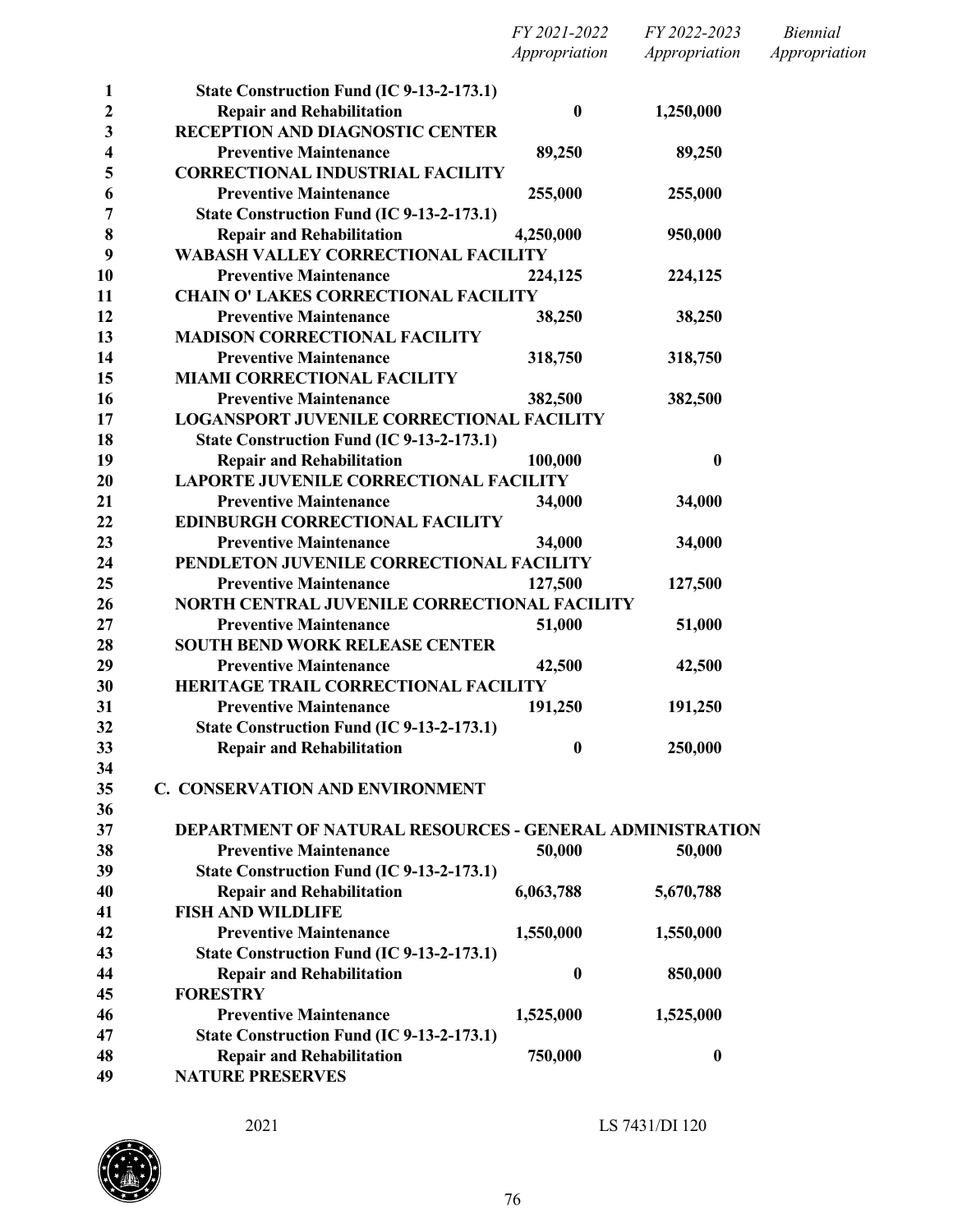| 1                       | <b>Preventive Maintenance</b>                                                     | 586,614          | 586,614          |
|-------------------------|-----------------------------------------------------------------------------------|------------------|------------------|
| $\overline{2}$          | <b>OUTDOOR RECREATION</b>                                                         |                  |                  |
| 3                       | <b>Preventive Maintenance</b>                                                     | 35,000           | 35,000           |
| $\overline{\mathbf{4}}$ | STATE PARKS AND RESERVOIR MANAGEMENT                                              |                  |                  |
| 5                       | <b>Preventive Maintenance</b>                                                     | 4,050,000        | 4,050,000        |
| 6                       | State Construction Fund (IC 9-13-2-173.1)                                         |                  |                  |
| 7                       | <b>Repair and Rehabilitation</b>                                                  | 2,875,000        | 3,397,500        |
| 8                       | <b>DIVISION OF WATER</b>                                                          |                  |                  |
| 9                       | <b>Preventive Maintenance</b>                                                     | 83,500           | 83,500           |
| 10                      | State Construction Fund (IC 9-13-2-173.1)                                         |                  |                  |
| 11                      | <b>Repair and Rehabilitation</b>                                                  | 2,110,000        | 2,000,000        |
| 12                      | <b>ENFORCEMENT</b>                                                                |                  |                  |
| 13                      | <b>Preventive Maintenance</b>                                                     | 270,000          | 270,000          |
| 14                      | <b>ENTOMOLOGY</b>                                                                 |                  |                  |
| 15                      | <b>Preventive Maintenance</b>                                                     | 137,500          | 137,500          |
| 16                      | <b>INDIANA STATE MUSEUM AND HISTORIC SITES CORPORATION</b>                        |                  |                  |
| 17                      | <b>Preventive Maintenance</b>                                                     | 574,687          | 574,687          |
| 18                      | <b>Repair and Rehabilitation</b>                                                  | 1,950,505        | 1,912,500        |
| 19                      | State Construction Fund (IC 9-13-2-173.1)                                         |                  |                  |
| 20                      | <b>Repair and Rehabilitation</b>                                                  | $\bf{0}$         | 757,800          |
| 21                      | <b>WAR MEMORIALS COMMISSION</b>                                                   |                  |                  |
| 22                      | <b>Preventive Maintenance</b>                                                     | 617,000          | 617,000          |
| 23                      | <b>Repair and Rehabilitation</b>                                                  | 681,960          | 2,251,200        |
| 24                      |                                                                                   |                  |                  |
| 25                      | <b>D. TRANSPORTATION</b>                                                          |                  |                  |
| 26<br>27                | <b>DEPARTMENT OF TRANSPORTATION - BUILDINGS AND GROUNDS</b>                       |                  |                  |
| 28                      |                                                                                   |                  |                  |
| 29                      | State Highway Fund (IC 8-23-9-54)<br><b>Preventive Maintenance</b>                |                  |                  |
| 30                      | State Highway Fund (IC 8-23-9-54)                                                 | 2,232,888        | 2,232,888        |
| 31                      |                                                                                   |                  |                  |
|                         | <b>Repair and Rehabilitation</b>                                                  | 1,872,362        | 1,872,362        |
| 32<br>33                | State Highway Fund (IC 8-23-9-54)<br>A&E Fee Matl. & Test. Lab Phase 4            | 105,000          |                  |
| 34                      |                                                                                   |                  | $\boldsymbol{0}$ |
|                         | State Highway Fund (IC 8-23-9-54)                                                 |                  |                  |
| 35                      | <b>Materials &amp; Testing Lab Phase 4</b>                                        | 1,500,000        | $\boldsymbol{0}$ |
| 36<br>37                | State Highway Fund (IC 8-23-9-54)                                                 |                  |                  |
|                         | <b>Const. of the LaGrange Unit/Salt Bldg</b><br>State Highway Fund (IC 8-23-9-54) | 8,700,000        | $\boldsymbol{0}$ |
| 38<br>39                | <b>Bluffton Subdistrict Renovation</b>                                            | 4,950,000        |                  |
| 40                      |                                                                                   |                  | $\boldsymbol{0}$ |
| 41                      | State Highway Fund (IC 8-23-9-54)                                                 |                  |                  |
| 42                      | <b>A&amp;E Fee Cloverdale Salt Building</b>                                       | 125,000          | $\boldsymbol{0}$ |
| 43                      | State Highway Fund (IC 8-23-9-54)                                                 |                  |                  |
| 44                      | <b>Const. of the Cloverdale Salt Bldg</b>                                         | 2,050,000        | $\bf{0}$         |
| 45                      | State Highway Fund (IC 8-23-9-54)                                                 |                  |                  |
| 46                      | <b>A&amp;E Fee Mishawaka Unit/Salt Bldg</b>                                       | 450,000          | $\boldsymbol{0}$ |
| 47                      | State Highway Fund (IC 8-23-9-54)                                                 |                  | $\boldsymbol{0}$ |
| 48                      | Cap. Land Purchase-Evansville Unit 1<br>State Highway Fund (IC 8-23-9-54)         | 250,000          |                  |
| 49                      | Const. of the Mishawaka Unit/Salt Bldg                                            |                  |                  |
|                         |                                                                                   | $\boldsymbol{0}$ | 7,100,000        |

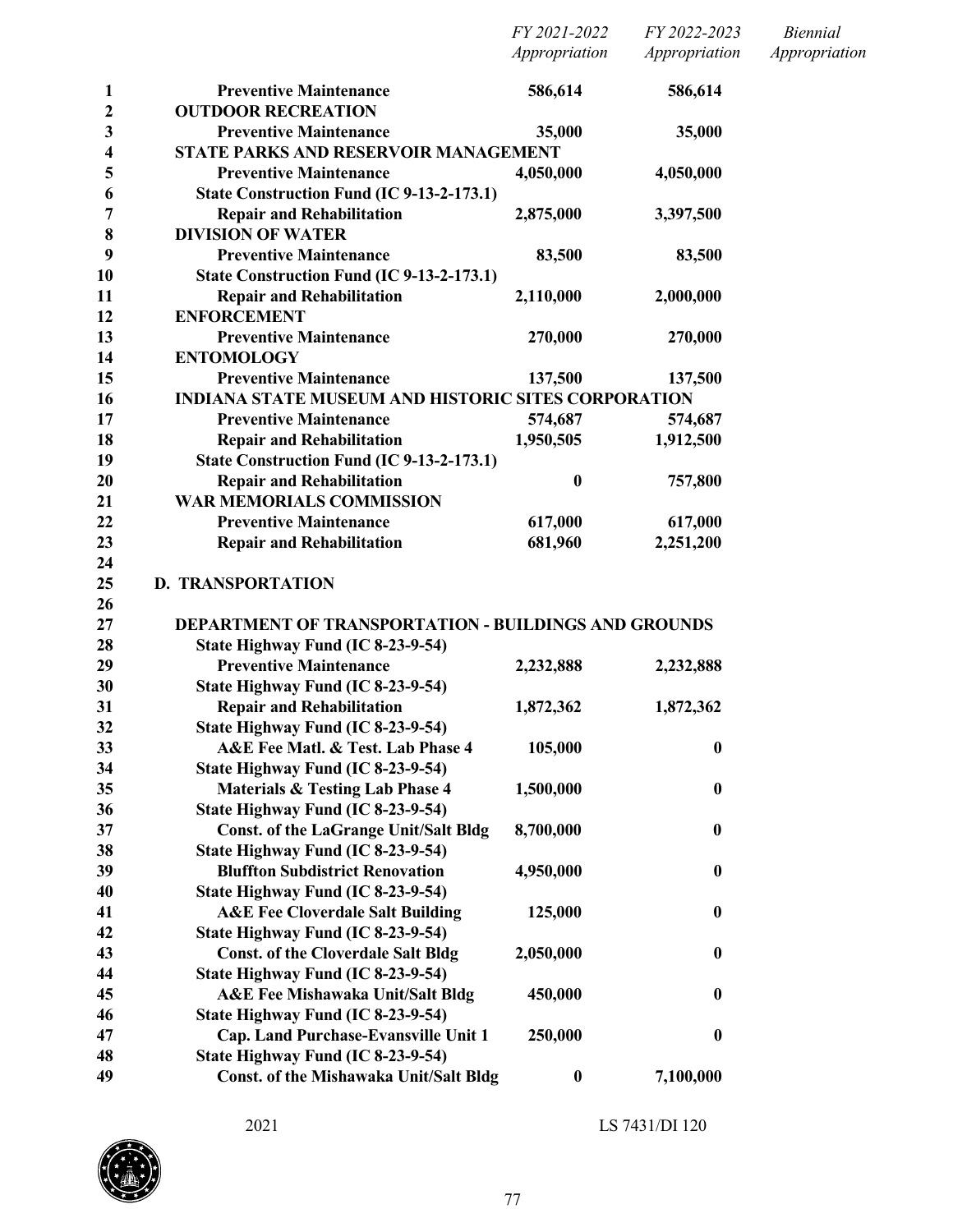|                  |                                                              | FY 2021-2022     | FY 2022-2023     | Biennial      |
|------------------|--------------------------------------------------------------|------------------|------------------|---------------|
|                  |                                                              | Appropriation    | Appropriation    | Appropriation |
| $\mathbf{1}$     | State Highway Fund (IC 8-23-9-54)                            |                  |                  |               |
| $\boldsymbol{2}$ | <b>A&amp;E Fee for Evansville Unit 1/Salt Bldg</b>           | $\bf{0}$         | 450,000          |               |
| 3                | State Highway Fund (IC 8-23-9-54)                            |                  |                  |               |
| 4                | <b>A&amp;E Fee Frankfort Subdistrict Renv.</b>               | $\bf{0}$         | 300,000          |               |
| 5                | State Highway Fund (IC 8-23-9-54)                            |                  |                  |               |
| 6                | Cap. Land Purchase-Roselawn Unit                             | $\boldsymbol{0}$ | 250,000          |               |
| 7                |                                                              |                  |                  |               |
| $\bf 8$          | E. FAMILY AND SOCIAL SERVICES, HEALTH, AND VETERANS' AFFAIRS |                  |                  |               |
| 9                |                                                              |                  |                  |               |
| 10               | (1) FAMILY AND SOCIAL SERVICES ADMINISTRATION                |                  |                  |               |
| 11               |                                                              |                  |                  |               |
| 12               | <b>FSSA - DIVISION OF MENTAL HEALTH</b>                      |                  |                  |               |
| 13               | State Construction Fund (IC 9-13-2-173.1)                    |                  |                  |               |
| 14               | <b>Repair and Rehabilitation</b>                             | 3,386,146        | $\boldsymbol{0}$ |               |
| 15               | <b>EVANSVILLE PSYCHIATRIC CHILDREN'S CENTER</b>              |                  |                  |               |
| 16               | <b>Preventive Maintenance</b>                                | 36,500           | 36,500           |               |
| 17               | State Construction Fund (IC 9-13-2-173.1)                    |                  |                  |               |
| 18               | <b>Repair and Rehabilitation</b>                             | 452,000          | $\boldsymbol{0}$ |               |
| 19               | <b>EVANSVILLE STATE HOSPITAL</b>                             |                  |                  |               |
| 20               | <b>Preventive Maintenance</b>                                | 391,162          | 391,162          |               |
| 21               | <b>MADISON STATE HOSPITAL</b>                                |                  |                  |               |
| 22               | <b>Preventive Maintenance</b>                                | 464,104          | 464,104          |               |
| 23               | State Construction Fund (IC 9-13-2-173.1)                    |                  |                  |               |
| 24               | <b>Repair and Rehabilitation</b>                             | $\boldsymbol{0}$ | 98,400           |               |
| 25               | <b>LOGANSPORT STATE HOSPITAL</b>                             |                  |                  |               |
| 26               | <b>Preventive Maintenance</b>                                | 491,572          | 491,572          |               |
| 27               | State Construction Fund (IC 9-13-2-173.1)                    |                  |                  |               |
| 28               | <b>Repair and Rehabilitation</b>                             | 833,369          | 1,824,000        |               |
| 29               | RICHMOND STATE HOSPITAL                                      |                  |                  |               |
| 30               | <b>Preventive Maintenance</b>                                | 550,000          | 550,000          |               |
| 31               | State Construction Fund (IC 9-13-2-173.1)                    |                  |                  |               |
| 32               | <b>Repair and Rehabilitation</b>                             | $\boldsymbol{0}$ | 1,217,485        |               |
| 33               | <b>LARUE CARTER MEMORIAL HOSPITAL</b>                        |                  |                  |               |
| 34               | <b>Preventive Maintenance</b>                                | 417,703          | 417,703          |               |
| 35               | <b>NEURO DIAGNOSTIC INSTITUTE</b>                            |                  |                  |               |
| 36               | <b>Preventive Maintenance</b>                                | 475,810          | 475,810          |               |
| 37               |                                                              |                  |                  |               |
| 38               | (2) PUBLIC HEALTH                                            |                  |                  |               |
| 39               |                                                              |                  |                  |               |
| 40               | <b>SCHOOL FOR THE BLIND AND VISUALLY IMPAIRED</b>            |                  |                  |               |
| 41               | <b>Preventive Maintenance</b>                                | 282,857          | 282,857          |               |
| 42               | State Construction Fund (IC 9-13-2-173.1)                    |                  |                  |               |
| 43               | <b>Repair and Rehabilitation</b>                             | 1,262,390        | 885,249          |               |
| 44               | <b>SCHOOL FOR THE DEAF</b>                                   |                  |                  |               |
| 45               | <b>Preventive Maintenance</b>                                | 424,285          | 424,285          |               |
| 46               | State Construction Fund (IC 9-13-2-173.1)                    |                  |                  |               |
| 47               | <b>Repair and Rehabilitation</b>                             | 734,637          | 1,960,604        |               |
| 48               |                                                              |                  |                  |               |
| 49               | (3) VETERANS' AFFAIRS                                        |                  |                  |               |

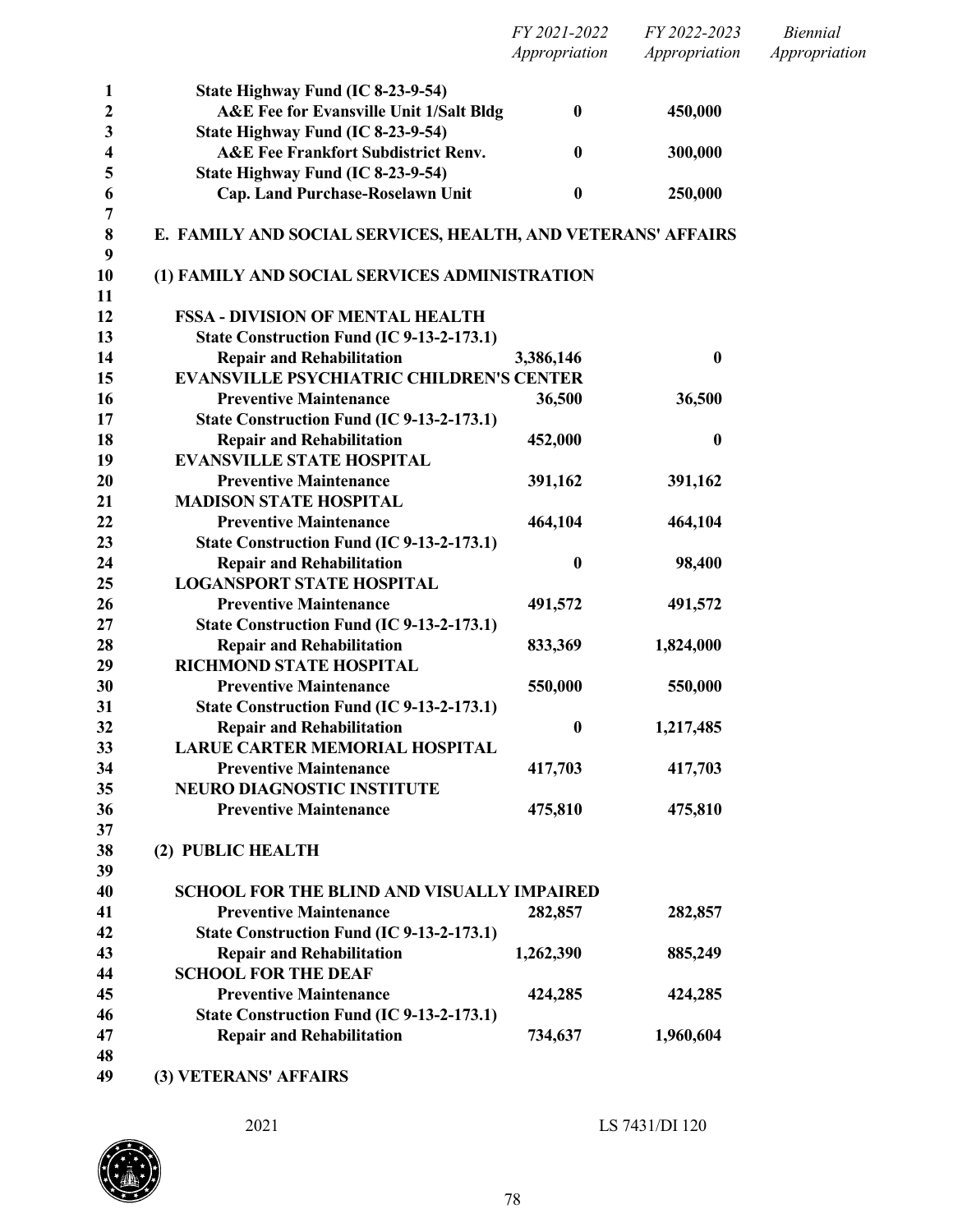|          |                                                                                         | FY 2021-2022<br>Appropriation | FY 2022-2023<br>Appropriation | <i>Biennial</i><br>Appropriation |
|----------|-----------------------------------------------------------------------------------------|-------------------------------|-------------------------------|----------------------------------|
| 1        |                                                                                         |                               |                               |                                  |
| 2        | <b>DEPARTMENT OF VETERANS' AFFAIRS</b>                                                  |                               |                               |                                  |
| 3        | <b>Preventive Maintenance</b>                                                           | 48,195                        | 48,195                        |                                  |
| 4        | <b>INDIANA VETERANS' HOME</b>                                                           |                               |                               |                                  |
| 5        | Veterans' Home Building Fund (IC 10-17-9-7)                                             |                               |                               |                                  |
| 6        | <b>Preventive Maintenance</b>                                                           | 637,500                       | 637,500                       |                                  |
| 7        | Veterans' Home Building Fund (IC 10-17-9-7)                                             |                               |                               |                                  |
| 8<br>9   | <b>Repair and Rehabilitation</b>                                                        | 789,000                       | 217,000                       |                                  |
| 10<br>11 | <b>F. EDUCATION</b>                                                                     |                               |                               |                                  |
| 12<br>13 | <b>HIGHER EDUCATION</b>                                                                 |                               |                               |                                  |
| 14       | <b>INDIANA UNIVERSITY - TOTAL SYSTEM</b>                                                |                               |                               |                                  |
| 15       | <b>Repair and Rehabilitation</b>                                                        | 14,349,098                    | 14,349,098                    |                                  |
| 16       | <b>PURDUE UNIVERSITY - TOTAL SYSTEM</b>                                                 |                               |                               |                                  |
| 17       | <b>Repair and Rehabilitation</b>                                                        | 12,242,154                    | 12,242,154                    |                                  |
| 18       | <b>INDIANA STATE UNIVERSITY</b>                                                         |                               |                               |                                  |
| 19       | <b>Repair and Rehabilitation</b>                                                        | 1,504,289                     | 1,504,289                     |                                  |
| 20       | UNIVERSITY OF SOUTHERN INDIANA                                                          |                               |                               |                                  |
| 21       | <b>Repair and Rehabilitation</b>                                                        | 1,112,962                     | 1,112,962                     |                                  |
| 22       | <b>BALL STATE UNIVERSITY</b>                                                            |                               |                               |                                  |
| 23       | <b>Repair and Rehabilitation</b>                                                        | 2,917,359                     | 2,917,359                     |                                  |
| 24       | <b>VINCENNES UNIVERSITY</b>                                                             |                               |                               |                                  |
| 25       | <b>Repair and Rehabilitation</b><br><b>IVY TECH COMMUNITY COLLEGE</b>                   | 1,005,286                     | 1,005,286                     |                                  |
| 26       |                                                                                         |                               |                               |                                  |
| 27<br>28 | <b>Repair and Rehabilitation</b>                                                        | 3,610,577                     | 3,610,577                     |                                  |
| 29       | <b>SECTION 29. [EFFECTIVE JULY 1, 2021]</b>                                             |                               |                               |                                  |
| 30       |                                                                                         |                               |                               |                                  |
| 31       | The budget agency may employ one (1) or more architects or engineers to inspect         |                               |                               |                                  |
| 32       | construction, rehabilitation, and repair projects covered by the appropriations         |                               |                               |                                  |
| 33       | in this act or previous acts.                                                           |                               |                               |                                  |
| 34       |                                                                                         |                               |                               |                                  |
| 35       | <b>SECTION 30. [EFFECTIVE UPON PASSAGE]</b>                                             |                               |                               |                                  |
| 36       |                                                                                         |                               |                               |                                  |
| 37       | If any part of a construction or rehabilitation and repair appropriation made by        |                               |                               |                                  |
| 38       | this act or any previous acts has not been allotted or encumbered before the expiration |                               |                               |                                  |
| 39       | of the biennium, the budget agency may determine that the balance of the appropriation  |                               |                               |                                  |
| 40       | is not available for allotment. The appropriation may be terminated, and the balance    |                               |                               |                                  |
| 41       | may revert to the fund from which the original appropriation was made.                  |                               |                               |                                  |
| 42       |                                                                                         |                               |                               |                                  |
| 43       | <b>SECTION 31. [EFFECTIVE JULY 1, 2021]</b>                                             |                               |                               |                                  |
| 44       |                                                                                         |                               |                               |                                  |
| 45       | The budget agency may retain balances in the mental health fund at the end of any       |                               |                               |                                  |
| 46       | fiscal year to ensure there are sufficient funds to meet the service needs of the       |                               |                               |                                  |

- **developmentally disabled and the mentally ill in any year.**
- 

**SECTION 32. [EFFECTIVE JULY 1, 2021]**

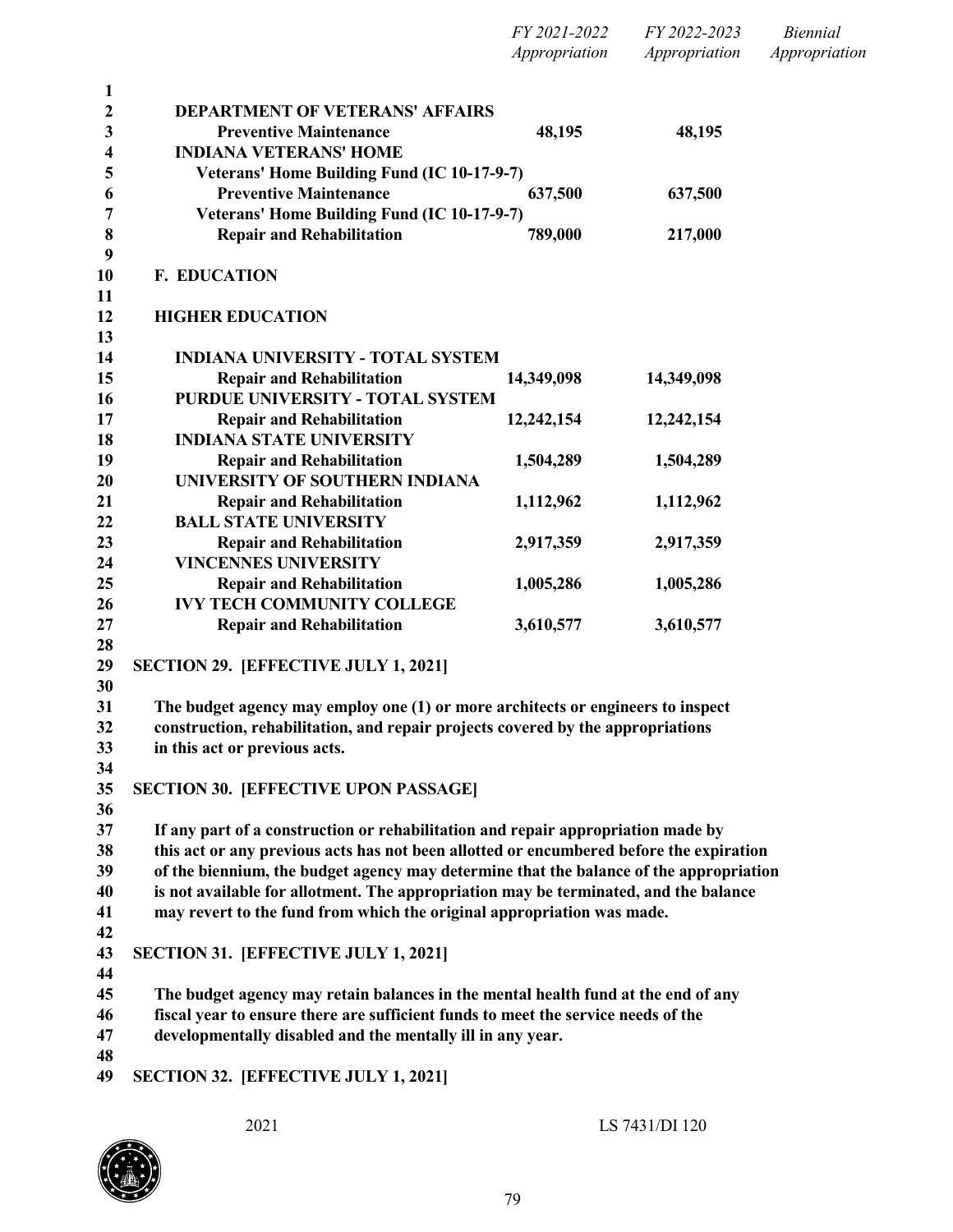**If the budget director determines at any time during the biennium that the executive branch of state government cannot meet its statutory obligations due to insufficient funds in the general fund, then notwithstanding IC 4-10-18, the budget agency, with the approval of the governor and after review by the budget committee, may transfer from the counter-cyclical revenue and economic stabilization fund to the general fund any additional amount necessary to maintain a positive balance in the general fund.** SECTION 33. IC4-9.1-1-1 IS AMENDED TO READ AS FOLLOWS [EFFECTIVE JULY 1, 2021]: Sec. 1. The governor, **budget director or the budget director's designee,** the auditor of state, and the treasurer of state constitute the state board of finance, referred to as the "board" in this chapter. The board has advisory supervision of the safekeeping of all funds coming into the state treasury and all other funds belonging to the state coming into the possession of any state officer or agency. SECTION 34. IC 4-12-1-13, AS AMENDED BY P.L.8-2019, SECTION 10, IS AMENDED TO READ AS FOLLOWS [EFFECTIVE JULY 1, 2021]: Sec. 13. (a) During the interval between sessions of the general assembly, the budget agency shall make regular or, at the request of the governor, special inspections of the respective institutions of the state supported by public funds. The budget agency shall report regularly to the governor relative to the physical condition of such institutions, and any contemplated action of the institution on a new or important matter, and on any other subject which the budget agencymaydeempertinent or on which the governormayrequire information.The budget agency shall likewise familiarize itself with the best and approved practices in each of such institutions and supply such information to other institutions to make their operation more efficient and economical. (b) Except asto officers and employees ofstate educational institutions, the executive secretary of the governor, the administrative assistants to the governor, the elected officials, and persons whose salaries or compensation are fixed by the governor pursuant to law, the annual compensation of all persons employed by agencies of the state shall be subject to the approval of the budget agency. Except as otherwise provided by IC 4-15-2.2, the budget agency shall establish classifications and schedules for fixing compensation, salaries and wages of all classes and types of employees of any state agency or state agencies, and any and all other such classifications affecting compensation as the budget agency shall deemnecessaryor desirable.The classifications and schedulesthus established shall be filed in the office of the budget agency. Requests by an appointing authority for salary and wage adjustments or personal service payments coming within such classifications and schedules shall become effective when approved by, and upon the terms of approval fixed by, the budget agency. All personnel requests pertaining to the staffing of programs or agencies supported in whole or in part by federal funds are subject to review and approval by the state personnel department under IC 4-15-2.2. (c) The budget agency shall review and approve, for the sufficiency of funds, all payments for personal services which are submitted to the auditor of state for payment. (d) The budget agency shall review all contracts for personal services or other services and no contract for personal services or other services may be entered into by any agency of the state before the written

 approval of the budget agency is given. Each demand for payment submitted by an agency to the auditor of state under these contracts must be accompanied by a copy of the budget agency approval. No payment may be made by the auditor of state without such approval. However, this subsection does not apply to a contract entered into by:

- (1) a state educational institution; or
- (2) an agency of the state if the contract is not required to be approved by the budget agency under IC 4-13-2-14.1.
- (e) The budget agency shall review and approve the policy and procedures governing travel prepared

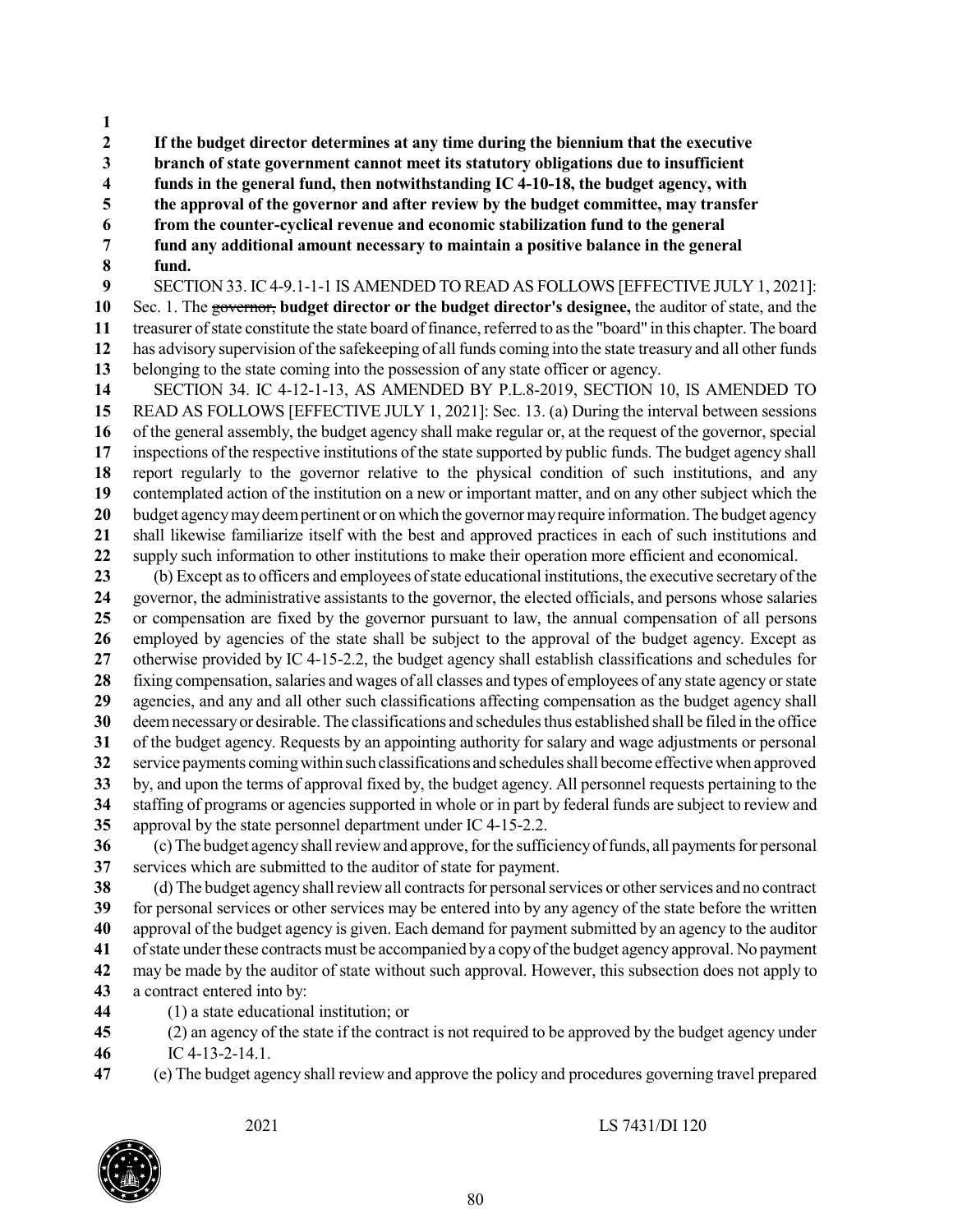by the department of administration under IC 4-13-1, before the travel policies and procedures are distributed. (f) Except as provided in subsections (g), (h), and (i), the budget agency may adopt such policies and procedures not inconsistent with law as it may deem advisable to facilitate and carry out the powers and duties of the agency, including the execution and administration of all appropriations made by law. IC 4-22-2 does not apply to these policies and procedures. (g)The budget agencymaynot enforce or applyanypolicyor procedure, unlessspecificallyauthorized by this chapter or an applicable statute, against or in relation to the following officials or agencies, unless the official or agency consents to comply with the policy or procedure, or emergency circumstances justify extraordinary measures to protect the state's budget or fiscal reserves: (1) The judicial department of the state. (2) The general assembly, the legislative services agency, or any other entity of the legislative department of the state. (3) The attorney general. (4) The auditor of state. (5) The secretary of state. (6) The superintendent of public instruction. This subdivision does not apply after January 10, 2021. (7) The treasurer of state. (h) The budget agencymaynot enforce a policy or procedure against an official or an agencyspecified in subsection (g)(1) through (g)(7) by refusing to allot money from the personal services/fringe benefits **budget agency** contingency fund to the official or agency **without review by the budget committee.** (i) The budget agency may not withhold or refuse to allot appropriations for a state educational institution without review by the budget committee. SECTION35.IC4-12-17-1,ASADDEDBYP.L.217-2017, SECTION40,ISAMENDEDTOREAD AS FOLLOWS [EFFECTIVE JULY 1, 2021]: Sec. 1. (a) The personal services/fringe benefits **budget agency** contingency fund is established for the purpose of allotting money to departments, institutions, and state agencies for the purposes set forth in subsection (b). The fund consists of money appropriated to the fund by the general assembly. The budget agency shall administer the fund. (b) Money in the fund may be used only with the approval of the governor for: (1) salary increases; (2) fringe benefit increases; (3) an employee leave conversion program; (4) state retiree health programs; and **(5) emergency capital project expenses; (6) necessary expenses for existing programs as determined by the governor and budget director; and**  $\left( \frac{5}{2} \right)$  (7) any related expenses. (c) Money in the fund at the end of a state fiscal year does not revert to the state general fund but remains available for expenditure. (d) Notwithstanding IC 4-9.1-1-7, IC 4-13-2-23, or any other law, money may not be transferred, assigned, reassigned, or otherwise removed from the fund by the state board of finance, the budget agency, or any other state agency, except for the purposes specified in this section. **The budget committee shall be advised of each transfer from the fund that exceeds five hundred thousand dollars (\$500,000).** SECTION 36. IC 4-13.1-2-4, AS AMENDED BY P.L.171-2015, SECTION 3, IS AMENDED TO READASFOLLOWS[EFFECTIVEJULY1, 2021]:Sec. 4.The chiefinformation officer,in conjunction with:

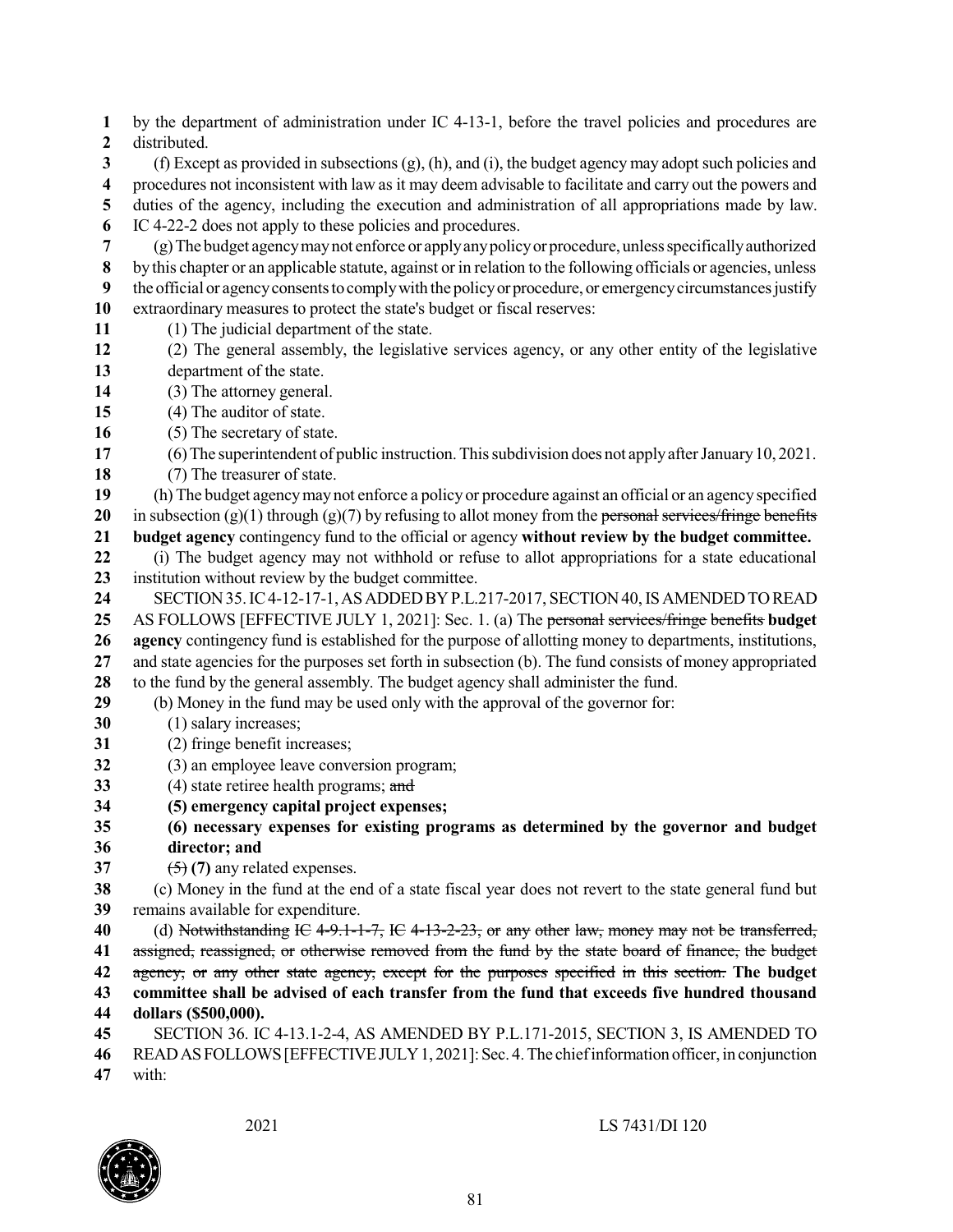| 1        | (1) the state librarian or the state librarian's designee; budget director or the budget director's                                                                                                         |
|----------|-------------------------------------------------------------------------------------------------------------------------------------------------------------------------------------------------------------|
| 2        | designee;                                                                                                                                                                                                   |
| 3        | (2) the director of the Indiana archives and records administration or the director's designee; and                                                                                                         |
| 4        | (3) a representative from each of the two (2) state agencies that generate the most revenue under this                                                                                                      |
| 5        | section;                                                                                                                                                                                                    |
| 6        | shall establish reasonable fees for enhanced access to public records and other electronic records, so that                                                                                                 |
| 7        | the revenues generated are sufficient to develop, maintain, operate, and expand services that make public                                                                                                   |
| 8        | records available electronically. A meeting to establish or revise the fees described in this section is                                                                                                    |
| 9        | subject to the requirements of IC 5-14-1.5.                                                                                                                                                                 |
| 10       | SECTION 37. IC 4-33-18-1 IS AMENDED TO READ AS FOLLOWS [EFFECTIVE JULY 1, 2021]:                                                                                                                            |
| 11       | Sec. 1. As used in this chapter, "department" means the Indiana department of gaming research.                                                                                                              |
| 12       | "division" means the gaming research division of the commission established by section 2 of this                                                                                                            |
| 13       | chapter.                                                                                                                                                                                                    |
| 14       | SECTION 38. IC 4-33-18-2 IS AMENDED TO READ AS FOLLOWS [EFFECTIVE JULY 1, 2021]:                                                                                                                            |
| 15<br>16 | Sec. 2. The Indiana department of gaming research is established as an agency of the state of Indiana The<br>gaming research division is established within the commission for the purpose of enhancing the |
| 17       | gaming industry in Indiana through research and analysis.                                                                                                                                                   |
| 18       | SECTION 39. IC 4-33-18-3 IS AMENDED TO READ AS FOLLOWS [EFFECTIVE JULY 1, 2021]:                                                                                                                            |
| 19       | Sec. 3. The department is under the control of the governor, who commission shall appoint or employ the                                                                                                     |
| 20       | executive director of the division and other persons that the governor commission considers necessary.                                                                                                      |
| 21       | SECTION 40. IC 4-33-18-4 IS AMENDED TO READ AS FOLLOWS [EFFECTIVE JULY 1, 2021]:                                                                                                                            |
| 22       | Sec. 4. $(a)$ The executive director, with the governor's commission's approval, may employ individuals                                                                                                     |
| 23       | as are necessary to perform the various functions of the department. division.                                                                                                                              |
| 24       | (b) The executive director and the budget agency shall set the compensation for the department's                                                                                                            |
| 25       | employees.                                                                                                                                                                                                  |
| 26       | SECTION 41. IC 4-33-18-5, AS AMENDED BY P.L.58-2019, SECTION 6, IS AMENDED TO                                                                                                                               |
| 27       | READ AS FOLLOWS [EFFECTIVE JULY 1, 2021]: Sec. 5. The department division shall research and                                                                                                                |
| 28       | analyze data and public policy issues relating to all aspects of gaming in Indiana for the enhancement of:                                                                                                  |
| 29       | $(1)$ the Indiana lottery under IC 4-30;                                                                                                                                                                    |
| 30       | (2) pari-mutuel horse racing under IC 4-31;                                                                                                                                                                 |
| 31       | (3) charity gaming under IC 4-32.3; and                                                                                                                                                                     |
| 32       | (4) riverboat casino gambling under IC 4-33.                                                                                                                                                                |
| 33       | SECTION 42. IC 4-33-18-6 IS AMENDED TO READ AS FOLLOWS [EFFECTIVE JULY 1, 2021]:                                                                                                                            |
| 34       | Sec. 6. The department division shall study and make findings and recommendations on the following:                                                                                                         |
| 35       | (1) Alternative methods of taxing gaming entities, including taxes based upon the size of a riverboat                                                                                                       |
| 36       | or the number of gaming positions on board a riverboat.                                                                                                                                                     |
| 37       | (2) The impact of flexible boarding on the gaming industry.                                                                                                                                                 |
| 38       | (3) The impact of breed development programs and sire stakes racing in Indiana.                                                                                                                             |
| 39       | (4) Any other issue considered appropriate by the department commission or suggested by:                                                                                                                    |
| 40       | (A) the Indiana lottery commission;                                                                                                                                                                         |
| 41       | (B) the Indiana horse racing commission; or                                                                                                                                                                 |
| 42       | (C) the department of state revenue. $\sigma$                                                                                                                                                               |
| 43       | (D) the Indiana gaming commission.                                                                                                                                                                          |
| 44       | SECTION 43. IC 4-33-18-7 IS AMENDED TO READ AS FOLLOWS [EFFECTIVE JULY 1, 2021]:                                                                                                                            |
| 45       | Sec. 7. The executive director shall submit the department's division's findings and recommendations to                                                                                                     |
| 46       | the commission, the governor, and the legislative council.                                                                                                                                                  |

SECTION 44.IC4-33-18-8 IS AMENDED TO READ AS FOLLOWS [EFFECTIVE JULY 1, 2021]:

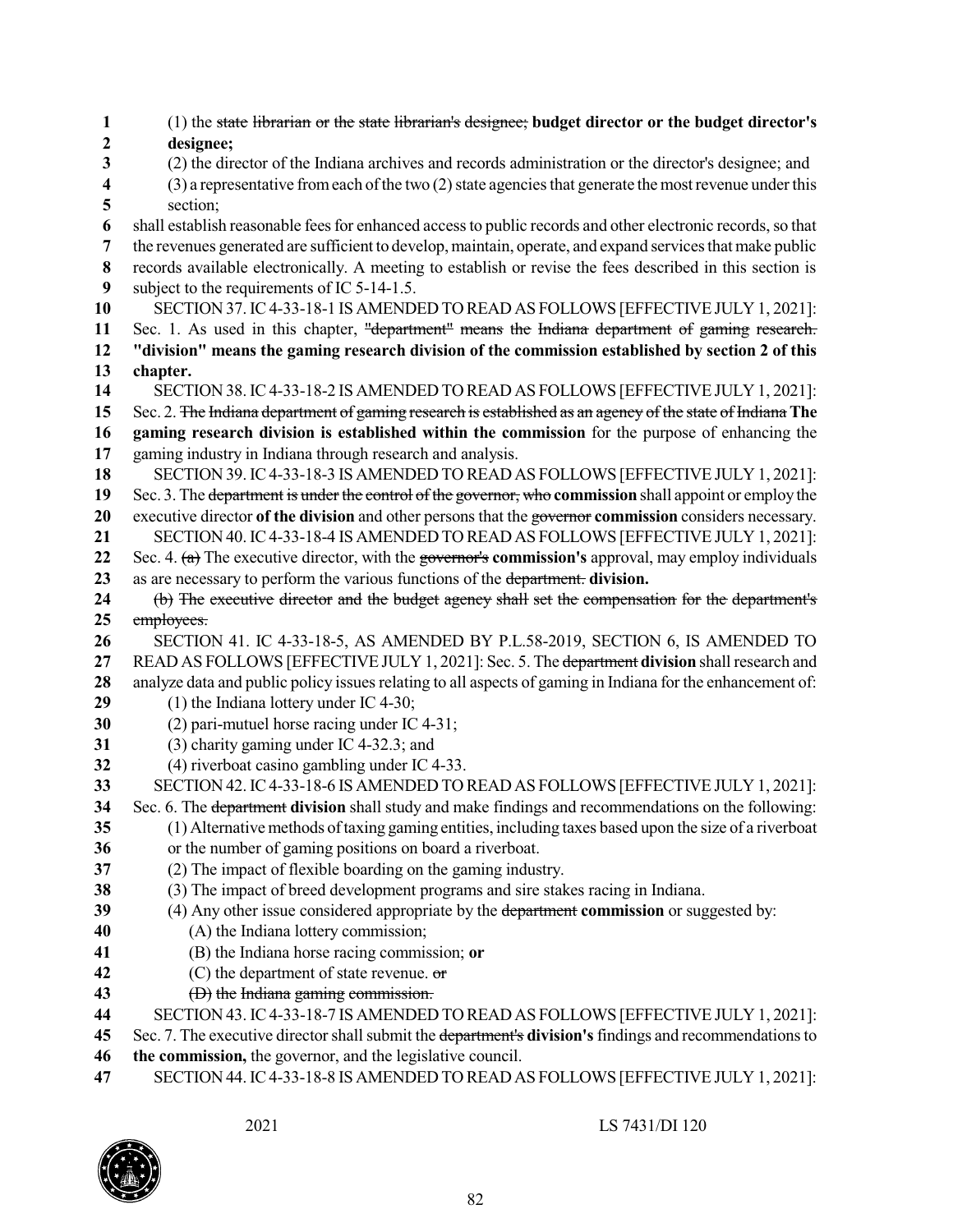| 1                       | Sec. 8. The department division shall impose an annual fee of twenty-five thousand dollars (\$25,000)                              |
|-------------------------|------------------------------------------------------------------------------------------------------------------------------------|
| $\boldsymbol{2}$        | upon the following:                                                                                                                |
| 3                       | (1) Each licensed owner or operating agent operating a riverboat in Indiana.                                                       |
| $\overline{\mathbf{4}}$ | (2) Each permit holder (as defined in IC 4-31-2-14) operating a live pari-mutuel horse racing facility                             |
| 5                       | in Indiana.                                                                                                                        |
| 6                       | SECTION 45. IC 4-33-18-9 IS REPEALED [EFFECTIVE JULY 1, 2021]. See: 9: (a) Nothing in this                                         |
| 7                       | chapter may be construed to limit the powers or responsibilities of:                                                               |
| 8                       | (1) the state lottery commission under IC 4-30;                                                                                    |
| 9                       | $(2)$ the Indiana horse racing commission under IC 4-31; or                                                                        |
| 10                      | $(3)$ the Indiana gaming commission under IC 4-32.3, IC 4-33, or IC 4-35.                                                          |
| 11                      | (b) The department may not exercise any administrative or regulatory powers with respect to:                                       |
| 12                      | $(1)$ the Indiana lottery under IC 4-30;                                                                                           |
| 13                      | $(2)$ pari-mutuel horse racing under IC 4-31;                                                                                      |
| 14                      | $(3)$ charity gaming under IC 4-32.3;                                                                                              |
| 15                      | $(4)$ riverboat easino gambling under IC 4-33; or                                                                                  |
| 16                      | $(5)$ gambling games conducted at a racetrack (as defined in IC 4-35-2-9) under IC 4-35.                                           |
| 17                      | SECTION 46. IC 5-2-23-7 IS REPEALED [EFFECTIVE JULY 1, 2021]. See: 7. (a) The exoneration                                          |
| 18                      | fund is established for the purpose of carrying out this chapter. The fund shall be administered by the                            |
| 19                      | criminal justice institute.                                                                                                        |
| 20                      | (b) The fund consists of appropriations from the general assembly.                                                                 |
| 21                      | SECTION 47. IC 5-2-23-8, AS ADDED BY P.L.165-2019, SECTION 1, IS AMENDED TO READ                                                   |
| 22                      | AS FOLLOWS [EFFECTIVE JULY 1, 2021]: Sec. 8. (a) A person to whom this chapter applies may seek                                    |
| 23<br>24                | compensation under this chapter by applying to the criminal justice institute on a form and in a manner                            |
| 25                      | to be determined by the criminal justice institute. An application must be submitted not later than:<br>$(1)$ November 1, 2021; or |
| 26                      | $(2)$ two $(2)$ years from the date the:                                                                                           |
| 27                      | (A) judgment vacating, reversing, or setting aside the person's conviction becomes final; or                                       |
| 28                      | (B) governor pardons the person;                                                                                                   |
| 29                      | whichever is later. An applicant shall submit additional evidence to the criminal justice institute upon                           |
| 30                      | request by the criminal justice institute.                                                                                         |
| 31                      | (b) An applicant must demonstrate the following in any application submitted to the criminal justice                               |
| 32                      | institute:                                                                                                                         |
| 33                      | (1) The applicant's eligibility for compensation under this chapter as described in this chapter.                                  |
| 34                      | (2) The applicant's compliance with any rules promulgated or required by the criminal justice                                      |
| 35                      | institute pursuant to section 9 of this chapter.                                                                                   |
| 36                      | (c) Upon receipt of:                                                                                                               |
| 37                      | (1) a completed application; and                                                                                                   |
| 38                      | (2) any additional evidence required by the criminal justice institute;                                                            |
| 39                      | the criminal justice institute shall evaluate, investigate, and make a determination with respect to an                            |
| 40                      | applicant's claim.                                                                                                                 |
| 41                      | (d) If, at the conclusion of an investigation performed pursuant to subsection (c), the criminal justice                           |
| 42                      | institute determines that the applicant qualifies for compensation under this chapter, the criminal justice                        |
| 43                      | institute shall pay from the exoneration fund, any compensation due to the applicant, subject to the                               |
| 44                      | requirements of subsections (e) and (f).                                                                                           |
| 45                      | (e) The criminal justice institute may not pay compensation to an applicant who:                                                   |
| 46                      | (1) has received an award for restitution or damages described in section 1 of this chapter in                                     |
| 47                      | connection with the conviction;                                                                                                    |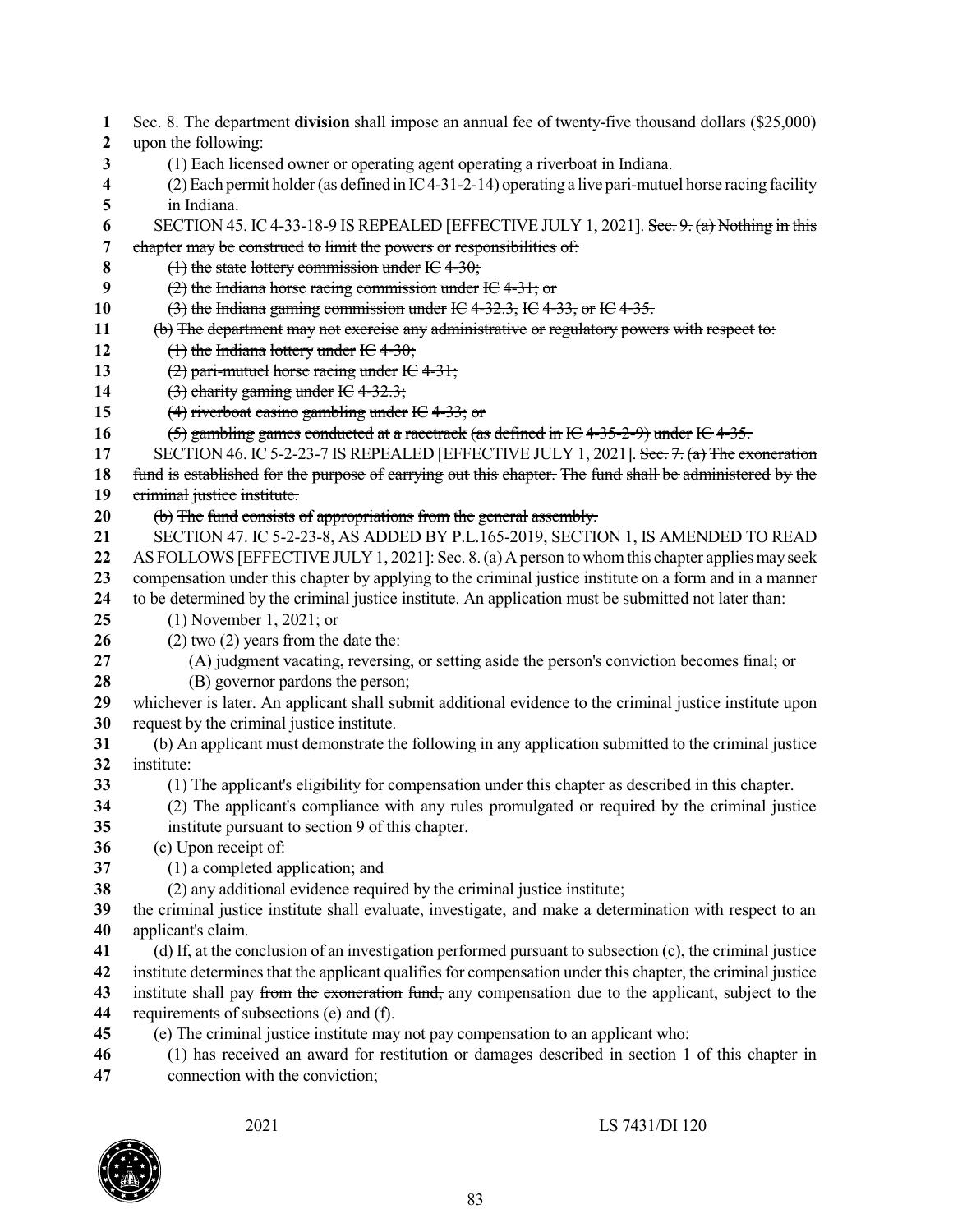| $\mathbf{1}$     | (2) has a pending case that might result in an award for restitution or damages described in section                                                                                                                     |
|------------------|--------------------------------------------------------------------------------------------------------------------------------------------------------------------------------------------------------------------------|
| $\boldsymbol{2}$ | 1 of this chapter with respect to the conviction; or                                                                                                                                                                     |
| 3                | (3) has not executed the waiver described in section 4 of this chapter.                                                                                                                                                  |
| 4                | (f) The criminal justice institute may only pay compensation to the individual who was wrongfully                                                                                                                        |
| 5                | incarcerated or, on behalf of the individual, to the individual's guardian. The criminal justice institute may                                                                                                           |
| 6                | not pay compensation to:                                                                                                                                                                                                 |
| 7                | $(1)$ the estate of;                                                                                                                                                                                                     |
| 8                | $(2)$ a fiduciary of;                                                                                                                                                                                                    |
| 9                | (3) a trust on behalf of; or                                                                                                                                                                                             |
| 10               | $(4)$ an assignee of;                                                                                                                                                                                                    |
| 11               | the wrongfully incarcerated individual.                                                                                                                                                                                  |
| 12               | SECTION 48. IC 5-10.5-3-2, AS ADDED BY P.L.23-2011, SECTION 22, IS AMENDED TO READ                                                                                                                                       |
| 13               | AS FOLLOWS [EFFECTIVE JULY 1, 2021]: Sec. 2. (a) The board is composed of nine (9) trustees                                                                                                                              |
| 14               | appointed by the governor as follows:                                                                                                                                                                                    |
| 15               | (1) At least one (1) trustee must have experience in economics, finance, or investments.                                                                                                                                 |
| 16               | (2) At least one (1) trustee must have experience in executive management or benefits                                                                                                                                    |
| 17               | administration.                                                                                                                                                                                                          |
| 18               | (3) The director of the budget agency office of management and budget or the budget agency                                                                                                                               |
| 19               | director's designee serving as an ex officio voting member of the board. An individual appointed                                                                                                                         |
| 20               | under this subdivision to serve as the budget agency office of management and budget director's                                                                                                                          |
| 21               | designee:                                                                                                                                                                                                                |
| 22               | (A) is subject to section 5 of this chapter; and                                                                                                                                                                         |
| 23               | (B) serves as a permanent designee until replaced by the budget agency office of management                                                                                                                              |
| 24               | and budget director.                                                                                                                                                                                                     |
| 25               | (4) Two (2) trustees nominated by the speaker of the house of representatives as follows:                                                                                                                                |
| 26               | $(A)$ One $(1)$ must be an active or retired police officer or firefighter who is a member of the 1977                                                                                                                   |
| 27               | police officers' and firefighters' pension and disability fund.                                                                                                                                                          |
| 28               | (B) One (1) must be a member of the teachers' retirement fund with at least ten (10) years of                                                                                                                            |
| 29               | creditable service.                                                                                                                                                                                                      |
| 30               | (5) Two (2) trustees nominated by the president pro tempore of the senate as follows:                                                                                                                                    |
| 31               | $(A)$ One $(1)$ must be a member of the public employees' retirement fund with at least ten $(10)$                                                                                                                       |
| 32               | years of creditable service.                                                                                                                                                                                             |
| 33               | $(B)$ One $(1)$ must be a member of the teachers' retirement fund with at least ten $(10)$ years of                                                                                                                      |
| 34               | creditable service.                                                                                                                                                                                                      |
| 35               | (6) One (1) trustee nominated by the auditor of state. The individual nominated under this                                                                                                                               |
| 36               | subdivision may be the auditor of state or another individual who has experience in professional                                                                                                                         |
| 37               | financial accounting or actuarial science.                                                                                                                                                                               |
| 38               | (7) One (1) trustee nominated by the treasurer of state. The individual nominated under this                                                                                                                             |
| 39               | subdivision may be the treasurer of state or another individual who has experience in economics,                                                                                                                         |
| 40               | finance, or investments.                                                                                                                                                                                                 |
| 41               | (b) If a vacancy on the board occurs, the governor shall, not later than forty-five (45) days after the date                                                                                                             |
| 42               | the vacancy occurs, appoint an individual to fill the vacancy using the criteria in subsection (a).                                                                                                                      |
| 43               | (c) During the first year after an individual's initial appointment as a trustee and each year thereafter<br>during which the individual serves as a trustee, the individual is strongly encouraged to complete at least |
| 44<br>45         | twelve (12) hours of trustee education, at least two (2) hours in each of the following areas:                                                                                                                           |
| 46               | (1) Fiduciary duties and responsibilities of a trustee.                                                                                                                                                                  |
| $\mathbf{A}$     | $(2)$ Ethics                                                                                                                                                                                                             |

(2) Ethics.

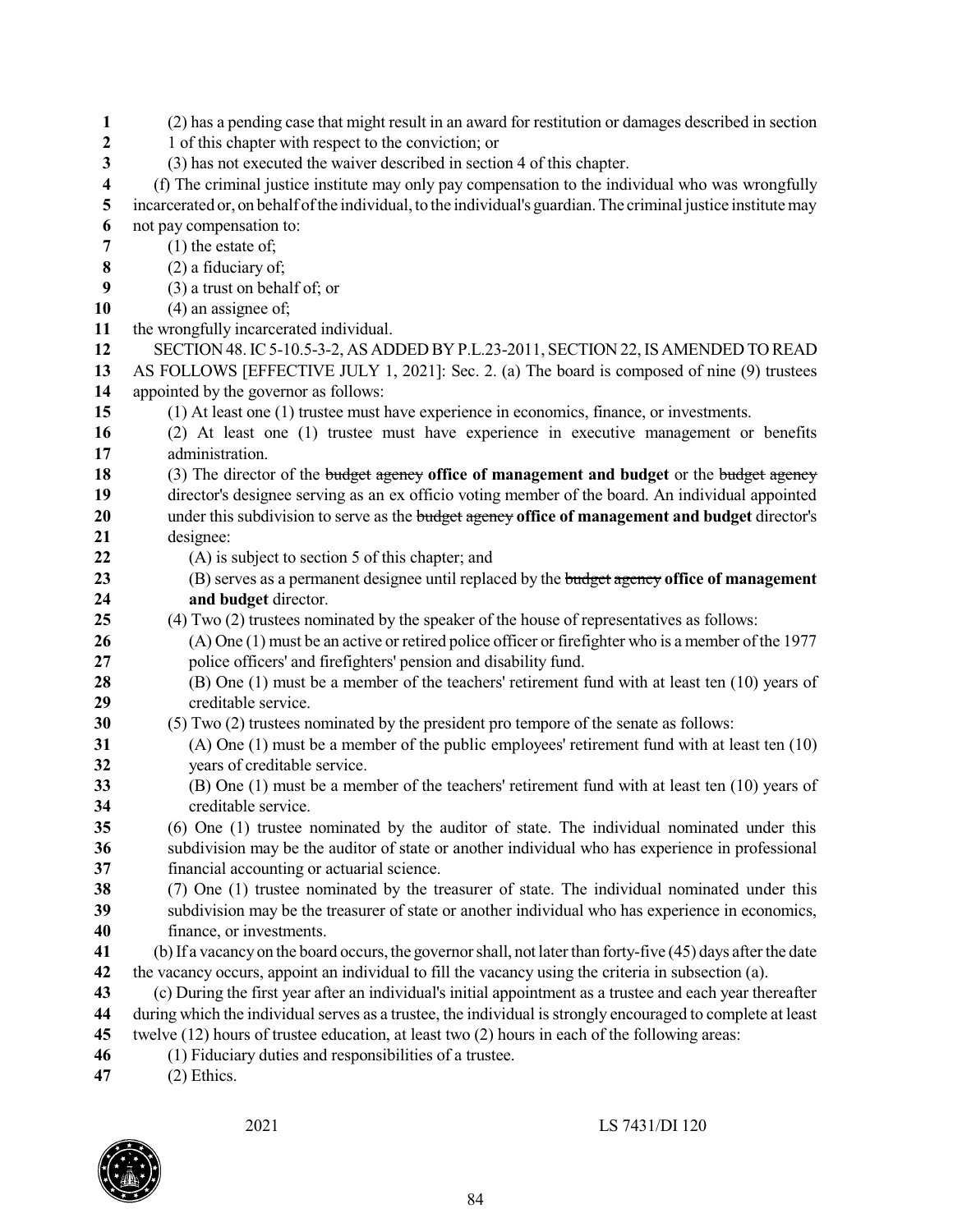- (3) Governance process and procedures.
- (4) Retirement plan design and administration.
- (5) Investments.
- (6) Actuarial principles and methods.

(d) Subject to the director's approval, each trustee is entitled to reimbursement for reasonable expenses

 actually incurred in fulfilling the educational requirements under subsection (c). The director shall give a preference for reimbursement for in-state training that meets the requirements under subsection (c), if

in-state training is available.

 SECTION 49. IC 5-11-4-3, AS AMENDED BY P.L.209-2019, SECTION 3, IS AMENDED TO READ AS FOLLOWS [EFFECTIVE JULY 1, 2021]: Sec. 3. (a) The expense of examination and investigation of accounts shall be paid by each municipality or entity as provided in this chapter.

 (b) The state examiner shall not certify more often than monthly to the auditor of each county the amount chargeable to each taxing unit within the county for the expense of its examinations as provided in this chapter. Immediately upon receipt of the certified statement, the county auditor shall issue a warrant on the county treasurer payable to the treasurer of state out of the general fund of the county for the amount stated in the certificate. The county auditor shall reimburse the county general fund, except for the expense of examination and investigation of county offices, out of the money due the taxing units at the next semiannual settlement of the collection of taxes.

 (c) If the county to which a claim is made is not in possession or has not collected the funds due or to be due to any examined municipality, then the certificate must be filed with and the warrant shall be drawn by the officer of the municipality having authority to draw warrants upon its funds. The

22 municipality shall pay the warrant immediately to the treasurer of state. The money, when received by the

treasurer of state, shall be deposited in the examinations fund created by subsection (g).

- (d) Except as otherwise provided in this chapter, each:
- (1) taxing unit; and
- (2) soil and water conservation district;

 shall be charged at the rate of one hundred seventy-five dollars (\$175) per day for each field examiner, private examiner, expert, or employee of the state board of accounts who is engaged in making examinations or investigations carried out under this article. Audited entities described in subdivisions (1) and (2) shall be charged the actual direct and indirect allowable cost under 2 CFR 200.425 of performing the audit. Except as provided in subsection (h), all other audited entities shall be charged the

actual direct and indirect cost of performing the examination or investigation.

 (e) The state examiner shall certify, as necessary, to the proper disbursing officer the total amount of expense incurred for the examination of:

 (1) any unit of state government or entity that is required by law to bear the costs of its own examination and operating expense; or

 (2) any utility owned or operated by any municipality or any department of the municipality, if the utility is operated from revenues or receipts other than taxation.

 Upon receipt of the state examiner's certificate the unit of state government, entity, or utility shall immediately pay to the treasurer ofstate the amount charged. The money, when received by the treasurer

of state, shall be deposited in the examinations fund created by subsection (g).

 (f) In addition to other charges provided in this chapter, the state examiner may charge a reasonable fee for technology and processing costs related to completing reports of examination and processing reports of examination in the same manner as other charges are made under this chapter. The fees shall

be deposited in the examinations fund created by subsection (g).

 (g) There is created a dedicated fund known as the examinations fund in the hands of the state examiner to be used by the state examiner for the payment of the expense of examinations under this

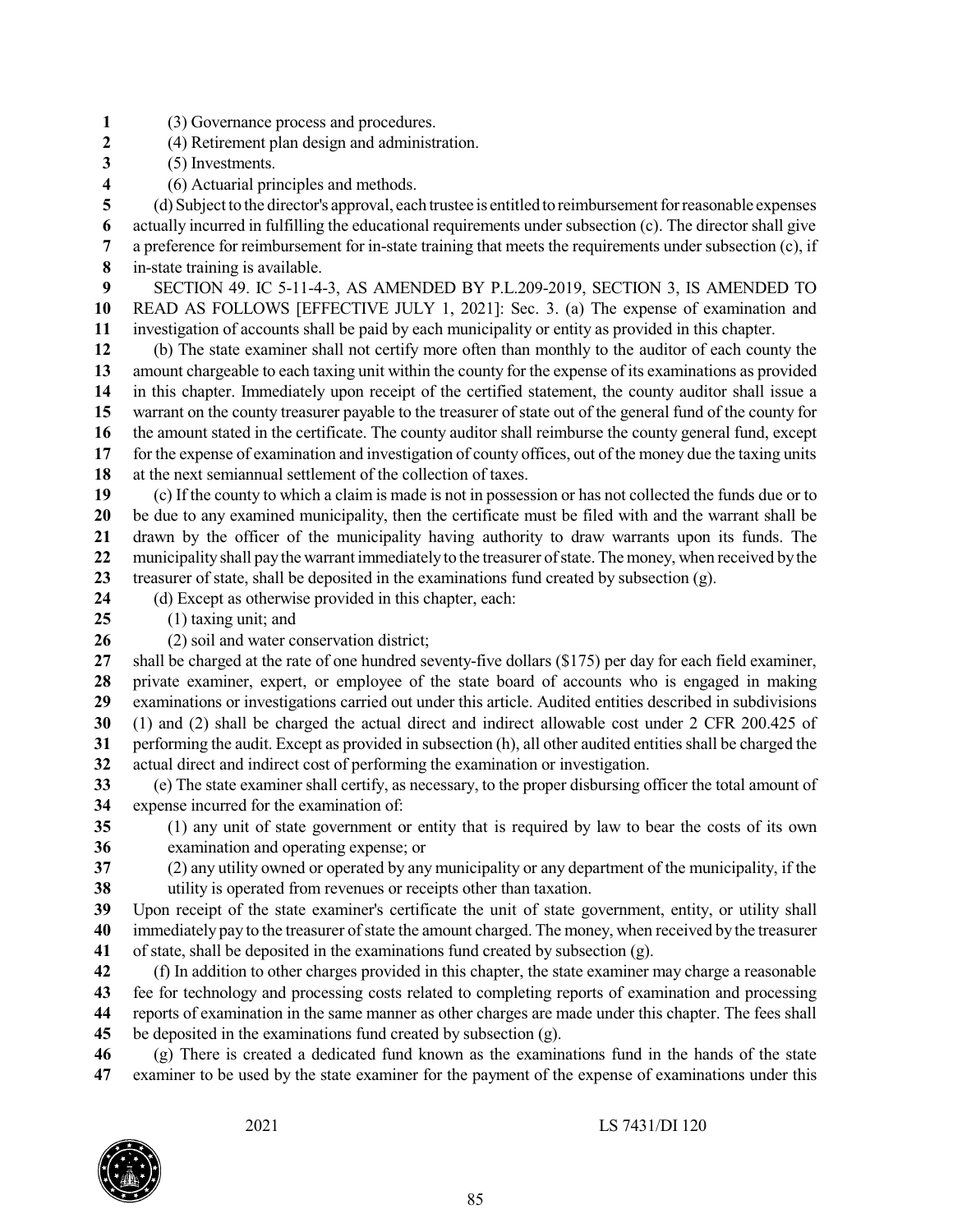| $\mathbf{1}$     | article. All fees charged for examinations under this article shall be deposited into the examinations fund.                                                        |
|------------------|---------------------------------------------------------------------------------------------------------------------------------------------------------------------|
| $\boldsymbol{2}$ | Money in the fund is annually appropriated for the payment of the expense of examinations by the state                                                              |
| 3                | board of accounts. Money remaining in the fund at the end of the state fiscal year does not revert to the                                                           |
| 4                | state general fund.                                                                                                                                                 |
| 5                | (h) A municipality that contracts for services with a volunteer fire department may pay the cost of an                                                              |
| 6                | examination or investigation of the volunteer fire department under this chapter.                                                                                   |
| 7                | (i) An audit of a county shall include, but not be limited to, an audit of that county's soil and water                                                             |
| $\bf 8$          | conservation district established under IC 14-32.                                                                                                                   |
| 9                | SECTION 50. IC 6-1.1-20.3-4, AS AMENDED BY P.L.241-2017, SECTION 5, IS AMENDED TO                                                                                   |
| 10               | READ AS FOLLOWS [EFFECTIVE JULY 1, 2021]: Sec. 4. (a) The distressed unit appeal board is                                                                           |
| 11               | established.                                                                                                                                                        |
| 12               | (b) The distressed unit appeal board consists of the following members:                                                                                             |
| 13               | (1) The director of the office of management and budget or the director's designee. The director or                                                                 |
| 14               | the director's designee shall serve as chairperson of the distressed unit appeal board.                                                                             |
| 15               | (2) The commissioner of the department of local government finance or the commissioner's                                                                            |
| 16               | designee.                                                                                                                                                           |
| 17               | (3) The state examiner of the state board of accounts or the state examiner's designee.                                                                             |
| 18               | (4) The state superintendent of public instruction secretary of education or the superintendent's                                                                   |
| 19               | secretary's designee.                                                                                                                                               |
| 20               | (5) An individual appointed by the governor.                                                                                                                        |
| 21               | (6) A member of the house of representatives appointed by the speaker of the house of                                                                               |
| 22               | representatives, who shall serve as a nonvoting member.                                                                                                             |
| 23               | (7) A member of the senate appointed by the president pro tempore of the senate, who shall serve                                                                    |
| 24               | as a nonvoting member.                                                                                                                                              |
| 25               | (8) A member to serve a one (1) year term in each even-numbered year who:                                                                                           |
| 26               | (A) is a member of the house of representatives; and                                                                                                                |
| 27               | (B) is appointed by the minority leader of the house of representatives.                                                                                            |
| 28               | The member is a nonvoting member.                                                                                                                                   |
| 29               | (9) A member to serve a one (1) year term in each odd-numbered year who:                                                                                            |
| 30               | (A) is a member of the senate; and                                                                                                                                  |
| 31               | (B) is appointed by the minority leader of the senate.                                                                                                              |
| 32               | The member is a nonvoting member.                                                                                                                                   |
| 33               | (c) Each member of the board who is not a member of the general assembly is entitled to                                                                             |
| 34<br>35         | reimbursement for:                                                                                                                                                  |
| 36               | $(1)$ traveling expenses as provided under IC 4-13-1-4; and<br>(2) other expenses actually incurred in connection with the member's duties as provided in the state |
| 37               | policies and procedures established by the Indiana department of administration and approved by                                                                     |
| 38               | the budget agency.                                                                                                                                                  |
| 39               | (d) Each member of the board who is a member of the general assembly is entitled to receive the same                                                                |
| 40               | per diem, mileage, and travel allowances paid to legislative members of interim study committees. Per                                                               |
| 41               | diem, mileage, and travel allowances paid under this section shall be paid from appropriations made to                                                              |
| 42               | the legislative council or the legislative services agency.                                                                                                         |
| 43               | SECTION 51. IC 6-3.1-24-2.5 IS ADDED TO THE INDIANA CODE AS A NEW SECTION TO                                                                                        |
| 44               | READ AS FOLLOWS [EFFECTIVE JANUARY 1, 2022]: Sec. 2.5. As used in this chapter, "qualified                                                                          |
| 45               | Indiana investment fund" means any private fund that meets the definition of a venture capital                                                                      |
| 46               | fund in 17 CFR 275.203(1)-1 and that is certified by the Indiana economic development corporation                                                                   |
| 4 <sup>7</sup>   | m                                                                                                                                                                   |

**as provided in section 7.5 of this chapter.**

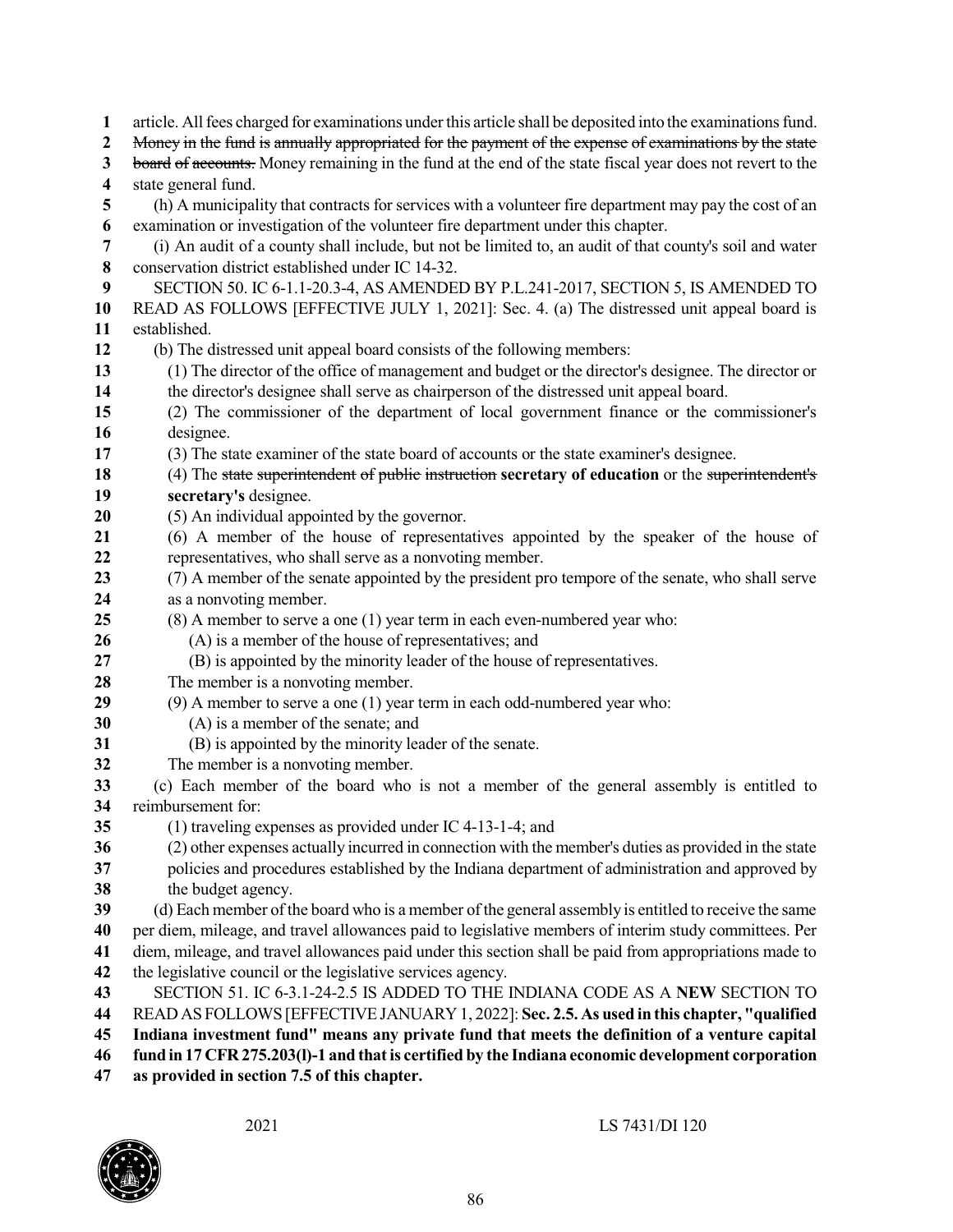SECTION 52. IC 6-3.1-24-3, AS AMENDED BY P.L.193-2005, SECTION 16, IS AMENDED TO READ AS FOLLOWS [EFFECTIVE JANUARY 1, 2022]: Sec. 3. As used in this chapter, "qualified investment capital" means debt or equity capital that is provided to a qualified Indiana business **or a qualified Indiana investment fund** after December 31, 2003. However, the term does not include debt that: (1) is provided by a financial institution (as defined in IC 5-13-4-10) after May 15, 2005; and (2) is secured by a valid mortgage, security agreement, or other agreement or document that establishes a collateral or security position for the financial institution that issenior to all collateral or security interests of other taxpayers that provide debt or equity capital to the qualified Indiana business. SECTION 53. IC 6-3.1-24-4.5 IS ADDED TO THE INDIANA CODE AS A **NEW** SECTION TO READ AS FOLLOWS [EFFECTIVE JANUARY 1, 2022]: **Sec. 4.5. (a) As used in this chapter, "substantial presence" means: (1) maintaining a company headquarters in Indiana; or (2) maintaining at least seventy-five percent (75%) of a company's total payroll in Indiana. (b) Notwithstanding subsection (a), a company receiving qualified investment capital from a qualified Indiana investmentfund shall be considered to have substantial presence inIndiana ifthe company commits to relocate: (1) its headquarters; or (2) seventy-five percent (75%) of its total payroll; to Indiana within one (1) year of receiving qualified investment capital from a qualified Indiana investment fund.** SECTION 54. IC 6-3.1-24-6, AS AMENDED BY P.L.4-2005, SECTION 97, IS AMENDED TO READ AS FOLLOWS [EFFECTIVE JANUARY 1, 2022]: Sec. 6. A taxpayer that: (1) provides qualified investment capital to a qualified Indiana business **or a qualified Indiana investment fund;** and (2) fulfills the requirements of the Indiana economic development corporation under section 12.5 of this chapter; is entitled to a credit against the person's **taxpayer's** state tax liability in a taxable year equal to the amount specified in section 10 **8 or 8.5** of this chapter, **whichever is applicable.** SECTION 55. IC 6-3.1-24-7.5 IS ADDED TO THE INDIANA CODE AS A **NEW** SECTION TO READ AS FOLLOWS [EFFECTIVE JANUARY 1, 2022]: **Sec. 7.5. (a) The Indiana economic development corporation may certify that an investment fund is a qualified Indiana investment** 34 fund if the corporation determines that the fund meets the definition in section 2.5 of this chapter **and the requirements in subsection (b). (b) The Indiana economic development corporation may only certify a fund as a qualified Indiana investment fund if the fund makes investments according to a policy that: (1) requires eligible companies to be primarily focused on the commercialization of research and development, technology transfer, or application of new technology; and (2) prioritizes investments in companies that: (A) have received a grant, loan, or other investment funds provided by the Indiana twenty-first century research and technology fund established by IC 5-28-16-2; or (B) maintain a substantial presence in Indiana. (c) An investment fund must apply to be certified as a qualified Indiana investment fund on a form prescribed by the Indiana economic development corporation.**

 **(d) If an investment fund is certified as a qualified Indiana investment fund under this section, the Indiana economic development corporation shall provide a copy of the certification to the**

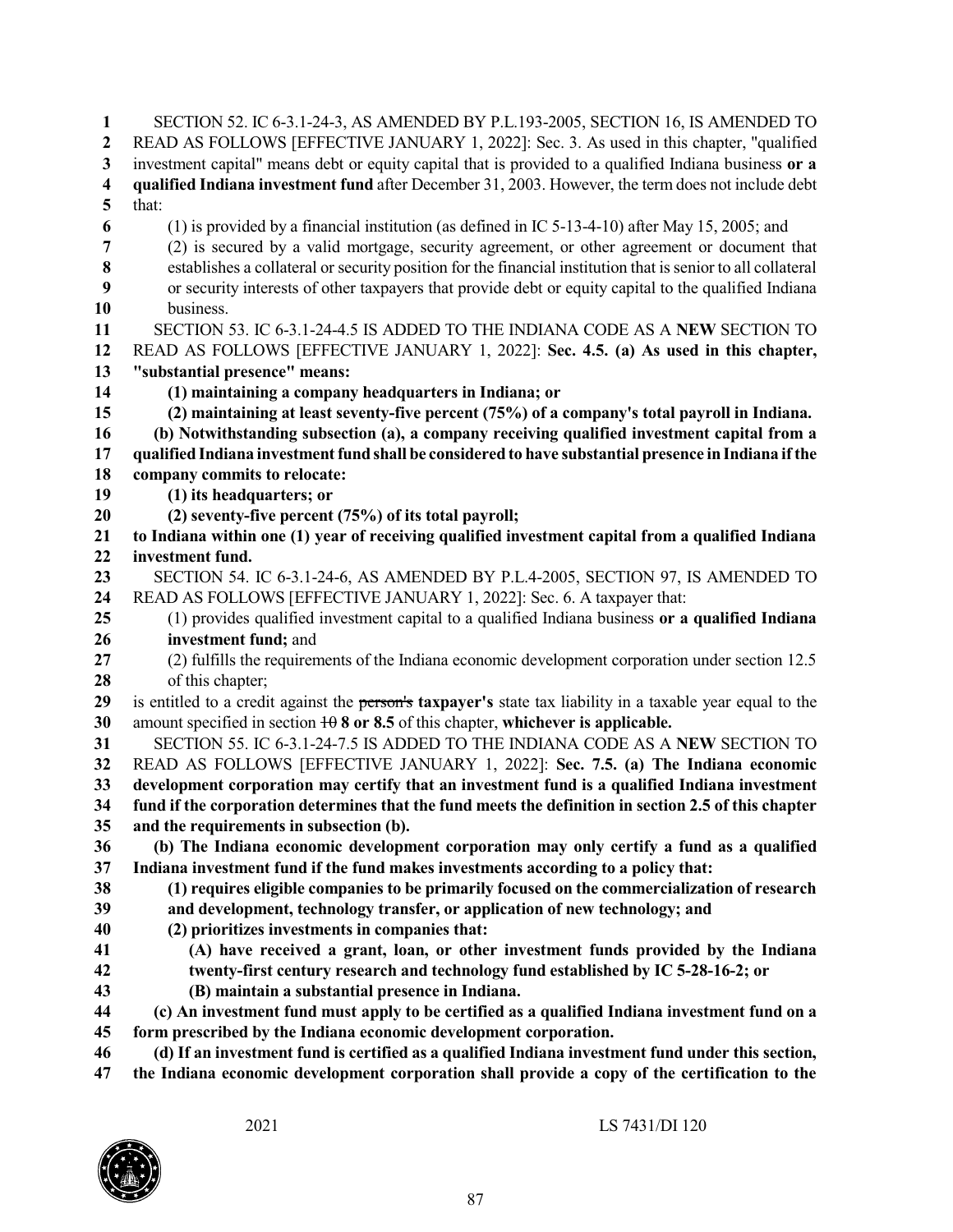**investors in the qualified Indiana investment fund for inclusion in tax filings.** SECTION 56. IC 6-3.1-24-8, AS AMENDED BY P.L.172-2011, SECTION 67, IS AMENDED TO READ AS FOLLOWS [EFFECTIVE JANUARY 1, 2022]: Sec. 8. (a) A certification provided under section 7 of this chapter must include notice to the investors of the maximum amount of tax credits available under this chapter for the provision of qualified investment capital to the qualified Indiana business. (b) For a calendar year ending before January 1, 2011, the maximum amount of tax credits available under this chapter for the provision of qualified investment capital to a particular qualified Indiana business equals the lesser of: 10 (1) the total amount of qualified investment capital provided to the qualified Indiana business in the calendar year, multiplied by twenty percent (20%); or (2) five hundred thousand dollars (\$500,000). (c) For a calendar year beginning after December 31, 2010, **and ending before January 1, 2022,** the maximum amount of tax credits available under this chapter for the provision of qualified investment capital to a particular qualified Indiana business equals the lesser of the following: (1) The total amount of qualified investment capital provided to the qualified Indiana business in the calendar year, multiplied by twenty percent (20%). (2) One million dollars (\$1,000,000). **(d) For a calendar year beginning after December 31, 2021,the maximum amount of tax credits available under this chapter for the provision of qualified investment capital to a particular qualified Indiana business equals the lesser of the following: (1)The total amount of qualified investment capital providedto the qualifiedIndiana business in the calendar year, multiplied by twenty-five percent (25%). (2) One million dollars (\$1,000,000). (e) Notwithstanding subsection (d), for a calendar year beginning after December 31, 2021, the maximum amount of tax credits available under this chapter for the provision of qualified investment capital to a particular qualified Indiana business, if the qualified Indiana business is a minority business enterprise or a women's business enterprise, equals the lesser of the following: (1)The total amount of qualified investment capital providedto the qualifiedIndiana business in the calendar year, multiplied by thirty percent (30%). (2) One million five hundred thousand dollars (\$1,500,000).** SECTION 57. IC 6-3.1-24-8.5 IS ADDED TO THE INDIANA CODE AS A **NEW** SECTION TO READAS FOLLOWS [EFFECTIVEJANUARY 1, 2022]: **Sec. 8.5.(a) Acertification providedunder** 34 section 7.5 of this chapter must include notice to investors of the maximum amount of tax credits **available under this chapter for the provision of qualified investment capital to the qualified Indiana investment fund. (b) The maximum amount of tax credits available under this chapter for the provision of qualified investment capital to a qualified Indiana investment fund equals the lesser of the following: (1) The total amount of qualified investment capital provided to the qualified Indiana investment fund in the calendar year, multiplied by twenty percent (20%). (2) Five million dollars (\$5,000,000).** SECTION 58. IC 6-3.1-24-9 IS REPEALED [EFFECTIVE JANUARY 1, 2022]. Sec. 9. The total amount of tax credits that may be approved by the corporation under this chapter in a particular calendar year for qualified investment capital provided during that calendar year may not exceed twelve million

- five hundred thousand dollars (\$12,500,000). An amount of an unused credit carried over by a taxpayer
- from a previous calendar year may not be considered in determining the amount of proposed investments

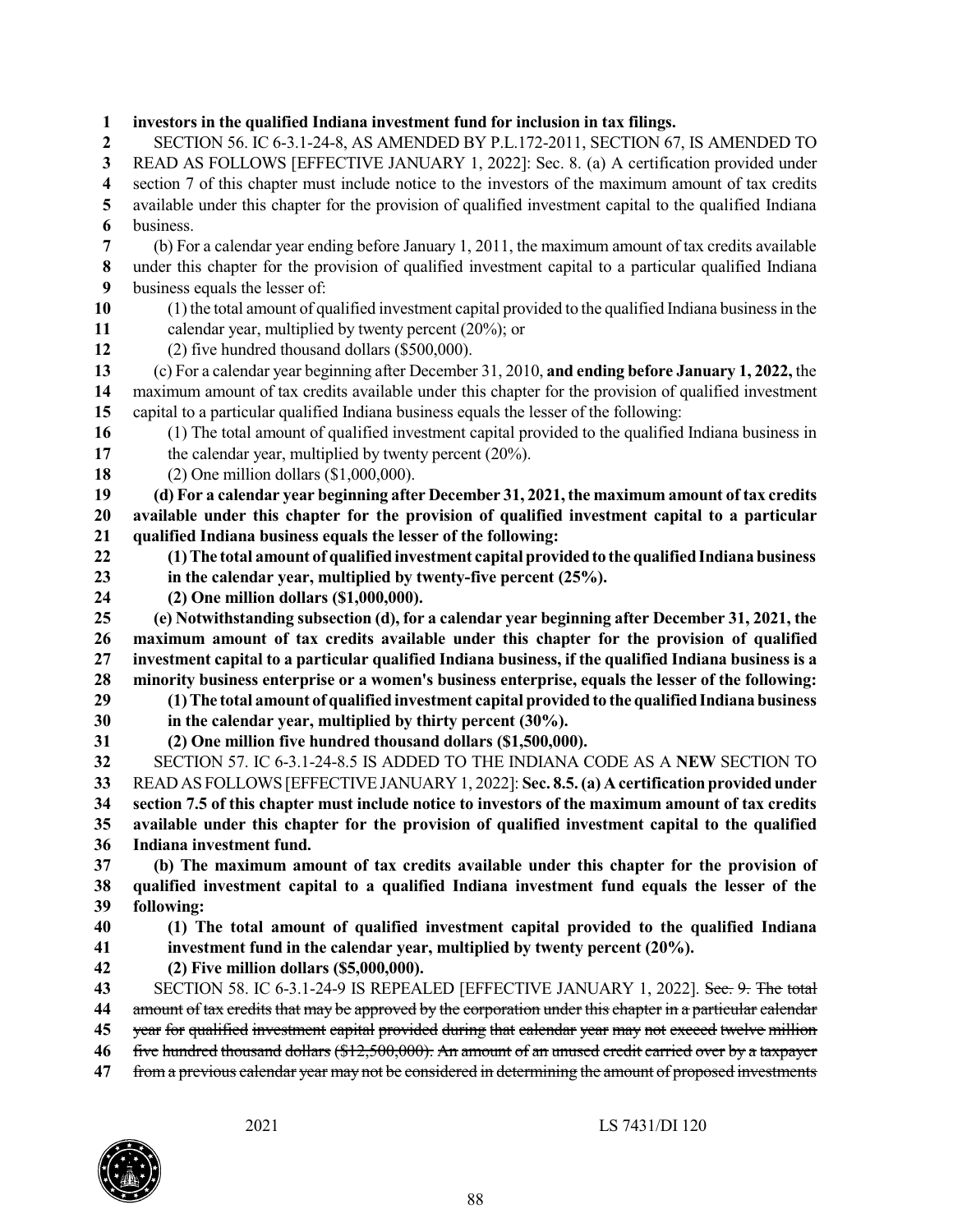that the Indiana economic development corporation may certify under this chapter.

- SECTION 59. IC6-3.1-24-10 ISREPEALED [EFFECTIVE JANUARY 1, 2022]. Sec. 10. Subject to
- sections 8 and 13 of this chapter, the amount of the credit to which a taxpayer is entitled under section

6 this chapter equals the product of:

(1) twenty percent (20%); multiplied by

## (2) the amount of the qualified investment capital provided to a qualified Indiana business by the taxpayer in the taxable year.

SECTION 60. IC 6-3.1-24-12, AS AMENDED BY P.L.158-2019, SECTION 14, IS AMENDED TO

 READ AS FOLLOWS [EFFECTIVE JANUARY 1, 2022]: Sec. 12. (a) If the amount of the credit determined under section  $\frac{10}{8}$  or 8.5 of this chapter for a taxpayer in a taxable year exceeds the taxpayer's state tax liability for that taxable year, the taxpayer may carry the excess credit over for a period not to exceed the taxpayer's following five (5) taxable years. The amount of the credit carryover from a taxable year shall be reduced to the extent that the carryover is used by the taxpayer to obtain a credit under this

- chapter for any subsequent taxable year. A taxpayer is not entitled to a carryback or a refund of any unused credit amount.
- (b) If the corporation certifies a credit for an investment that is made after June 30, 2020, and before
- July 1, 2029, the taxpayer may assign all or part of the credit to which the taxpayer is entitled under this
- chapter, subject to the limitations set forth in subsection (c).
- (c) The following apply to the assignment of a credit under this chapter:
- (1) A taxpayer may not assign all or part of a credit or credits to a particular person in amounts that are less than ten thousand dollars (\$10,000).
- (2) Before a credit may be assigned, the taxpayer must notify the corporation of the assignment of the credit in the manner prescribed by the corporation.
- (3) An assignment of a credit must be in writing, and both the taxpayer and assignee shall report the assignment on the taxpayer's and assignee's state tax returns for the year in which the assignment is made, in the manner prescribed by the department.
- (4) Once a particular credit or credits are assigned, the assignee may not assign all or part of the credit or credits to another person.
- (5) A taxpayer may not receive value in connection with an assignment under this section that exceeds the value of that part of the credit assigned.
- (d) The corporation shall collect and compile data on the assignments oftax credits under this chapter and determine the effectiveness of each assignment in getting projects completed. The corporation shall report its findings under this subsection to the legislative council in an electronic format under IC 5-14-6
- before November 1, 2022. This subsection expires January 1, 2023.
- SECTION61.IC6-3.1-24-12.5,ASAMENDEDBYP.L.193-2005,SECTION20,ISAMENDEDTO READ AS FOLLOWS [EFFECTIVE JANUARY 1, 2022]: Sec. 12.5. (a) A taxpayer wishing to obtain a credit underthis chaptermust applyto the Indiana economic development corporation for a certification
- that the taxpayer's proposed investment plan would qualify for a credit under this chapter.
- (b) The application required under subsection (a) must include:
- (1) the name and address of the taxpayer;
- (2) the name and address of each proposed recipient of the taxpayer's proposed investment;
- (3) the amount of the proposed investment;
- (4) a copyofthe certification issued undersection 7 **or 7.5** ofthis chapterthat the proposed recipient
- is a qualified Indiana business **or qualified Indiana investment fund, whichever is applicable;** and
- (5) any other information required by the Indiana economic development corporation.
- (c) If the Indiana economic development corporation determines that

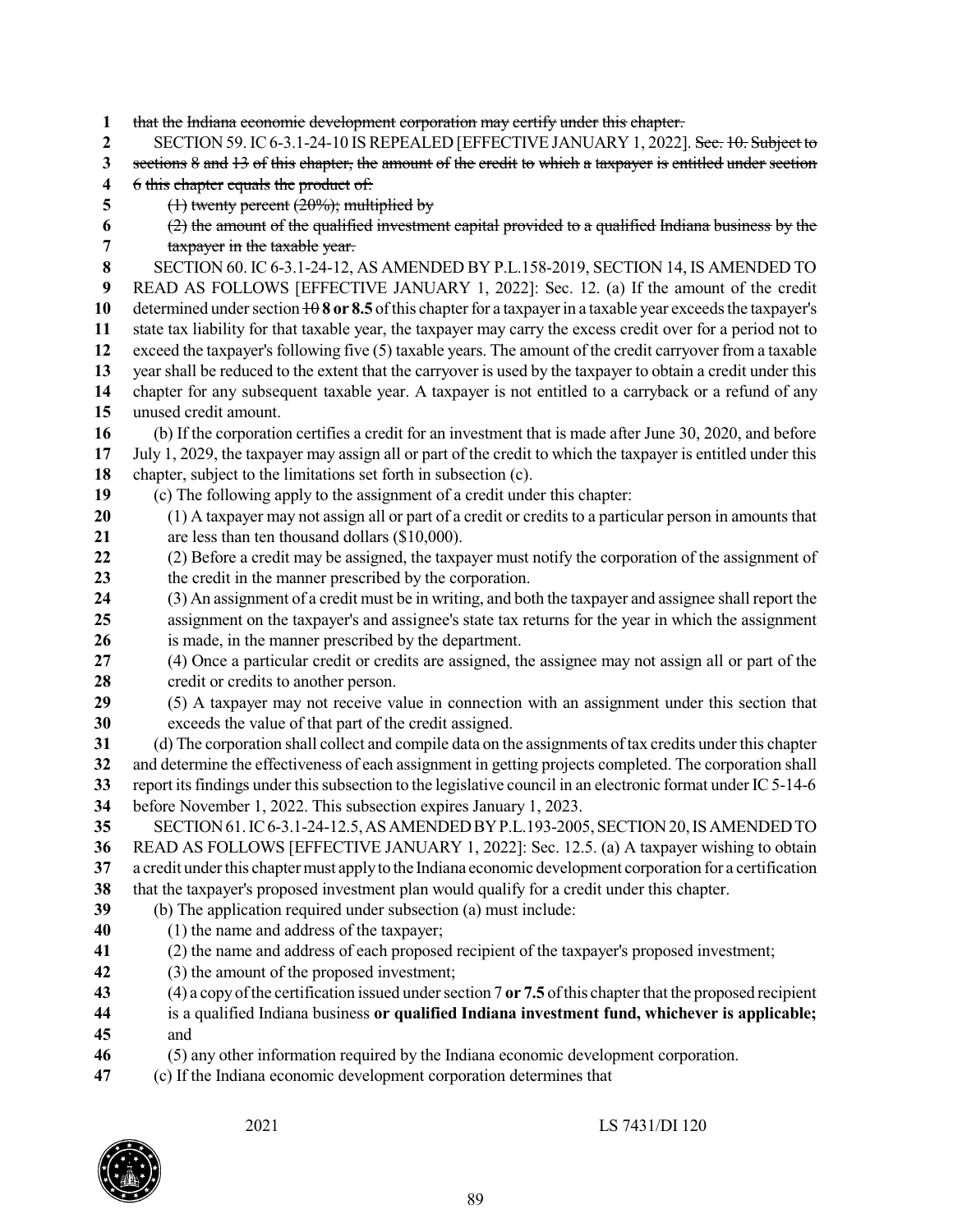1 (1) the proposed investment would qualify the taxpayer for a credit under this chapter, and

- (2) the amount of the proposed investment would not result in the total amount of tax credits
- certified for the calendar year exceeding twelve million five hundred thousand dollars (\$12,500,000);
- the corporation shall **may** certify the taxpayer's proposed investment plan.
- (d) To receive a credit under this chapter, the taxpayer must provide qualified investment capital to
- a qualified Indiana business **or qualified Indiana investmentfund, whichever is applicable,** according to the taxpayer's certified investment plan within two (2) years after the date on which the Indiana economic development corporation certifies the investment plan.
- (e) Upon making the investment required undersubsection (d), the taxpayershall provide proof ofthe investment to the Indiana economic development corporation.
- (f) Upon receiving proof of a taxpayer's investment under subsection (e), the Indiana economic development corporation shall issue the taxpayer a certificate indicating that the taxpayer hasfulfilled the requirements of the corporation and that the taxpayer is entitled to a credit under this chapter.
- **(g) Notwithstanding subsection (f), if a taxpayer is issued a certificate by the Indiana economic development corporation for an investment made in a qualified Indiana investment fund, a** 17 taxpayer may not claim the credit as provided in section 13 of this chapter before July 1, 2023.
- (g) (h) A taxpayer forfeits the right to a tax credit attributable to an investment certified under subsection (c) if the taxpayer fails to make the proposed investment within the period required under subsection (d).
- SECTION 62. IC 6-3.1-24-15 IS ADDED TO THE INDIANA CODE AS A **NEW** SECTION TO READ AS FOLLOWS [EFFECTIVE JANUARY 1, 2022]: **Sec. 15. (a) Before January 1, 2022, the total amount of credits that may be awarded by the Indiana economic development corporation under this chapter for investment plans certified as provided in section 12.5 of this chapter that propose investing qualified investment capital in a particular qualified Indiana business during a particular calendar year is twelve million five hundred thousand dollars (\$12,500,000).**
- **(b) After December 31, 2021, the total amount of credits that may be awarded by the Indiana economic development corporation under this chapter for investment plans certified as provided in section 12.5 of this chapter that propose investing qualified investment capital in a particular qualified Indiana business or qualified Indiana investment fund during a particular calendar year is twenty million dollars (\$20,000,000), provided that not more than seven million five hundred thousand dollars (\$7,500,000) may be awarded for proposed investments of qualified investment**
- **capital in a qualified Indiana investment fund.**
- SECTION 63. IC 6-6-13-15, AS AMENDED BY P.L.218-2017, SECTION 57, IS AMENDED TO READ AS FOLLOWS [EFFECTIVE JULY 1, 2021]: Sec. 15. The department shall transfer aviation fuel
- excise taxes collected under this chapter to the treasurer of state for deposit **as follows:**
- (1) Before July 1, 2017, in the state general fund. and
- (2) After June 30, 2017, **and before July 1, 2021,** as follows:
- (A) Fifty percent (50%) in the state general fund.
- (B) Fifty percent (50%) in the airport development grant fund established by IC 8-21-11-4.
- **(3) After June 30, 2021, in the airport development grant fund established by IC 8-21-11-4.**
- SECTION 64. IC 7.1-4-9-4, AS AMENDED BY P.L.224-2005, SECTION 26, IS AMENDED TO
- READ AS FOLLOWS [EFFECTIVE JULY 1, 2021]: Sec. 4. Thirty-seven percent (37%) **Twenty-two**
- **percent (22%)** of the money in the excise fund shall be deposited in the state general fund on the first
- day of June and the first day of December of each year.
- SECTION 65. IC 7.1-4-9-7.5, AS ADDED BY P.L.224-2005, SECTION 28, IS AMENDED TO READ AS FOLLOWS [EFFECTIVE JULY 1, 2021]: Sec. 7.5. Thirty percent (30%) **Forty-five percent**

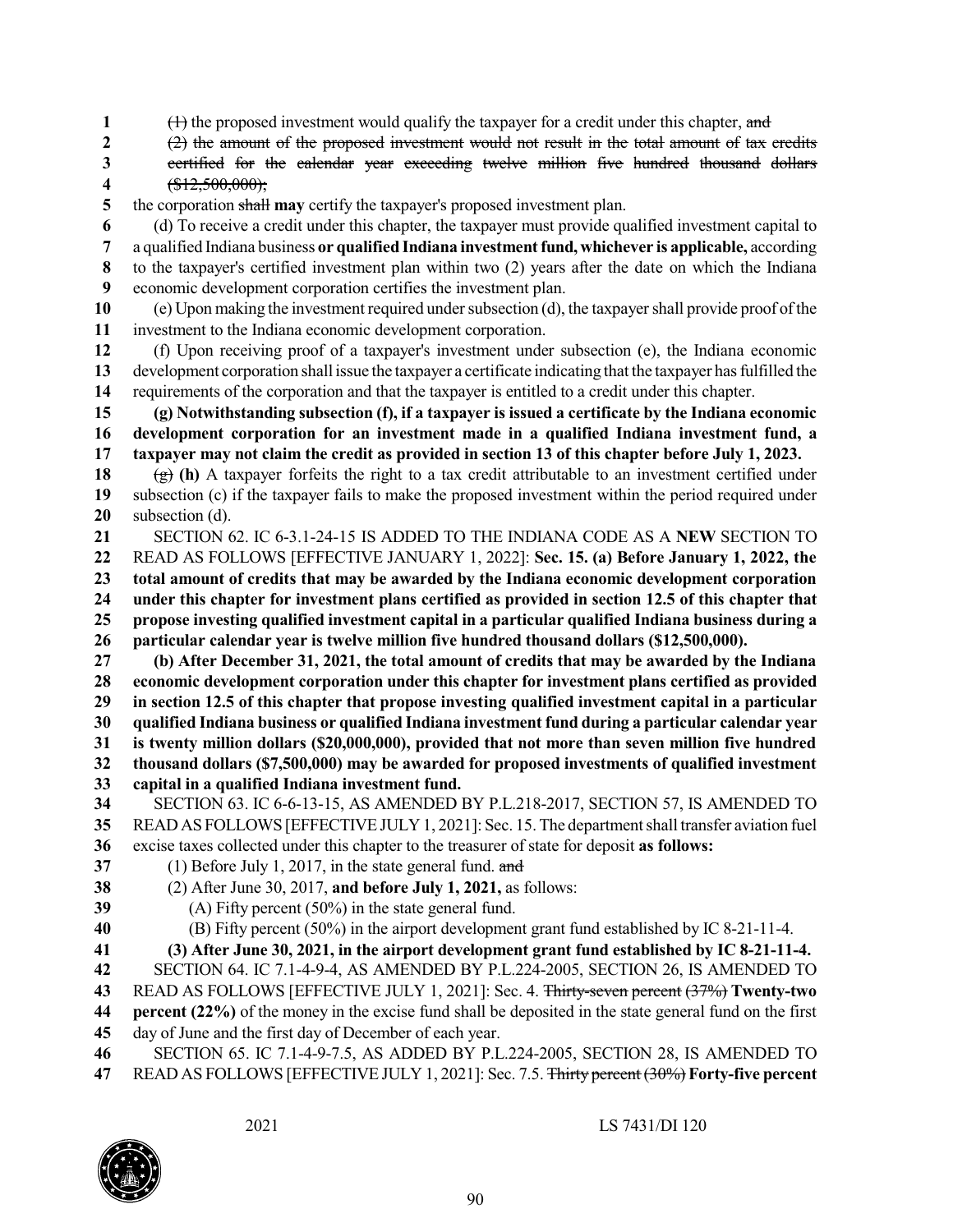**(45%)** of the money in the excise fund shall be deposited in the enforcement and administration fund under IC 7.1-4-10 on the first day of June and the first day of December of each year.

SECTION66.IC8-15.5-1-2,ASAMENDEDBYP.L.9-2020,SECTION1,ISAMENDEDTOREAD

 AS FOLLOWS [EFFECTIVE UPON PASSAGE]: Sec. 2. (a) This article contains full and complete authority for public-private agreements between the authority, a private entity, and, where applicable, a

governmental entity.Except as provided in this article, nolaw, procedure, proceeding, publication, notice,

consent, approval, order, or act by the authority or any other officer, department, agency, or

 instrumentality of the state or any political subdivision is required for the authority to enter into a public-private agreement with a private entity under this article, or for a project that is the subject of a

 public-private agreement to be constructed, acquired, maintained, repaired, operated, financed, transferred, or conveyed.

 (b) Before the authority or the department may issue a request for proposals for or enter into a public-private agreement under this article that would authorize an operator to impose tolls **user fees**for the operation of motor vehicles on all or part of a toll road project, the general assembly must adopt a statute authorizing the imposition of tolls. **user fees.** However, during the period beginning July 1, 2011, and ending June 30, 2021, and notwithstanding subsection (c), the general assembly is not required to

enact a statute authorizing the authority or the department to issue a request for proposals or enter into

 a public-private agreement to authorize an operator to impose tolls **user fees** for the operation of motor vehicles on all or part of the following projects:

- (1) A project on which construction begins after June 30, 2011, not including any part of Interstate Highway 69 other than a part described in subdivision (4).
- (2) The addition of toll lanes, including high occupancy toll lanes, to a highway, roadway, or other facility in existence on July 1, 2011, if the number of nontolled lanes on the highway, roadway, or facility as of July 1, 2011, does not decrease due to the addition of the toll lanes.
- (3) The Illiana Expressway, a limited access facility connecting Interstate Highway 65 in northwestern Indiana with an interstate highway in Illinois.
- (4) A project that is located within a metropolitan planning area (as defined by 23 U.S.C. 134) and that connects the state of Indiana with the commonwealth of Kentucky.
- However, neither the authority nor the department may issue a request for proposals for a public-private agreement under this article that would authorize an operator to impose tolls **user fees** unlessthe budget committee has reviewed the request for proposals.
- (c) Before **Except as provided in subsection (b), before** the authority or an operator may carry out anyofthe following activities underthis article, the general assemblymust enact a statute authorizing that activity:

(1) Imposing tolls **user fees** on motor vehicles for use of Interstate Highway 69.

(2) Imposing tolls **user fees** on motor vehicles for use of a nontolled highway, roadway, or other

facility in existence or under construction on July 1, 2011, including nontolled interstate highways,

U.S. routes, and state routes.

 (d) The general assembly is not required to enact a statute authorizing the authority or the department to issue a request for proposals or enter into a public-private agreement for a freeway project.

- (e) The authority may enter into a public-private agreement for a facility project if the general assembly, by statute, authorizes the authority to enter into a public-private agreement for the facility project.
- (f) As permitted by subsection (e), the general assembly authorizes the authority to enter into public-private agreements for a state park inn and related improvements in an existing state park located in a county with a population of more than two hundred thousand (200,000) and less than three hundred

thousand (300,000).

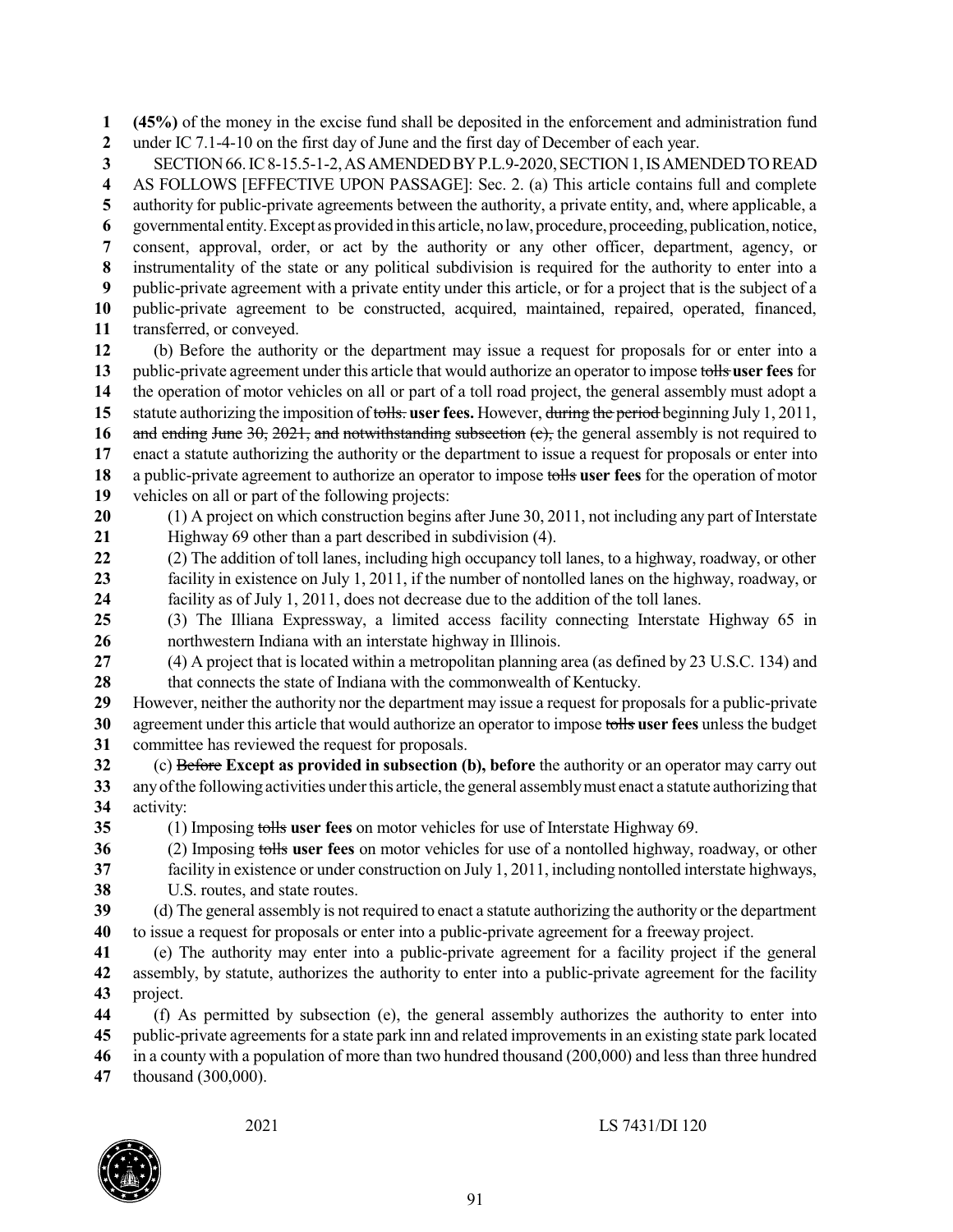SECTION 67. IC 8-15.5-6-3, AS AMENDED BY P.L.205-2013, SECTION 158, IS AMENDED TO READ AS FOLLOWS [EFFECTIVE UPON PASSAGE]: Sec. 3. The operator or any contractor or subcontractor of the operator engaged in the construction of a project is subject to: (1) the provisions of 25 IAC 5 concerning equal opportunities for minority business enterprises and women's business enterprisestoparticipate in procurement andcontractingprocesses **or as required by federal law;** and (2) the provisions that may be established by the authority in a public-private agreement with respect to awarding contracts to Indiana businesses (as defined in IC 5-22-15-20.5). SECTION 68. IC 8-15.7-1-5, AS AMENDED BY P.L.94-2015, SECTION 4, IS AMENDED TO READ AS FOLLOWS [EFFECTIVE UPON PASSAGE]: Sec. 5. (a) This article contains full and complete authority for agreements and leases with private entities to carry out the activities described in this article. Except as provided in this article, no procedure, proceeding, publication, notice, consent, approval, order, or act by the authority, the department, or any other state or local agency or official is required **for the department** to enter into an **a public-private** agreement or lease, **with a private entity under this article for a project to be constructed, maintained, repaired, or operated,** and no law to the contrary affects, limits, or diminishes the authority for agreements and leases with private entities, except as provided by this article. However, this article may not be construed to: (1) limit the power of the authority, the department, or a private entity to enter an agreement; or (2)impose any procedural orsubstantive requirements on the authority, the department, or a private entity; concerning a project (as defined by IC 8-15.5-2-7) carried out under IC 8-15.5. (b) Notwithstanding any otherlaw, **and except as provided in subsection (d),** before the department, 23 the authority, or an operator may carry out any of the following activities under this article, the general assembly must enact a statute authorizing that activity: **enter into public-private agreements that impose user fees on motor vehicles for use of:** 26 (1) Subject to subsection (d), and after June 30, 2011, issuing a request for proposals for, or entering into, a public-private agreement concerning a project. (2) Imposing user fees on motor vehicles for use of Interstate Highway 69. **(1) Interstate Highway 69; or (2) nontolledhighways, roadways, or other facilitiesinexistence orunder constructiononJuly 1, 2011, including nontolled interstate highways, U.S. routes, and state routes; the general assembly must enact a statute authorizing that activity.** (c) Notwithstanding subsection (b) or any other law, the department or the authority may enter into a public-private agreement concerning a project consisting of a passenger or freight railroad system described in IC 8-15.7-2-14(a)(4). Such an agreement is subject to review and appropriation by the general assembly. However, this subsection does not prohibit the department from: (1) conducting preliminary studies that the department considers necessary to determine the feasibility of such a project; or (2)issuing a request for qualifications or a request for proposals, or both, under IC8-15.7-4 forsuch a project. (d) Notwithstanding subsection (b), during the period Beginning July 1, 2011, and ending June 30, 2021, the general assembly is not required to enact a statute authorizing the department, the authority, or an operator to issue a request for proposals for, or enter into, a public-private agreement **that imposes user fees for the operation of motor vehicles** for the following projects: (1) A project on which construction begins after June 30, 2011, not including any part of Interstate Highway 69 other than a part described in subdivision (4). (2) The addition of toll lanes, including high occupancy toll lanes, to a highway, roadway, or other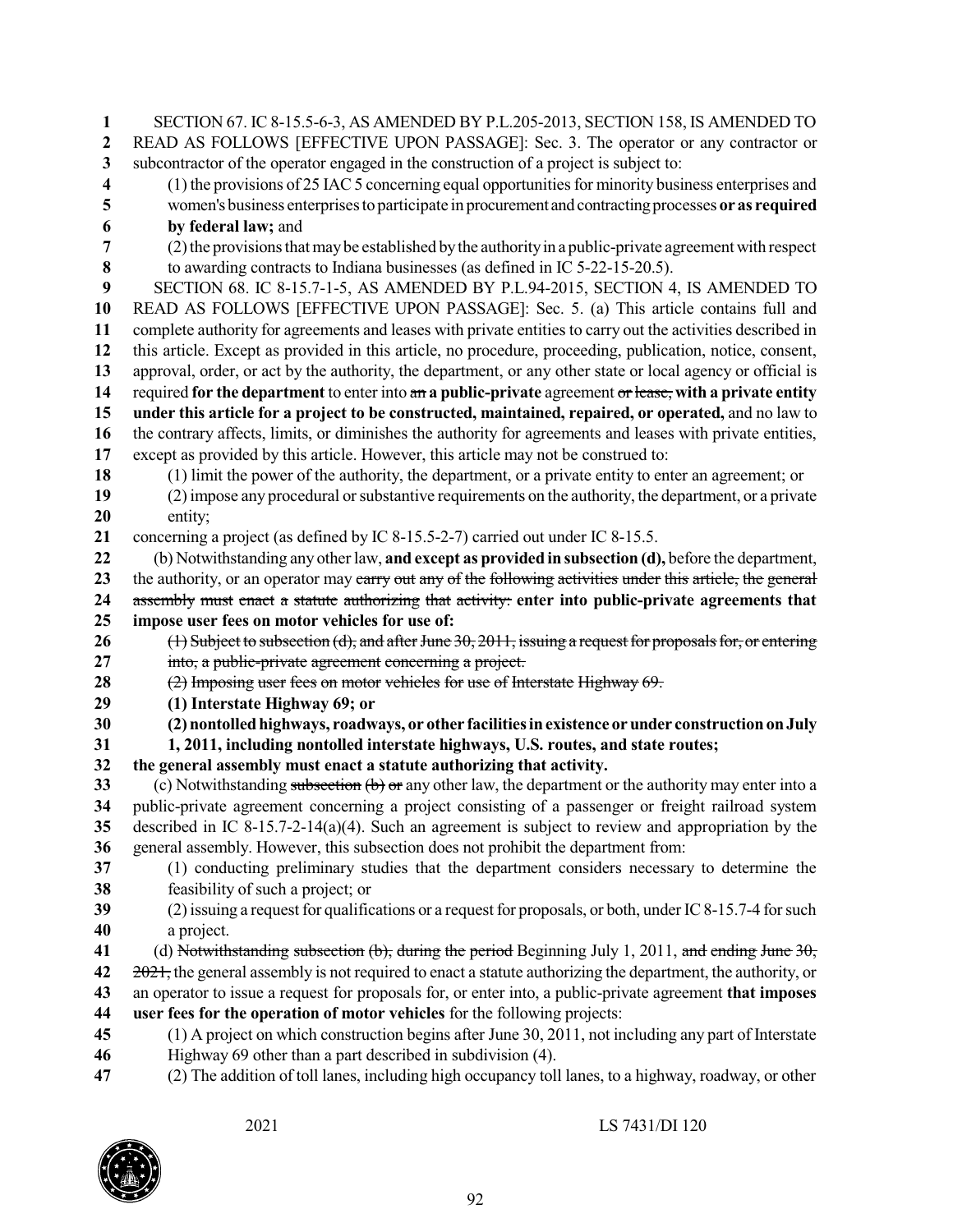facility in existence on July 1, 2011, if the number of nontolled lanes on the highway, roadway, or facility as of July 1, 2011, does not decrease due to the addition of the toll lanes. (3) The Illiana Expressway, a limited access facility connecting Interstate Highway 65 in northwestern Indiana with an interstate highway in Illinois. (4) A project that is located within a metropolitan planning area (as defined by 23 U.S.C. 134) and that connects the state of Indiana with the commonwealth of Kentucky. **(e) The following apply: (1) The authority shall be a party to any public-private agreement entered into pursuant to this article that requires paymentsto be made to an operator after the operator receivesfinal payment for construction. (2) The authority may issue bonds or refunding bonds under IC 5-1.2-4 to provide funds for any amounts identified under this article but is not required to comply with IC 8-9.5-8-10.** SECTION 69. IC 8-23-3-8, AS AMENDED BY P.L.153-2014, SECTION 16, IS AMENDED TO READ AS FOLLOWS [EFFECTIVE JULY 1, 2021]: Sec. 8. (a) The public mass transportation fund is established for the purpose of promoting and developing public masstransportation in Indiana. The fund shall be administered by the department. (b) The treasurer of state may invest the money in the fund in the same manner as other public funds may be invested. (c) Money in the fund at the end of a fiscal year does not revert to the state general fund. (d) Thissubsection appliesto a calendar year beginning after December 31 of a calendar yearin which an eligible county(as defined byIC8-25-1-4) beginsto carryout a public transportation project approved under IC 8-25. The distribution formula established by the department is subject to annual review by the budget committee and approval by the budget director to ensure that a public masstransportation system located in a county other than an eligible county is not adversely affected by a public transportation project carried out under IC 8-25. SECTION 70. IC 8-23-7-22, AS AMENDED BY P.L.94-2015, SECTION 5, IS AMENDED TO READ AS FOLLOWS [EFFECTIVE UPON PASSAGE]: Sec. 22. (a) Subject to subsection (b), the department may, after issuing an order and receiving the governor's approval, determine that a state highway should become a tollway. After the order becomes effective, the department shall maintain and operate the tollway and levy and collect tolls as provided in IC 8-15-3 or enter into a public-private agreement with an operator with respect to the tollway under IC 8-15.7. Before issuing an order under this section, the department shall submit to the governor a plan to bring the tollway to the current design standards of the department for new state highways within a specified period. The specified period may not exceed five (5) years. (b) Before the governor, the department, or an operator may carry out any of the following activities under this section, the general assembly must enact a statute authorizing that activity: (1) Determine that a highway that is in existence or under construction on July 1, 2011, should become a tollway. (2) Impose tolls on motor vehicles for use of Interstate Highway 69. (c) Notwithstanding subsection (b), during the period beginning July 1, 2011, and ending June 30, 2021, the general assembly is not required to enact a statute authorizing the governor, the department, or an operator to determine that all or part of the following projects should become a tollway: (1) A project on which construction begins after June 30, 2011, not including any part of Interstate Highway 69 other than a part described in subdivision (4). (2) The addition of toll lanes, including high occupancy toll lanes, to a highway, roadway, or other facility in existence on July 1, 2011, if the number of nontolled lanes on the highway, roadway, or facility as of July 1, 2011, does not decrease due to the addition of the toll lanes.

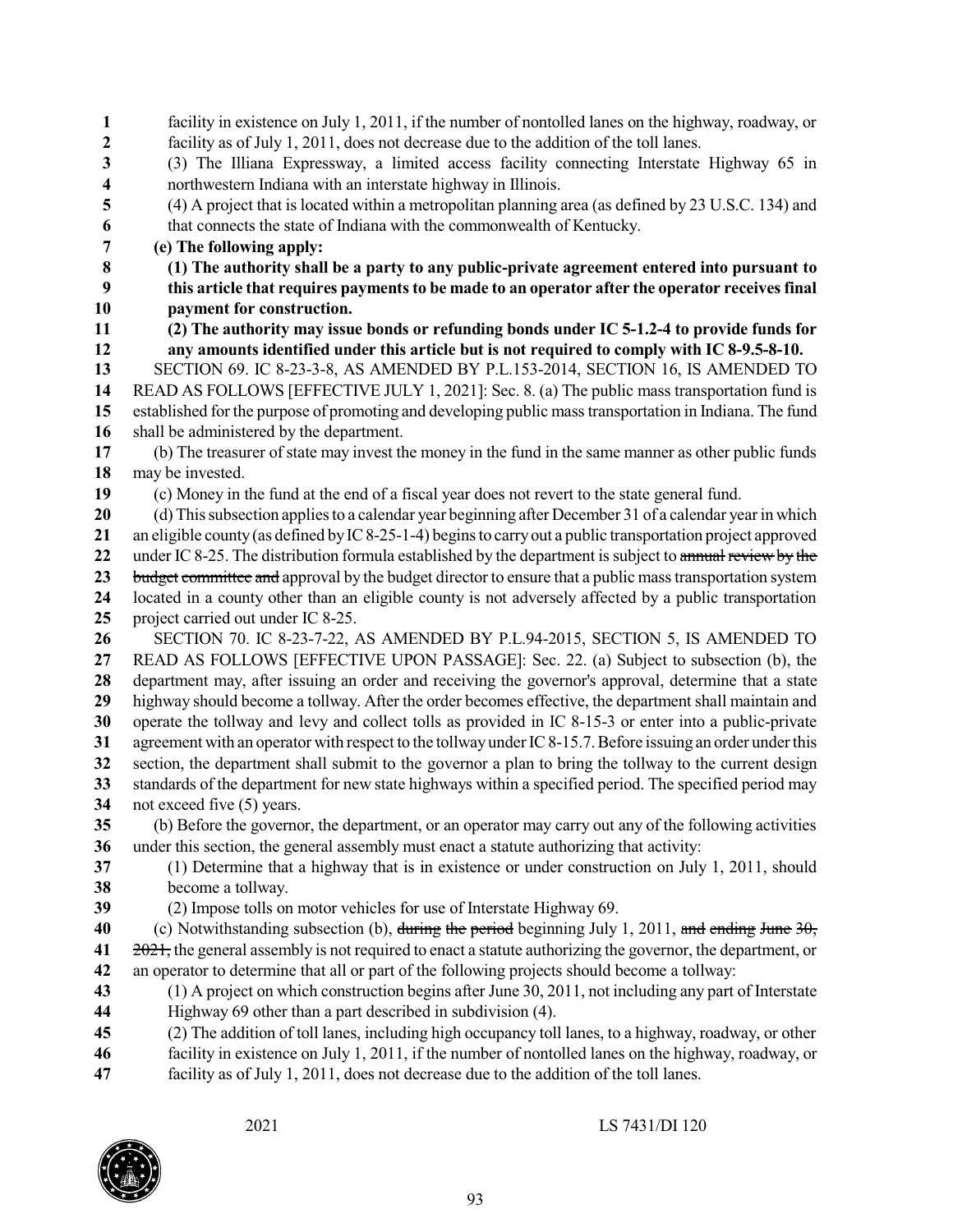(3) The Illiana Expressway, a limited access facility connecting Interstate Highway 65 in northwestern Indiana with an interstate highway in Illinois. (4) A project that is located within a metropolitan planning area (as defined by 23 U.S.C. 134) and that connects the state of Indiana with the commonwealth of Kentucky. SECTION71.IC16-21-10-21,ASAMENDEDBYP.L.108-2019,SECTION203,ISAMENDEDTO READ AS FOLLOWS [EFFECTIVE UPON PASSAGE]: Sec. 21. This chapter expires June 30, 2021. **2023.** SECTION72.IC16-28-15-14,ASAMENDEDBYP.L.108-2019,SECTION204,ISAMENDEDTO READ AS FOLLOWS [EFFECTIVE UPON PASSAGE]: Sec. 14. This chapter expires June 30, 2021. **2023.** SECTION 73. IC 20-20-12-1, AS ADDED BY P.L.1-2005, SECTION 4, IS AMENDED TO READ AS FOLLOWS [EFFECTIVE JULY 1, 2021]: Sec. 1. The department shall administer the advanced placement program established by IC 20-36-3-4(a). **IC 20-36-3-4.** SECTION 74. IC 20-36-3-4, AS ADDED BY P.L.1-2005, SECTION 20, IS AMENDED TO READ AS FOLLOWS [EFFECTIVE JULY 1, 2021]: Sec. 4. (a) The advanced placement program is established to encourage students to pursue advanced courses, particularly in math and science. The program shall be administered by the department. (b) Unexpended money appropriated to the department to implement the program at the end of a state fiscal year does not revert to the state general fund. SECTION 75. IC 20-43-1-33 IS ADDED TO THE INDIANA CODE AS A **NEW** SECTION TO READASFOLLOWS[EFFECTIVEJULY1, 2020 (RETROACTIVE)]:**Sec.33.(a)Thissectionapplies only for purposes of determining a school corporation's basic tuition support under IC 20-43-6-3 using the fall and spring count of ADM as described in IC 20-43-4-9(a). (b) "Virtual instruction" means instruction that is provided in an interactive learning environment created through technology in which the student is separated from a teacher by time** 26 or space, or both. However, the term does not include instruction that is provided to a student that **meets both of the following requirements: (1) The student was not enrolled in a: (A) virtual education program (as defined in IC 20-19-9-1); (B) dedicated virtual education school; or (C) virtual charter school (as defined in IC 20-24-1-10); on the date fixed in February 2020 by the state board for a count of students under IC 20-43-4-3. (2) The student is enrolled in a school corporation in which fewer than one hundred percent (100%) of the students that were enrolled in that school corporation on the date fixed in February 2020 by the state board for a count of students under IC 20-43-4-3 were receiving instruction in an interactive learning environment created through technology in which the student for whom the instruction is being provided is separated from a teacher by time or space, or both. (c) This section expires July 1, 2021.** SECTION 76. IC 21-18.5-4-3, AS AMENDED BY P.L.81-2019, SECTION 11, IS AMENDED TO READ AS FOLLOWS [EFFECTIVE JULY 1, 2021]: Sec. 3. For purposes of administering this chapter, the commission shall do the following: (1) Prepare and supervise the issuance of public information concerning this chapter, IC 21-12-2, IC 21-12-3, and IC 21-12-4. (2) Prescribe the form and regulate the submission of applications for higher education awards and

the commission's programs.

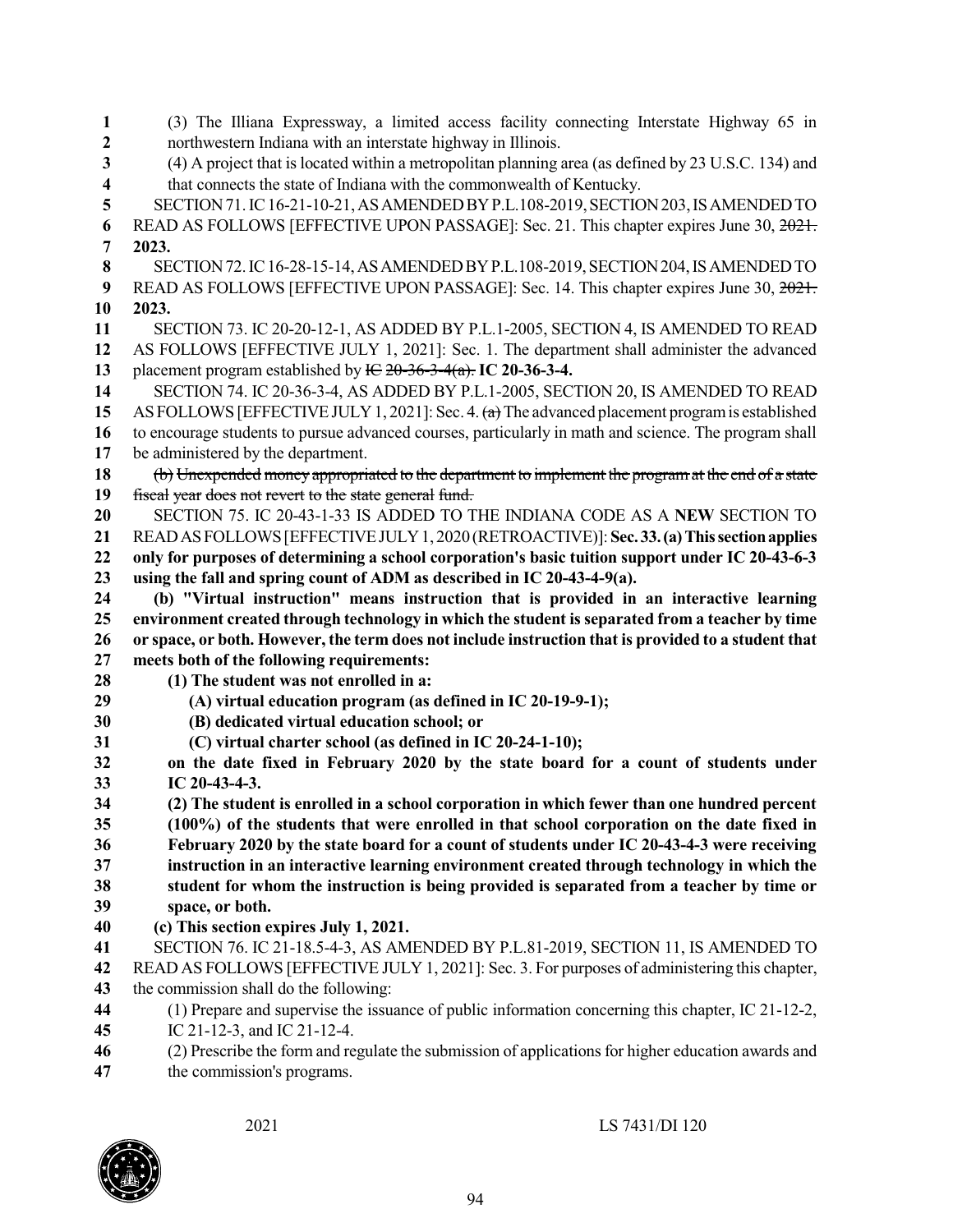- (3) Conduct conferences and interviews with applicants as appropriate. (4) Determine the eligibility of applicants. (5) Select qualified applicants. (6) Determine annually the maximum higher education award (IC 21-12-3) and freedom of choice award (IC 21-12-4), **with any increases** subject to approval by the budget agency. with review by the budget committee. (7) Determine the respective amounts of, and award, the appropriate higher education awards, grants, and scholarships. (8) Determine eligibility for, and award, annual renewals of higher education awards, grants, and scholarships. (9) Act as the designated state agency for participation in any federal program for reinsurance of student loans. (10) Receive federal funds made available to the commission for awards, grants, and scholarships, and disburse these funds in the manner prescribed by federal law. (11) One (1) time every year, submit a report to the legislative council that provides data and 16 statistical information regarding the number of individuals who received assistance under IC21-12-6 and IC 21-12-6.5. The report made to the legislative council must be in an electronic format under IC 5-14-6. (12) One (1) time every year, submit a report to the budget committee that provides data and 20 statistical information regarding the number of individuals who received assistance under IC 21-12, IC 21-13, and IC 21-14. SECTION 77. IC 33-34-8-3, AS AMENDED BY P.L.39-2017, SECTION 2, IS AMENDED TO READ AS FOLLOWS [EFFECTIVE JULY 1, 2021]: Sec. 3. (a) Payment for all costs made as a result 24 of proceedings in a small claims court shall be to the Township of Marion County Small Claims Court (with the name of the township inserted). The court shall issue a receipt for all money received on a form numbered serially in duplicate. (b) This subsection applies only to a low caseload court (as defined in section 5 of this chapter). All township docket fees and late fees received by the court shall be paid to the township trustee at the close of each month. (c) This subsection does not apply to a low caseload court. This subsection applies to all other township small claims courts in Marion County. One dollar and fifty cents (\$1.50) of the township docket fee shall be paid to the township trustee of each low caseload court at the end of each month. The remaining township docket fees and late fees received by the court shall be paid to the township trustee at the close of each month. (d) The court shall: (1) semiannually distribute to the auditor of state: (A) all automated record keeping fees (IC 33-37-5-21) received by the court for deposit in the homeowner protection unit account established by IC 4-6-12-9 and the state user fee fund established under IC 33-37-9; (B) all public defense administration fees collected by the court under IC 33-37-5-21.2 for deposit in the state general fund; (C) sixty percent (60%) of all court administration fees collected by the court under IC 33-37-5-27 for deposit in the state general fund; (D) all judicial insurance adjustment fees collected by the court under IC33-37-5-25 for deposit in the judicial branch insurance adjustment account established by IC 33-38-5-8.2; **the state general fund.**
- (E) seventy-five percent (75%) of all judicial salaries fees collected by the court under

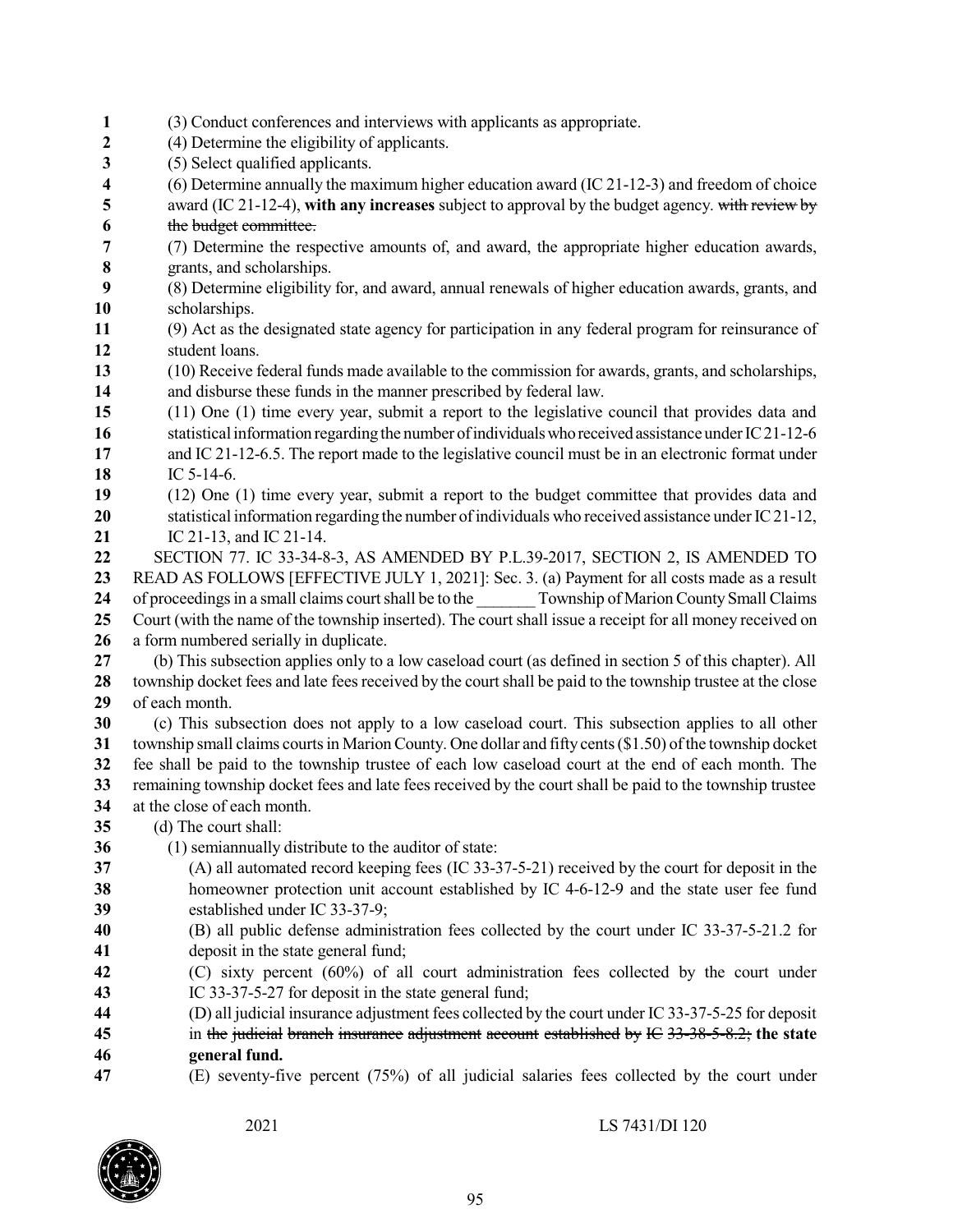IC 33-37-5-26 for deposit in the state general fund; and (F) one hundred percent (100%) of the pro bono legal services fees collected before July 1, 2022, by the court under IC 33-37-5-31; and (2) distribute monthly to the county auditor all document storage fees received by the court. The remaining twenty-five percent  $(25%)$  of the judicial salaries fees described in subdivision  $(1)(E)$  shall be deposited monthly in the township general fund of the township in which the court is located. The county auditor shall deposit fees distributed under subdivision (2) into the clerk's record perpetuation fund under IC 33-37-5-2. (e) The court semiannually shall pay to the township trustee of the township in which the court is located the remaining forty percent (40%) of the court administration fees described under subsection (d)(1)(C) to fund the operations of the small claims court in the trustee's township. SECTION 78. IC 33-37-5-25, AS AMENDED BY P.L.1-2006, SECTION 510, IS AMENDED TO READ AS FOLLOWS [EFFECTIVE JULY 1, 2021]: Sec. 25. (a) This subsection does not apply to the following: (1) A criminal proceeding. (2) A proceeding to enforce a statute defining an infraction. (3) A proceeding for an ordinance violation. In each action filed in a court described in IC 33-37-1-1, the clerk shall collect a judicial insurance adjustment fee of one dollar (\$1) **and deposit the amount collected in the state general fund.** (b) In each action in which a person is: (1) convicted of an offense; (2) required to pay a pretrial diversion fee; (3) found to have committed an infraction; or (4) found to have violated an ordinance; the clerk shall collect a judicial insurance adjustment fee of one dollar (\$1) **and deposit the amount collected in the state general fund.** SECTION 79. IC 33-37-7-2, AS AMENDED BY P.L.156-2020, SECTION 124, IS AMENDED TO READ AS FOLLOWS [EFFECTIVE JULY 1, 2021]: Sec. 2. (a) The clerk of a circuit court shall distribute semiannually to the auditor of state as the state share for deposit in the homeowner protection unit account established by IC4-6-12-9 one hundred percent (100%) of the automated record keeping fees collected under IC 33-37-5-21 with respect to actions resulting in the accused person entering into a pretrial diversion program agreement under IC 33-39-1-8 or a deferral program agreement under IC 34-28-5-1 and for deposit in the state general fund seventy percent (70%) of the amount of fees collected under the following: (1) IC 33-37-4-1(a) (criminal costs fees). (2) IC 33-37-4-2(a) (infraction or ordinance violation costs fees). (3) IC 33-37-4-3(a) (juvenile costs fees). (4) IC 33-37-4-4(a) (civil costs fees). (5) IC 33-37-4-6(a)(1)(A) (small claims costs fees). (6) IC 33-37-4-7(a) (probate costs fees). (7) IC 33-37-5-17 (deferred prosecution fees). (b) The clerk of a circuit court shall distribute semiannually to the auditor of state for deposit in the state user fee fund established in IC 33-37-9-2 the following: (1) Twenty-five percent (25%) of the drug abuse, prosecution, interdiction, and correction fees collected under IC 33-37-4-1(b)(5). (2) Twenty-five percent (25%) of the alcohol and drug countermeasures fees collected under IC 33-37-4-1(b)(6), IC 33-37-4-2(b)(4), and IC 33-37-4-3(b)(5).

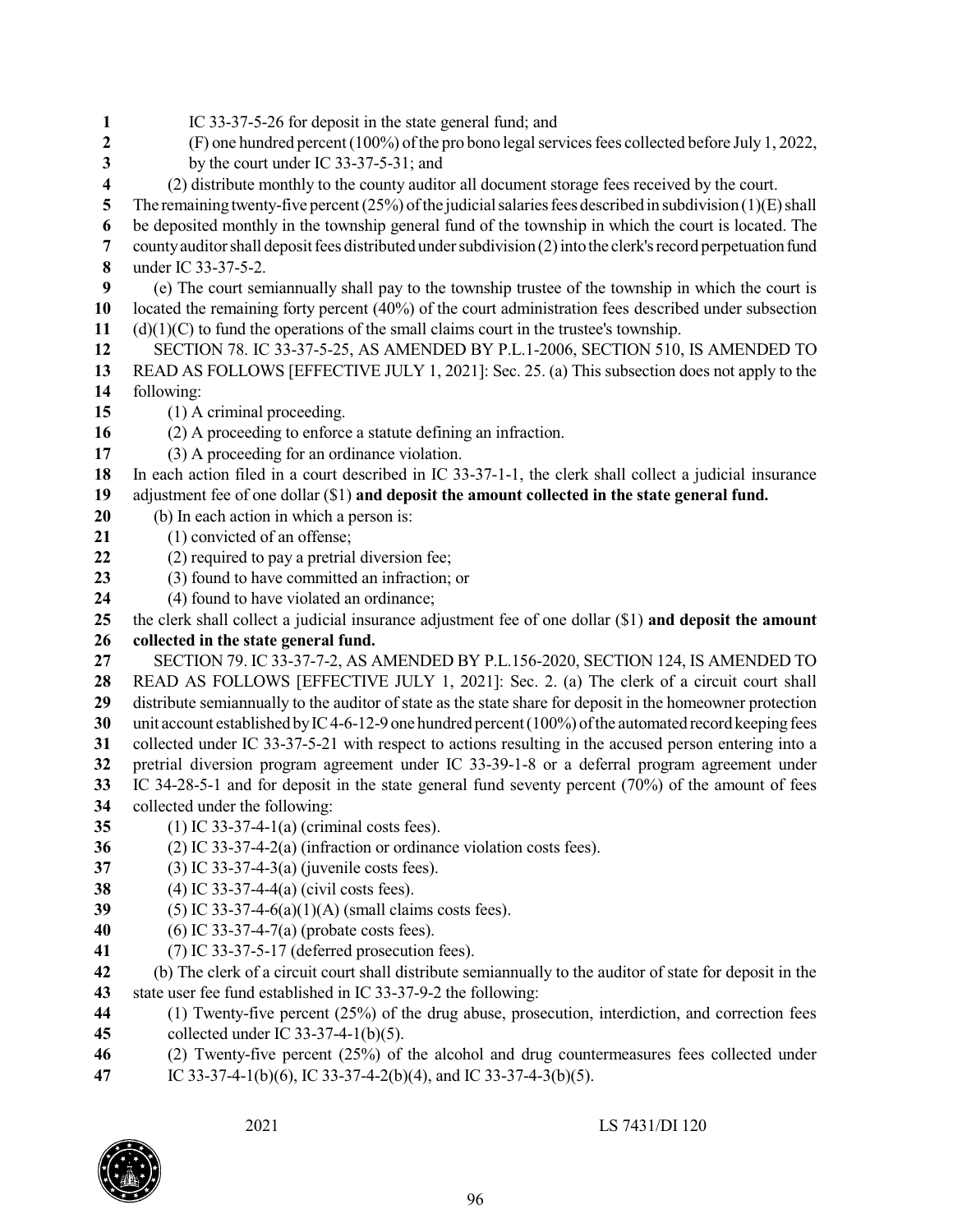| $\mathbf{1}$            | (3) One hundred percent (100%) of the child abuse prevention fees collected under                                                                                               |
|-------------------------|---------------------------------------------------------------------------------------------------------------------------------------------------------------------------------|
| $\boldsymbol{2}$        | IC 33-37-4-1(b)(7).                                                                                                                                                             |
| 3                       | (4) One hundred percent (100%) of the domestic violence prevention and treatment fees collected                                                                                 |
| $\overline{\mathbf{4}}$ | under IC 33-37-4-1(b)(8).                                                                                                                                                       |
| 5                       | (5) One hundred percent (100%) of the highway worksite zone fees collected under                                                                                                |
| $\boldsymbol{6}$<br>7   | IC 33-37-4-1(b)(9) and IC 33-37-4-2(b)(5).<br>(6) Seventy-five percent (75%) of the safe schools fee collected under IC 33-37-5-18.                                             |
| $\bf 8$                 | (7) One hundred percent (100%) of the automated record keeping fee collected under IC 33-37-5-21                                                                                |
| 9                       | not distributed under subsection (a).                                                                                                                                           |
| 10                      | (c) The clerk of a circuit court shall distribute monthly to the county auditor the following:                                                                                  |
| 11                      | (1) Seventy-five percent (75%) of the drug abuse, prosecution, interdiction, and correction fees                                                                                |
| 12                      | collected under IC 33-37-4-1(b)(5).                                                                                                                                             |
| 13                      | (2) Seventy-five percent (75%) of the alcohol and drug countermeasures fees collected under                                                                                     |
| 14                      | IC 33-37-4-1(b)(6), IC 33-37-4-2(b)(4), and IC 33-37-4-3(b)(5).                                                                                                                 |
| 15                      | The county auditor shall deposit fees distributed by a clerk under this subsection into the county drug free                                                                    |
| 16                      | community fund established under IC 5-2-11.                                                                                                                                     |
| 17                      | (d) The clerk of a circuit court shall distribute monthly to the county auditor one hundred percent                                                                             |
| 18                      | (100%) of the late payment fees collected under IC 33-37-5-22. The county auditor shall deposit fees                                                                            |
| 19                      | distributed by a clerk under this subsection as follows:                                                                                                                        |
| 20                      | (1) If directed to do so by an ordinance adopted by the county fiscal body, the county auditor shall                                                                            |
| 21                      | deposit forty percent (40%) of the fees in the clerk's record perpetuation fund established under                                                                               |
| 22                      | IC 33-37-5-2 and sixty percent $(60\%)$ of the fees in the county general fund.                                                                                                 |
| 23                      | (2) If the county fiscal body has not adopted an ordinance described in subdivision (1), the county                                                                             |
| 24                      | auditor shall deposit all the fees in the county general fund.                                                                                                                  |
| 25                      | (e) The clerk of the circuit court shall distribute semianmually to the auditor of state for deposit in the                                                                     |
| 26<br>27                | sexual assault victims assistance fund established by IC 5-2-6-23(d) one hundred percent (100%) of the<br>sexual assault victims assistance fees collected under IC 33-37-5-23. |
| 28                      | (f) The clerk of a circuit court shall distribute monthly to the county auditor the following:                                                                                  |
| 29                      | (1) One hundred percent (100%) of the support and maintenance fees for cases designated as                                                                                      |
| 30                      | non-Title IV-D child support cases in the Indiana support enforcement tracking system (ISETS) or                                                                                |
| 31                      | the successor statewide automated support enforcement system collected under IC 33-37-5-6.                                                                                      |
| 32                      | (2) The percentage share of the support and maintenance fees for cases designated as Title IV-D                                                                                 |
| 33                      | child support cases in ISETS or the successor statewide automated support enforcement system                                                                                    |
| 34                      | collected under IC 33-37-5-6 that is reimbursable to the county at the federal financial participation                                                                          |
| 35                      | rate.                                                                                                                                                                           |
| 36                      | The county clerk shall distribute monthly to the department of child services the percentage share of the                                                                       |
| 37                      | support and maintenance fees for cases designated as Title IV-D child support cases in ISETS, or the                                                                            |
| 38                      | successor statewide automated support enforcement system, collected under IC 33-37-5-6 that is not                                                                              |
| 39                      | reimbursable to the county at the applicable federal financial participation rate.                                                                                              |
| 40                      | (g) The clerk of a circuit court shall distribute monthly to the county auditor the following:                                                                                  |
| 41                      | (1) One hundred percent (100%) of the small claims service fee under IC 33-37-4-6(a)(1)(B) or                                                                                   |
| 42                      | IC 33-37-4-6(a)(2) for deposit in the county general fund.                                                                                                                      |
| 43                      | (2) One hundred percent (100%) of the small claims garnishee service fee under                                                                                                  |
| 44                      | IC 33-37-4-6(a)(1)(C) or IC 33-37-4-6(a)(3) for deposit in the county general fund.                                                                                             |
| 45                      | (3) Twenty-five percent $(25%)$ of the safe schools fee collected under IC 33-37-5-18 for deposit in                                                                            |
| 46                      | the county general fund.                                                                                                                                                        |

(h) This subsection does not apply to court administration fees collected in small claims actions filed

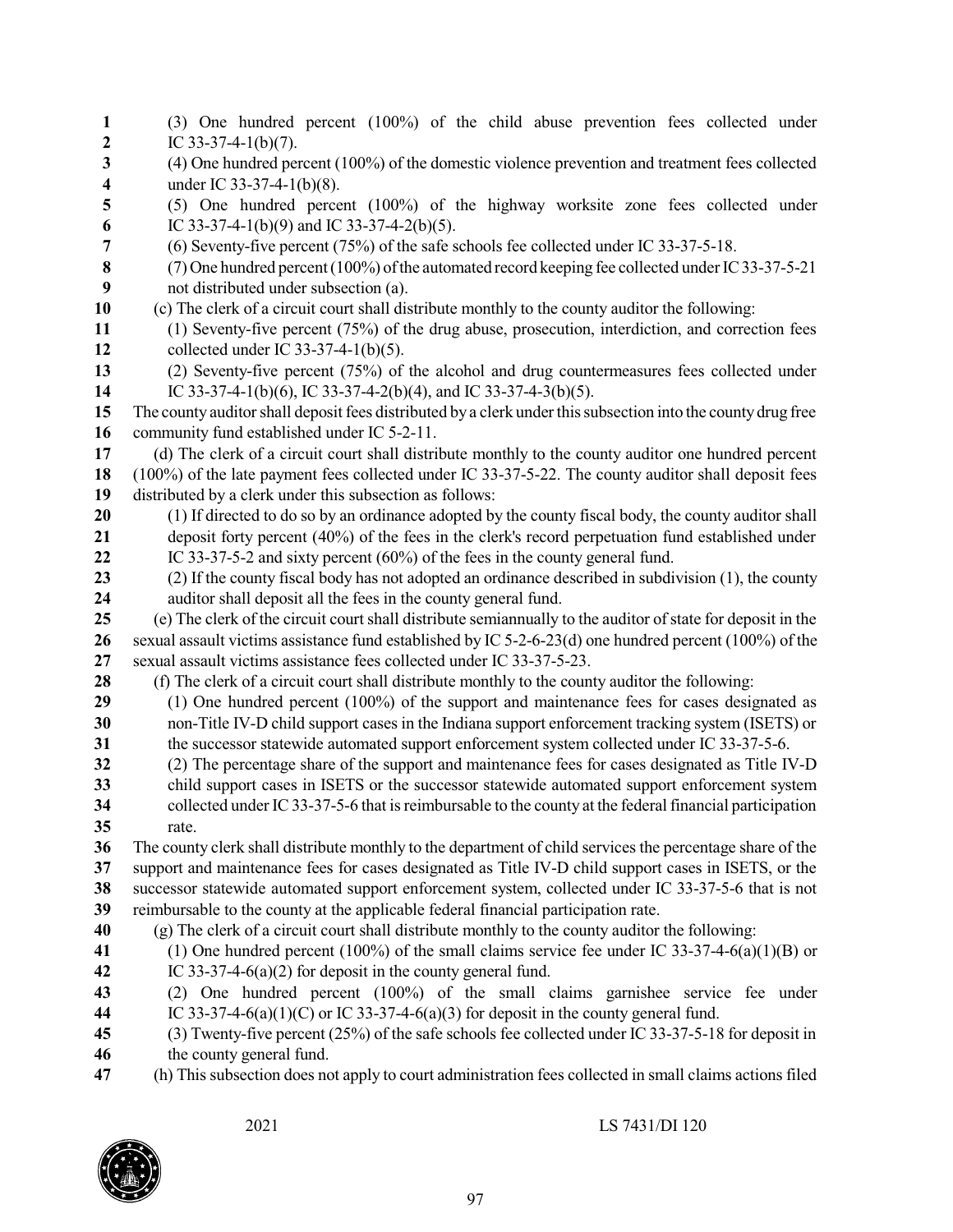| 1                       | in a court described in IC 33-34. The clerk of a circuit court shall semiannually distribute to the auditor                          |
|-------------------------|--------------------------------------------------------------------------------------------------------------------------------------|
| $\boldsymbol{2}$        | of state for deposit in the state general fund one hundred percent (100%) of the following:                                          |
| 3                       | (1) The public defense administration fee collected under IC 33-37-5-21.2.                                                           |
| $\overline{\mathbf{4}}$ | (2) The judicial salaries fees collected under IC 33-37-5-26.                                                                        |
| 5                       | (3) The DNA sample processing fees collected under IC 33-37-5-26.2.                                                                  |
| 6                       | (4) The court administration fees collected under IC 33-37-5-27.                                                                     |
| 7                       | (5) The judicial insurance adjustment fee collected under IC 33-37-5-25.                                                             |
| 8                       | (i) The elerk of a circuit court shall semianmually distribute to the auditor of state for deposit in the                            |
| 9                       | judicial branch insurance adjustment account established by IC 33-38-5-8.2 one hundred percent (100%)                                |
| 10                      | of the judicial insurance adjustment fee collected under IC 33-37-5-25.                                                              |
| 11                      | $\overrightarrow{()}$ (i) The proceeds of the service fee collected under IC 33-37-5-28(b)(1) or IC 33-37-5-28(b)(2) shall           |
| 12                      | be distributed as follows:                                                                                                           |
| 13                      | $(1)$ The clerk shall distribute one hundred percent $(100\%)$ of the service fees collected in a circuit,                           |
| 14                      | superior, county, or probate court to the county auditor for deposit in the county general fund.                                     |
| 15                      | (2) The clerk shall distribute one hundred percent (100%) of the service fees collected in a city or                                 |
| 16                      | town court to the city or town fiscal officer for deposit in the city or town general fund.                                          |
| 17                      | (b) The proceeds of the garnishee service fee collected under IC 33-37-5-28(b)(3) or                                                 |
| 18                      | IC 33-37-5-28(b)(4) shall be distributed as follows:                                                                                 |
| 19                      | $(1)$ The clerk shall distribute one hundred percent $(100\%)$ of the garnishee service fees collected in                            |
| 20                      | a circuit, superior, county, or probate court to the county auditor for deposit in the county general                                |
| 21                      | fund.                                                                                                                                |
| 22                      | $(2)$ The clerk shall distribute one hundred percent $(100\%)$ of the garnishee service fees collected in                            |
| 23                      | a city or town court to the city or town fiscal officer for deposit in the city or town general fund.                                |
| 24                      | $\left(\frac{1}{1}\right)$ (k) The clerk of the circuit court shall distribute semianmually to the auditor of state for deposit in   |
| 25                      | the home ownership education account established by IC 5-20-1-27 one hundred percent $(100\%)$ of the                                |
| 26                      | following:                                                                                                                           |
| 27<br>28                | (1) The mortgage foreclosure counseling and education fees collected under IC 33-37-5-33 (before<br>its expiration on July 1, 2017). |
| 29                      | (2) Any civil penalties imposed and collected by a court for a violation of a court order in a                                       |
| 30                      | foreclosure action under IC 32-30-10.5.                                                                                              |
| 31                      | $\overline{(m)}$ (I) The clerk of a circuit court shall distribute semiannually to the auditor of state one hundred                  |
| 32                      | percent (100%) of the pro bono legal services fees collected before July 1, 2022, under IC 33-37-5-31.                               |
| 33                      | The auditor of state shall transfer semiannually the pro bono legal services fees to the Indiana Bar                                 |
| 34                      | Foundation (or a successor entity) as the entity designated to organize and administer the interest on                               |
| 35                      | lawyers trust accounts (IOLTA) program under Rule 1.15 of the Rules of Professional Conduct of the                                   |
| 36                      | Indiana supreme court. The Indiana Bar Foundation shall:                                                                             |
| 37                      | (1) deposit in an appropriate account and otherwise manage the fees the Indiana Bar Foundation                                       |
| 38                      | receives under this subsection in the same manner the Indiana Bar Foundation deposits and manages                                    |
| 39                      | the net earnings the Indiana Bar Foundation receives from IOLTA accounts; and                                                        |
| 40                      | (2) use the fees the Indiana Bar Foundation receives under this subsection to assist or establish                                    |
| 41                      | approved pro bono legal services programs.                                                                                           |
| 42                      | The handling and expenditure of the pro bono legal services fees received under this section by the                                  |
| 43                      | Indiana Bar Foundation (or its successor entity) are subject to audit by the state board of accounts. The                            |
| 44                      | amounts necessary to make the transfers required by this subsection are appropriated from the state                                  |
| 45                      | general fund.                                                                                                                        |
| 46                      | SECTION 80. IC 33-37-7-8, AS AMENDED BY P.L.144-2019, SECTION 19, IS AMENDED TO                                                      |
| 47                      | READ AS FOLLOWS [EFFECTIVE JULY 1, 2021]: Sec. 8. (a) The clerk of a city or town court shall                                        |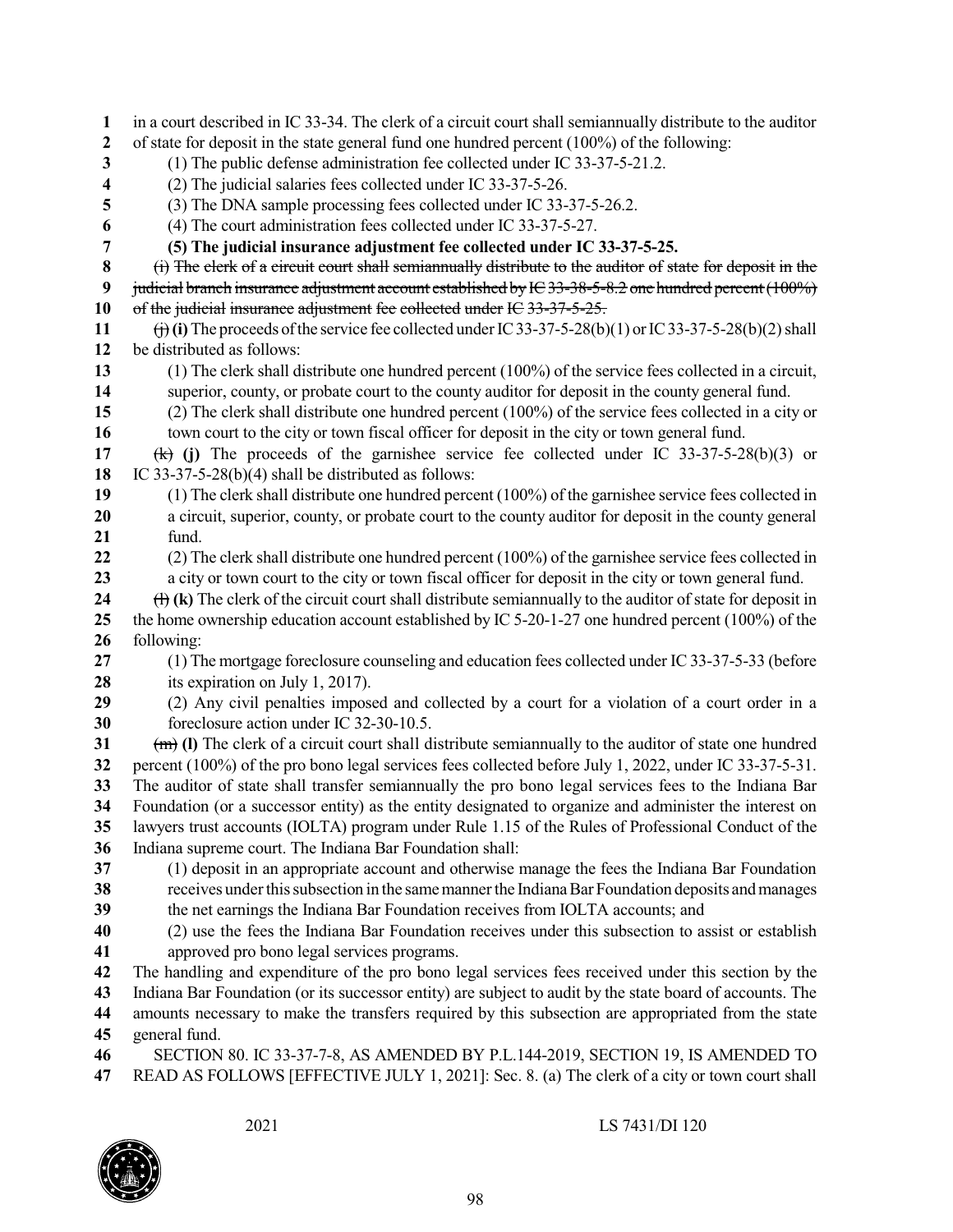- distribute semiannually to the auditor ofstate as the state share for deposit in the homeowner protection unit account established by IC4-6-12-9 one hundred percent (100%) of the automated record keeping fees collected under IC 33-37-5-21 with respect to actions resulting in the accused person entering into a pretrial diversion program agreement under IC 33-39-1-8 or a deferral program agreement under IC 34-28-5-1 and for deposit in the state general fund fifty-five percent (55%) of the amount of fees collected under the following: (1) IC 33-37-4-1(a) (criminal costs fees). (2) IC 33-37-4-2(a) (infraction or ordinance violation costs fees). (3) IC 33-37-4-4(a) (civil costs fees). (4) IC 33-37-4-6(a)(1)(A) (small claims costs fees). (5) IC 33-37-5-17 (deferred prosecution fees). (b) The city or town fiscal officer shall distribute monthly to the county auditor as the county share twenty percent (20%) of the amount of fees collected under the following: (1) IC 33-37-4-1(a) (criminal costs fees). (2) IC 33-37-4-2(a) (infraction or ordinance violation costs fees). (3) IC 33-37-4-4(a) (civil costs fees). (4) IC 33-37-4-6(a)(1)(A) (small claims costs fees). (5) IC 33-37-5-17 (deferred prosecution fees). (c) The city or town fiscal officer shall retain twenty-five percent (25%) as the city or town share of the fees collected under the following: (1) IC 33-37-4-1(a) (criminal costs fees). (2) IC 33-37-4-2(a) (infraction or ordinance violation costs fees). (3) IC 33-37-4-4(a) (civil costs fees). (4) IC 33-37-4-6(a)(1)(A) (small claims costs fees). (5) IC 33-37-5-17 (deferred prosecution fees). (d) The clerk of a city or town court shall distribute semiannually to the auditor of state for deposit in the state user fee fund established in IC 33-37-9 the following: (1) Twenty-five percent (25%) of the drug abuse, prosecution, interdiction, and correction fees collected under IC 33-37-4-1(b)(5). (2) Twenty-five percent (25%) of the alcohol and drug countermeasures fees collected under IC 33-37-4-1(b)(6), IC 33-37-4-2(b)(4), and IC 33-37-4-3(b)(5). (3) One hundred percent (100%) of the highway worksite zone fees collected under IC 33-37-4-1(b)(9) and IC 33-37-4-2(b)(5). (4) Seventy-five percent (75%) of the safe schools fee collected under IC 33-37-5-18. (5) One hundred percent(100%) ofthe automated record keeping fee collected underIC33-37-5-21 not distributed under subsection (a). (e) The clerk of a city or town court shall distribute monthly to the county auditor the following: (1) Seventy-five percent (75%) of the drug abuse, prosecution, interdiction, and correction fees collected under IC 33-37-4-1(b)(5). (2) Seventy-five percent (75%) of the alcohol and drug countermeasures fees collected under IC 33-37-4-1(b)(6), IC 33-37-4-2(b)(4), and IC 33-37-4-3(b)(5). The county auditor shall deposit fees distributed by a clerk under this subsection into the county drug free community fund established under IC 5-2-11. (f) The clerk of a cityortown courtshall distributemonthlyto the cityortown fiscal officer(as defined in IC 36-1-2-7) one hundred percent (100%) of the following: (1) The late payment fees collected under IC 33-37-5-22.
- (2) The small claims service fee collected under IC 33-37-4-6(a)(1)(B) or IC 33-37-4-6(a)(2).

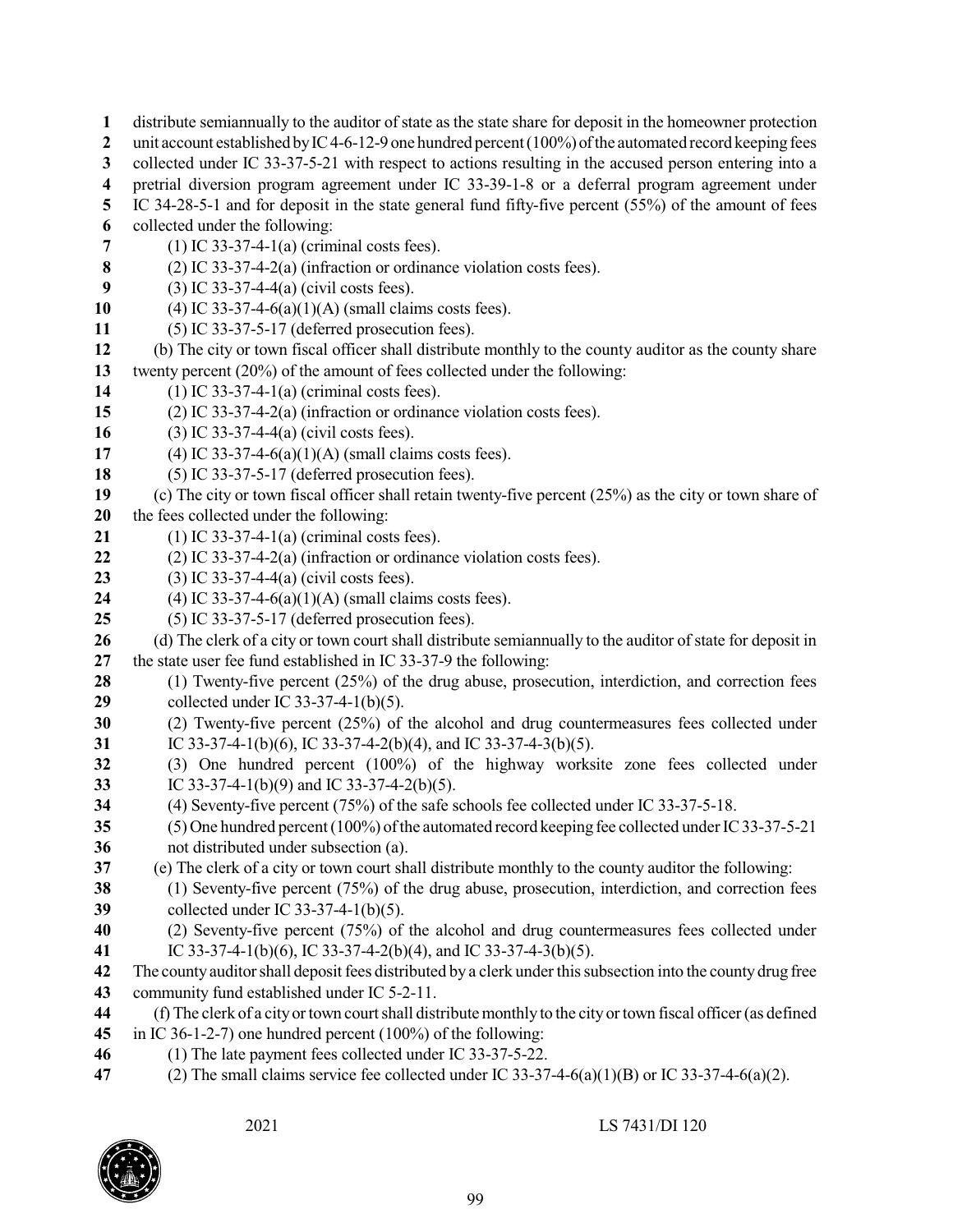(3) The small claims garnishee service fee collected under IC 33-37-4-6(a)(1)(C) or IC 33-37-4-6(a)(3). (4) Twenty-five percent (25%) of the safe schools fee collected under IC 33-37-5-18. The city or town fiscal officer (as defined in IC 36-1-2-7) shall deposit fees distributed by a clerk under this subsection in the city or town general fund. (g) The clerk of a city or town court shall semiannually distribute to the auditor ofstate for deposit in the state general fund one hundred percent (100%) of the following: (1) The public defense administration fee collected under IC 33-37-5-21.2. (2) The DNA sample processing fees collected under IC 33-37-5-26.2. (3) The court administration fees collected under IC 33-37-5-27. **(4) The judicial insurance adjustment fee collected under IC 33-37-5-25.** 12 (h) The clerk of a city or town court shall semianmually distribute to the auditor of state for deposit in the judicial branch insurance adjustment account established by IC 33-38-5-8.2 one hundred percent (100%) of the judicial insurance adjustment fee collected under IC 33-37-5-25.  $(i)$  (i) The clerk of a city or town court shall semiannually distribute to the auditor of state for deposit in the state general fund seventy-five percent (75%) of the judicial salaries fee collected under IC33-37-5-26.The cityortown fiscal officershallretain twenty-five percent(25%) ofthe judicialsalaries 18 fee collected under IC 33-37-5-26. The funds retained by the city or town shall be prioritized to fund city or town court operations. (i) The clerk of a city or town court shall distribute semiannually to the auditor of state one hundred percent (100%) of the pro bono legal services fees collected before July 1, 2022, under IC 33-37-5-31. The auditor of state shall transfer semiannually the pro bono legal services fees to the Indiana Bar Foundation (or a successor entity) as the entity designated to organize and administer the interest on lawyers trust accounts (IOLTA) program under Rule 1.15 of the Rules of Professional Conduct of the Indiana supreme court. The Indiana Bar Foundation shall: (1) deposit in an appropriate account and otherwise manage the fees the Indiana Bar Foundation **receives under this subsection in the same manner the Indiana Bar Foundation deposits and manages**  the net earnings the Indiana Bar Foundation receives from IOLTA accounts; and (2) use the fees the Indiana Bar Foundation receives under this subsection to assist or establish approved pro bono legal services programs. The handling and expenditure of the pro bono legal services fees received under this section by the Indiana Bar Foundation (or its successor entity) are subject to audit by the state board of accounts. The amounts necessary to make the transfers required by this subsection are appropriated from the state general fund. SECTION 81. IC 33-38-5-8.2, AS AMENDED BY P.L.2-2005, SECTION 110, IS AMENDED TO READ AS FOLLOWS [EFFECTIVE JULY 1, 2021]: Sec. 8.2. (a) As used in this section, "account" refers to the judicial branch insurance adjustment account established by subsection (d). (b) As used in this section, "employees of the judicial branch" includes the following: (1) Each judge described in section 6 of this chapter. (2) Each magistrate: (A) described in section 7 of this chapter; and (B) receiving a salary under IC 33-23-5-10. (3) Each justice and judge described in section 8 of this chapter. (4) The judge described in IC 33-26. (5) A prosecuting attorney whose entire salary is paid by the state. (c) **(b)** Employees of the judicial branch are entitled to a health care adjustment in any year that the

governor provides a health care adjustment to employees of the executive branch.

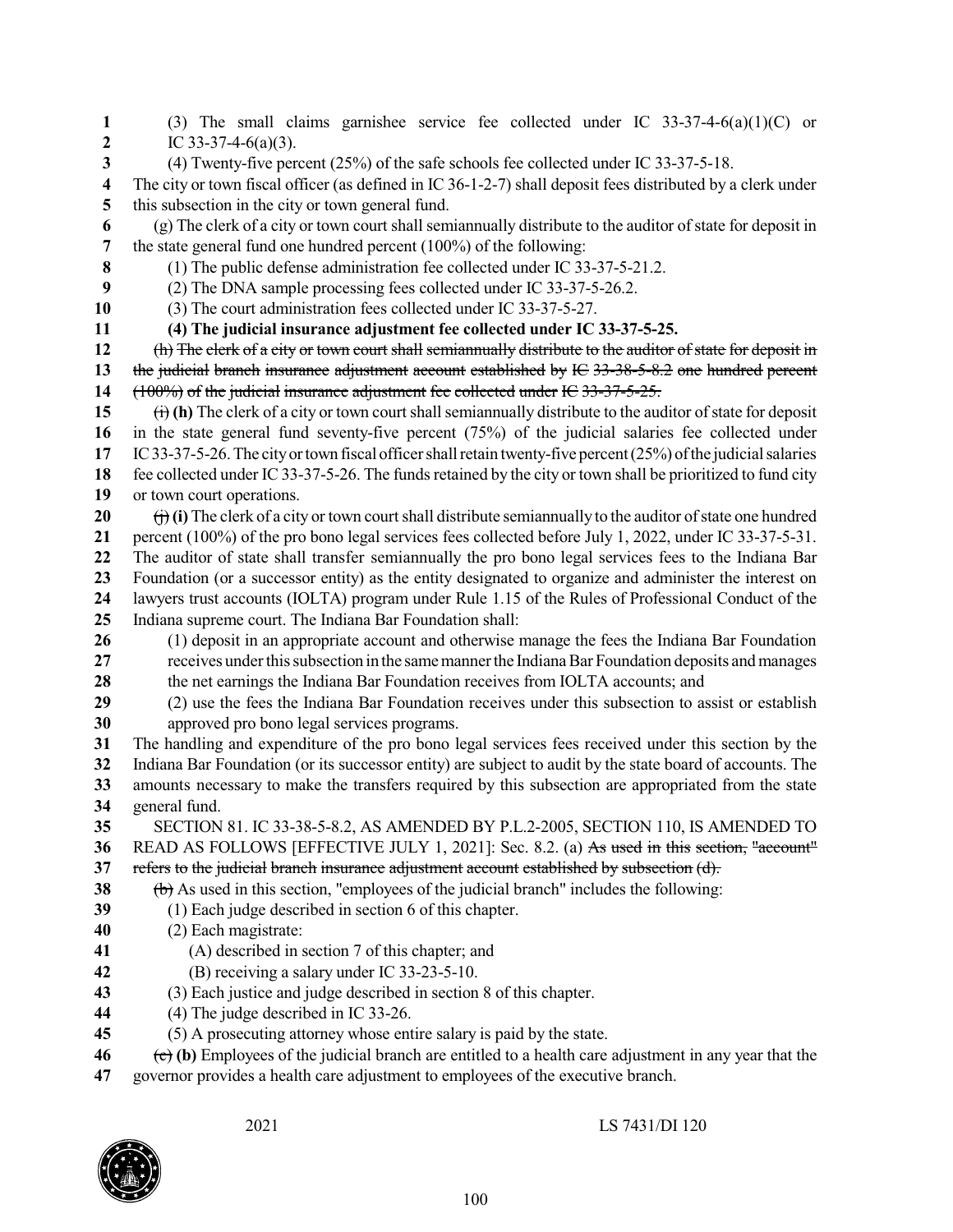(d) The judicial branch insurance adjustment account within the state general fund is established for the purpose of providing health care adjustments under subsection (c). The account shall be administered by the supreme court. (e) The expenses of administering the account shall be paid from money in the account. (f) The treasurer of state shall invest the money in the account not currently needed to meet the obligations of the account in the same manner as other public money may be invested. Interest that accrues from these investments shall be deposited in the account. (g) Money in the account at the end of a state fiscal year does not revert to the state general fund. (h) Money in the account is annually appropriated to the supreme court for the purpose of this section. 10 (i) If the funds appropriated for compliance with this section are insufficient, there is annually appropriated from the state general fund sufficient funds to carry out the purpose of this section. SECTION82.[EFFECTIVEUPONPASSAGE]**(a)For the state fiscal year beginning July 1, 2020, and ending June 30, 2021, four hundred million dollars (\$400,000,000) is appropriated from the state general fund to the pre-1996 account described in IC 5-10.4-2-2(a)(1) of the Indiana public retirement system established by IC 5-10.5-2. (b) This SECTION expires June 30, 2022.** SECTION83.[EFFECTIVEUPONPASSAGE]**(a)Onehundredtenmilliondollars(\$110,000,000)** 18 is appropriated from the state general fund to the budget agency for the state fiscal year ending **June 30, 2021, to defease any remaining bonds issued by the state office building commission, the recreational development commission, or the state fair commission. (b)Onehundredninety-twomilliondollars(\$192,000,000)is appropriatedfromthe state general** 22 fund to the budget agency for the state fiscal year ending June 30, 2021, to defease any remaining **highway revenue bonds issued for Section 5 of Interstate Highway 69. (c) Money appropriated under this section may not be used for any other purpose. (d) This SECTION expires June 30, 2022.** SECTION84.[EFFECTIVEUPONPASSAGE]**(a)For the state fiscal year beginning July 1, 2020, andending June 30, 2021,thebudget agencymay augmentthe county jailmaintenance contingency fund appropriation from the state general fund by an amount necessary to cover jail and parole** 29 holds. Any augmentation may only be used to pay for additional jail and parole holds and may not **be used to provide additional funding to sheriffs for persons convicted of Level 6 felonies or to increase the jail and parole hold per diem above thirty-seven dollars and fifty cents (\$37.50). (b) This SECTION expires June 30, 2022.** SECTION 85. [EFFECTIVE JULY 1, 2021] **(a) The following definitions apply throughout this SECTION: (1) "Department" means the Indiana department of gaming research established by IC 4-33-18-2, before its amendment by this act. (2) "Commission" means the Indiana gaming commission established under IC 4-33. (3) "Gaming research division" means the gaming research division of the commission established by IC 4-33-18-2, as amended by this act. (b) On July 1, 2021, all functions, powers, authorities, duties, agreements, and liabilities of the department are transferred to the gaming research division. (c) On July 1, 2021, all records, property, and funds under the control of the department are transferred to the gaming research division. (d) Employees of the department on June 30, 2021, become employees of the gaming research division on July 1, 2021.** 46 (e) After June 30, 2021, a reference to the department in any statute, rule, or other document is **considered a reference to the gaming research division.**